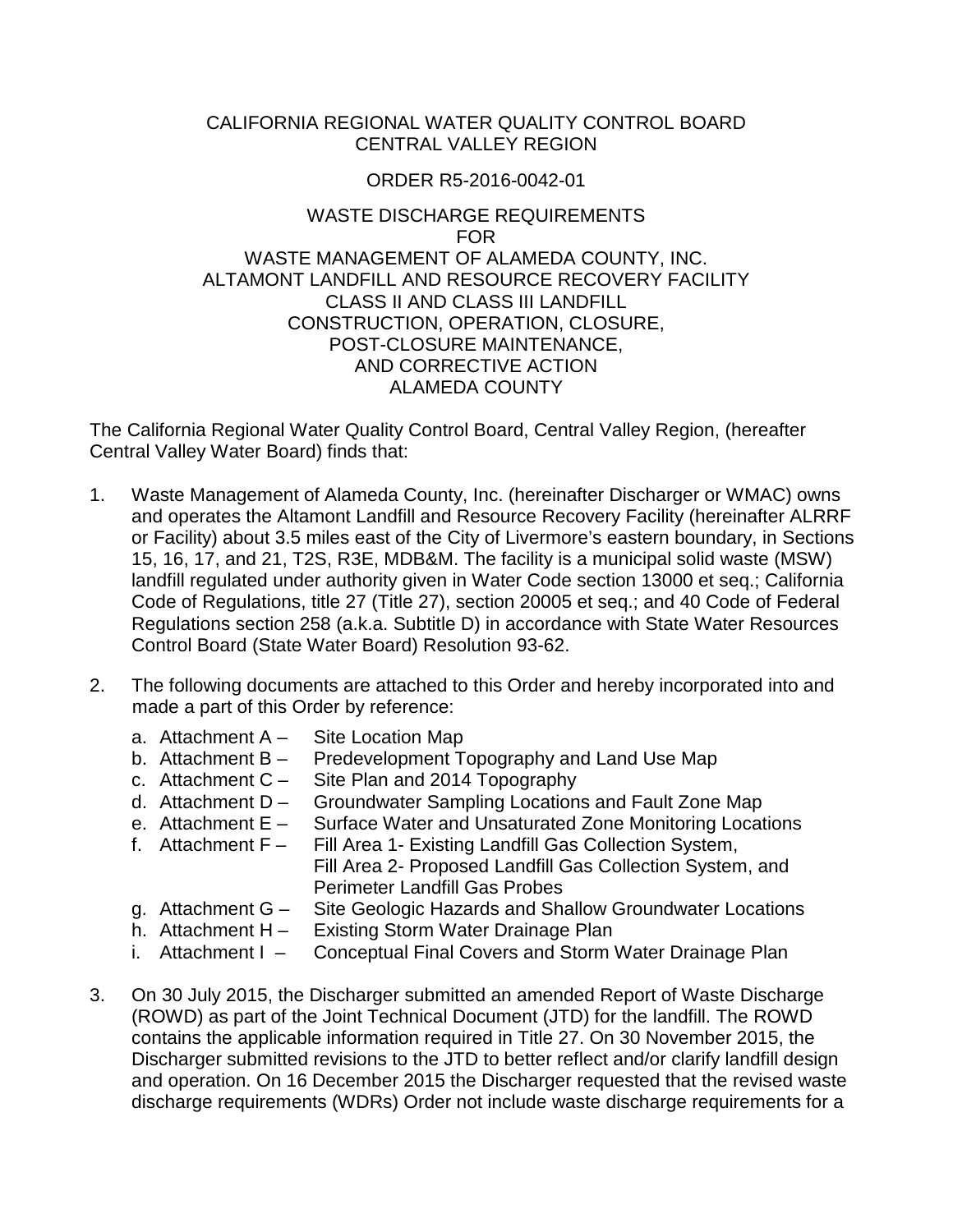composting facility since the Discharger is currently reevaluating and considering other siting alternatives. Therefore, these revised WDRs do not include provisions allowing construction or operation of a composting facility.

- 4. The information in the ROWD/JTD and supporting documents submitted thereafter has been used in revising current WDRs Order R5-2009-0055.
- 5. Upon adoption of WDR Order R5-2016-0042, Monitoring and Reporting Program (MRP) R5-2009-0055 shall remain in effect until 23 September 2016, on which date MRP Order R5-2016-0042 shall go into effect.

# **SITE DESCRIPTION**

- 6. The facility is on a 2,064 acre property at 10840 Altamont Pass Road, in the unincorporated area of Alameda County, as shown in Attachment A. The existing and future landfill area is approximately 472 acres (in plan) of which 260 acres (Fill Area 1 plus Fill Area 2 Unit 1 Phase 1) have been constructed. Existing landfill waste management units (hereafter WMU or Unit) consist of the following:
	- a. Fill Area 1 Unit 1, an unlined landfill Unit covering 122 acres;
	- b. Fill Area 1 Unit 2, a lined landfill Unit covering 112 acres:
	- c. Fill Area 2 Unit 1, Phase 1, a lined landfill Unit covering 25 acres.

The facility is comprised of Alameda County Assessor's Parcel Numbers (APN) 99B-6225-1, 99B-6250-1, 99B-6275-1-1, 99B-6275-1-2, 99B-6275-1-3, 99B-6275-1-4, 99B-6062-1-2, 99B-6062-2, 99B-6062-3-4, and 99B-6062-5-2.

- 7. The existing and future permitted landfill area is shown in Attachment B, which also shows predevelopment topography and land use. The ALRRF is located in a sparsely populated area. The ALRRF lies within a land use area zoned as "A" District, which is primarily used for agricultural purposes (public utility and sanitary landfill uses are granted within this designation through the issuance of a conditional use permit (CUP)). Adjacent land uses within 1,000 feet of the facility include dry-land farming, cattle grazing, power-producing windmills, water storage and conservation. Subsidiaries of FPL Energy, Inc., leases portions of the facility property for the installation and operation of power-producing windmills.
- 8. The facility began disposal operations in 1980 and currently operates under permits issued to WMAC, formerly known as Oakland Scavenger Company (OSC). The ALRRF is currently owned and operated by WMAC, a wholly owned subsidiary of Waste Management (WM).
- 9. The Facility is located near the crest of the Diablo Range in an area characterized by steep rolling hills (Altamont Hills). Facility elevations vary from a low of about 450 feet above mean sea level (MSL) in the southeast corner, to a high of 1262 feet above MSL on the highest hill in the west portion of the existing Facility.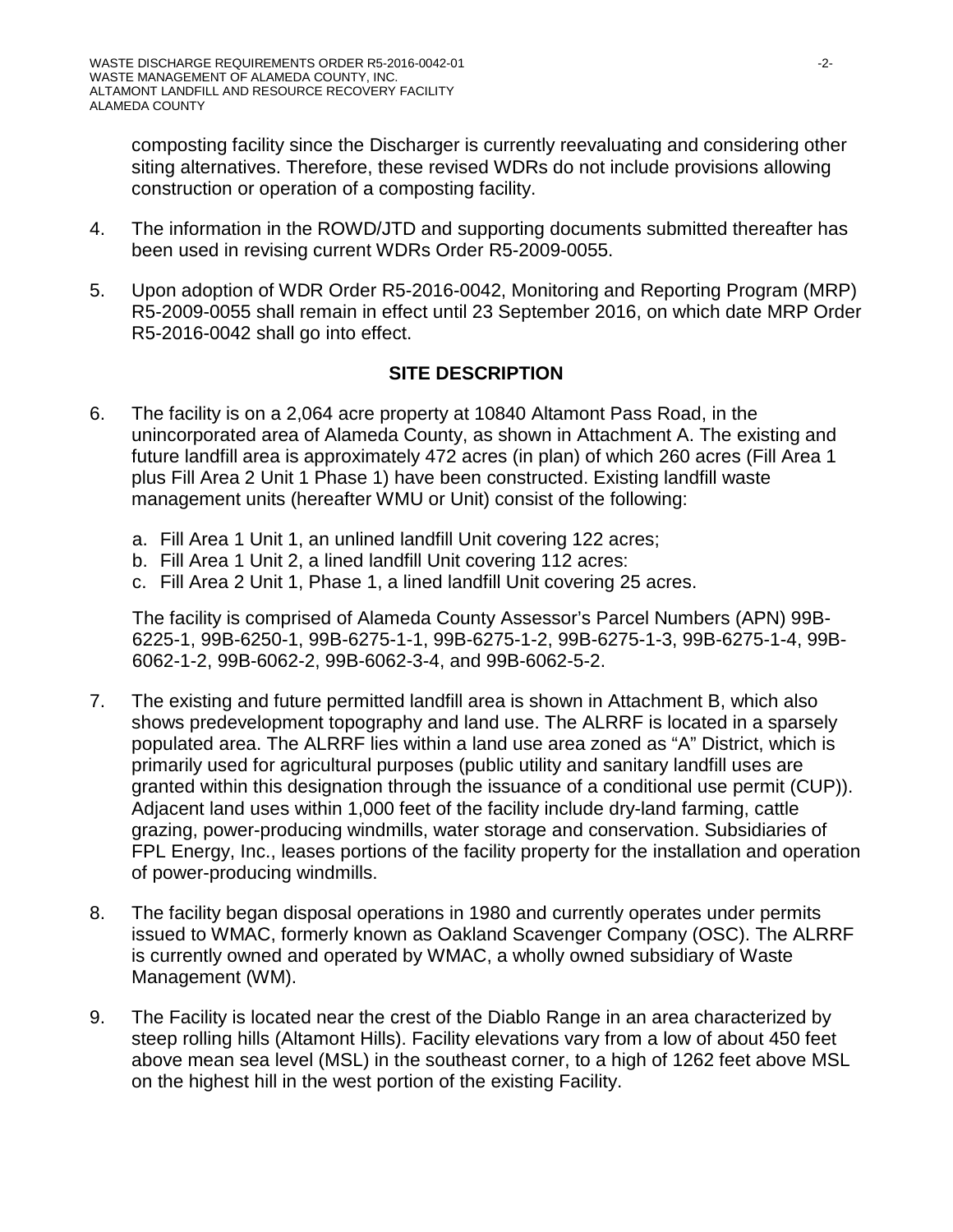- 10. In addition to storm-water runoff, natural groundwater seepage contributes to the discharge from the Altamont Hills. The locations of formerly identified groundwater seeps in the vicinity of the ALRRF are shown on Attachment G. These seeps were identified on the National Wetlands Inventory "Altamont" and "Byron Hot Springs" maps prepared by U. S. Department of Interior in 1987, and in the RUST Environment & Infrastructure, Inc. *Class II Expansion Area Site Characterization Report, Altamont Landfill and Resource Recovery Facility* (RUST report [1994a]). Groundwater seepage is common in the region as evidenced by areas of standing water in the valley bottoms that remains throughout the end of the dry season. The general existing storm-water flow directions for Fill Area 1 and Fill Area 2 are shown on Attachment H.
- 11. The Discharger's JTD indicates that there are 11 municipal, domestic, industrial, or agricultural groundwater supply wells within one mile of the site. The wells include, 2S/3E 18C 2, 2S/3E 18J 1, 2S/3E 18J 2, 2S/3E 18J 5, 2S/3E 18J 6, 2S/3E 18J 7, 2S/3E 18 J 8, 2S/3E 19H 1, 2S/3E 21E 1, 2S/3E 21K 1, and 2S/3E 29C 1. There are no on-site water supply wells.
- 12. The facility accepted approximately 1.17 million tons of waste material in 2014 which included 1.124 million tons of municipal solid waste, 2,951 tons of C&D waste, 8,550 tons of friable asbestos waste, and 35,724 tons of other special and designated waste. The Discharger estimates that in the next five years the Facility will receive an average 1.21 million tons of waste per year. In the Discharger's JTD revisions, the Discharger reported that on 16 November 2015, it received approval from Bay Area Air Quality Management District to increase the decomposable waste disposal capacity in Fill Area 1 by 3.92 million tons. Therefore, according to the Discharger, Fill Area 1 may not reach its capacity for ten years or more depending on Fill Area 2 filling, future flow rates and types of waste received. The Discharger is permitted to accept peak daily waste disposal quantities of 11,150 tons per day. As currently planned, when Fill Area 2 is completely constructed it will have a disposal capacity of 36.1 million tons of decomposable waste, not including intermediate and final covers, alternative daily covers and other beneficial reuses. The Discharger's current waste disposal permit limits the total decomposable waste placed in Fill Area 2 to 40 million tons (less the actual decomposable tons placed in Fill Area 1 that exceed 47.1 million tons). The waste footprint for Fill Area 2 will be less than or equal to the permitted 250 acres. The current design for Fill Area 2 footprint is 237 acres but may be modified in the future up to but not exceeding 250 acres as Fill Area 2 is developed. If the average daily discharge follows current projections the Discharger estimates it will take approximately 59 years for Fill Area 2 to reach capacity.
- 13. The revisions to the current WDRs addressed in these revised WDRs include but are not limited to:
	- a. provisions requiring changes/improvements to the groundwater, surface water, and unsaturated zone monitoring systems;
	- b. addition of prohibitions, specifications, provisions, and monitoring and reporting requirements associated with construction of Class II surface impoundments;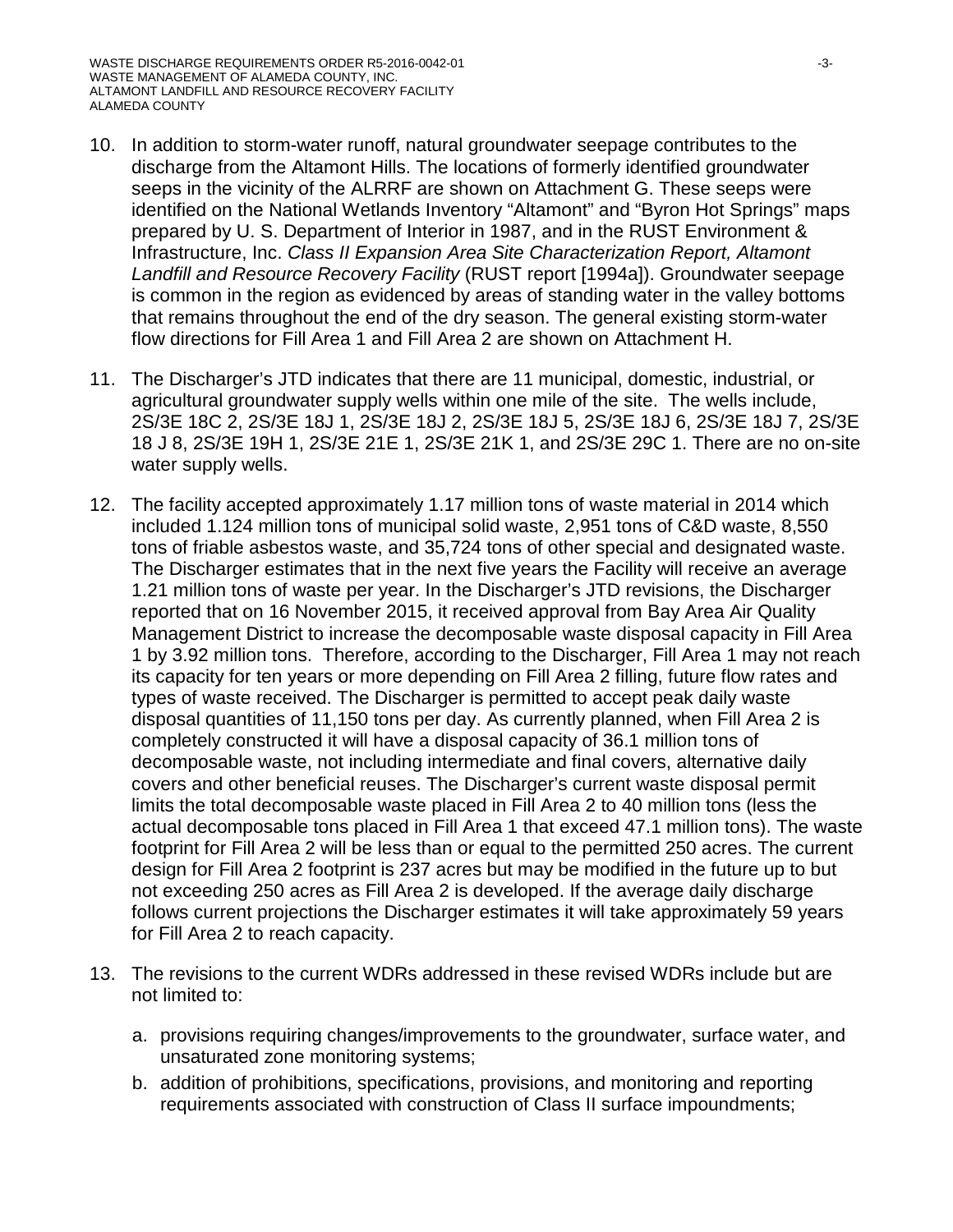- c. provisions requiring the Discharger to submit Title 27 compliant water quality protection standards (WQPS) including appropriate concentration limits and an approved sample collection and analysis plan;
- d. corrective actions for gas and/or leachate releases from Fill Area 1; and
- e. provisions requiring a technical report on impacts on the Discharger's groundwater monitoring system from releases of storm water from unlined storm water sedimentation ponds.
- 14. On 24 April 2009, the Central Valley Water Board issued Order R5-2009-0055 in which the landfill WMUs at the facility were classified as Class II and Class III Units for the discharge of non-hazardous waste, municipal solid waste, and designated waste. This Order continues to classify the landfill Units as Class II and Class III Units in accordance with Title 27.

| Unit                                                     | Area                                     | Liner/LCRS <del>'</del><br>Components <sup>2</sup> | <b>WMU Classification</b><br>& Status                                 |
|----------------------------------------------------------|------------------------------------------|----------------------------------------------------|-----------------------------------------------------------------------|
| Fill Area 1, Unit 1                                      | 122 acres                                | Unlined                                            | Class III                                                             |
| Fill Area 1, Unit 2                                      | 113 acres                                | Lined                                              | Class II                                                              |
| Fill Area 2, Unit 1                                      | 208 acres                                | Lined                                              | Class II, 208 acres<br>with 25 acres currently<br>active <sup>3</sup> |
| Fill Area 2, Unit 2                                      | 29 acres                                 | Lined                                              | Class II, future                                                      |
| Fill Area 2 Liquid Waste<br>Surface Impoundment          | 2.5 acres in plan<br>view, (8 M gallons) | Double Lined                                       | Class II, constructed<br>but not active to date                       |
| Fill Area 1 and $24$ Liquid<br>Waste Surface Impoundment | 1 acre in plan view<br>(4.6 M gallons)   | Double Lined                                       | Class II, future                                                      |
| Fill Area 1 and $24$ Liquid<br>Waste Surface Impoundment | 1 acre in plan view<br>(4.8 M galons)    | Double Lined                                       | Class II, future                                                      |

15. The existing and future landfill WMUs authorized by this Order are described as follows:

16. The base of refuse at the toe of Fill Area 1 is estimated to be at an elevation of 710 feet above MSL. The current top-of-fill elevations for Fill Area 1 range from between

<sup>&</sup>lt;sup>1</sup> LCRS – Leachate collection and removal system<br>
<sup>2</sup> All liner systems are composite liner systems unless otherwise noted<br>
<sup>3</sup> Fill Area 2, Unit 1 footprint is currently designed for 208 acres. However, at the time of a Phase 1 of Fill Area 2 Unit 1 has been constructed accounting for 25 acres. The acreages of Fill Area 2 Units 1 and

<sup>2</sup> may be modified, but the combined acreage shall not exceed 250 acres.<br><sup>4</sup> The final acreages, storage depths, and capacities of the leachate surface impoundments can change but the storage capacity is based on a finalized water balance analysis.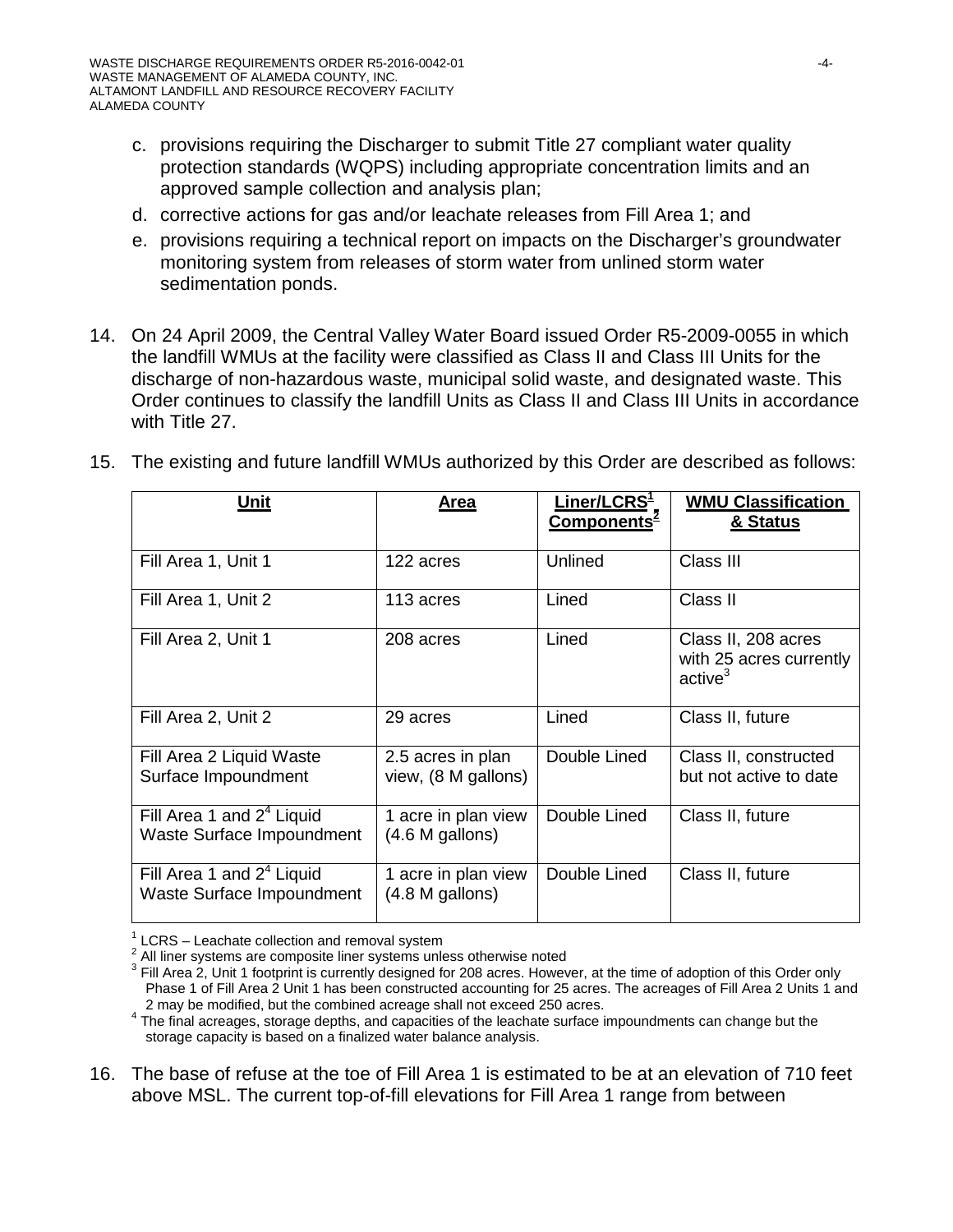approximately 1150 feet and 1160 feet above MSL, based on 31 December 2014 topography. The conceptual final grading plan for Fill Area 1 is shown in Attachment I. The base of refuse at the sump for Fill Area 2 Unit 1 is designed at an elevation of approximately 540 feet above MSL. As shown on the Fill Area 2 Unit 1 conceptual final grading plan (Attachment I), the currently proposed maximum elevation of Fill Area 2 Unit 1 is 990 feet above MSL. The conceptual final grading plans, including acreages, elevations, volumes, and design capacities, for Fill Areas 1 and 2 may be modified as long as they are consistent with the design parameters specified in the Solid Waste Facility and BAAQMD permits.

- 17. The existing on-site facilities at the ALRRF as shown in Attachment C include: existing WMUs, soil stockpiles and borrow areas, administrative offices, a transfer truck waste staging area, recycling operations (green and wood waste grinding and transfer, construction and demolition debris transfer, white goods, tire shredding, and landfill gas), an active landfill gas extraction system, a landfill gas-to-energy plant, landfill gas to liquid natural gas conversion facility; landfill gas flares, a household hazardous waste (HHW) storage area, a maintenance building, fueling facility, truck wash facilities and wash water storage, a wastewater treatment plant, organic waste processing facility, and a meteorological station.
- 18. The following future facilities at the ALRRF which are described in these WDRs:
	- a. Addition of Class II designated solid waste disposal area within Fill Area 2 Unit 1 area through construction of future phases;
	- b. Addition of Class II designated solid waste disposal area within Fill Area 2 Unit 2 area;
	- c. Addition of three Class II surface impoundments (one has already been constructed) for designated liquid waste storage discharged from Fill Area 1 and Fill Area 2 approximately located as shown in Attachment C;
	- d. Addition of a Materials Recovery Facility (MRF) to complement and expand on the recovery of recyclables, wood waste and green waste materials at the ALRRF; and
	- e. Addition of a truck wash facility in Fill Area 2.
- 19. On 9 October 1991, the United States Environmental Protection Agency (USEPA) promulgated federal MSW regulations under the Resource Conservation and Recovery Act (RCRA), Subtitle D. These regulations are under 40 Code of Federal Regulations section 258, and are hereinafter referred to as either "Subtitle D" in reference to the RCRA federal law that required the regulations or "40 C.F.R. section 258.XX". These regulations apply to all California Class II and Class III landfills that accept MSW. State Water Board Resolution 93-62 requires the Central Valley Water Board implement in WDRs for MSW landfills the applicable provisions of the federal MSW regulations that are necessary to protect water quality, and in particular the containment provisions that are either more stringent or that do not exist in Title 27.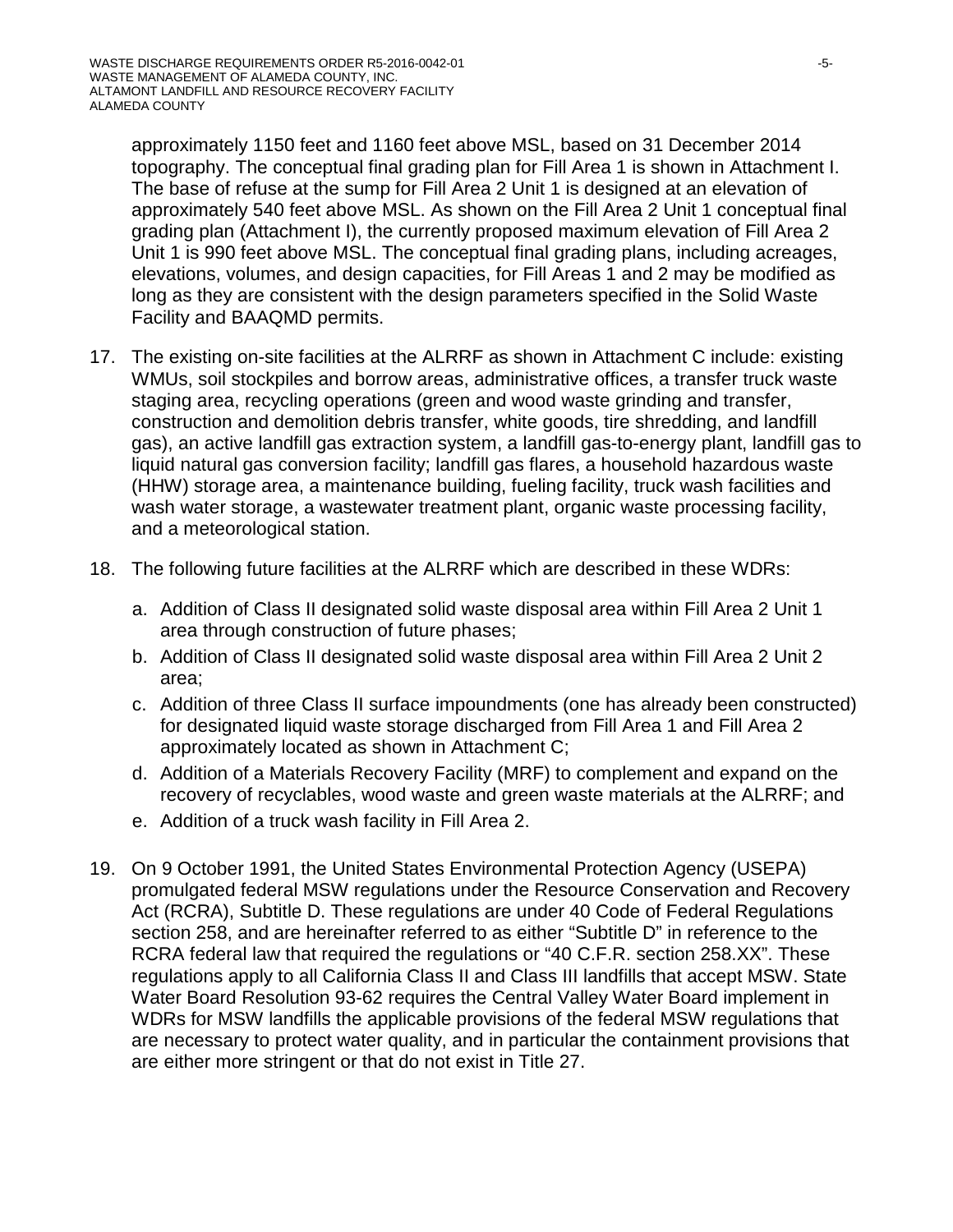- 20. This Order implements the applicable regulations for discharges of solid waste to land through Prohibitions, Specifications, Provisions, and monitoring and reporting requirements. Prohibitions, Specifications, and Provisions are listed in Sections A through H of these WDRs below, and in the Standard Provisions and Reporting Requirements (SPRRs) dated December 2015 attached to this Order and hereby incorporated into and made a part of this Order. Monitoring and reporting requirements are included in the Monitoring and Reporting Program (MRP) R5-2016-0042 and in the SPRRs. In general, requirements that are either in regulation or otherwise apply to all MSW landfills are considered to be "standard" and are therefore in the SPRRs. Any sitespecific changes to a requirement in the SPRRs are included in the applicable section (A through H) of these WDRs, and the requirement in the WDRs supersedes the requirement in the SPRRs.
- 21. Title 27 contains regulatory standards for discharges of solid waste promulgated by the State Water Board and the California Department of Resources Recovery and Recycling (CalRecycle). In certain instances, this Order cites CalRecycle regulatory sections. Title 27, section 20012 allows the Central Valley Water Board to cite CalRecycle regulations from Title 27 where necessary to protect water quality provided it does not duplicate or conflict with actions taken by the Local Enforcement Agency in charge of implementing CalRecycle's regulations.

### **PREVIOUS ENFORCEMENT**

- 22. On 11 April 2014 Board staff issued a notice of violation to the Discharger following the Water Board staff inspection on 15 November 2013. Excavation of Fill Area 2 had begun without prior submission of design plans and specifications, as well as approval of construction quality assurance plans as required by WDRs Order R5-2009-0055.
- 23. On 23 May 2014 Board staff requested a revised corrective action plan for groundwater monitoring well E-20B. Water Board staff addressed comments from the Discharger regarding VOC detection in monitoring well E-20B and PC-1. The Discharger stated that the source of VOCs in groundwater monitoring wells is due to landfill gas migration and not a release of landfill leachate. Board staff noted amongst other concerns that the revised corrective action plan should propose detailed corrective action measures to be taken to prevent the migration of VOCs beyond Fill Area 1, and to reduce VOC impacts in groundwater around E-20B such that water quality protection standards are achieved. The revised corrective action plan should include corrective action monitoring of the Discharger's active landfill gas extraction system.
- 24. On 1 August 2014 Board staff issued a notice of violation to the discharger for accepting hazardous waste. On 27 February 2014 the discharger accepted 7,200 gallons (30.12 tons) of waste water containing 280 micrograms per liter of Dinoseb that was improperly profiled by the generator. This hazardous waste was discharged to one of the site's solidification basins, and after it was solidified it was discharged into the landfill. The Discharger was required to completely remove the entire volume of illegally discharged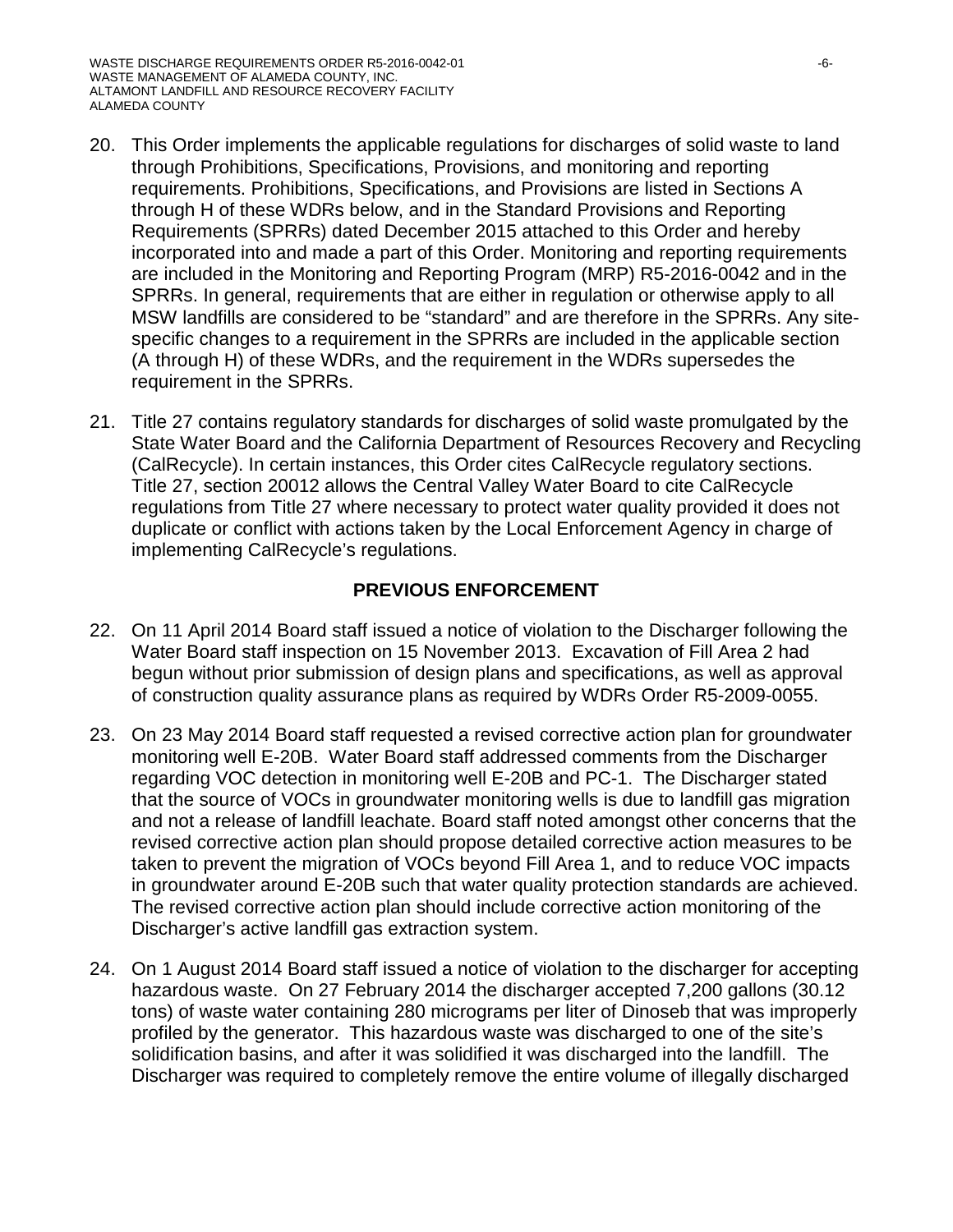Dinoseb hazardous waste. Dinoseb has historically been detected twice in the WMU's leachate and three times in the unsaturated zone.

- 25. On 10 October 2014 Board staff notified the Discharger that it had reviewed the Discharger's revised E-20B corrective action plan (CAP). The revised CAP continued to assert that the source of VOCs in E-20B was due to landfill gas migration. Board staff did not concur based on the information provided and required additional work to be done by the Discharger. The Discharger proposed installing a groundwater monitoring well downgradient of E-20B; Board staff concurred but required a well cluster that monitors both shallow and deep groundwater. Board staff also reiterated that if the Discharger's method of corrective action is through changes in size and operation of its active landfill gas (LFG) extraction system in Fill Area 1 the Discharger must provide information regarding the size and operation of its LFG extraction well system including but not limited to gas extraction data, well construction details, vacuum, flow, volume, radius of influence estimates, and concentrations of VOCs in LFG for LFG wells located along the western boundary of Fill Area 1. These WDRs require the Discharger to provide information regarding its active landfill gas extraction system and the effectiveness thereof so long as the Discharger proposes to use landfill gas extraction as a corrective action measure.
- 26. On 13 October 2014 Board staff notified the Discharger of review of the Discharger's 2013 Annual Groundwater Monitoring Report and the First Semiannual 2014 Groundwater Monitoring Report. Board staff identified several issues related to these monitoring reports such as deficiencies in the Discharger's groundwater sampling, analysis, and reporting methods. WMAC provided a re-evaluation of the site hydrogeologic conceptual model in multiple reports and letters in 2015 and 2016, where they stated that if constituents flowed along bedding planes, they would reach depths exceeding 1,000 feet below MSL, and at this depth, groundwater is characterized as mineralized/saline water. Staff concurred with this interpretation, and in a 6 May 2016 letter, staff stated that it is not currently requiring wells to be installed to intercept these bedding planes.
- 27. On 10 February 2015 the Discharger notified Water board staff of VOCs detected in MW-12 during the First Quarter 2015 monitoring. The Discharger reported that a 9 January 2015 sample contained detections of three VOCs at concentrations below the reporting limit. The Discharger noted that resampling of this well will be conducted and resampling results will be reported under separate cover and if detected again Water board staff will be notified.
- 28. On 2 September 2015 Board staff sent the Discharger a summary of the 11 August 2015 meeting with Permitting and Compliance and Enforcement staff and the Discharger. Topics discussed included the installation of the liner system in Fill Area 2, Phase 1, the location of a newly proposed Class II surface impoundment, compliance with WDRs and Title 27, closure of Fill Area 1, proposal of 111 acre composting facility atop Fill Area 1, Financial Assurance requirements, and reporting requirements. These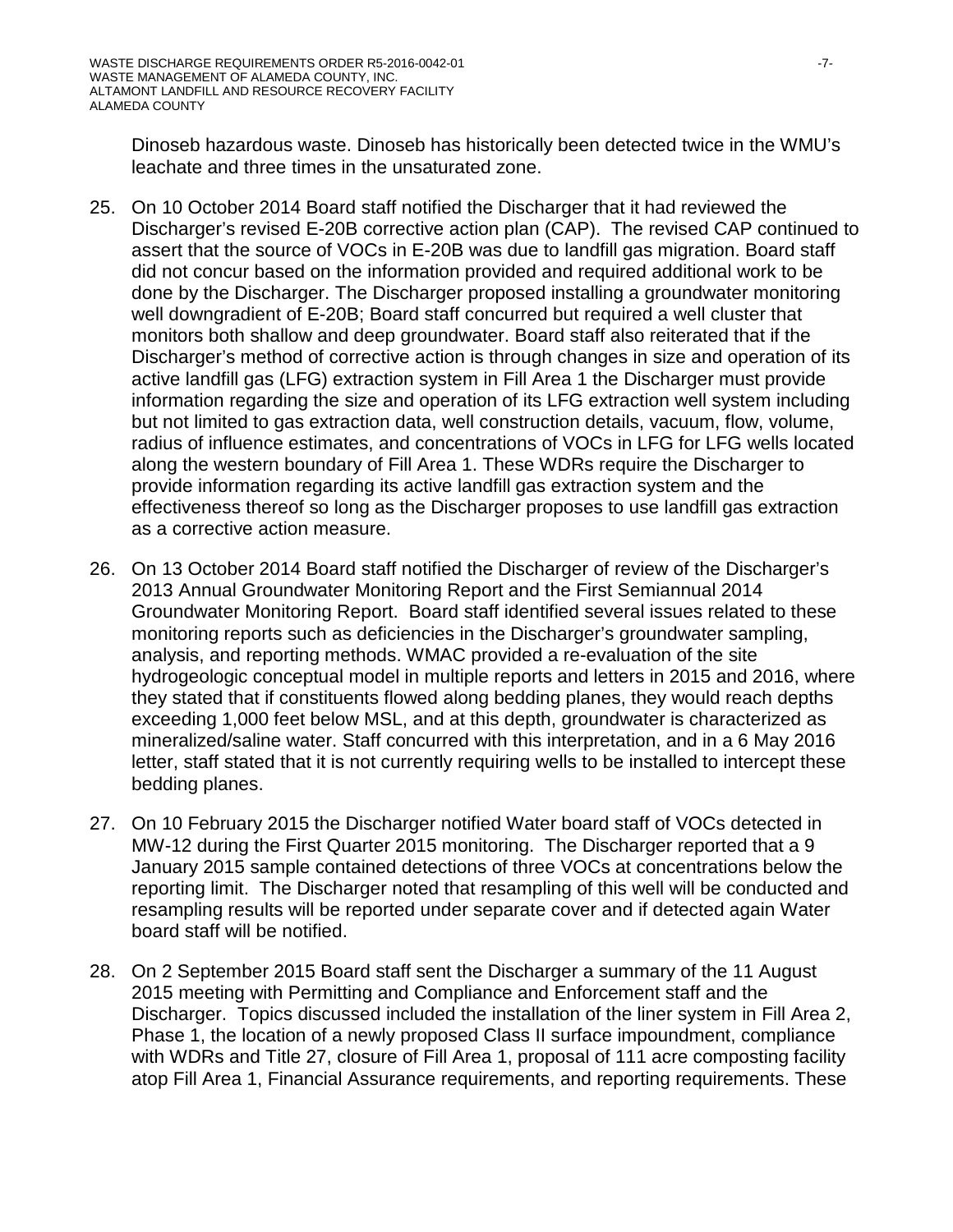WDRs require the Discharger to comply with the information required prior to discharge to the newly constructed landfill WMU and proposed Class II surface impoundment.

29. On 16 December 2015 the Discharger notified Water board staff of detections of fiveyear constituent of concern parameters in E-03A, MW-5A, and E-05 in the Second Semiannual 2015 monitoring report. Cyanide was detected in E-03A above the reporting limit, the reanalysis results were non-detect for cyanide. Semi-VOCs were detected above the reporting limit in MW-5A and E-05.

# **WASTE CLASSIFICATION AND UNIT CLASSIFICATION**

- 30. The Discharger proposes to continue to discharge wastes classified under Title 27 as non-hazardous solid waste and inert waste to unlined Fill Area 1, Unit 1. The Discharger also proposes to discharge/continue to discharge, wastes classified under Title 27 as designated waste, non-hazardous solid waste, and inert waste to composite lined Fill Area 1, Unit 2 and composite lined Fill Area 2. These classified wastes may be discharged only in accordance with Title 27, Resolution 93-62 and Subtitle D, as required by these WDRs.
- 31. Active unlined landfill Units at the facility are "existing Units" under Title 27 that were permitted before 27 November 1984 and may continue to accept waste in the "Existing Footprint" until ready for closure unless waste receipts do not meet the timeframes and amounts in Title 27, section 21110, or they are required to close sooner to address environmental impacts or other regulatory concerns. The "Existing Footprint" as defined in Title 27, section 20164 is the area that was covered by waste as of the date that the landfill Unit became subject to Subtitle D. The Existing Footprint for the active unlined Fill Area 1 Unit 1 of the landfill is shown on Attachment C.
- 32. Active landfill Units at the facility with pre-Subtitle D liner systems may continue to accept waste in the "Existing Footprint" until ready for closure unless waste receipts do not meet the timeframes and amounts in Title 27, section 21110, or they are required to close sooner to address environmental impacts or other regulatory concerns. The "Existing Footprint" as defined in Title 27, section 20164 is the area that was covered by waste as of the date that the landfill Unit became subject to Subtitle D. There are no WMUs with pre-Subtitle D liner systems at ALRRF.
- 33. The Discharger also proposes to continue to discharge designated waste to Class II landfill WMUs Fill Area 1 Unit 2 and Fill Area 2. These wastes include asbestos, commercial and industrial waste, MSW, nonhazardous ash, nonhazardous petroleum and/or metal contaminated soils, salty waste, construction and demolition waste, treated auto shredder waste, treated wood waste, solidified wastes, and dewatered sewage and wastewater treatment plant waste sludges. These classified wastes may be discharged only in accordance with Title 27, Resolution 93-62, and Subtitle D as required by this Order.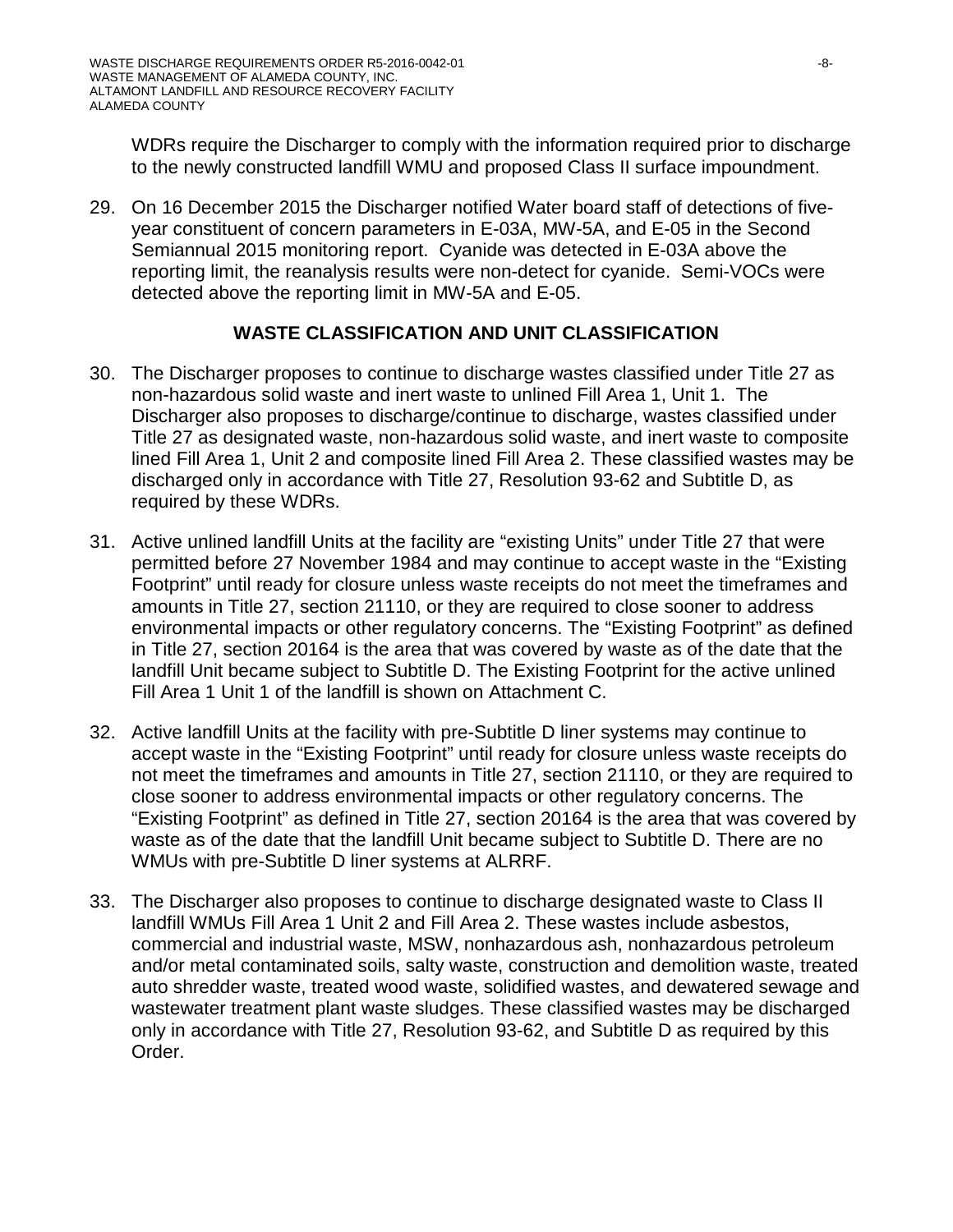- 34. The Discharger proposes to discharge landfill leachate, a designated liquid waste, into a Class II surface impoundment constructed to accept landfill leachate from Fill Area 2 WMU. The 8-million gallon Class II surface impoundment covers approximately 2.5 acres in plan view with a maximum storage depth of approximately 12 feet excluding the minimum 2-feet minimum freeboard requirement. On 20 August 2015, Central Valley Water Board staff received a Leachate Storage Impoundment Design Report (Design Report) for the 8 million gallon Class II surface impoundment and leachate conveyance system from Fill Area 2, Unit 1, Phase 1 WMU and subsequent future phases to the surface impoundment. On 30 October 2015 Central Valley Water Board staff provided comments on the original Design Report and subsequent amendments stating that the proposed design, construction, and construction quality assurance specifications in the Design Report complies with Title 27 requirements. The Discharger estimates that construction of the surface impoundment will be completed prior to adoption of these WDRs. These WDRs include prohibitions, specifications, provisions, and monitoring and reporting requirements associated with the design, construction, operation, and water quality protection standards pertaining to the 8 million gallon surface impoundment and leachate conveyance system prior to placement of waste in the surface impoundment. The Discharger's current water balance was only based on leachate production from Fill Area 2 to determine that volume capacity of an 8 million gallon surface impoundment was sufficient to contain leachate from Fill Area 2 phase 1 through at least phase 5. However, the Discharger in its JTD proposes to discharge truck wash water, contaminated groundwater, and any other non-hazardous liquid waste compatible with the surface impoundment containment system. These additional flows of waste were not accounted for in the Discharger's water balance which determined adequacy of volumetric capacity of the 8 million gallon surface impoundment. However, these WDRs allow for the discharge of these other liquid wastes to the 8 million gallon surface impoundment so long as the Discharger provides a revised water balance that is approved by the Central Valley Water Board Executive Officer that includes containment of these additional liquid wastes as well as demonstrates that these non-hazardous liquid wastes are compatible with the waste containment liner system.
- 35. The Discharger proposes to discharge landfill leachate, a designated liquid waste, from Fill Area 1 and Fill Area 2 into two new Class II surface impoundments to be constructed in the near future in the location shown in Attachment C. These WDRs include prohibitions, specifications, provisions, and monitoring and reporting requirements associated with the design, construction, operation, and water quality protection standards pertaining to the two 4.6 and 4.8 million gallon Class II surface impoundments prior to placement of liquid waste in the WMUs. The two new Class II surface impoundments are approximately 1-acre size each in plan view with a maximum storage depth of approximately 10-feet excluding the minimum 2-feet minimum freeboard requirement. The Discharger in its JTD proposes to discharge truck wash water, contaminated groundwater, and any other non-hazardous liquid waste compatible to the surface impoundment containment system. These WDRs allow for the discharge of these other liquid wastes to the currently proposed 4.6 and 4.8 million gallon surface impoundments so long as the Discharger provides a water balance that is approved by the Central Valley Water Board Executive Officer that includes containment of these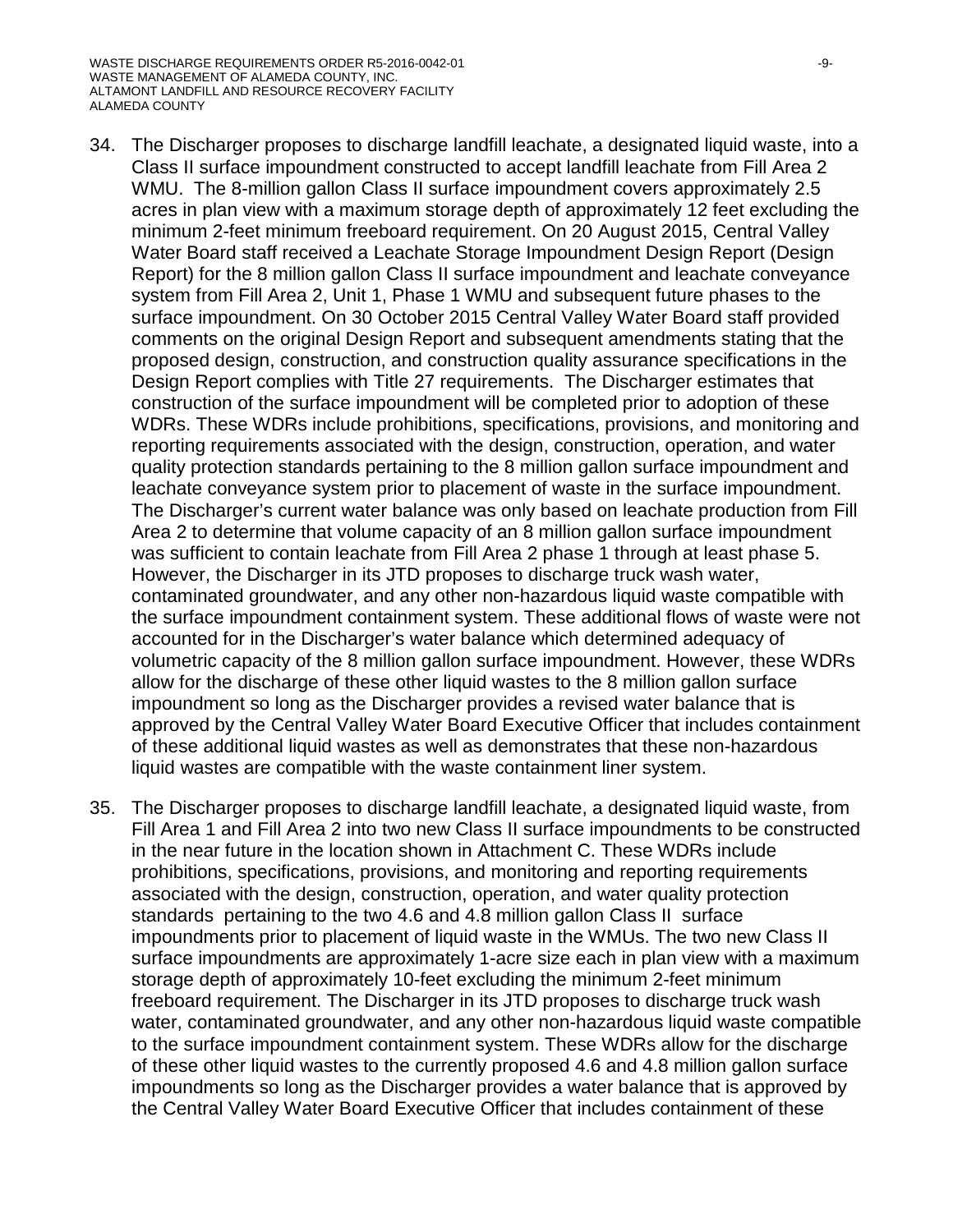additional liquid wastes as well as demonstrates that these non-hazardous liquid wastes are compatible with the waste containment liner system. These WDRs also allow the Discharger to increase the acreage, depth and storage capacity of the proposed 4.6 and 4.8 million gallon surface impoundments in order to accommodate the additional nonhazardous liquid waste containment so long as the storage capacity does not increase by more than 50% and the additional liquid waste is included in a water balance approved by the Central Valley Water Board Executive Officer. These WDRs also permit the Discharger to construct the two proposed surface impoundments as one storage impoundment in the location shown in Attachment C so long as the combined storage capacity does not exceed 14.1 million gallons (includes allowable 50% increase).

- 36. The Discharger also proposes to have the option to accept other liquid designated wastes in the Class II surface impoundments provided there is sufficient capacity. Prior to acceptance of other liquid designated wastes as mentioned above, this Order requires the Discharger to submit an amended ROWD that identifies and characterizes the waste, demonstrates that the waste is compatible with the surface impoundment liner system, includes any additional measures necessary such as odor and/or vector control, and includes a water balance that demonstrates the impoundments have adequate capacity to accept the waste.
- 37. Water Code section 13173 defines "Designated Waste" as either of the following:
	- a. Hazardous waste that has been granted a variance from hazardous waste management requirements pursuant to Health and Safety Code section 25143.
	- b. Nonhazardous waste that consists of, or contains, pollutants that, under ambient environmental conditions at a WMU, could be released in concentrations exceeding applicable water quality objectives or that could reasonably be expected to affect beneficial uses of the waters of the state as contained in the appropriate state water quality control plan.

Designated waste can be discharged only at Class I WMUs, or at Class II WMUs which comply with Title 27 and have been approved by the Central Valley Water Board for containment of the particular kind of waste to be discharged.

- 38. The Discharger proposes to continue to discharge wastes containing greater than one percent (>1%) friable asbestos to the landfill Units. These wastes are classified as 'hazardous' under California Code of Regulations, title 22 (Title 22). However, these wastes do not pose a threat to groundwater quality and California Health and Safety Code, section 25143.7 permits their disposal in any landfill that has WDRs that specifically permit the discharge, provided that the wastes are handled and disposed of in accordance with applicable statutes and regulations.
- 39. The State Water Resources Control Board adopted Resolution No. 87-22 on 19 March 1987. This Resolution allows the discharge of shredder wastes to Class III landfills where WDRs allow such disposal. Currently these WDRs only allow shredder wastes that have been treated prior to discharge to WMUs at the ALRRF.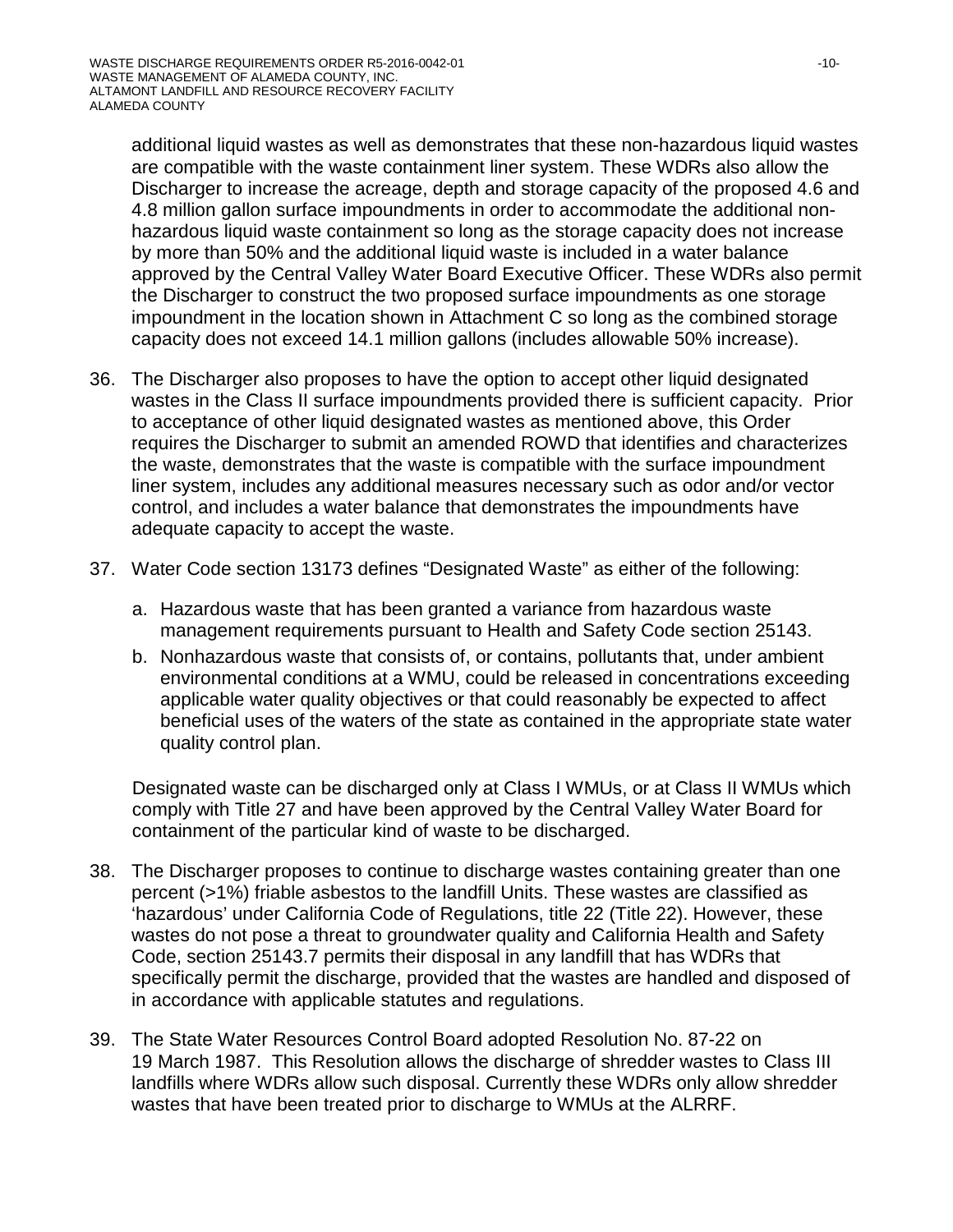- 40. Treated (stabilized) auto shredder waste (TASW) is any non-recyclable waste from the shredding of automobile bodies (from which batteries, mufflers, mercury switches, and exhaust pipes have been removed), household appliances, and sheet metal. The Discharger proposed to continue to discharge TASW in the top lift of Fill Area 1, Unit 1 where it will not be exposed to acidic leachate. The Discharger also proposes to continue to use TASW as alternative daily cover, beneficial reuse material, or to dispose of it in all the applicable Class II landfill areas. In the past, TASW has been discharged at the landfill under a waiver from the Department of Toxic Substances Control (DTSC), and at the Class III unit, pursuant to Resolution No. 87-22. DTSC's waiver is currently under review and may be rescinded due to new data and information indicating TASW should be managed as a hazardous waste due to increasingly high concentrations of toxic metals, and concerns about the long-term effectiveness of the stabilization treatment process. If DTSC makes the determination that TASW is a special hazardous waste and requires management at a Class I facility, this Order prohibits the discharge of auto shredder waste (treated or untreated) at the Altamont Landfill.
- 41. The Discharger proposes to continue to discharge treated wood waste in the compositelined Class II Units at the landfill. Specifications in these WDRs apply only to treated wood waste that is a hazardous waste, solely due to the presence of a preservative in the wood, and is not subject to regulation as a hazardous waste under the federal act. Treated wood that is not a hazardous waste can be handled as C&D debris or MSW, as appropriate, and the limitations and prohibitions for its handling as specified in these WDRs do not apply.
- 42. Title 22 defines "treated wood" that is a hazardous waste, to mean wood that has been treated with a chemical preservative for purposes of protecting the wood against attacks from insects, microorganisms, fungi, and other environmental conditions that can lead to decay of the wood and the chemical preservative is registered pursuant to the Federal Insecticide, Fungicide, and Rodenticide Act (7 U.S.C. Sec. 136 and following). This may include but is not limited to waste wood that has been treated with chromated copper arsenate (CCA), pentachlorophenol, creosote, acid copper chromate (ACC), ammoniacal copper arsenate (ACA), ammoniacal copper zinc arsenate (ACZA), or chromated zinc chloride (CZC).
- 43. Title 22, section 67386.11 allows treated wood waste to be discharged to a compositelined portion of a MSW landfill that is regulated by WDRs issued pursuant to the Water Code provided that the landfill owner/operator:
	- a. Comply with the prohibitions in Title 22, section 67386.3, which are:
		- i. Treated wood waste shall not be burned, scavenged, commingled with other waste prior to disposal, stored in contact with the ground, recycled without treatment (except as in iii, below), treated except in compliance with Title 22, section 67386.10, or disposed to land except in compliance with Title 22, section 67386.11.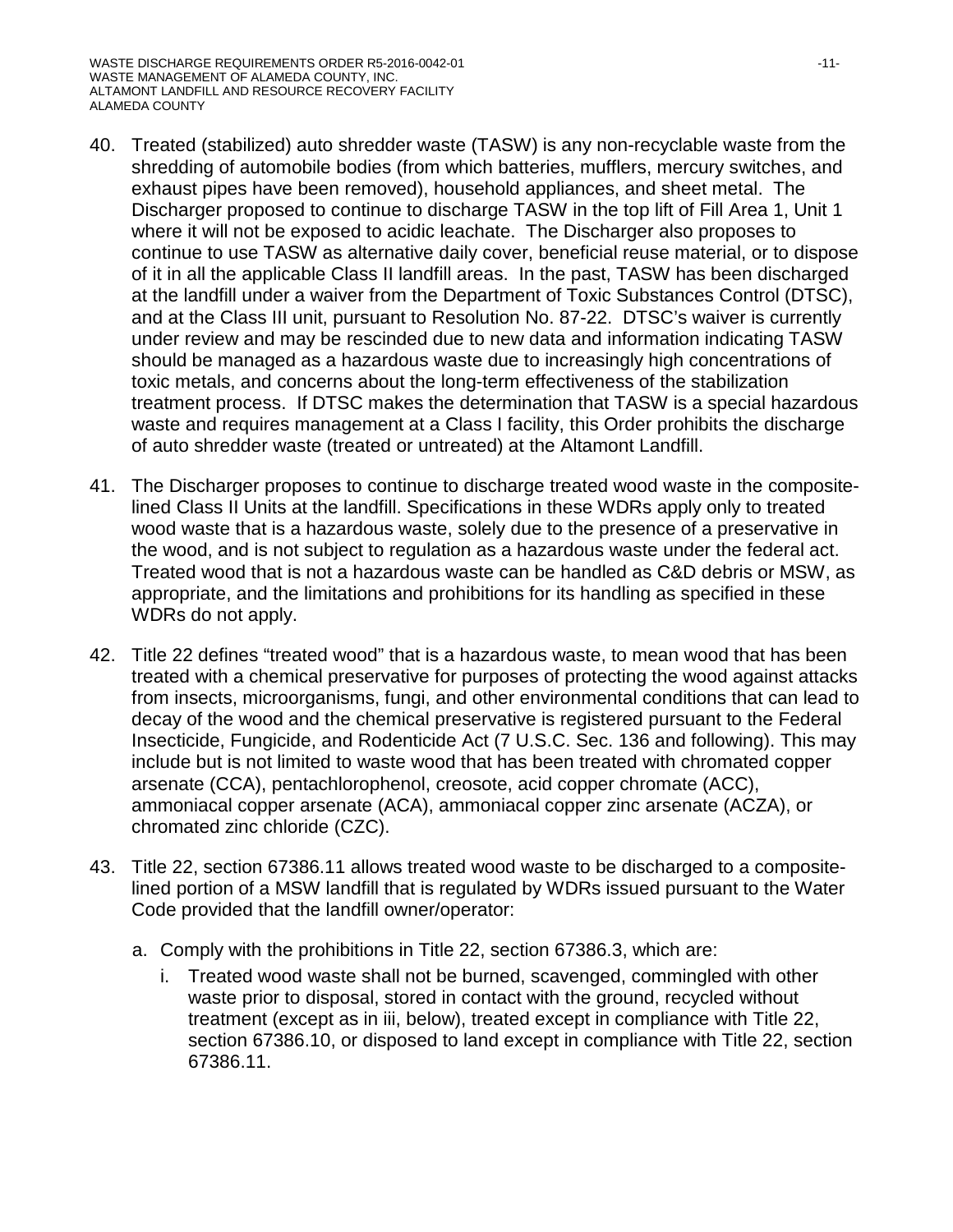- ii. Any label or mark that identifies the wood and treated wood waste shall not be removed, defaced, or destroyed.
- iii. Treated wood waste many be recycled only by reuse when all of the following apply:
	- 1) Reuse is on-site.
	- 2) Reuse is consistent with FIFRA approved use of the preservative.
	- 3) Prior to reuse, treated wood waste is handled in compliance with Title 22, division 4.5, chapter 34.
- b. Ensure treated wood waste is managed at the landfill according to Title 22, division 4.5, chapter 34 prior to disposal.
- c. Monitor the landfill for a release of constituents of concern associated with treated wood wastes and if a verified release is detected from the Unit where treated wood is discharged, the disposal of treated wood will be terminated at the Unit with the verified release until corrective action ceases the release.
- d. Handle treated wood waste in a manner consistent with the applicable sections of the California Occupational Safety and Health Act of 1973.
- 44. The Discharger proposes to continue to operate a solidification process that receives non-hazardous liquid and semi-solid wastes. Typical liquid-content wastes that may be solidified include: grease trap waste; monitoring well purge water; commercial, industrial or residential waste waters and sludges; rinse waters; and sludges (excluding sewage) with total volatile organic content (VOC) of less than 1000 μg/L. The facility can also solidify the sludge that can be generated from the facility's Wastewater Treatment Plant. Currently, the solidification of non-hazardous liquid and semi-solid wastes takes place in clay-lined pits located in the Class II area to prevent rapid infiltration of the discharged liquid waste. Following discharge to the designated area, on-site soils, ash, ground wood waste, processed construction and demolition (C&D) debris, or non-hazardous contaminated soils are used to solidify any free liquid present in the designated area such that the moisture content of the resulting mixture is not in excess of the waste holding capacity. Depending on the analytical information for the wastes that were solidified, the solidified material is then disposed in the appropriate Class II or Class III landfill areas or used as alternative daily cover.
- 45. Title 27 section 20200(d) requires that the solidified waste does not contain "*liquid in excess of the moisture holding capacity as a result of waste management operations, compaction, or settlement.*" These WDRs require the Discharger to evaluate their solidification processes to show compliance with Title 27. These WDRs also require the Discharger to provide a technical report demonstrating that solidification operation does not result in the introduction of liquids into a solid waste WMU in excess of the moisture holding capacity of the WMU as a result of waste management operations, compaction, or settlement. In addition, these WDRs require that the Discharger provide Standard Operating Procedures for the solidification process.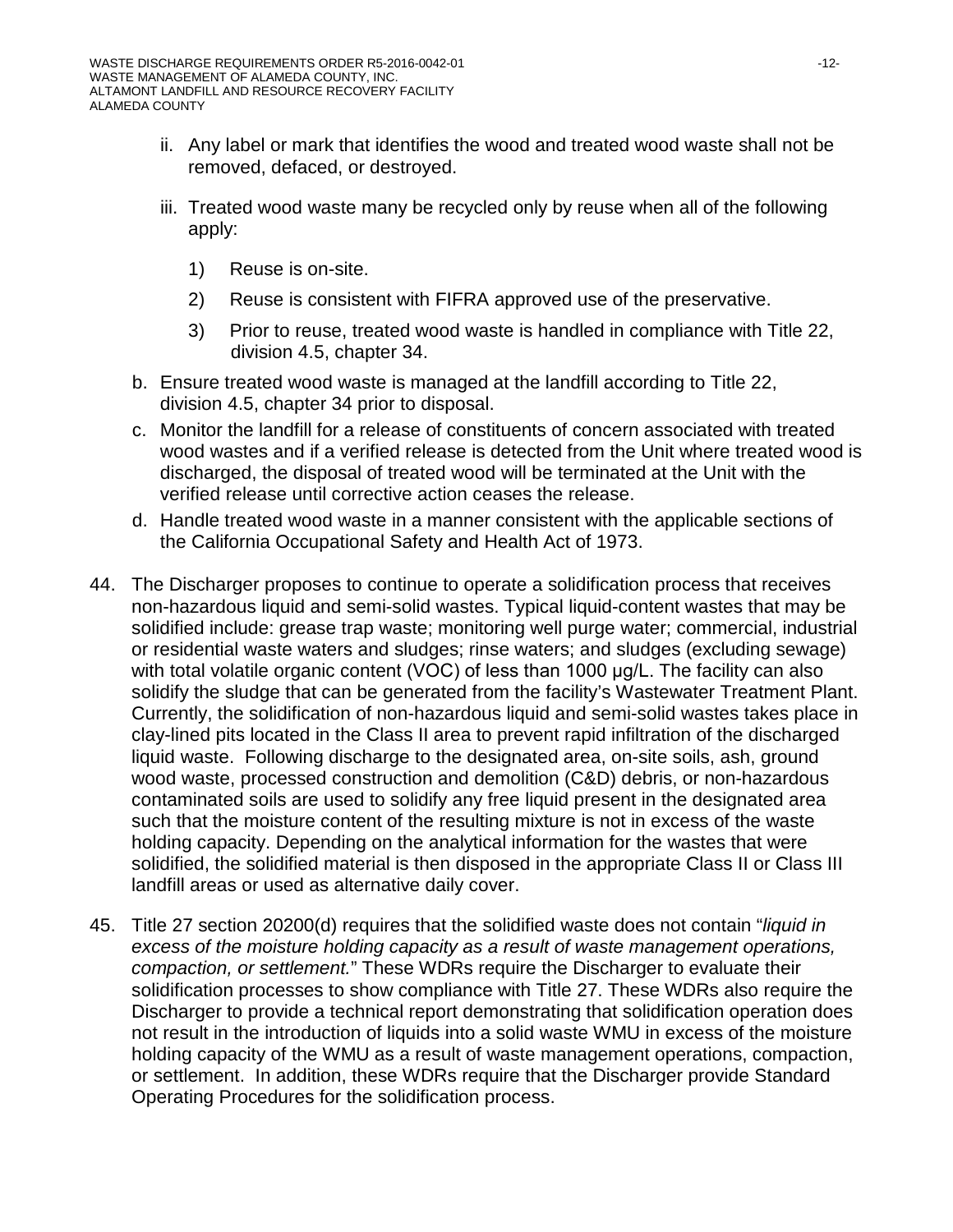- 46. Title 27, section 20690 allows the use of alternative daily cover (ADC) at MSW landfills upon approval by the Local Enforcement Agency (LEA) and concurrence from CalRecycle. Title 27, section 20705 provides the Water Board's regulations for all daily and intermediate cover including that it shall minimize the percolation of liquids through waste and that the cover shall consist of materials that meet the landfill Unit classification (Class II or Class III). The regulations also require that for non-composite lined portions of the landfill, that any contaminants in the daily or intermediate cover are mobilized only at concentrations that would not adversely affect beneficial uses of waters of the state in the event of a release. For composite-lined portions of the landfill, the regulations require that constituents and breakdown products in the cover material are listed in the water quality protection standard.
- 47. The Discharger uses the following materials approved by the LEA for ADC: TASW, shredded tires, solidified waste, biosolids (treated sewage sludge), combination biosolids and TASW, geosynthetic blankets and tarps, processed C&D material, and material recycling facility (MRF) fines. The Discharger has demonstrated to the LEA that these materials will minimize percolation of liquids through waste, and that they meet the Unit classification where they will be discharged.
- 48. In a letter dated 8 October 2014, Central Valley Water Board staff notified the Discharger that use of MRF fines on areas of the landfill that drain outside of the limits of the contiguous landfill Unit's leachate collection and removal systems (LCRS) has the potential to impact receiving surface water quality. These WDRs also find that use of the approved ADC on areas of the landfill that drain and/or percolate outside of the limits of the contiguous landfill Unit's LCRS also has the potential to impact receiving surface and/or groundwater quality. These WDRs require that the Discharger demonstrates to Central Valley Water Board staff satisfaction using quantitative methods equivalent to those specified in the letter that runoff and/or percolation from the LEA approved ADC will not degrade or pose a threat to receiving surface and/or groundwater quality if the Discharger proposes to use the ADC listed above on areas of the landfill that drain and/or percolate outside of the limits of the contiguous landfill Unit's LCRS. This demonstration may take removal of sediment or suspended solids into account for landfills where surface water drains to a sedimentation basin.
- 49. Landfills propose new ADC materials regularly in order to preserve landfill air space and to beneficially reuse waste materials. Title 27, section 20686 includes regulations for beneficial reuse, including use of ADC. Approval of ADC is primarily handled by the LEA and CalRecycle under Title 27, section 20690. This Order allows any ADC proposed for use at the facility after the adoption of this Order to be approved by Central Valley Water Board staff provided the Discharger has demonstrated it meets the requirements in Title 27, section 20705. The approved ADC materials will then be listed in the facility's WDRs during the next regular update or revision with information about the Discharger's demonstration. This Order also includes a requirement that ADC only be used in internal areas of the landfill unless the Discharger demonstrates that runoff from the particular ADC is not a threat to surface water quality and the demonstration has been approved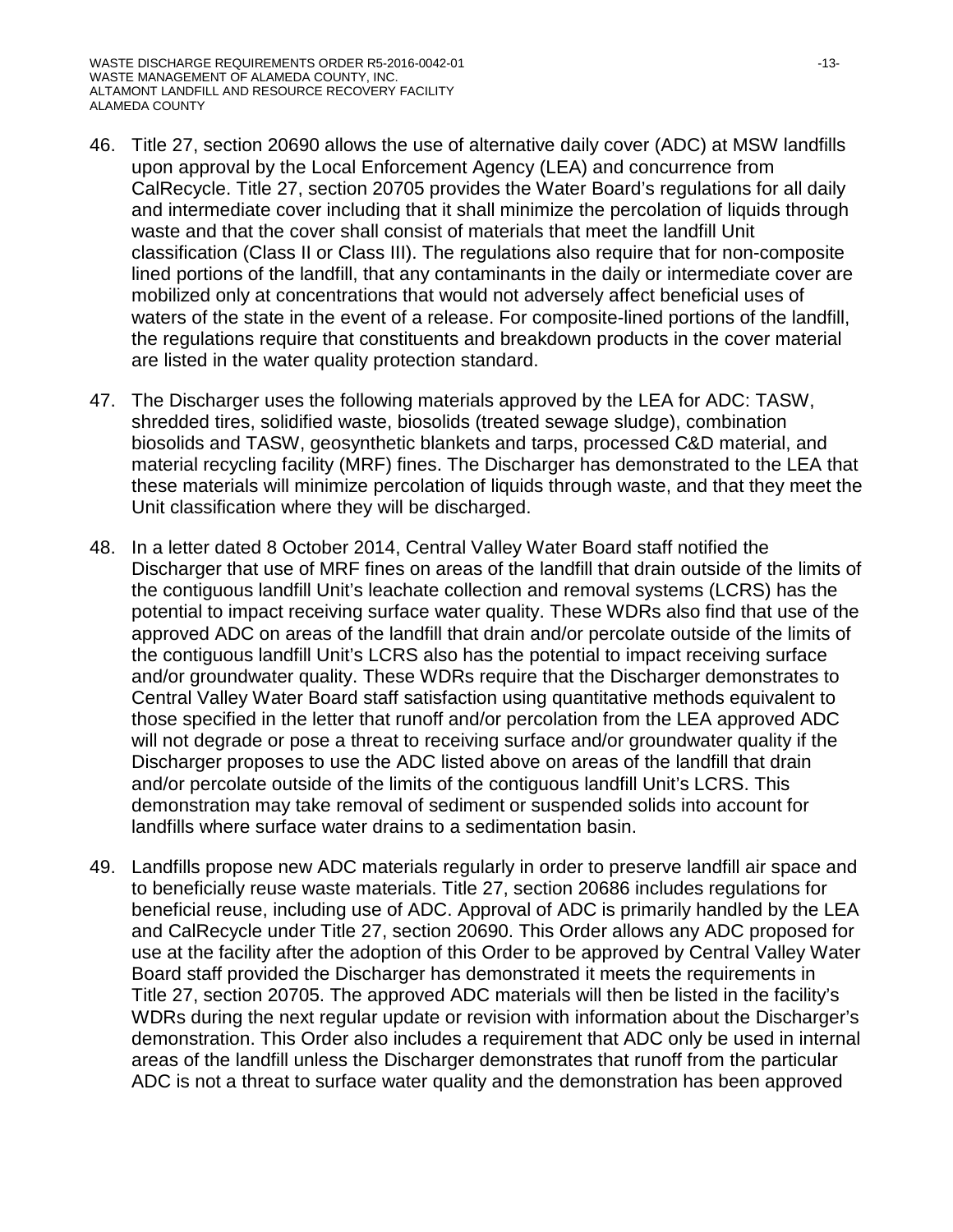by Central Valley Water Board staff. The demonstration can take into account removal of sediments containing COCs from sedimentation basins.

- 50. Currently a non-operational wastewater treatment plant (WWTP) exists on the southeast side of Fill Area 1. Historically, the WWTP constructed in 1994 operated to treat landfill liquids prior to discharge under an USEPA National Pollution Discharge Elimination System Permit No. CA 0083763. Landfill liquids included leachate from Fill Area 1, contaminated groundwater from the Fill Area 1 underdrains and Groundwater Interceptor Barrier (after the VOC tank), LFG condensate, wash water from the equipment maintenance building, and compost contact water were combined and then treated on site at the WWTP. The WWTP was designed to treat 75,000 gallons/day and could treat up to 201,600 gallons per day during a peak flow event. The Discharger's JTD states that the treated WWTP effluent would then be used on site for dust control or irrigation, or, in rare circumstances, would be discharged off site in accordance with the Facility's approved NPDES permit. An exception to this was the hydrocarbon phase of the LFG condensate, which was transported off site for proper management. Some of the cleaner site liquids may have been used directly for dust control within the landfill footprint (e.g., truck wash water and heavy equipment wash water). Subsequently, the Discharger requested that the Central Valley Water Board rescind NPDES Permit No. CA 0083763 for surface water discharge to waters of the US.
- 51. On 22 June 2007, The Central Valley Water Board rescinded NPDES Permit No. CA 0083763. The WWTP ceased operation in February 2010. Currently, the WWTP is used as a wastewater plant (WWP) to store wastewater from various wastewater sources such as but not limited to Fill Area 1 leachate, and underdrains. The stored wastewater is used for dust control in the lined Class II landfill areas as allowed under Title 27 section 20340(g) where units have a leachate collection and removal system (LCRS) and contain waste of a similar classification to units from which the leachate was extracted. The Discharger currently has no NPDES permit that allows for surface water discharge from the WWP to waters of the US. The Discharger has proposed to construct three Class II surface impoundments to accommodate non-hazardous and designated waste liquids generated by Fill Area 1, Fill Area 2 and other sources.
- 52. Contained within Fill Area 1, Unit 1 is a closed hazardous and designated waste disposal area. This clay lined and capped unit, also known as the Red Star Area, contains mainly laundry wastewater treatment sludge, sandblasting residue, and small amounts of other designated wastes. This area was closed in 1987 by capping with a compacted clay layer and subsequent covering with MSW and finally overlain by the Unit 2 base liner. The area received a variance from DTSC regarding the final closure on 1 June 1998 and noted in the California Regulatory Notice Register 98, Volume No. 25-Z.
- 53. The exclusion of hazardous and designated wastes from the facility not approved by the Central Valley Water Board in accordance with Title 27 section 20210 is accomplished through load checking and waste screening, as described in the Hazardous Waste Exclusion Program included in the Joint Technical Document. Hazardous wastes that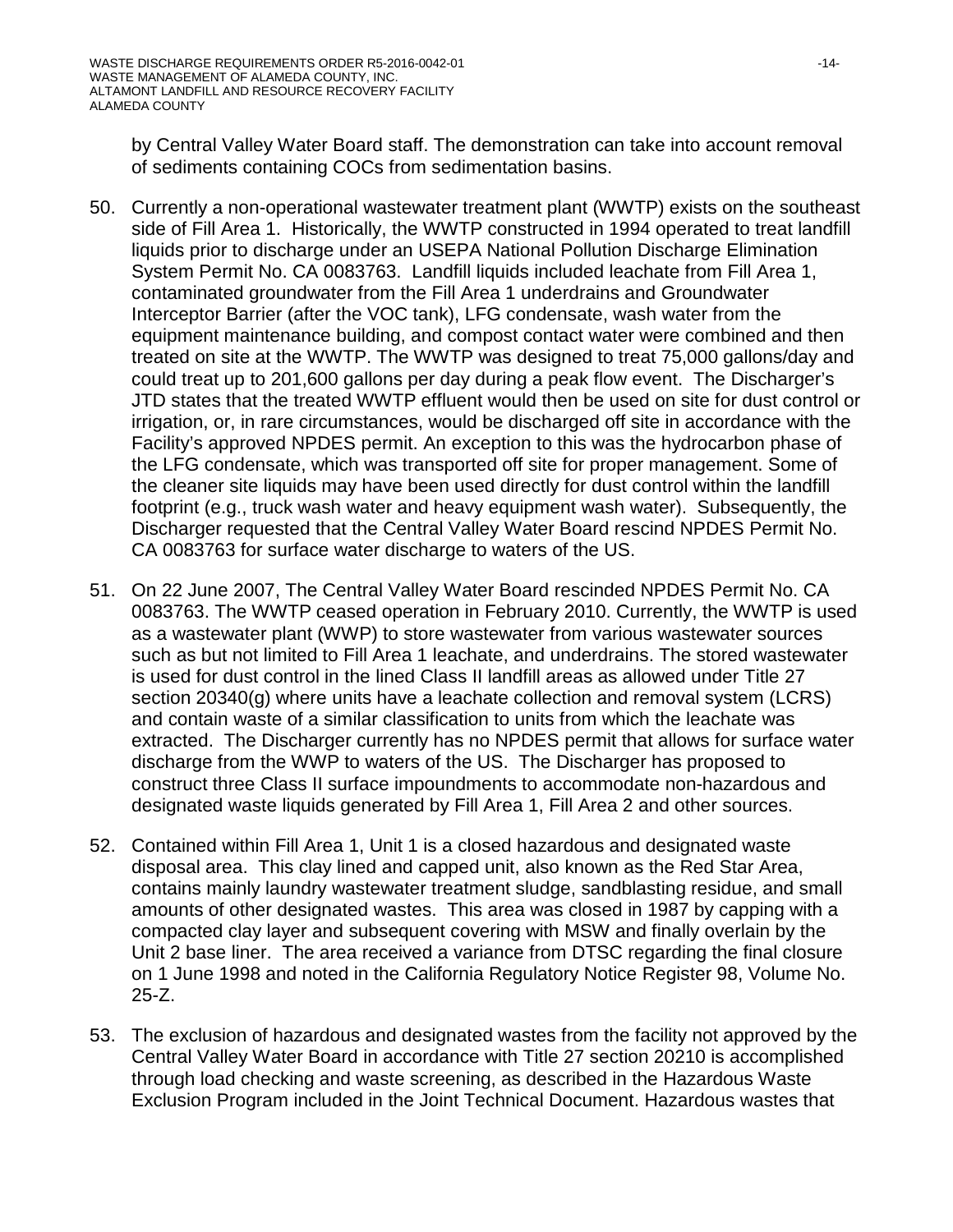are identified and require removal are temporarily stored at the hazardous waste storage area adjacent to the administration office. Shipment of hazardous site offsite is done under EPA ID No. CAD981382732. However, due to isolated instances in the past of improper disposal of hazardous and designated wastes to WMUs not classified to accept such waste these WDRs require the Discharger to expeditiously notify Central Valley Water Board staff of any violations and provide a schedule for the hazardous waste's removal and for unauthorized designated waste the removal and/or other mitigation activities in order to prevent leachate generation and a release from unauthorized disposal of waste.

# **GEOLOGY**

- 54. The high point elevation at the Facility is a hill on the facilities north side measured at 1257 feet above mean sea level (MSL), while the lowest elevation of 540 feet above MSL is at the southern boundary of the waste management Facility.
- 55. The Facility was constructed on top of geological structures that formed as the result of compression and extensional forces applied over geologic time to the underlying stratum. After deposition of sediments and then consolidation, the area experienced an episode of compression, which produced the Altamont Anticline. Also associated with the compressional-folding are secondary fractures, identified on the facilities boring logs. The orientation of the dipping sedimentary beds is 10 to 30 degrees to the eastnortheast. The geomorphic features indicate that the Altamont Anticline is a broad structure that trends north-northwest with an axis that skirts the far-western margin of the Facility (Attachment D). In addition, RUST (1998) also reported the presence of the Altamont Thrust Fault that underlies the WMU, which may have formed during the same compressional episode as the folding. The orientation of the Altamont Thrust Fault is not known. The stratigraphy under the landfill again experienced deformation as the region experienced extension. As a result, en echelon to the Altamont Anticline is a series of high angle normal faults that dip to the east.
- 56. Typical sediments encountered at the site consist of varying amounts of sandy silts and sandy clays (alluvium) at the surface, underlain by weathered mudstone and sandstone, and then predominantly mudstone and sandstone at depth. The rocks encountered at depth are typical of the Panoche Formation. Other rock types identified during previous investigations include mudstone, siltstone and shale, all of which are consistent interpretations of this formation that underlies the site.
- 57. The most prevalent unit at the site is mudstone, which, in vertical section, represents approximately 90% of the lithology encountered at the western portion of the site, and 50% to 70% of the lithology encountered at the eastern portion of the site. Different investigators have described the mudstone encountered in borings at the site as a light olive gray to grayish black weak claystone, mudstone, or clayey siltstone. Descriptions of weathering of the mudstone have ranged from generally fresh to weathered.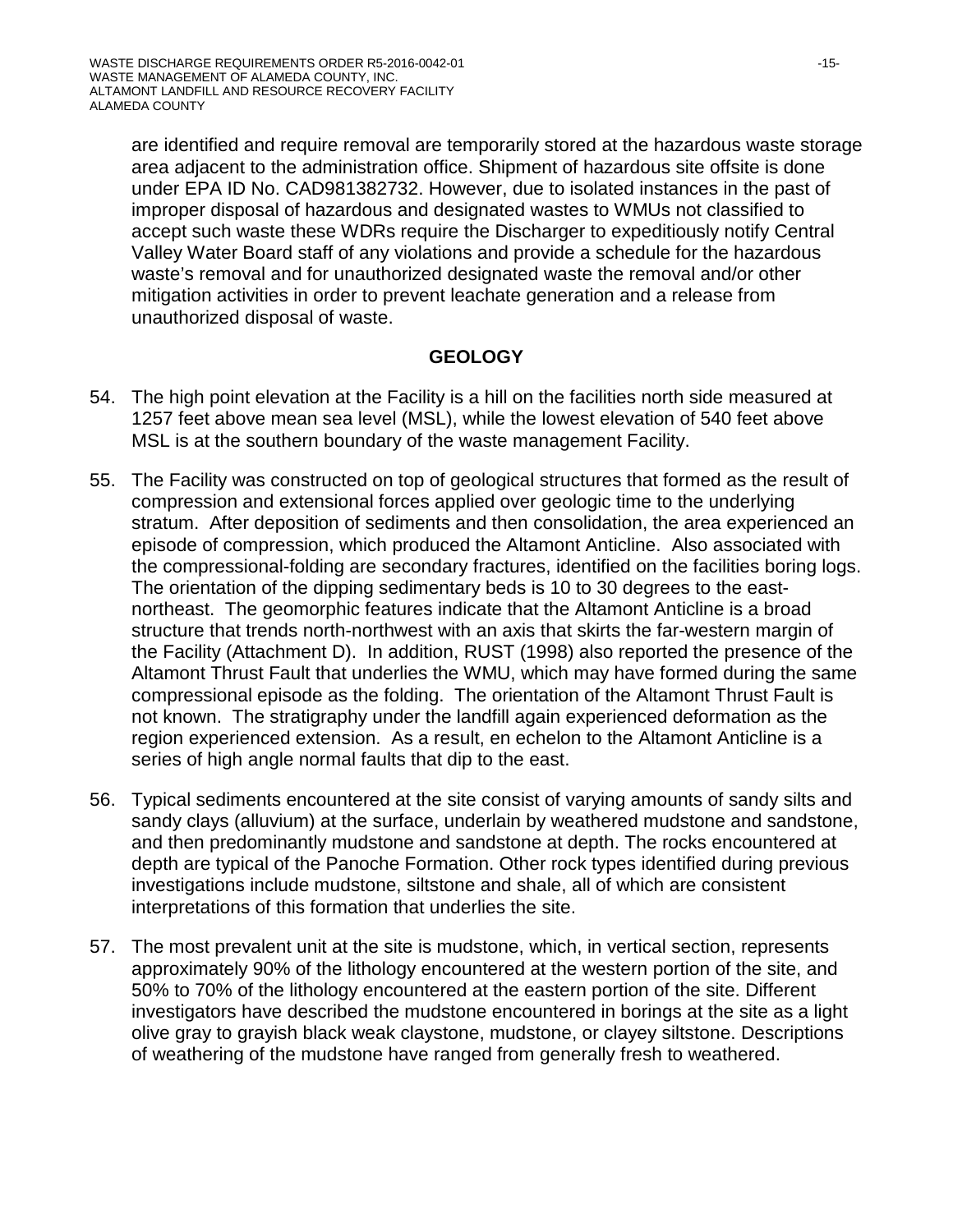- 58. Fracturing has also been observed in the Panoche Formation deposits. The density of fracturing has been observed to be most prevalent near the ground surface and to decrease with depth. Woodward-Clyde Consultant's Report, "*Soil, Geology and Groundwater Investigation for the Proposed Altamont Sanitary Landfill Site*" (WCC [1975]) observed that the system of open fractures in the Panoche Formation extends to greatest depths (up to approximately 100 feet below ground surface [bgs]) beneath the hills. The depth of open fractures decreases to approximately 5 to 10 feet bgs beneath the stream valleys.
- 59. Descriptions of the sandstone beds encountered in the Panoche Formation during site investigations are consistent with the regional description of the Panoche Formation. The sandstone beds are laterally discontinuous and it is not possible to match sandstone beds observed in borings that are several hundred feet apart. Sandstone in these lenses has ranged from being weak and weathered within the top 50 to 75 feet bgs, to fresh, strong, and well cemented at greater depths. Sandstone beds are typically thin (on the order of 0.5 feet thick); however, they can be as thick as 30 feet or more.

# **FAULTING AND SEISMICITY**

- 60. Tectonically, the Diablo Range is located in the moderately active central Coast Ranges and is part of the San Andreas transform area [RUST, 1994a]. Deformation in the region results primarily from north-northwest trending, right lateral strike-slip faults and secondarily by thrust faulting and folding associated with crustal shortening.
- 61. Individual faults are characterized by minor offset bedding, drag folding, and gouge zones averaging 0.5 to 1 inch, and up to 6 inches wide. Excavations near the landfill margin show that the siltstones and claystones tend to preserve faulting with distributed deformation across broad zones that have fracture orientations similar to the mapped faults north and south of the excavations. Excavations conducted by WLA (LFR Levine-Fricke, 2002) near the southern boundary of Fill Area 1 showed an absence of distinct fault zones across the projections of faults identified during geologic field mapping, and the presence of broad zones of greater fracturing and shearing along the projections of these fault zones. Overall, however, the investigations indicate that shallow bedrock in the area directly south of the facility southern boundary is pervasively fractured throughout, with a few broad areas of comparatively more intense fracturing. Data collected throughout the excavations demonstrate that the entire shallow bedrock package is fractured and sheared, consistent with previous interpretation regarding pervasive weathering of the upper portions of the Panoche formation at the site. The absence of distinct, well-defined fault zones makes it likely that groundwater flows through the highly fractured rock mass in a manner more similar to that of porous media rather than via fracture flow.
- 62. The Lookout Hill and Dibblee fault zones appear to cross the Facility and project through the railroad cuts south of Facility. Many small fractures and joints are present between the two fault zones, indicating pervasive deformation of the bedrock between primary zones of displacement. As indicated above, however, the data collected indicate that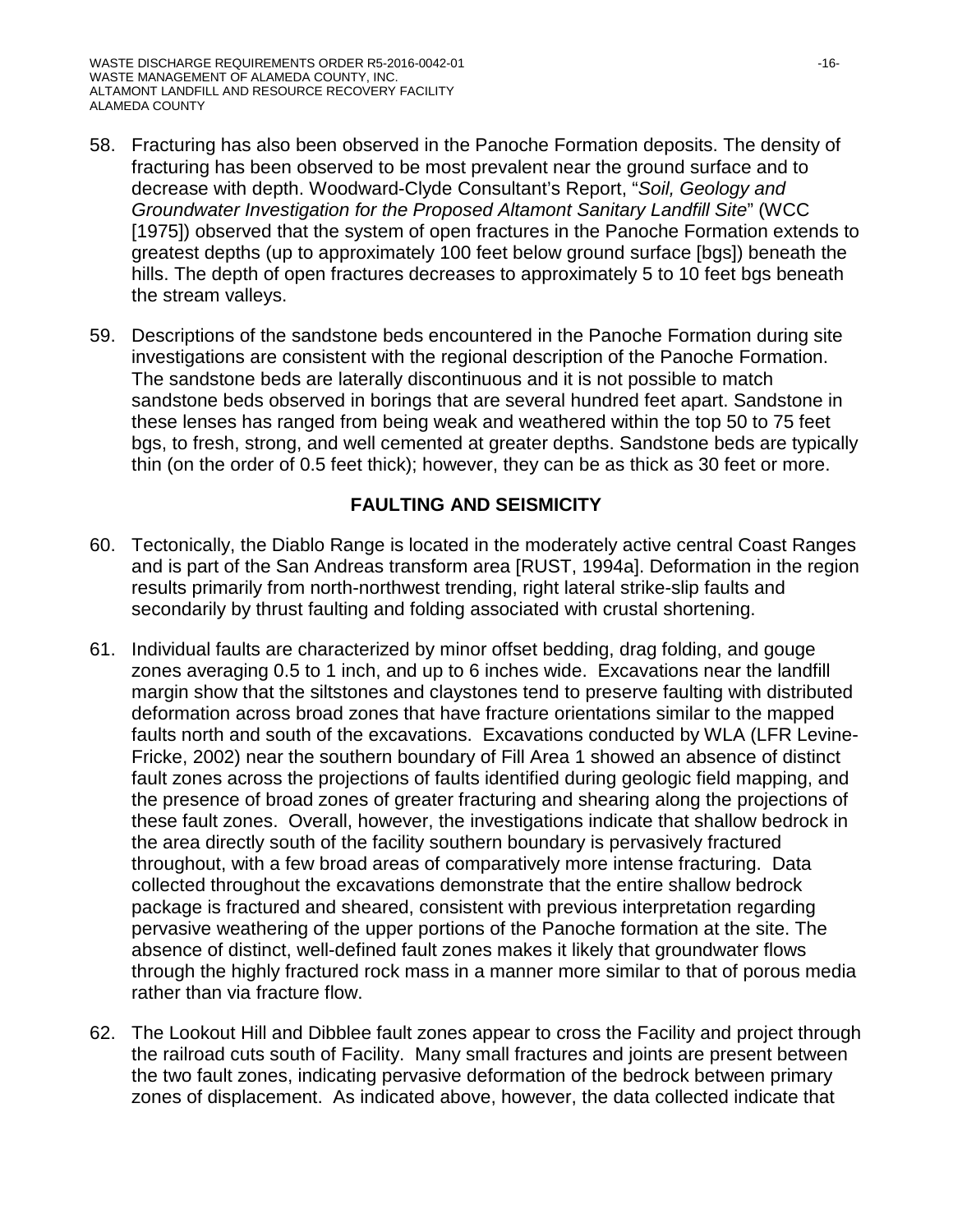the entire shallow bedrock package is fractured and sheared, consistent with previous interpretation regarding pervasive weathering of the upper portions of the Panoche formation at the site (see Attachment D).

- 63. The West fault has been mapped through Fill Area 2. The fault is mapped through the axis of the main canyon of Fill Area 2 and extends across a small saddle on the southern border of Fill Area 2. The West fault is steeply dipping, without a large mappable offset across the fault. The Huey fault daylights northeast of Fill Area 2 and has similar characteristics to the West fault (see Attachment D).
- 64. There are no known Holocene faults within 200 feet of the Facility property (Facility boundary). Potential active faults in the Area include the Midway fault (approximately 1.6 miles from the site), the Greenville fault (approximately 3.1 miles from the site), and the Corral Hollow-Carnegie fault (approximately 3.1 from the site) (RUST, 1994a). Major potentially active faults near the Altamont Hills region include the Calaveras, the San Andreas, Hayward, and Gray Valley Blind Thrust Segment 6 faults.
- 65. The Discharger's consultant, Geosyntec Consultants conducted an updated seismic site exposure evaluation in 2014 for the ALRRF, which incorporated historic seismicity, recent relevant studies of known active and potentially active faults and earthquake zones within a 62-mile (approximately 100 km) radius of the site, and recent studies of strong ground motion attenuation and duration. Based on a review of 13 potentially active faults, the design Maximum Credible Earthquake (MCE) for the site was established as either a moment magnitude (Mw) 6.7 event on the Great Valley blind thrust Segment 6, termed the near-field design event, or a Mw 7.9 event on the San Andreas Fault, termed the far-field design event. The expected median near-field bedrock MCE peak horizontal ground acceleration (PHGA) equals 0.72g and the expected median far-field bedrock MCE PHGA equals 0.10g. The expected median free-field bedrock MCE Ds equals 10.8 sec for the near-field MCE and 38.6 sec for the far-field MCE. The Greenville fault MCE was eliminated from consideration based on judgment, as the calculated PHGA for this event was significantly smaller (0.57g for M<sub>w</sub> 6.9) than that of the Great Valley blind thrust Segment 6.

# **LANDSLIDES**

66. The landfill property is situated in an area that is susceptible to mass movement on natural slopes. Landslide deposits occur in and around Fill Area 1. They are typically associated with dip slopes in the Panoche mudstone, and faulted and fractured areas. During the excavation of Unit 2 in Fill Area 1, six landslides occurred on the south-facing slope. The landslides may have been associated with unearthing and reactivating existing landslide deposits or with the fine sediments overlying deep fractured bedrock due to tectonics or weathering. Each of the six landslides was preceded by construction that increased the slope angle and then followed by periods of prolonged intense rainfall. The locations of the landslides in Fill Area 1 Unit 2 are shown in Attachment G.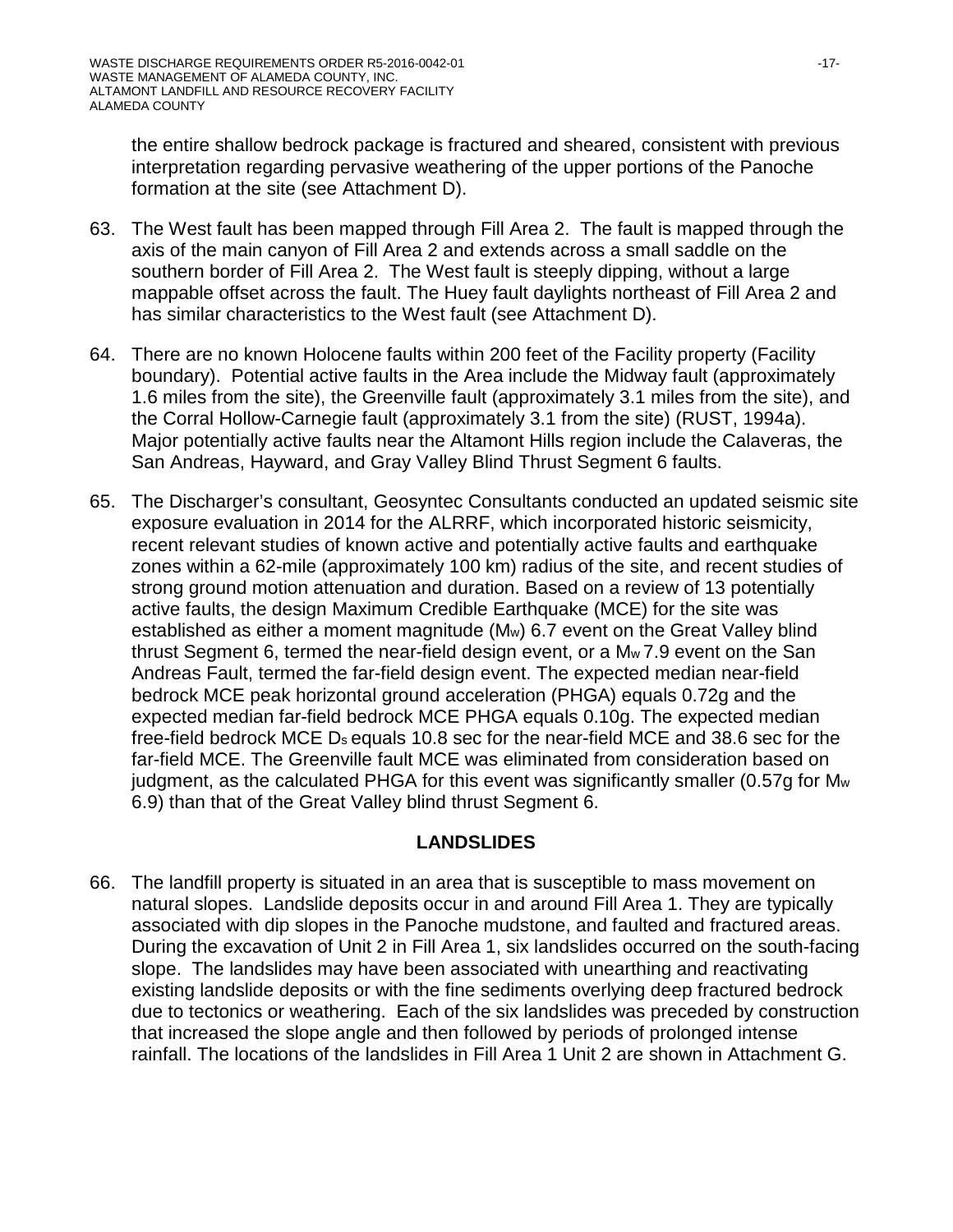67. There are several historical landslides within the footprint of the Fill Area 2 expansion. However, prior to installing the liner, the Discharger will remove these known landslides to achieve uniform soil properties. The Discharger has stated that if new landsides are unearthed during construction, they will be mapped and then removed. If the Discharger proposes to not remove any landslide within the Fill Area 2 footprint the Discharger shall submit a risk analysis report including a revised slope stability analysis report comparing the cost benefit for not removing the landslide versus the cost of repairing the landfill liner if it were to fail during the Unit's life, closure period, and post-closure maintenance period due to the landslide not being removed. Currently, the known locations of the landslides in Fill Area 2 are shown in Attachment G.

### **CLIMATE**

- 68. The facility receives an average of about 13 inches of precipitation per year. For the 30 year period from 1971 to 2000, NOAA (2001) reports a normal annual precipitation of 14.8 inches at the Livermore Weather Station and 12.51 inches at Tracy Pumping Weather Station. Annual precipitation recorded at the facility weather station in 1997 was 10.85 inches (Simon, 1998). In 2004, 12.37 inches of precipitation was measured at the EPA ACAP study area on the south side of Fill Area 1, Unit 1. Precipitation at the project site within this range is typical of the Central Valley region. Rainfall is seasonal, with approximately 90 percent of the rainfall occurring between November and April. Snowfall is unusual at the site. Strong westerly winds from the Pacific coast are characteristic of the Altamont Pass area.
- 69. Evaporation data collected for the site between 1991 and 1997 indicate a mean inferred evaporation of 65.86 inches per year (Simon, 1998). For that time period (1991-1997), the highest mean monthly-inferred evaporation was calculated as 10.85 inches for July and the lowest mean monthly-inferred evaporation was calculated as 1.13 inches for December (Simon, 1998).
- 70. A meteorological (MET) station existed at the ALRRF in the 1990s but was dismantled in 1998 when it reached end of its functional life. A MET station was also installed at the site as part of the EPA sponsored alternative cover assessment program (ACAP) but, once the program was terminated, the station was removed. WMAC installed a Bay Area Air Quality Management District (BAAQMD) approved MET station in 2010 to generate site-specific climatological data, including precipitation, wind direction, evaporation and temperature data. The station is located approximately 75 feet south of a gravel parking area, near the maintenance building at an elevation of above 1,100 feet as shown in Attachment C.
- 71. Based on data from the ALRRF weather station from 1997 [Simon, 1998], the prevailing wind for the site is west-southwest for 50% of the time with an additional 10% to the west, 7% to the southwest, and 6% to the north. The mean annual wind speed in 1997 was 12.6 miles per hour (mph), with June being the windiest month.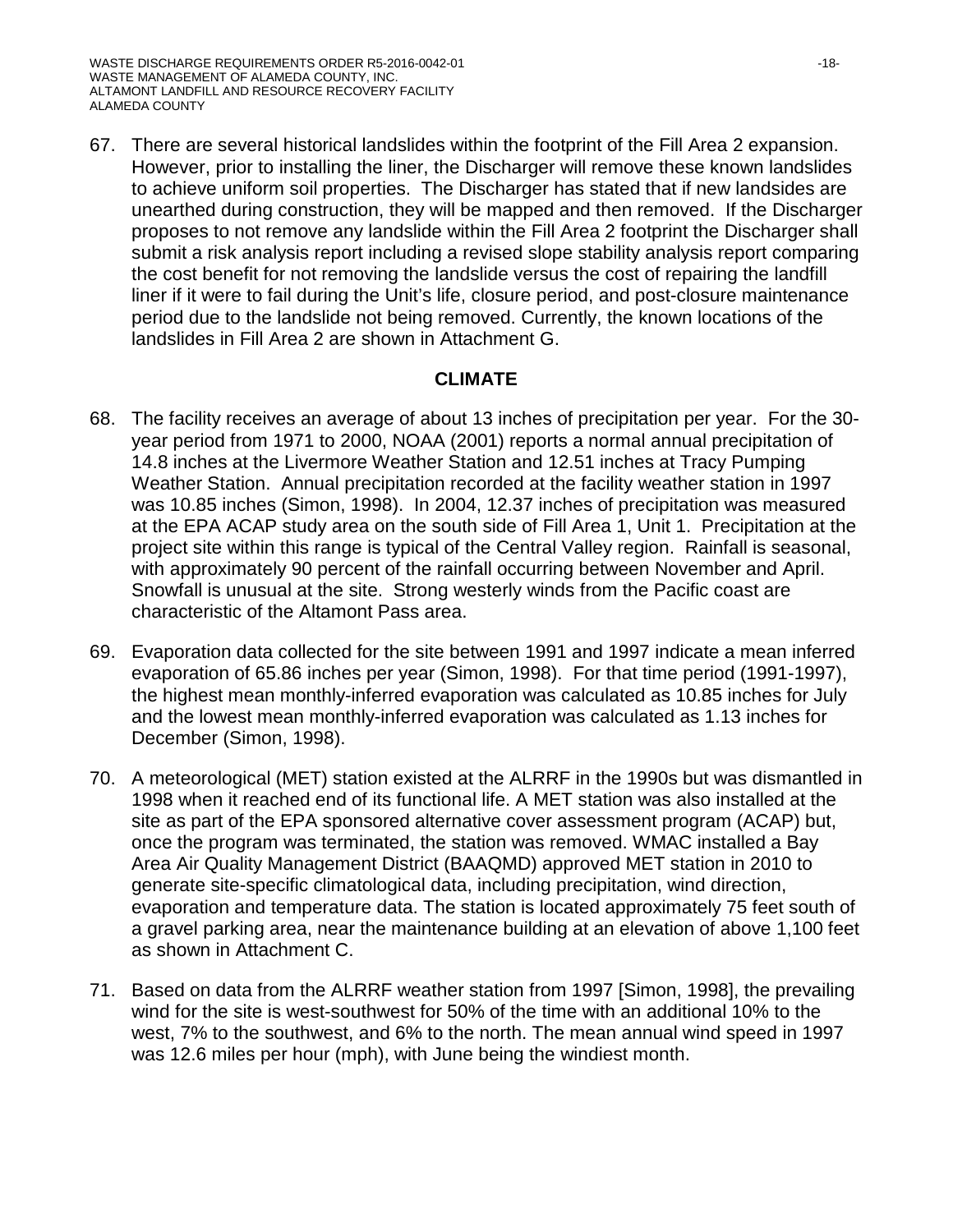$\overline{a}$ 

- 72. For Class III landfills, Fill Area 1 Unit 1 WMU, the 100-year, 24-hour precipitation event for the facility is estimated to be 3.75 inches, based on Department of Water Resources' bulletin 195 entitled *Rainfall Depth-Duration-Frequency for California*, revised November 1982, and updated August 1986. More recent data published by the National Oceanic and Atmospheric Administration (NOAA) Atlas 14, Volume 6, Version 2 predicts the 100 year, 24-hour precipitation event for the facility to be 4.44 inches with a 90% confidence interval ranging from 3.65 to 5.52 inches. The Discharger is required to design their LCRS, precipitation, and drainage control facilities using design storm information that is the most current and protective per Title 27 sections 20340 and 20365.
- 73. For Class II landfills, Fill Area 1 Unit 2 WMU and Fill Area 2 WMU, the 1,000-year, 24 hour precipitation event for the facility is estimated to be 4.9 inches, based on Department of Water Resources' bulletin 195 entitled *Rainfall Depth-Duration-Frequency for California*, revised November 1982, and updated August 1986. More recent data published by the National Oceanic and Atmospheric Administration (NOAA) Atlas 14, Volume 6, Version 2 predicts the 1000-year, 24-hour precipitation event for the facility to be 6.48 inches with a 90% confidence interval ranging from 4.85 to 8.82 inches. The Discharger is required to design their leachate, precipitation, and drainage control facilities using design storm information that is the most current and protective per Title 27 sections 20340 and 20365[1.](#page-18-0)
- 74. The waste management facility is not within a 100-year flood plain based on the Federal Emergency Management Agency's (FEMA) Flood Insurance Rate Map, Community-Panel Number 060001-0140A (effective map date 3 August 2009).

# **SURFACE WATER CONDITIONS**

- 75. The Water Quality Control Plan for Sacramento and San Joaquin River Basins, Fourth Edition (hereinafter "Basin Plan"), designates beneficial uses, establishes water quality objectives, and contains implementation plans and policies for all waters of the Basin.
- 76. The facility is near the crest of the Altamont Hills. The regional topography is characterized by moderately to steeply rolling hills and narrow valleys that have a northwest trend. Surface water flows from the ridges down through the valleys and discharges into local drainages. These natural drainages, which are often dry, ultimately drain toward the Sacramento-San Joaquin Delta to the east or the San Francisco Bay toward the west, when surface water flow is sufficient. The drainage divide between the Central Valley Region and San Francisco Bay Region traverses the facility property.
- 77. Runoff originating on the east side of the facility property drains eastward in un-named channels and ditches to Mountain House Creek, which flows to Old River in the

<span id="page-18-0"></span><sup>&</sup>lt;sup>1</sup> Based on the latest publication by NOAA [2013], the design storms are 4.44 in. and 6.48 in. for the 100- yr, 24-hr and 1,000-yr, 24-hr storms, respectively the Discharger designed FA2 Phase 1 storm water management system (SWMS) using the NOAA 14 design storm events.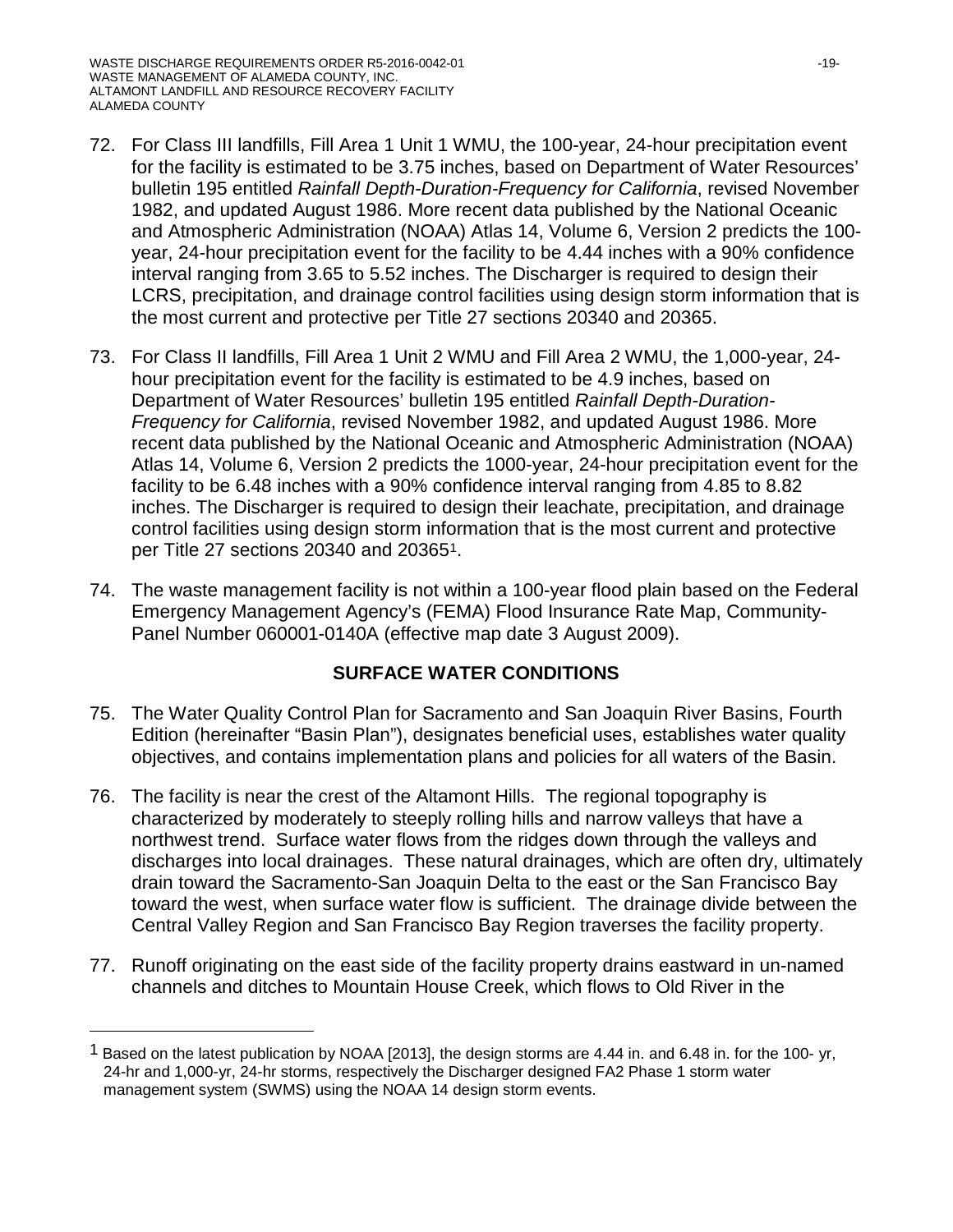Sacramento-San Joaquin Delta. Runoff originating on the west side of the divide flows west-southwest to channels along Dyer Road that drain into Altamont Creek, which may flow into San Francisco Bay through Arroyo Las Positas, Arroyo Mocho, Arroyo de la Laguna, and Alameda Creek near Union City.

- 78. For the drainages on the east side of the surface water divide, which drain into Sacramento-San Joaquin Delta, designated beneficial uses of surface waters, as designated in the Basin Plan, are: municipal and domestic supply; agricultural supply; industrial service supply; industrial process supply; water contact and non-contact water recreation; warm freshwater habitat; cold fresh water habitat; migration of aquatic organisms; spawning, reproduction, and/or early development; wildlife habitat; and navigation.
- 79. For the drainages on the west side of the surface water divide, as designated in the Water Quality Control Plan for the San Francisco Bay Basin, the Arroyo de la Laguna has potential beneficial uses for warm freshwater habitat and cold freshwater habitat, and existing beneficial uses for groundwater recharge, fish migration, water contact recreation, non-contact water recreation, fish spawning, and wildlife habitat.
- 80. Storm water sedimentation basins A, B, C, SB-1, SB-2, and SB-A are located around the landfill as shown on Attachment E. The basins detain storm water for sedimentation control during the rainy season. When storm water flows are sufficient, storm water from the sedimentation basins discharge to the San Joaquin River to the east and to the San Francisco Bay toward the west.
- 81. The U.S. Army Corps of Engineers (USACE) is responsible for the issuance of permits for the placement of dredged or fill material into waters of the United States (waters) pursuant to Section 404 of the Clean Water Act (CWA) (33 USC 1344). A delineation of jurisdictional waters and wetlands at the ALRRF site was initially completed by LSA Associates, Inc. (LSA) on 18 January 1993, and verified by USACE on 7 April 1993. The delineation determined that no wetlands exist within the proposed footprint of Fill Area 2, thus Part 258.12 of Subtitle D requirements are not applicable to the proposed Fill Area 2. However, during the development of Fill Area 2, approximately 0.5 acres of channels/watercourses would be filled. To address the 0.5 acres of ephemeral watercourses to be impacted by Fill Area 2 development, the Discharger applied to the USACE for an Individual Army Permit on 24 May 2004. A conceptual waters mitigation plan was submitted to the USACE, which entailed a combination of channel restoration and pond/wetland creation and/or enhancement to achieve a 3:1 replacement-to-loss ratio. The USACE requested a specific plan, which the Discharger submitted on 19 September 2005 and final approval was given in August 2011. Additionally, the Discharger submitted a permit application to the Central Valley Water Board for a Section 401 Water Quality Certification on 24 May 2004. The Central Valley Water Board issued a Technically Conditioned Certification on 27 July 2004, and the application was approved in December 2010. Section 401 and Section 404 permits were not required at the time that Fill Area 1 was permitted.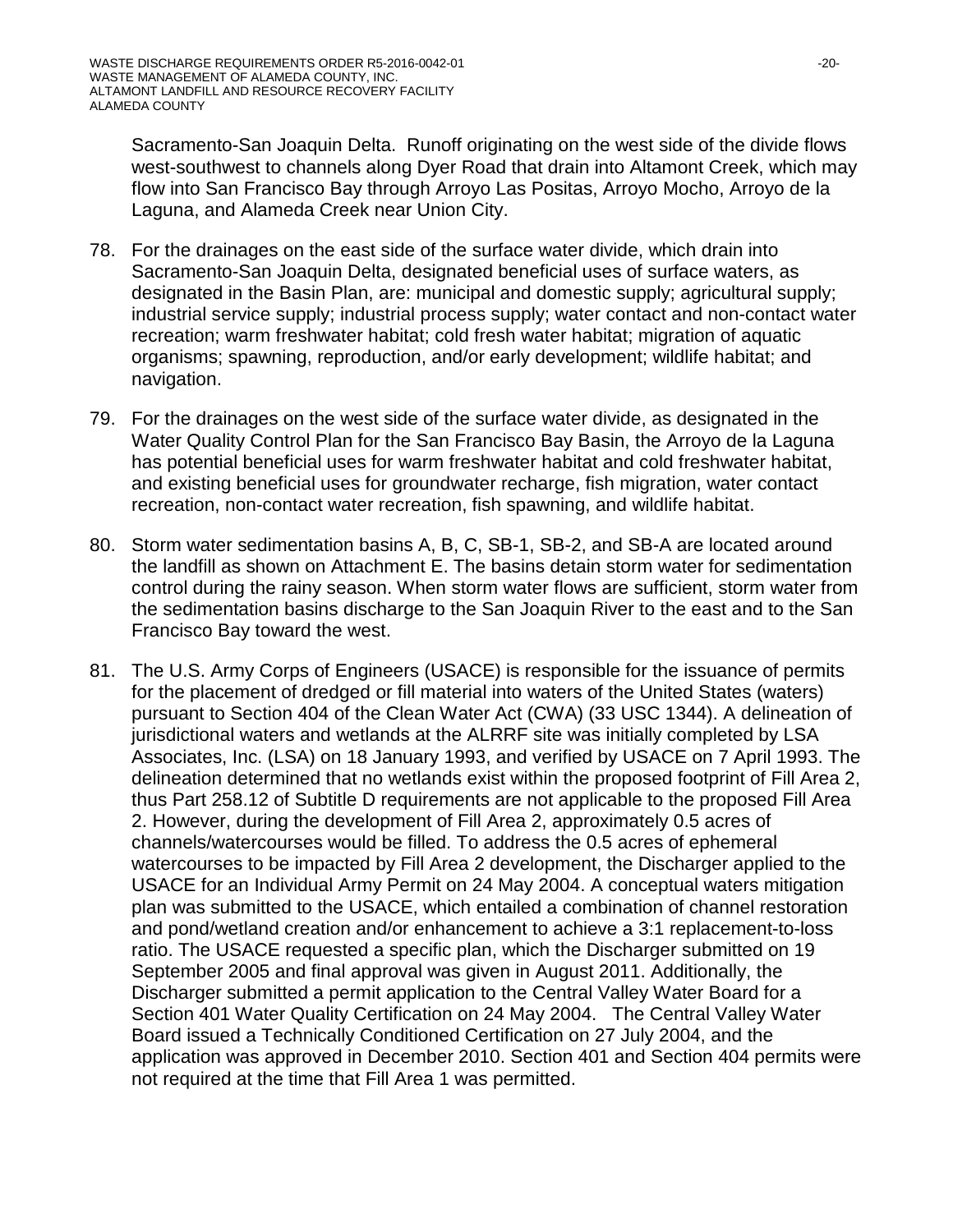# **GROUNDWATER CONDITIONS**

- 82. The Diablo Range forms a surface water and groundwater divide between the San Joaquin Valley Basin to the east and the Livermore Valley Basin to the west.
- 83. In general, groundwater movement in the vicinity of the site is influenced by the local topography along each side of the groundwater divide. Groundwater is recharged mainly by direct infiltration of precipitation into alluvial deposits and weathered bedrock. During the dry months of May through October, discharge likely occurs through evapotranspiration from the shallow soil, with little or no observable storm-water flow. During the wetter months of November through April, groundwater discharge can locally exceed the evapotranspiration potential, resulting in springs and local, intermittent surface flow. Water levels vary seasonally in response to precipitation patterns.
- 84. Shallow groundwater is encountered at the site at depths ranging from approximately 140 ft bgs [RUST, 1994a] on hilltops to as little as 13 ft bgs in the valley bottoms (e.g., Harding ESE, 2001). Groundwater occurs primarily in the upper weathered portions of the Panoche Formation bedrock and in the valley alluvium. .
- 85. Vertical hydraulic gradients show a very consistent pattern, with downward gradients measured along the ridges (recharge areas) and upward gradients in the valleys (discharge areas). The magnitudes of vertical hydraulic gradients are generally in the range of 0.1 to 0.6 ft/ft. The maximum downward gradient is 1.31 ft/ft between groundwater monitoring wells E-20B and MW-3B, and the maximum upward gradient is 0.20 ft/ft between groundwater monitoring wells PC-2A and PC-2C.
- 86. Based on a conceptual hydrogeologic model developed for the site, groundwater migration in the vicinity of Fill Area 1 and Fill Area 2 is primarily controlled by the site topography. The site's steep grade and high relief are capable of generating large hydraulic gradients within groundwater, and thus potentially rendering local variations in geology of only secondary consequence. The Discharger states the following in regards to communication to deep zones: "Hydraulic testing conducted during the 2002 hydrogeologic investigation (LFR, 2002) concluded from three pumping and recovery tests that no measurable hydraulic communication exists between shallow and deeper groundwater zones. The contribution of local groundwater flow to Livermore-Amador Valley's main groundwater basin is considered negligible due to the very low permeability of the geologic materials (Alameda County Water District Zone 7, 2001). Rather, local groundwater flow that does occur, discharges as surface water into valley bottoms (Alameda County Water District Zone 7, 2001)."
- 87. In general, measured hydraulic conductivity has been observed to decrease with depth in the Panoche Formation beneath the site (Woodward-Clyde, 1975; Golder, 1993; Rust, 1994; LFR, 2001; LFR, 2002). The highest hydraulic conductivity values have been observed in the shallowest depth intervals (i.e.,  $4.3 \times 10^{-2}$  centimeters per second [cm/sec] at OW-6, which is screened from 9.5 to 14.5 feet bgs). The more transmissive zones are associated with colluvium/alluvium and the upper, more pervasively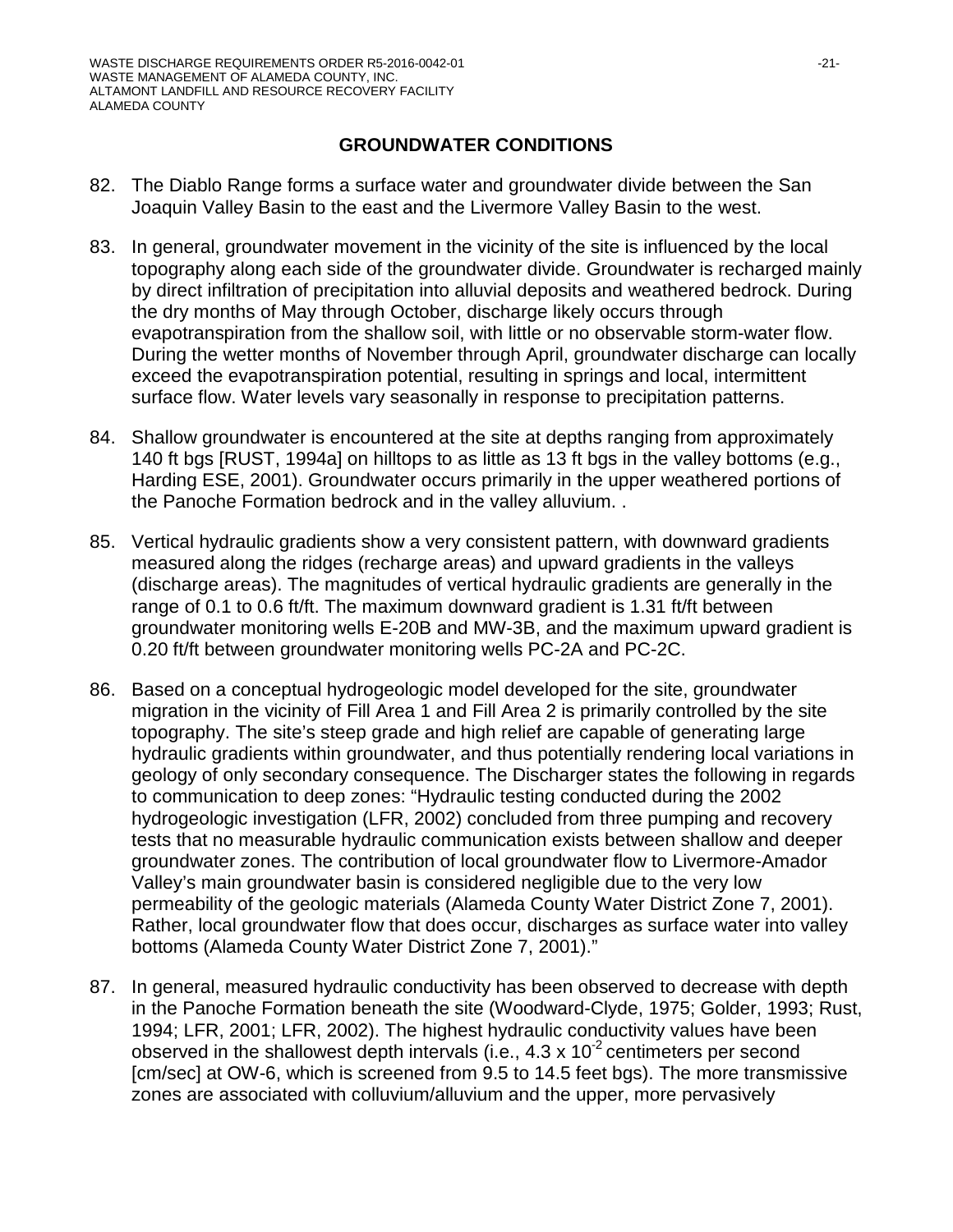weathered portions of the underlying bedrock. Significantly lower hydraulic conductivity values (as low as 1.5 x 10<sup>-9</sup> cm/sec at MW-5) have been measured at depths greater than 150 feet bgs. Results of slug testing of wells and piezometers screened across sandstone intervals also indicated permeabilities in the range of  $10^{-3}$  to  $10^{-7}$  cm/sec dependent on the degree of fracturing, induration and cementation of the sandstone unit (LFR, 2001; LFR, 2002; Rust, 1994). As reported in the Discharger's latest Semi-Annual Groundwater MRP (SCS, 2015a), the horizontal groundwater flow velocity in the alluvium and weathered bedrock is estimated to be approximately 1.4 feet/day.

- 88. In the vicinity of the ALRRF, the water table is typically encountered in the weathered bedrock or the colluvium/alluvium. The weathered bedrock generally consists of highly fractured claystone, siltstone, and sandstone, and the colluvium/alluvium is a relatively well-graded mixture of sand, silt and gravel. Although the pore sizes in the weathered claystone and siltstone are generally small, the degree of fracturing creates the opportunity for irregularly distributed large pore spaces in the matrix. Within the colluvium/alluvium, there is significant heterogeneity resulting in a variety of pore sizes. Fracture spacing in the weathered bedrock and layered heterogeneities in the colluvium/alluvium are both on the scale of one foot or less. Therefore, the height of the capillary fringe above static groundwater levels is expected to be of a corresponding scale of one (1) foot or less.
- 89. Groundwater within the Panoche Formation generally has high concentrations of most ions, particularly sodium and chloride [WCC, 1975; EMCON, 1987]. The high chloride concentrations have been attributed to a combination of connate water from the Jurassic- Cretaceous marine sediments and infiltration of surface water high in chloride concentrations due to evaporation [RUST, 1994a].
- 90. Total Dissolved Solids (TDS) is a measure of the total concentration of dissolved inorganic constituents in water. The results of the anion and cation analyses of groundwater samples collected during the site characterization investigation performed by Rust in August and February of 1993 showed TDS concentrations range from very low to brackish conditions (Rust, 1994). More recent studies indicate the TDS content of groundwater generally increases with depth (LFR, 2001). These investigations indicate TDS values increase with depth in the formation to maximum observed values of up to approximately 3,000 mg/L. Deeper groundwater is characterized as having TDS concentrations greater than 1,000 mg/L (LFR, 2001). The increasing TDS with depth indicates that deeper groundwater has a longer contact time with the formation than shallower groundwater, consistent with the hydraulic conductivity values, which decrease with depth. Groundwater geochemistry is primarily sodium bicarbonate to sodium chloride dominated.
- 91. The designated beneficial uses of the groundwater, as specified in the Basin Plan, are domestic and municipal water supply, agricultural supply, industrial service supply, and industrial process supply.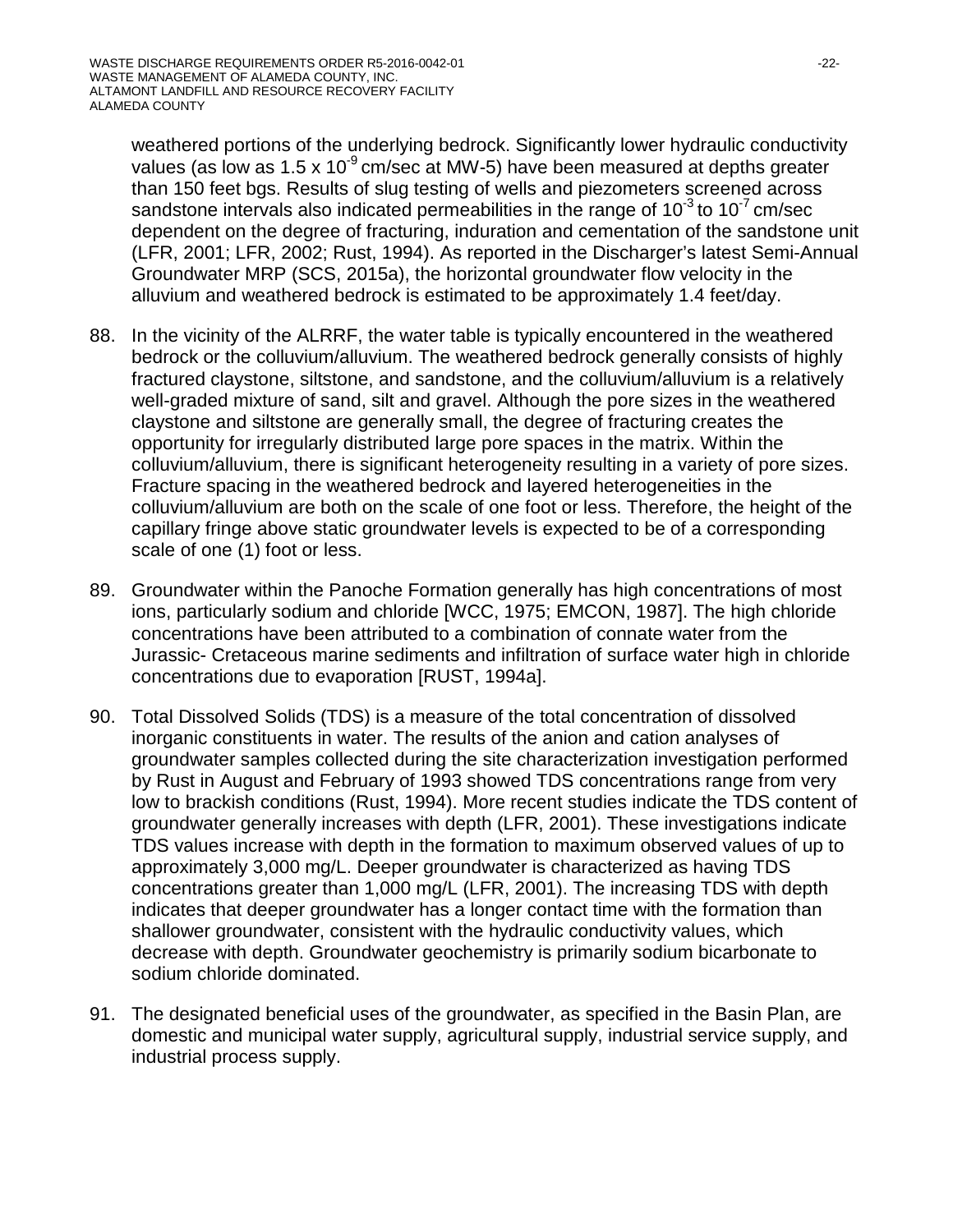#### **GROUNDWATER MONITORING**

- 92. In June 1998, the Discharger submitted to the Central Valley Water Board staff a proposed Detection Monitoring Program (DMP) that covered Fill Area 1 and a previously proposed Expansion Area (Rust, 1998b). In response to Central Valley Water Board staff concerns over the adequacy of the proposed monitoring network for Fill Area 1, the Discharger initiated further hydrogeologic investigations, including the installation of 13 additional monitoring wells. Since 1999, the Discharger has further characterized the hydrogeologic conditions at the perimeter of Fill Area 1. Those investigations have been thoroughly described in previous reports (e.g., Levine-Fricke, 2001; Levine-Fricke, 2002) and the results have been incorporated into the design of the Discharger's Monitoring and Reporting Program. Fill Area 1 is currently monitored in accordance with the requirements of WDRs Order R5-2009-0055, adopted by the Central Valley Water Board on 24 April 2009**.** These WDRs require Fill Area 1 and Fill Area 2 groundwater quality to be monitored in accordance with the requirements of these WDRs and MRP.
- 93. The Discharger's conceptual groundwater model for Fill Area 1 and Fill Area 2 suggests that the majority of the groundwater flow follows the original topography as it passes the facility boundary. Fracturing in the upper weathered zone controls vertical groundwater flow. The DMP should be designed, installed, sampled and maintained to assure the earliest possible moment of a release.

Current groundwater monitoring wells for Fill Area 1 are listed here and also in Section A.1 of MRP R5-2016-0042. Locations of monitoring wells are shown on Attachment D. Current groundwater monitoring points for Fill Area 1 are:

| Well No. | <b>Monitoring Program</b>   | <b>WMU/Phase</b>            | <b>Stratigraphic</b><br>Zone <sup>2</sup> |
|----------|-----------------------------|-----------------------------|-------------------------------------------|
| $MW-2A$  | <b>Detection Monitoring</b> | Unit 1 (U1) and Unit 2 (U2) | W                                         |
| $MW-4A$  | <b>Detection Monitoring</b> | U <sub>2</sub>              | W                                         |
| $MW-5A3$ | <b>Detection Monitoring</b> | U1                          | W                                         |
| $MW-6$   | <b>Detection Monitoring</b> | U <sub>2</sub>              | W/U                                       |
| $MW-7$   | <b>Detection Monitoring</b> | U <sub>1</sub>              | W/U                                       |
| $MW-114$ | <b>Detection Monitoring</b> | U <sub>1</sub>              | W                                         |
| $E-03A$  | Corrective Action           | U <sub>1</sub>              | W                                         |
| $E-05$   | <b>Corrective Action</b>    | U <sub>1</sub>              | A                                         |
| $E-07$   | <b>Corrective Action</b>    | U <sub>1</sub>              | W                                         |
| $E-17$   | Corrective Action           | U <sub>1</sub>              | W/U                                       |
| $E-20B$  | <b>Corrective Action</b>    | U1                          | U                                         |

#### **Fill Area 1- Current Groundwater Monitoring**

<span id="page-22-0"></span> $\frac{1}{2}$  $A=$  alluvium,  $W=$  weathered bedrock,  $U=$  Unweathered bedrock

<span id="page-22-1"></span><sup>3</sup> MW-5A is also a detection monitoring point for the future FA1 surface impoundment.

<span id="page-22-2"></span>MW-11 is also a detection monitoring point for the future FA1 surface impoundment.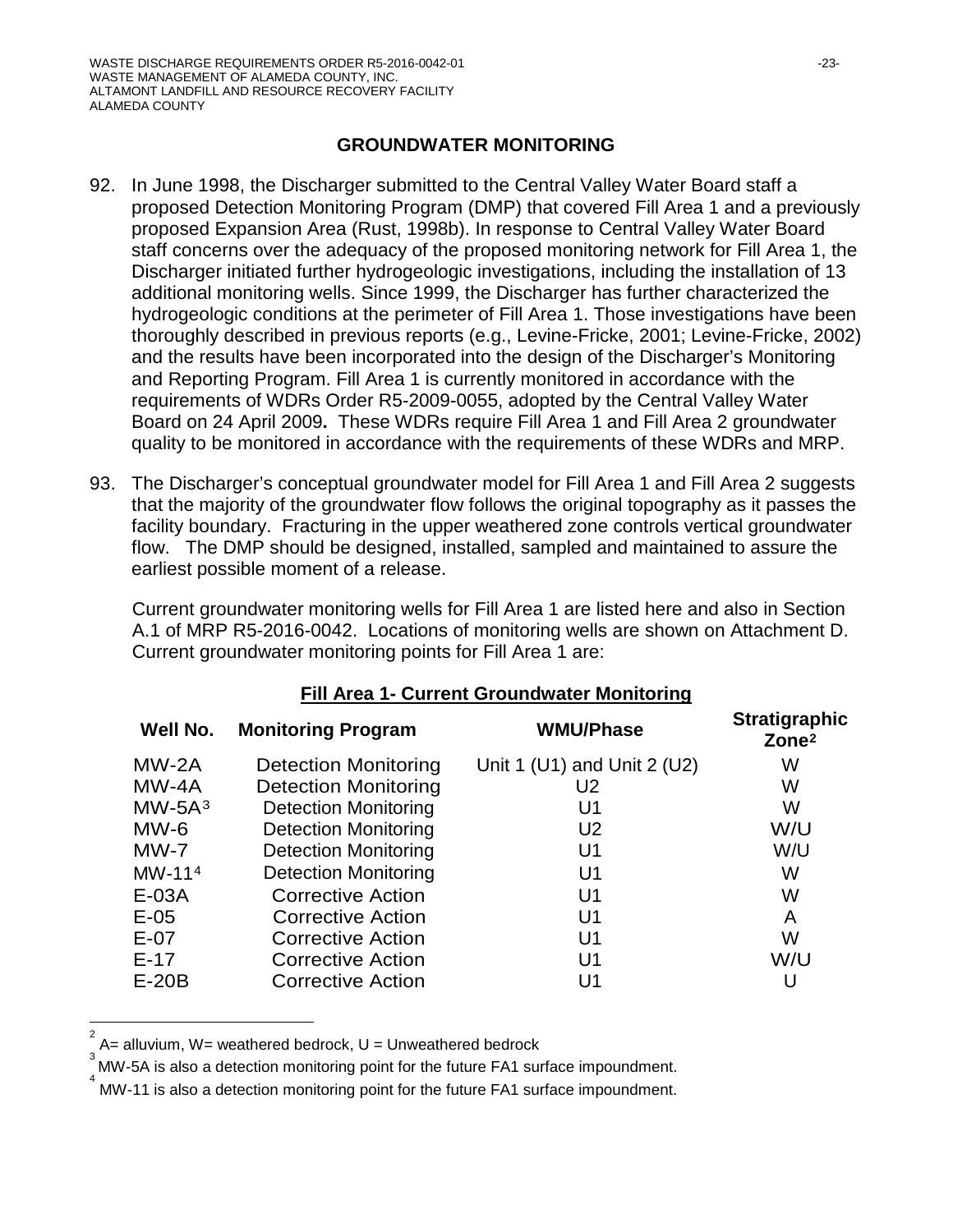|  | Fill Area 1- Current Groundwater Monitoring |  |
|--|---------------------------------------------|--|
|  |                                             |  |

| Well No. | <b>Monitoring Program</b> | <b>WMU/Phase</b> | <b>Stratigraphic</b><br>Zone <sup>2</sup> |
|----------|---------------------------|------------------|-------------------------------------------|
| $E-23$   | <b>Corrective Action</b>  | U1               | W/U                                       |
| $MW-12$  | <b>Corrective Action</b>  | U1               | W                                         |
| $PC-1B$  | <b>Corrective Action</b>  | U1               | U                                         |
| $PC-1C$  | <b>Corrective Action</b>  | U1               | W/U                                       |

Groundwater monitoring wells E-20B, E-07, and E-05 associated with Fill Area 1 Unit 1 continue to indicate that a release of VOCs has occurred. These WDRs require the Discharger to perform corrective action for the release of VOCs from Fill Area 1.

94. Current groundwater monitoring system for Fill Area 2 is listed in Section A.1 of MRP R5-2016-0042. Locations of monitoring wells are shown on Attachment D. Current groundwater monitoring points for Fill Area 2 are:

| Well No.      | <b>Monitoring Program</b>   | <b>WMU/Phase</b> | <b>Stratigraphic</b><br>Zone |
|---------------|-----------------------------|------------------|------------------------------|
| MW-4A         | <b>Detection Monitoring</b> | U <sub>1</sub>   | W                            |
| MW-8A         | <b>Detection Monitoring</b> | U <sub>1</sub>   | A                            |
| MW-8B         | <b>Detection Monitoring</b> | U <sub>1</sub>   | W                            |
| $MW-9$        | <b>Detection Monitoring</b> | U1 Phase 7-9     | W                            |
| MW-10         | Background                  | U1               | W                            |
| <b>MW-13A</b> | <b>Detection Monitoring</b> | U1 Phase 3       | Α                            |
| <b>MW-13B</b> | <b>Detection Monitoring</b> | U1 Phase 3       | W                            |
| $MW-14$       | <b>Detection Monitoring</b> | U1 Phase 1       | W                            |
| PC-1A         | <b>Detection Monitoring</b> | U <sub>1</sub>   | W                            |
| PC-1C         | <b>Detection Monitoring</b> | U1               | W/U                          |

#### **Fill Area 2- Current Groundwater Monitoring**

The Discharger also proposes to install additional monitoring wells to monitor future construction phases of Fill Area 2 Unit 1, as shown on Attachment D.

- 95. In addition to measuring water levels in the proposed wells that comprise the Detection Monitoring Program (DMP), Corrective Action Program (CAP), and upgradient monitoring program, the Discharger monitors water levels at additional monitoring wells and piezometers listed in Section A.1 of MRP R5-2016-0042 and shown on Attachment D. The Discharger uses the water level information for long-term monitoring of the potentiometric surface and vertical hydraulic gradients.
- 96. The Dischargers existing detection monitoring program (DMP) for groundwater at both Fill Area 1 and 2 needs to be further evaluated to ensure compliance with Title 27 section 20415(b)(1)(B). Specifically, there are areas in Fill Area 2 where insufficient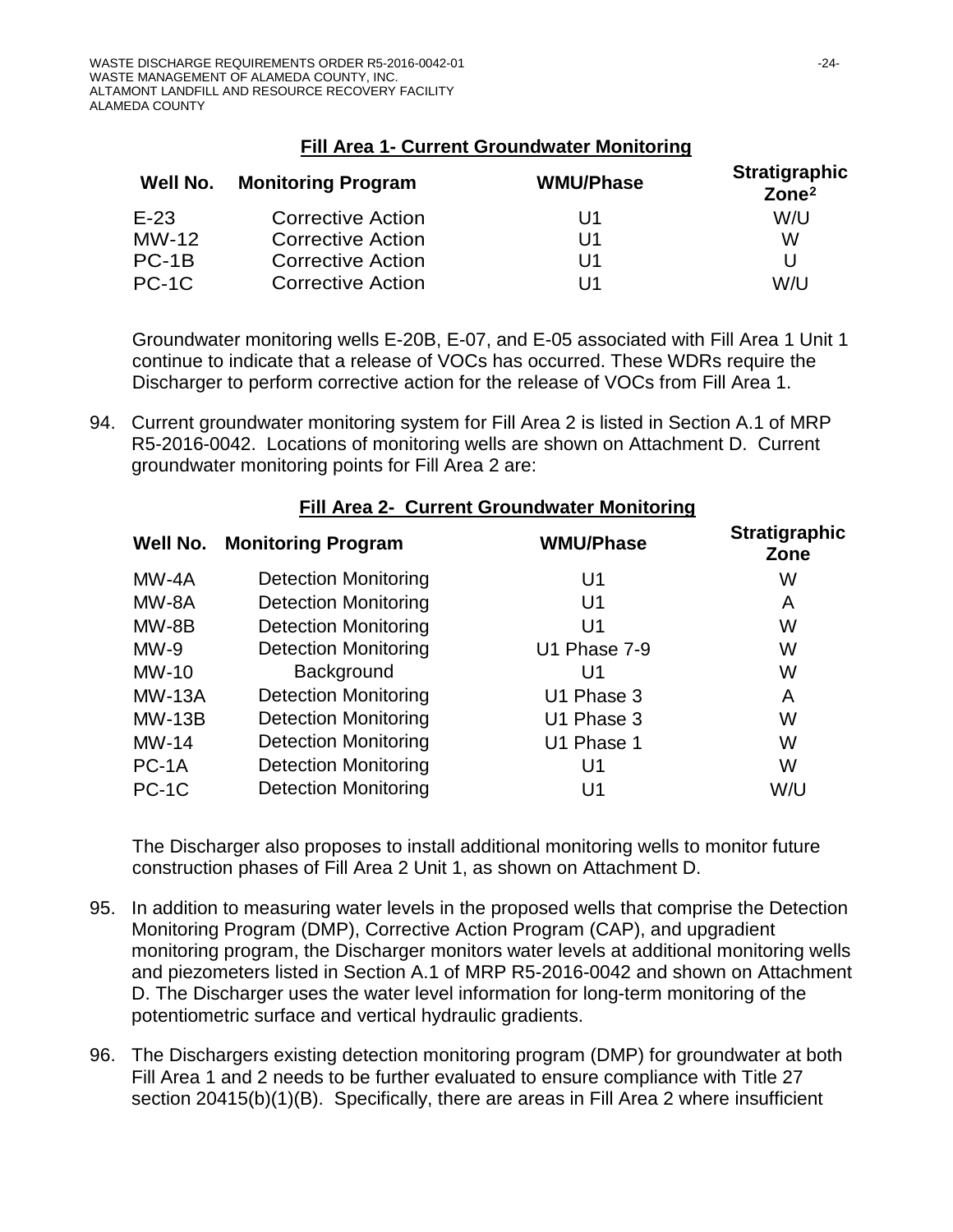data are available to effectively generate groundwater elevation contour maps due to fact that some wells have gone dry. In addition, the spacing of wells in both the main canyons of Fill Area 1 and 2 may not be sufficient to provide effective detection monitoring. The Discharger also needs to further evaluate the need for monitoring wells along a canyon oriented southeast around groundwater monitoring well E-20B. Lastly, the Discharger needs to evaluate the potential effects that storm water basins may have on the ability to collect representative groundwater samples from wells located in close proximity to the basins. These WDRs in Provision H.8 require the Discharger to submit a workplan to address these items in order to ensure compliance with Title 27 section 20415.

# **GROUNDWATER MONITORING FOR SURFACE IMPOUNDMENTS**

- 97. As stated in in the Previous Enforcement section above, the Discharger constructed an 8 million gallon surface impoundment and leachate conveyance system for handling liquid designated waste from Fill Area 2 Unit 1 Phase 1 and subsequent future phases. The Discharger proposes to construct two new Class II surface impoundments (currently sized at 4.6 and 4.8 million gallons each) for handling liquid designated waste from Fill Area 1. The Discharger shall establish WQPS's before using these impoundments.
- 98. The Discharger must comply with Title 27 section 20415(e)(6) which requires the Discharger to establish background values of groundwater quality for a period of one year, including times of expected highest and lowest annual elevations of the groundwater surface prior discharging waste to the Units. As of the date of these WDRs, the Discharger has not completed their groundwater detection monitoring system for the 8-million gallon Class II surface impoundment.
- 99. These WDRs in Provisions H.8 require the Discharger to submit a workplan to complete their groundwater detection monitoring network and establish background groundwater quality for each Class II surface impoundment that complies with Title 27 section 20415 before using these impoundments.

# **UNSATURATED ZONE MONITORING**

- 100. Title 27 section 20164 defines the "containment structure" of a Unit as "an artificial feature designed and installed to contain waste constituents, including waste constituents mobilized as a component of leachate or of landfill gas." Title 27 section 20415(d) requires that the Discharger monitor the unsaturated zone to provide the best assurance of the earliest possible detection of a release from the Unit.
- 101. The Discharger's current unsaturated zone monitoring system for Fill Area1 Unit 1 includes; the valley underdrain collection sump (VD); and for Fill Area 1 Unit 2, the valley underdrain collection sump (VD2) and the underlying pan lysimeter (VZM-A).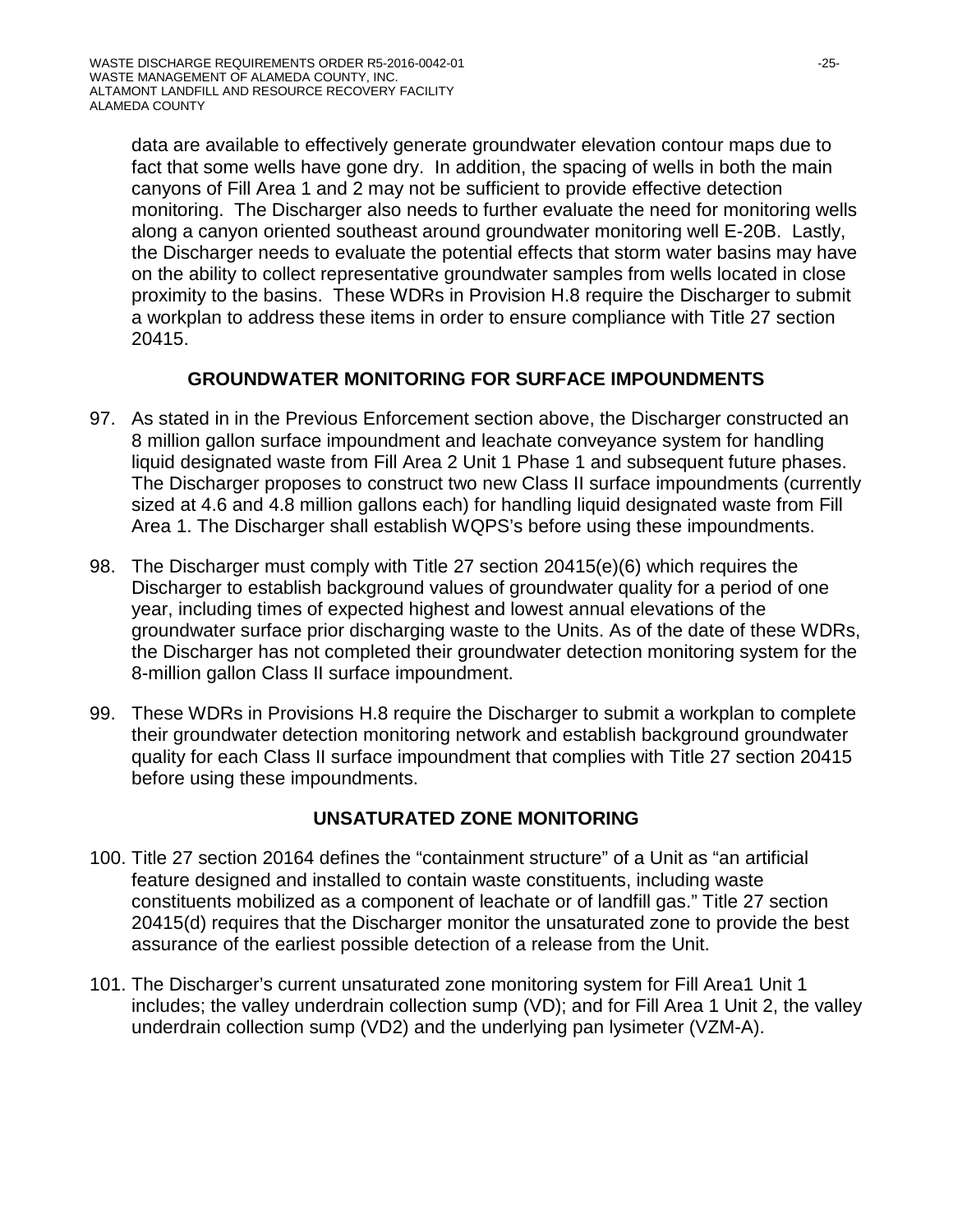102. Shown below is a summary of VOCs detected at 50 percent of the time or more in liquids in the unsaturated zone monitoring of Fill Area 1 Unit 1 which includes monitoring of the valley underdrain collection sump (VD):

| Fill Area 1 Unit 1<br>(VD)              |           |           |           |           |           | Year      |           |           |           |           |                      |
|-----------------------------------------|-----------|-----------|-----------|-----------|-----------|-----------|-----------|-----------|-----------|-----------|----------------------|
| <b>Constituent of</b><br><b>Concern</b> | 2006      | 2007      | 2008      | 2009      | 2010      | 2011      | 2012      | 2013      | 2014      | 2015      | %<br><b>Detected</b> |
| 1,2-Dichlorobenzene                     | $\bullet$ | $\bullet$ | $\bullet$ | $\bullet$ | $\bullet$ | $\bullet$ | $\bullet$ | $\bullet$ | $\bullet$ | ٠         | 100%                 |
| 1,4-Dichlorobenzene                     | $\bullet$ | $\bullet$ | $\bullet$ | $\bullet$ | $\bullet$ | $\bullet$ | $\bullet$ | $\bullet$ | $\bullet$ | ٠         | 100%                 |
| Benzene                                 | $\bullet$ | $\bullet$ | $\bullet$ | $\bullet$ | $\bullet$ | $\bullet$ | $\bullet$ | $\bullet$ | $\bullet$ | ٠         | 100%                 |
| Chlorobenzene                           | $\bullet$ | $\bullet$ | $\bullet$ | $\bullet$ | $\bullet$ | $\bullet$ | ٠         | $\bullet$ | $\bullet$ | ٠         | 100%                 |
| Diethyl ether                           | $\bullet$ | $\bullet$ | $\bullet$ | $\bullet$ | $\bullet$ | ٠         | ٠         | $\bullet$ | $\bullet$ |           | 100%                 |
| Tetrahydrofuran                         | $\bullet$ | $\bullet$ | $\bullet$ | $\bullet$ | $\bullet$ | $\bullet$ | $\bullet$ |           |           | ٠         | 80%                  |
| tert-Butyl alcohol<br>(TBA)             |           |           |           | $\bullet$ | $\bullet$ | $\bullet$ | $\bullet$ | $\bullet$ |           | $\bullet$ | 60%                  |
| Methyl-tert-butyl ether<br>(MTBE)       |           |           |           | $\bullet$ | $\bullet$ | $\bullet$ | $\bullet$ |           |           | ٠         | 50%                  |
| Xylenes                                 |           |           |           |           |           |           |           | ∙         |           |           | 50%                  |

Note that percentages may include detections that were re-sampled and may not be representative.

103. Shown below is a summary of VOCs detected 50 percent of the time or more in liquids in the unsaturated zone monitoring of Fill Area 1 Unit 2 which includes monitoring of the valley underdrain collection sump (VD2):

| Fill Area 1 Unit 2<br>(VD2)             |           |           |           |           |           | Year      |           |           |           |            |
|-----------------------------------------|-----------|-----------|-----------|-----------|-----------|-----------|-----------|-----------|-----------|------------|
| <b>Constituent of</b><br><b>Concern</b> | 2006      | 2007      | 2008      | 2009      | 2010      | 2011      | 2012      | 2013      | 2014      | % Detected |
| Acetone                                 | $\bullet$ | $\bullet$ | $\bullet$ | $\bullet$ | $\bullet$ | $\bullet$ |           | $\bullet$ | $\bullet$ | 89%        |
| Ethylbenzene                            | $\bullet$ | $\bullet$ | $\bullet$ | $\bullet$ | $\bullet$ | $\bullet$ | $\bullet$ |           | $\bullet$ | 89%        |
| Toluene                                 | $\bullet$ | $\bullet$ | $\bullet$ | $\bullet$ | $\bullet$ | $\bullet$ | $\bullet$ |           | $\bullet$ | 89%        |
| Xylenes                                 | $\bullet$ |           |           |           |           | $\bullet$ | $\bullet$ |           | $\bullet$ | 89%        |
| 1,4-Dichlorobenzene                     |           |           | $\bullet$ |           | $\bullet$ | $\bullet$ | $\bullet$ |           | $\bullet$ | 78%        |
| Naphthalene                             | $\bullet$ | $\bullet$ | $\bullet$ |           |           | $\bullet$ | $\bullet$ |           | $\bullet$ | 78%        |
| Tetrahydrofuran                         |           |           |           |           |           |           | $\bullet$ |           | $\bullet$ | 78%        |
| 2-Butanone                              | $\bullet$ |           |           | $\bullet$ |           |           |           |           | $\bullet$ | 67%        |
| Chlorobenzene                           |           | $\bullet$ | $\bullet$ |           | $\bullet$ | $\bullet$ |           |           | $\bullet$ | 67%        |
| cis-1,2-Dichloroethene                  | $\bullet$ | $\bullet$ | $\bullet$ |           | $\bullet$ |           |           |           | $\bullet$ | 67%        |
| Diethyl ether                           | $\bullet$ | $\bullet$ | $\bullet$ | $\bullet$ | $\bullet$ |           |           |           | $\bullet$ | 67%        |
| tert-Butyl alcohol<br>(TBA)             |           |           |           |           |           |           | ٠         |           |           | 67%        |
| Benzene                                 | ٠         |           | ٠         |           |           |           |           |           |           | 56%        |

Note that percentages may include detections that were re-sampled and may not be representative.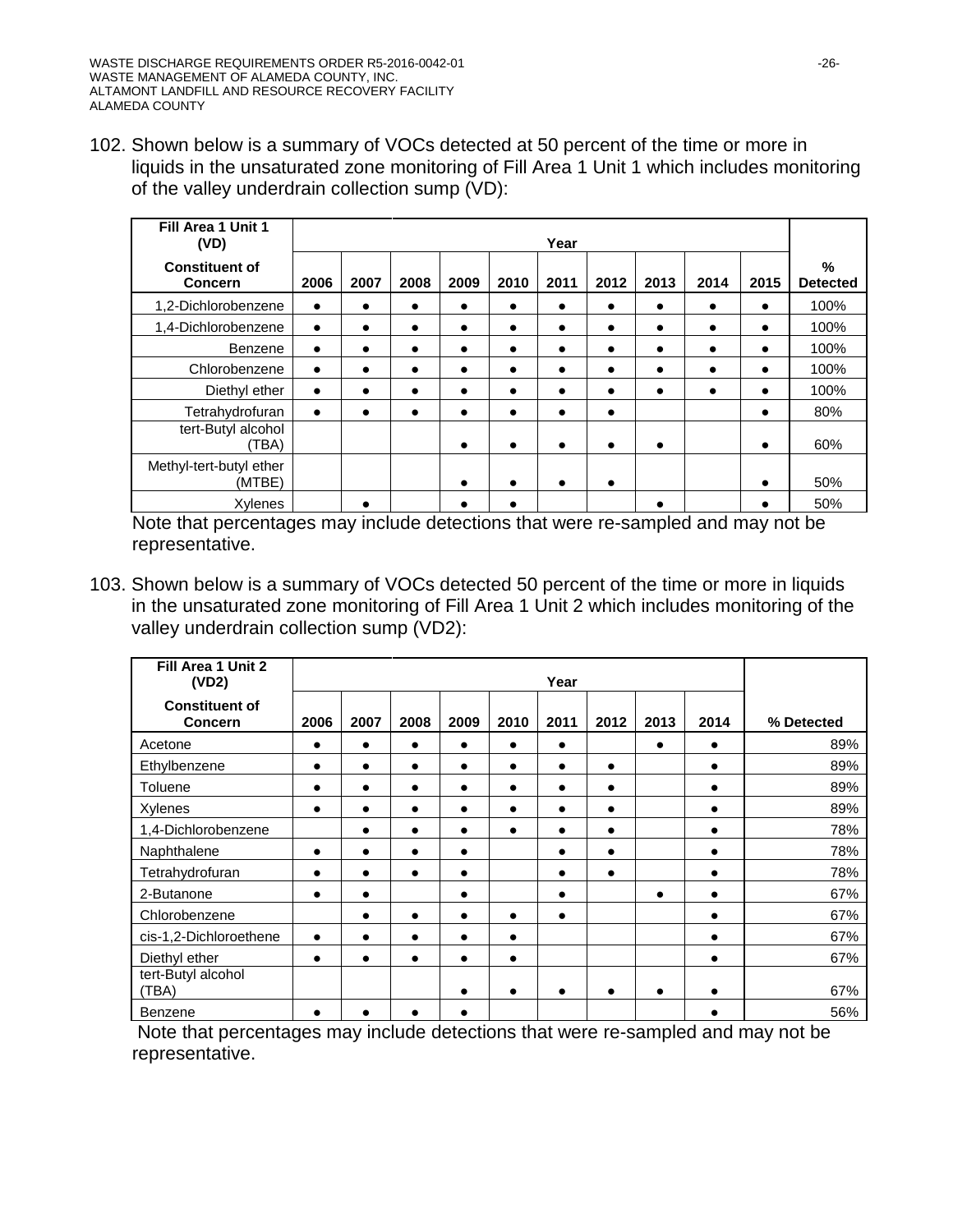Shown below is a summary of VOCs detected 50 percent of the time or more in liquids in the pan lysimeter (VZM-A) below the Fill Area 1 Unit 2 LCRS sump which monitors the unsaturated zone below the WMU:

| Fill Area 1 Unit 2<br>$(VZM-A)$         |           |           |           |           |           | Year      |           |           |           |            |  |  |  |  |  |
|-----------------------------------------|-----------|-----------|-----------|-----------|-----------|-----------|-----------|-----------|-----------|------------|--|--|--|--|--|
| <b>Constituent of</b><br><b>Concern</b> | 2006      | 2007      | 2008      | 2009      | 2010      | 2011      | 2012      | 2013      | 2014      | % Detected |  |  |  |  |  |
| 1,4-Dichlorobenzene                     | $\bullet$ | $\bullet$ | $\bullet$ | $\bullet$ | $\bullet$ | $\bullet$ | $\bullet$ | ٠         |           | 89%        |  |  |  |  |  |
| Acetone                                 | $\bullet$ | $\bullet$ | $\bullet$ | $\bullet$ | $\bullet$ | $\bullet$ |           | $\bullet$ |           | 89%        |  |  |  |  |  |
| Benzene                                 | $\bullet$ | $\bullet$ |           |           |           |           |           |           |           | 89%        |  |  |  |  |  |
| cis-1,2-Dichloroethene                  | $\bullet$ | $\bullet$ | $\bullet$ | $\bullet$ | $\bullet$ | $\bullet$ | $\bullet$ | $\bullet$ |           | 89%        |  |  |  |  |  |
| Ethylbenzene                            | $\bullet$ | $\bullet$ |           | $\bullet$ |           | $\bullet$ |           | $\bullet$ |           | 89%        |  |  |  |  |  |
| Tetrahydrofuran                         | $\bullet$ | $\bullet$ |           | $\bullet$ |           |           |           |           | $\bullet$ | 89%        |  |  |  |  |  |
| Toluene                                 | $\bullet$ | $\bullet$ | $\bullet$ | $\bullet$ | $\bullet$ | $\bullet$ |           | $\bullet$ |           | 89%        |  |  |  |  |  |
| Xylenes                                 | $\bullet$ | $\bullet$ | $\bullet$ | $\bullet$ | $\bullet$ | $\bullet$ | $\bullet$ | $\bullet$ |           | 89%        |  |  |  |  |  |
| 1,2-Dichlorobenzene                     | $\bullet$ | $\bullet$ | $\bullet$ |           |           | $\bullet$ |           | $\bullet$ |           | 78%        |  |  |  |  |  |
| Chlorobenzene                           | $\bullet$ | $\bullet$ |           |           |           |           |           |           |           | 78%        |  |  |  |  |  |
| Diethyl ether                           | $\bullet$ | $\bullet$ | $\bullet$ | $\bullet$ | $\bullet$ |           |           | $\bullet$ |           | 78%        |  |  |  |  |  |
| 2-Butanone                              |           | $\bullet$ | $\bullet$ |           | $\bullet$ | $\bullet$ |           | $\bullet$ |           | 67%        |  |  |  |  |  |
| tert-Butyl alcohol<br>(TBA)             |           |           |           |           |           |           |           |           |           | 67%        |  |  |  |  |  |
| Dichloromethane                         | $\bullet$ | $\bullet$ | $\bullet$ | $\bullet$ |           | $\bullet$ |           |           |           | 56%        |  |  |  |  |  |
| Methyl-tert-butyl ether<br>(MTBE)       |           |           |           |           |           |           |           |           |           | 56%        |  |  |  |  |  |
| Naphthalene                             | $\bullet$ |           | $\bullet$ |           |           | $\bullet$ |           |           |           | 56%        |  |  |  |  |  |

Note that percentages may include detections that were re-sampled and may not be representative.

104. Title 27 requires that waste containment structures "*contain waste constituents, including waste constituents mobilized as a component of leachate or of landfill gas*." In Fill Area 1 Unit 1 and Fill Area 1 Unit 2 the Discharger has continued to report the detection of VOCs such as but not limited to 1,4-dichlorobenzene, diethyl ether, and xylenes in the valley underdrains VD and VD2 respectively. The Discharger has also reported VOCs in groundwater point of compliance monitoring wells E-05, E-07, and E-20B associated with Fill Area 1 Unit 1. The Discharger has attributed the VOCs to landfill gas releases from Fill Area 1 and has proposed installation of additional landfill gas extraction wells as corrective action. In order to demonstrate that the Discharger's corrective action for controlling releases of VOCs due to gas migration is effective these WDRs in Provisions H.8 require the Discharger to submit a work plan and updated sample collection and analysis plan for installation of soil-pore gas monitoring devices in the unsaturated zone at the edge of waste for Fill Area 1 Unit 1 in the vicinity of point of compliance monitoring wells E-05 and E-20B and in Fill Area 1 Unit 2 in the vicinity at the edge of waste closest to the underdrain collection sump (VD2) and underlying pan lysimeter (VZM-A). Monitoring and Reporting Program No R5-2016-0042 also requires the Discharger monitor perimeter gas probes along the southern edge of the Facility and other probes where landfill gas has been reported.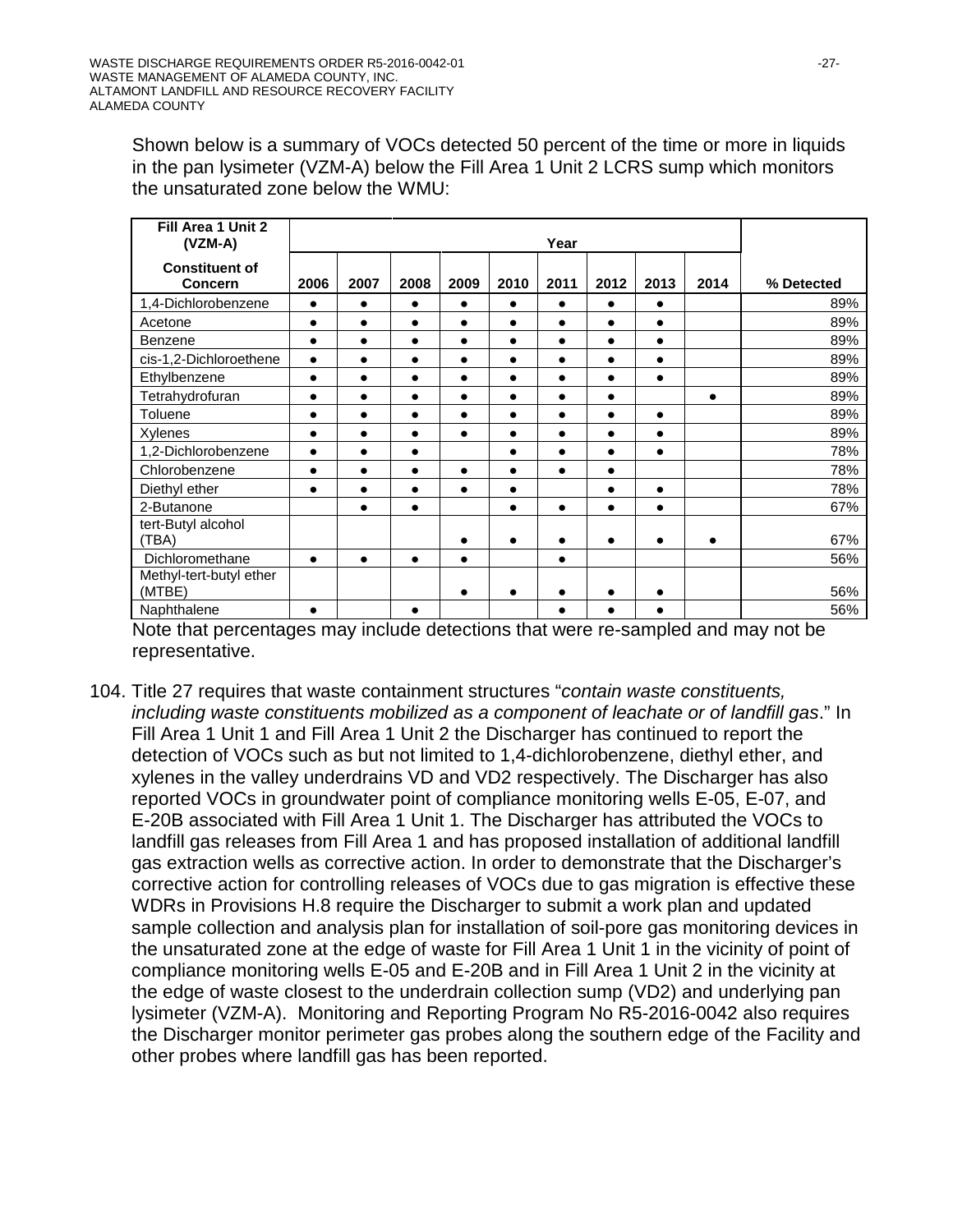- 105. The Discharger in its 2015 First Semiannual MRP report stated that "Previous studies identified LFG as the source of VOC detections at VZM-A and VD2 (Geomatrix, 2001), and this is likely also the case for VD. To reduce the influence of LFG as these locations, ALRRF has been extracting LFG from VD2, LS2, and VZM-A piping systems. Liquids that are captured in the VZM-A, VD, and VD2 containment systems are handled (e.g., collected and disposed) in the same way as leachate." These WDRs and MRP require the Discharger to monitor and report landfill gas removed from VD2 and LS2 piping systems and manage liquids originating from outside the WMUs (e.g., liquids captured in underdrains VD and VD2) differently from liquids originating inside the WMUs (such as leachate, landfill gas condensate, and liquids captured in any pan lysimeter used to monitor the unsaturated zone beneath a WMU).
- 106. The Discharger also proposes to monitor the unsaturated zone below the 8 million gallon class II surface impoundment using a pan lysimeter (VZM-B) as shown in Attachment E. The Discharger also proposes to monitor the unsaturated zone beneath Fill Area 2 Unit 1 with a pan lysimeter that will be constructed below the future Fill Area 2 Unit 1 LCRS sump. However, the construction of the LCRS sump and this pan lysimeter will not occur until the Discharger completes construction of several future phases of waste disposal in Fill Area 2 Unit 1 as shown in Attachment E. The Discharger's projection of construction of these future phases is years away and therefore currently proposed monitoring of Fill Area 1 Unit 1 does not satisfy Title 27 requirements of unsaturated zone monitoring.
- 107. The Discharger has also constructed a leak detection system below the containment structure of Fill Area 2 Unit 1 Phase 1. However, monitoring of this leak detection system was not included as part of the Discharger's unsaturated zone monitoring system. These WDRs in Provisions H.8 require the Discharger to submit a work plan and updated sample collection and analysis plan for monitoring the unsaturated zone associated with each phase of construction for Fill Area 2 Unit 1 which will include but not limited to:
	- a. Monitoring and reporting of liquid collected in the underdrains associated with each phase of construction in Fill Area 2 Unit 1. The liquid shall be collected as close to edge of waste as possible in order to provide representative samples;
	- b. Monitoring and reporting of liquid collected in the leak detection system associated with each phase of construction in Fill Area 2 Unit 1. The liquid shall be collected as close to edge of waste as possible in order to provide representative samples; and
	- c. Submit a workplan to perform gas monitoring and reporting in the unsaturated zone for each phase of construction in Fill Area 2 where a pan lysimeter will not be constructed to serve as a proxy until installation of a pan lysimeter below the final LCRS sump for Fill Area 2 Unit 1. The Discharger does not plan to construct pan lysimeters under each temporary LCRS collection point constructed for each phase of construction in Fill Area 2. Where the Discharger does not construct a LCRS sump and underlying pan lysimeter for any phase of construction, the workplan will include installation of soil-pore gas monitoring devices at the edge of that phase of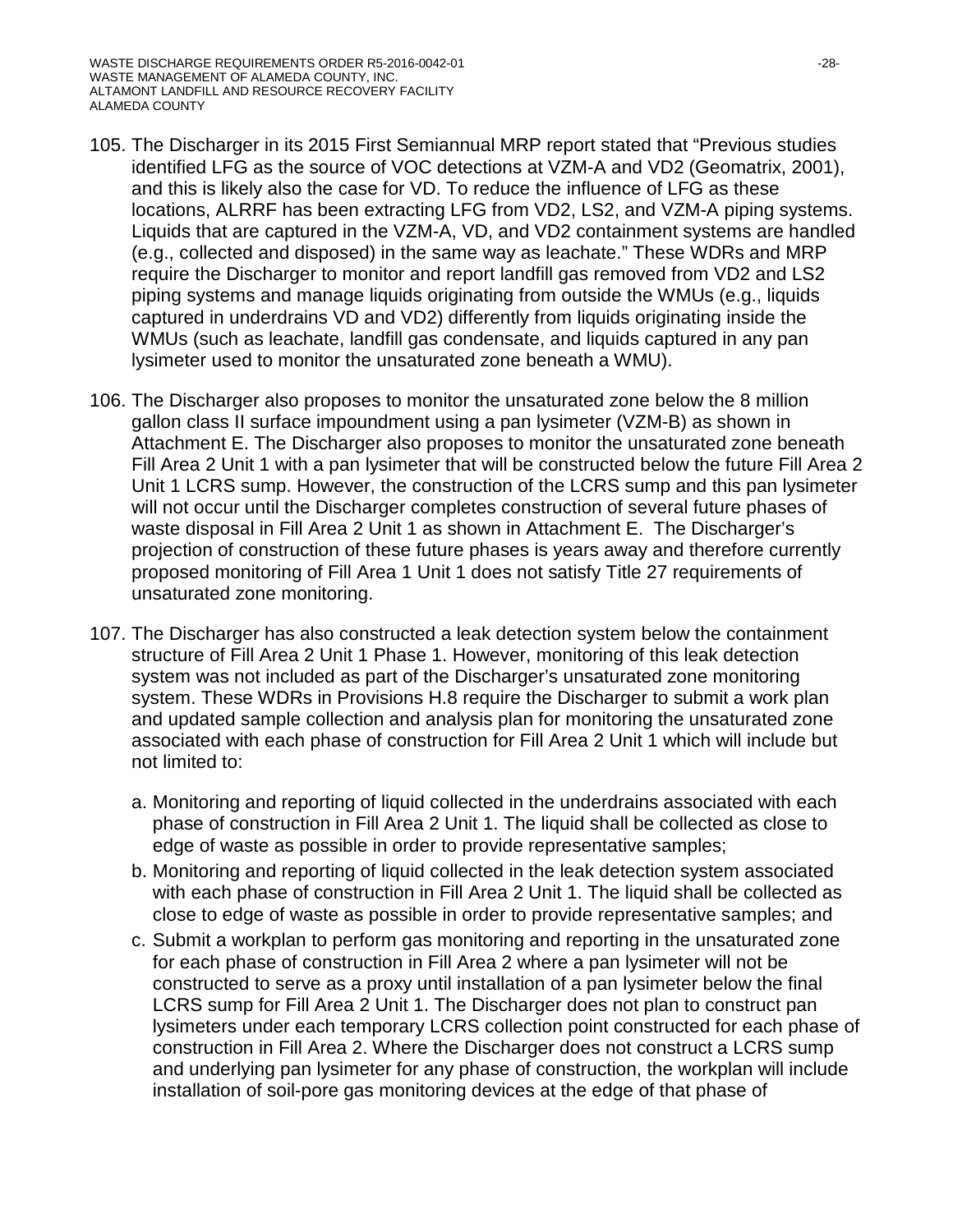construction of Fill Area 2 closest to the LCRS collection point to determine if gas containing VOCs is being released from that phase of the Unit.

## **SURFACE WATER MONITORING**

- 108. The Discharger is required to monitor surface water discharges associated with storm water drainage from the Facility. The Discharger is not permitted to discharge to surface waters from the Facility except under its Industrial Activities Storm Water General Permit requirements, which comply with the State's National Pollutant Discharge Elimination System (NPDES) requirements administered under the State Water Resources Control Board Industrial General Permit (IGP) Order No. 2014-0057-DWQ. These WDRs require the Discharger to monitor its storm water detention basins to ensure that storm water at the Facility is either diverted away from the WMUs or storm water that contacts waste is properly contained and disposed of or reused. These WDRs require the Discharger to monitor storm water exiting sedimentation basins A, B, C, SB-A, SB-1, and SB-2 in conjunction with the Discharger's notice of intent to comply with IGP Order No. 2014- 0057-DWQ which was filed on 1 July 2015.
- 109. A summary of the Discharger's surface water monitoring is shown in the table below (data source: Geotracker). The table shows the number of detections for storm water detention basins per year. The data indicates that runoff from the Facility to storm water basins contains multiple COCs such as 2-butanone (MEK), 4-methyl-2-pentanone (MIBK), acetone, and n-hexane extractable material. These WDRs in Provisions H.8 require the Discharger to submit a work plan and technical report to determine the source of COCs discharged to surface waters and provide preventive measures to eliminate such discharges.

|                                       |              | 2009   |    |              | 2010   |    |              | 2011 |              |              | 2012    |        |   | 2013         |  |              | 2014 |  |  |
|---------------------------------------|--------------|--------|----|--------------|--------|----|--------------|------|--------------|--------------|---------|--------|---|--------------|--|--------------|------|--|--|
|                                       | <b>Basin</b> |        |    | <b>Basin</b> |        |    | <b>Basin</b> |      |              | <b>Basin</b> |         |        |   | <b>Basin</b> |  | <b>Basin</b> |      |  |  |
|                                       | A            | в<br>C |    | A            | в      |    | А            | в    | C            | A            | в       | C      | А | в            |  | A            | в    |  |  |
| # COC Detections                      |              |        |    |              |        |    |              |      |              |              |         |        |   |              |  |              |      |  |  |
| per basin                             |              | 6      |    |              | 5<br>6 |    | 14           |      | 12<br>5<br>9 |              | Did not |        |   |              |  |              |      |  |  |
| Total # of COC<br>Detections per year | 20           |        | 11 |              |        | 18 |              |      | 26           |              |         | sample |   |              |  | 10           |      |  |  |

In addition to storm-water runoff, natural groundwater seepage contributes to the discharge from the Altamont Hills. The locations of groundwater seeps in the vicinity of the ALRRF are shown on Attachment G. These seeps were identified on the National Wetlands Inventory "Altamont" and "Byron Hot Springs" maps prepared by U.S. Department of Interior in 1987, and in the RUST Environment & Infrastructure, Inc. *Class II Expansion Area Site Characterization Report, Altamont Landfill and Resource Recovery Facility* (RUST report [1994a]). Groundwater seepage is common in the region as evidenced by areas of standing water in the valley bottoms that remains into the dry season. These WDRs require the Discharger in Provisions H.8 to prepare an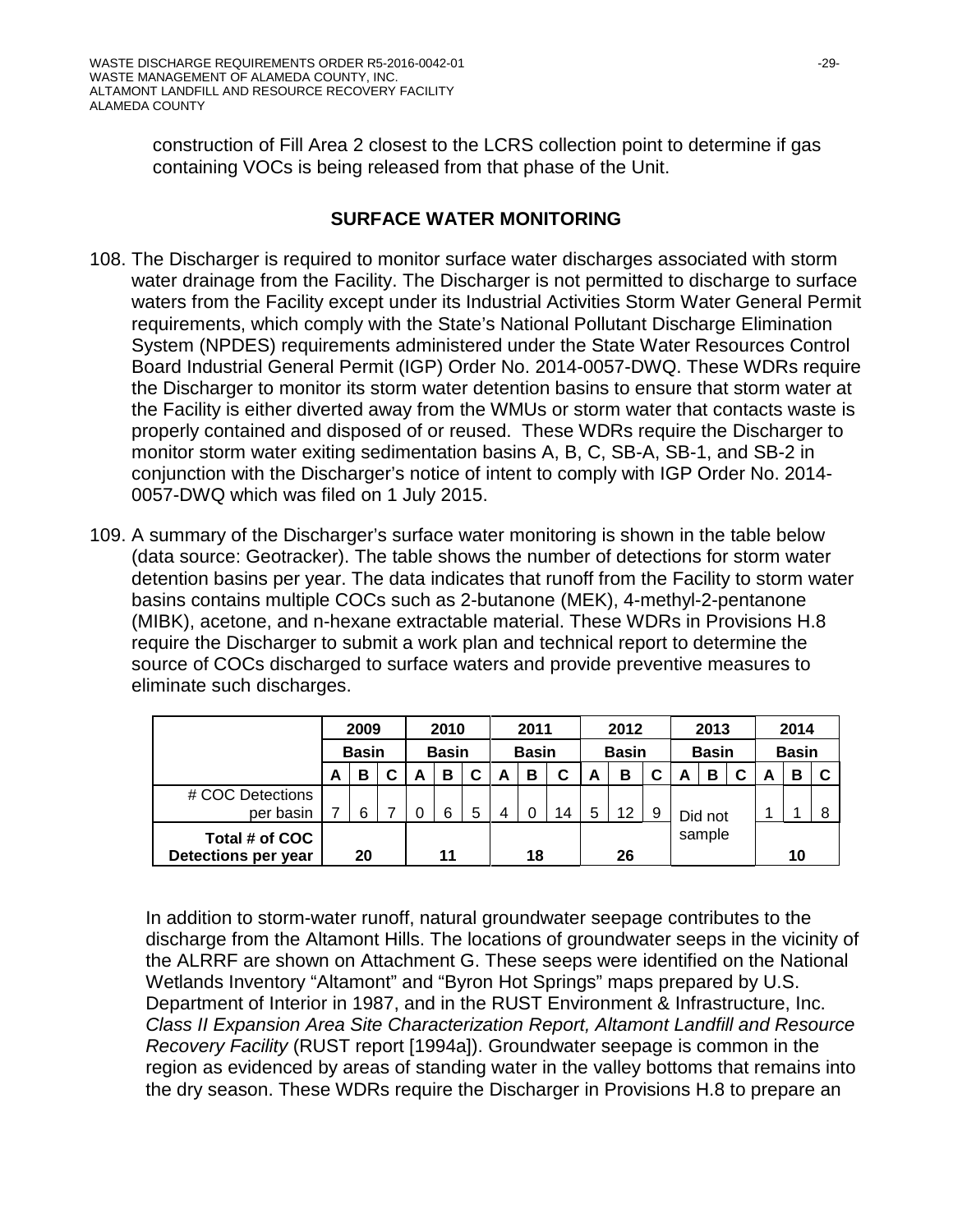updated technical report identifying all groundwater seeps/springs within one mile of the drainage basins downgradient of Fill Area 1 and Fill Area 2 where groundwater potentially originated and/or flowed below a WMU and may have expressed itself as a seep/spring.

## **LEACHATE MONITORING**

110. Leachate produced within Fill Area 1 is monitored at locations designated as LS, LS2, and Wastewater Plant Effluent. The estimate annual quantity of leachate collected from unlined Fill Area 1 Unit 1 and lined Fill Area 1 Unit 2 are shown below:

|                            |       |                                                                          |       |       |       | Fill Area 1 Estimated Leachate Volumes (Million Gallons) |       |       |       |       |  |  |  |  |  |
|----------------------------|-------|--------------------------------------------------------------------------|-------|-------|-------|----------------------------------------------------------|-------|-------|-------|-------|--|--|--|--|--|
| <b>Monitoring Point(s)</b> | 2005  | 2014<br>2006<br>2007<br>2011<br>2013<br>2008<br>2009<br>2012<br>2010     |       |       |       |                                                          |       |       |       |       |  |  |  |  |  |
| Unit 1 LCRS (LS) &         |       |                                                                          |       |       |       |                                                          |       |       |       |       |  |  |  |  |  |
| <b>Valley Drain (VD)</b>   | 1.217 | 1.900                                                                    | 1.118 | 1.204 | 0.838 | 1.002                                                    | 1.399 | 1.535 | 2.174 | 2.065 |  |  |  |  |  |
| Unit 2 LCRS (LS-2)         | 2.558 | .384<br>1.808<br>2.165<br>.865<br>.850<br>.980<br>2.743<br>1.773<br>.858 |       |       |       |                                                          |       |       |       |       |  |  |  |  |  |

Currently the Discharger is combining leachate collected in Fill Area 1 Unit 1 (LS) with underdrain flows collected in the Fill Area 1 Unit 1 valley underdrain (VD). These WDRs require the Discharger in Provisions H.8 to manage flows from the underdrains such that the direct discharge of liquids originating from outside a WMU into a solid waste WMU for waste disposal purposes does not occur.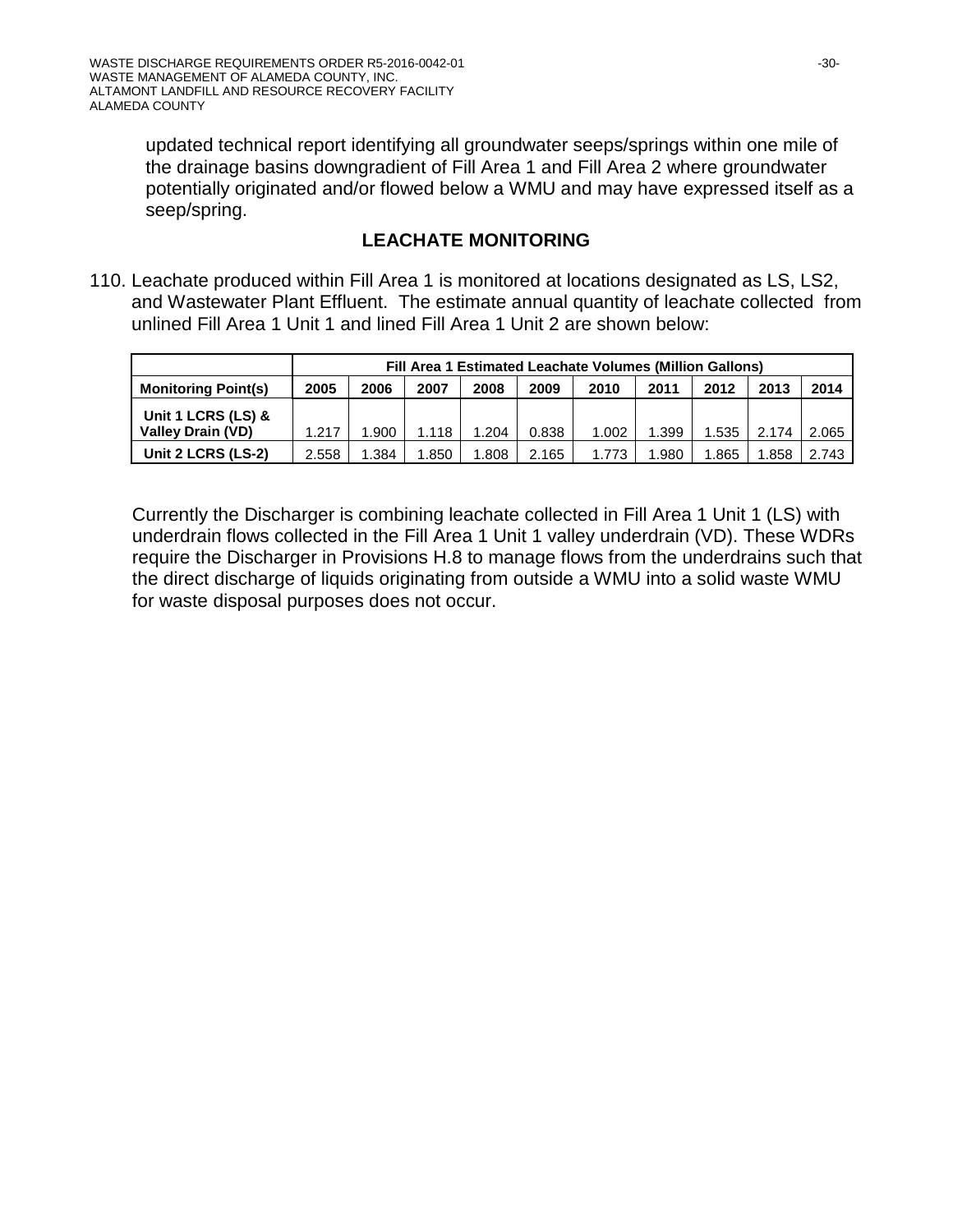|                         |                                           |                 |                   |                  |                 |                |                |               |                | Sample Location LS (Fill Area 1, Unit 1 LCRS) |                |                |                      |                |                      |              |                       |
|-------------------------|-------------------------------------------|-----------------|-------------------|------------------|-----------------|----------------|----------------|---------------|----------------|-----------------------------------------------|----------------|----------------|----------------------|----------------|----------------------|--------------|-----------------------|
|                         | <b>Sample Date</b>                        | 1/15/01         | 1/8/02            | 2/26/03          | 2/27/04         | 2/16/05        | 9/8/05         | 3/9/06        | 2/9/07         | 3/7/08                                        | 3/4/10         | 3/2/11         | 12/1/11              | 12/5/12        | 12/16/13             | 12/5/14      | 12/1/15               |
| ဖာ                      | pH (pH units)                             | 6.67            | 7.16              | 7.05             | 6.60            | 7.14           | 6.51           | 6.83          | 7.86           | 6.76                                          | 7.03           | 6.37           | 6.45                 | 6.40           | 6.84                 | 6.78         | 7.63                  |
| PARAMETER               | Turbidity (NTU)                           | 6.18            | 23.2              | 454.0            | 20.4            | ---            | 10.1           | 13.4          | 177            | 157                                           | 14             | 9.50           | 0.0                  | 332.8          | 208                  | 108          | 54.2                  |
| FIELD                   | Temperature (Celsius)                     | 30.7            | 22.3              | 26.3             | 26.2            | 27.0           | 30.7           | 28.6          | 24.0           | 23.3                                          | 28.2           | 23.8           | 27.8                 | 29.8           | 30.6                 | 30.9         | 31.3                  |
|                         | <b>Specific Conductance</b><br>(umhos/cm) | 2,930           | 3,359             | 2,660            | 10,000          | 6.0            | 100            | 2,450         | 3,090          | 19,800                                        | 4,300          | 3,850          | 4,020                | 4,580          | 4,020                | 4,680        | 5,150                 |
|                         | <b>Total Dissolved Solids</b>             | 1,600           | 6,720Q            | 1,600            | 1,600C          | 1,500          | 1,800          | 1,700         | 2,000G         | 1,100                                         | 1,900          | 1,800          | 1,900                | 2,000          | 2,000                | 2,300        | 2,600                 |
| GENERAL CHEMISTRY       | <b>Carbonate Alkalinity</b>               | $5$             | $5$               | $< 5$            | $<$ 5           | < 5            | $<$ 5          | $5$           | $5$            | $5$                                           | $< 5$          | $<$ 5          | $5$                  | $5$            | $5$                  | $5$          | $5$                   |
|                         | <b>Bicarbonate Alkalinity</b>             | 896             | 2,170             | 920              | 920             | 910            | 880            | 950           | 880            | 900                                           | 1,100          | 1.000          | 970C                 | 1.000          | 1.000                | 1.200        | ,400C                 |
|                         | Chloride                                  | 392Q            | 749Q              | 390Q             | 380Q            | 350Q           | 490CQ          | 480Q          | 550Q           | 320Q                                          | 570            | 620            | 630                  | 640            | 660C                 | 750          | 860                   |
| ट्ठ                     | Sulfate                                   | 34.2            | 2,380Q            | 40               | 19              | 4.8AC          | 28             | 19C           | 34CG           | 47Q                                           | 19             | 19             | 14                   | 7.7            | 7.3                  | 3.9A         | 6.1                   |
|                         | Nitrate as Nitrogen                       | < 0.1           | 0.32              | < 0.1            | < 0.1           | 0.21           | < 0.1          | 0.12          | < 0.2G         | 0.43                                          | < 0.1          | < 0.1          | < 0.1                | 0.085A         | < 0.1                | < 0.1        | 0.33C                 |
|                         | Calcium (dissolved)                       | 131             | 78.2              | 140              | 150C            | 150            | 170            | 140           | 150C           | 190C                                          | 170            | 170            | 160                  | 160            | 140                  | 150          | 150                   |
|                         | Magnesium (dissolved)                     | 105             | 869               | 120              | 120             | 110            | 130            | 120           | 110            | 100C                                          | 130            | 130            | 120                  | 130            | 130                  | 140          | 150                   |
|                         | Potassium (dissolved)                     | 7.26            | 47.5              | 7.4              | 8.8             | 8.8            | 9.8C           | 12            | 12             | 10                                            | 23             | 18             | 13                   | 25             | 22                   | 50           | 80                    |
|                         | Sodium (dissolved)                        | 276             | 753               | 290              | 290             | 290            | 350            | 320           | 350            | 310C                                          | 400            | 410C           | 440C                 | 440C           | 390                  | 500          | 560C                  |
|                         | Acetone                                   | $34$            | 460               | 3.8AC            | 2.7A            | $34$           | 7.5A           | <68           | 2.3A           | 5.0A                                          | 12A            | < 34           | 2.8A                 | <10            | 3.0A                 | 2.8A         | 9.6AT                 |
|                         | Benzene<br>2-Butanone (MEK)               | 1.9A<br><10     | 4.5A<br>980       | 2.0A<br>$<$ 10   | 3.0A<br>< 10    | 1.7A<br>3.1A   | 1.9A<br>$<$ 10 | 2.0A<br>$20$  | 1.2A<br><10    | 1.8A<br><10                                   | 2.0A<br>4.9A   | 2.4A<br><10    | 2.0                  | 1.9            | 2.2                  | 2.8          | 2.7                   |
|                         | <b>Carbon Disulfide</b>                   | 0.86A           | 2.2A              | $<$ 5            | $< 5$           | 0.32A          | $<$ 5          | <10           | $< 5$          | $5$                                           | $5$            | $<$ 5          | -6<br>$\overline{c}$ | <6<br>$2$      | <6<br>$\overline{2}$ | <6<br>$2$    | < 6<br>$\overline{2}$ |
|                         | Chloroethane                              | <10             | < 10              | <10              | <10             | <10            | <10            | <20           | <10            | <10                                           | <10            | <10            | $\epsilon$           | $2$            | $\epsilon$           | $2$          | $2$                   |
|                         | Chloroform                                | $5$             | $5$               | < 5              | $< 5$           | < 5            | $< 5$          | <10           | $5$            | < 5                                           | < 5            | $5$            | $\leq$ 1             | < 1            | < 1                  | < 1          | < 1                   |
|                         | Chlorobenzene                             | 2.8A            | $5$               | 2.7A             | 3.5A            | 1.8A           | 2.1A           | 2.3A          | 1.4A           | 2.3A                                          | 2.4A           | 2.5A           | 2.7                  | 2.3            | 2.5                  | 3.5          | 3.0                   |
|                         | 1,2-Dichlorobenzene                       | 0.63A           | <10               | 0.67A            | 0.91A           | 0.64A          | 0.96A          | 0.78A         | 0.61A          | 0.76A                                         | 0.88A          | 0.76A          | 0.93A                | 0.65A          | 0.94A                | 1.1          | 0.98A                 |
|                         | 1,3-Dichlorobenzene                       | 0.69A           | < 10              | 0.70A            | 0.96A           | 0.58A          | 1.0A           | 0.83A         | 0.57A          | 0.70A                                         | 0.61A          | 0.65A          | 0.93A                | 0.54A          | 0.58A                | 0.42A        | 0.50A                 |
|                         | 1,4-Dichlorobenzene                       | 12              | 4.7A              | 9.9A             | 13              | 7.1A           | 12             | 11A           | 7.7A           | 12                                            | 11             | 11             | 15                   | 12             | 14                   | 13           | 13                    |
|                         | 1,1-Dichloroethane                        | 0.83A           | 5.8               | 0.88A            | 1.0A            | 0.51A          | 0.31A          | 0.34A         | $5$            | 0.26A                                         | $<$ 5          | $5$            | $<$ 1                | < 1            | < 1                  | < 1          | < 1                   |
| COMPOUNDS ((µg/l        | 1.2-Dichloroethane                        | < 5             | $5$               | $5$              | < 5             | $<$ 5          | $5$            | <10           | < 5            | $5$                                           | $<$ 5          | <0.5           | < 0.5                | <0.5           | <0.5                 | < 0.5        | <0.5                  |
|                         | Cis-1,2-Dichloroethene                    | 0.85A           | 2.7A              | 1.9A             | 2.8A            | 1.7A           | 0.8A           | 1.3A          | 0.7A           | 2.6A                                          | 2.2A           | 3.3A           | 2.5                  | 1.7            | 3.5                  | 2.1          | 1.7                   |
|                         | 1,1-Dichloroethene                        | $5$             | $5$               | $5$              | $5$             | < 5            | < 5            | < 10          | $5$            | $5$                                           | < 5            | $<$ 5          | < 1                  | < 1            | < 1                  | $<$ 1        | $<$ 1                 |
|                         | Dichlorofluoromethane                     | 0.36A           | $2.1\overline{A}$ | 0.27A            | 0.36A           | <10            | <10            | 20            | < 10           | <10                                           | < 10           | <10            | $\mathsf{c}2$        | <2             | $2$                  | $2$          | $2$                   |
|                         | trans-1,2-Dichloroethene                  | <10             | <10               | 0.25A            | 0.29A           | <10            | 0.15A          | 20            | < 10           | 0.19A                                         | 0.18A          | 0.20A          | 0.22A                | $\leq$ 1       | 0.15A                | $\leq$ 1     | $\leq$ 1              |
|                         | 1,2-Dichloropropane                       | $5$             | $5$               | 0.23A            | 0.25A           | $<$ 5          | $<$ 5          | <10           | <5             | $5$                                           | $5$            | <5             | <1                   | $\leq$ 1       | $\leq$ 1             | $\leq$ 1     | < 1                   |
|                         | Ethylbenzene                              | $5$             | 5.9               | 0.96A            | 1.2A            | 3.1A           | 1.1A           | 0.71A         | 0.3A           | 0.25A                                         | 0.21A          | $<$ 5          | < 1                  | 0.18A          | < 1                  | 0.47A        | 0.74A                 |
| <b>VOLATILE ORGANIC</b> | Diethyl ether (Ethyl ether)               | 4.2A            | 11                | 3.7A             | 3.6A            | 3.0A           | 3.5A           | 2.5A          | 2.6A           | 3.<br>6A                                      | 3.1A           | 3.4A           | 2.9                  | 3.0            | 3.3                  | 3.0          | 2.4                   |
|                         | 2-Hexanone                                | $\overline{40}$ | $\overline{5}$    | $\overline{.10}$ | $\overline{40}$ | $\overline{5}$ | $\overline{5}$ | 3.0A          | $\overline{5}$ | $\overline{5}$                                | $\overline{5}$ | $\overline{5}$ | $5$                  | $5$            | $<$ 5                | $5$          | $5$                   |
|                         | Methylene chloride                        | $5$             | $5$               | $<$ 5            | $< 5$           | $< 5$          | $< 5$          | $<$ 10        | $<$ 5          | $<$ 5                                         | $< 5$          | $<$ 5          | 0.35AC               | $<$ 2          | <2                   | $<$ 2        | $<$ 2                 |
|                         | 4-Methyl-2-pentanone<br>(MIBK)            | 10              | 28                | <10              | <10             | < 10           | < 10           | 20            | <10            | <10                                           | 2.8A           | < 10           | <5                   | $5$            | $<$ 5                | 3.4A         | $5$                   |
|                         | Naphthalene                               | <10             | < 10              | 0.96A            | 1.1A            | 1.8A           | 0.64A          | 0.51A         | 0.69A          | <10                                           | 1.8A           | 0.97A          | 0.80A                | 1.8            | 1.3                  | 2.0          | 1.7                   |
|                         | Styrene                                   | $< 5$           | $5$               | $<$ 5            | $< 5$           | $5$            | <5             | < 10          | $<$ 5          | $5$                                           | $< 5$          | $<$ 5          | $<$ 1                | < 1            | < 1                  | $<$ 1        | < 1                   |
|                         | Tetrahydrofuran                           | 8.5A            | 150               | 19               | 18              | 22             | 22             | 22            | 27             | 23                                            | 41             | 30             | 20                   | 29             | 33                   | 45           | 33                    |
|                         | Tetrachloroethene<br>Toluene              | $5$             | $5$               | $5$              | $5$             | $< 5$          | $<$ 5          | < 10          | $5$            | $5$                                           | $< 5$          | $<$ 5          | $<$ 1                | < 1            | < 1                  | $<$ 1        | $<$ 1                 |
|                         | 1,2,4-Trichlorobenzene                    | <5<br>$5$       | 11<br>$5$         | 0.48A<br>$5$     | 0.54A<br>0.22A  | 1.8A<br>$<$ 5  | 0.25A<br>$<$ 5 | 0.47A<br>< 10 | 0.19A<br>$5$   | 0.29A<br>$5$                                  | 0.72A<br>$5$   | 0.36A<br>$5$   | 0.23A<br><1          | 0.91A<br>$<$ 1 | 0.40A<br>0.26A       | 0.71A<br>< 1 | 0.49A<br>0.22A        |
|                         | Trichloroethene                           | $5$             | $5$               | $5$              | 0.17A           | < 5            | $<$ 5          | <10           | $5$            | $5$                                           | $< 5$          | $5$            | <1                   | $<$ 1          | < 1                  | $<$ 1        | $<$ 1                 |
|                         | Vinyl chloride                            | 1.7A            | 1.2               | 1.9              | 2.4             | 1.1            | 1.2            | 0.99A         | 0.63           | 1.7                                           | 1.9            | 1.8            | 2.7                  | 1.4            | 1.9                  | 0.68         | 1.1                   |
|                         | Xylenes (total)                           | <10             | 8.8A              | 0.85A            | 1.1A            | 4.7A           | 1.0A           | 1.3A          | <10            | <10                                           | 0.24A          | 10             | $\mathbf{<}2$        | $2$            | $2$                  | 2.8          | 4.7                   |
|                         | <b>Tert-Butyl Alcohol</b>                 | ---             | ---               | ---              | ---             |                | 310            | ---           | ---            |                                               | 370            | 250            | 200                  | 220            | 230                  | 200          | 240                   |
|                         | Methyl tert-butyl ether<br>(MTBE)         | ---             |                   |                  |                 |                | 0.85A          |               |                |                                               | 0.80A          | 2.6A           | 0.76A                | 0.74A          | 0.89A                | 0.65A        | 0.65A                 |

#### 111. The results for leachate monitoring reported in Annual Reports from 2001 through 2015 for unlined Fill Area 1 Unit 1, at Point LS are provided below:

Source: Altamont Landfill 2015 Annual Report, Table 10 –Analytical Results for Leachate Monitoring, Altamont Landfill and Resource Recovery Facility

A. Flag denotes concentration reported is estimated because it is below the reporting limit and above the method detection limit.

C. Flag denotes analyte was also detected in the associated method blank at a reportable limit.

G. Flag denotes elevated reporting limit due to matrix interference.

Q. Flag denotes elevated reporting limit due to high analyte levels.

X. Flag denotes analyte was detected in trip, field, and/or method blank associated with a different lot during the same monitoring event.

T. Flag denotes constituent also found in trip blank.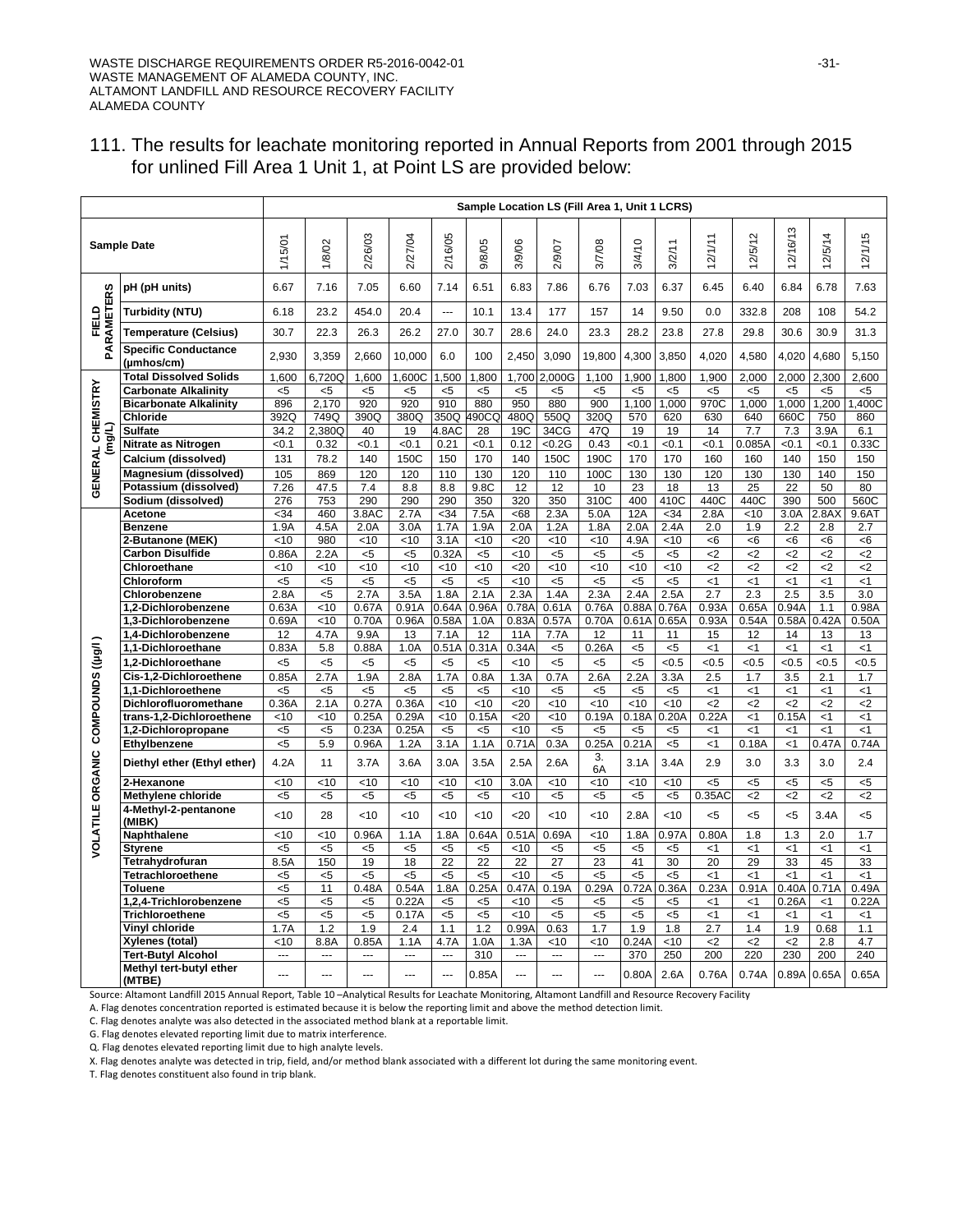# 112. The results for leachate monitoring reported in Annual Reports from 2001 through 2015 for Fill Area 1 Unit 2, at Point LS-2 are provided below:

|                         |                                                        | Sample Location LS-2 (Fill Area 1, Unit 2 LCRS) |                          |                          |                          |                |                |                |                          |                 |                 |                |                |                        |               |                    |                      |                |
|-------------------------|--------------------------------------------------------|-------------------------------------------------|--------------------------|--------------------------|--------------------------|----------------|----------------|----------------|--------------------------|-----------------|-----------------|----------------|----------------|------------------------|---------------|--------------------|----------------------|----------------|
|                         | <b>Sample Date</b>                                     | 1/15/01                                         | 1/8/02                   | 2/26/03                  | 2/27/04                  | 2/16/05        | 9/7/05         | 3/9/06         | 2/9/07                   | 6/6/07          | 2/29/08         | 11/30/09       | 11/5/10        | 12/1/11                | 12/5/12       | 12/6/13            | 12/5/14              | ю<br>12/1/1    |
|                         | pH (pH units)                                          | 7.14                                            | 7.06                     | 7.85                     | 7.10                     | 7.16           | 6.76           | 6.97           | 7.21                     | 7.36            | 7.13            | 7.05           | 7.21           | 7.01                   | 7.03          | 7.10               | 8.10                 | 8.44           |
|                         | <b>Turbidity (NTU)</b>                                 | 9.67                                            | 51.8                     | 50.6                     | 65.8                     | $\overline{a}$ | 290            | 5.9            | 28                       | 39              | 33              | 198            | 30             | 6.0                    | 0.0           | 173                | 500                  | 51             |
| FIELD                   | <b>Temperature (Celsius)</b>                           | 27.7                                            | 21.8                     | 26.9                     | 32.9                     | 33.7           | 36.3           | 29.5           | 31.9                     | 33.6            | 31.3            | 27.6           | 32.5           | 31.2                   | 32.7          | 31.9               | 32.1                 | 35.1           |
| <b>PARAMETERS</b>       | <b>Specific Conductance</b><br>$(\mu m \text{hos/cm})$ | 13,880                                          | 7,474                    | 6,020                    | 8,140                    | 9,480          | 3,220          | 3,110          | 24,200                   | 1,570           | 18,500          | 3,110          | 2,020          | 12,600                 |               |                    | 11,500 16,020 17,500 | 16,100         |
|                         | <b>Total Dissolved Solids</b>                          | 11,800Q                                         | 6,480Q                   | 3,800                    | 6,500C<br>Q              | 8,500Q 2,200G  |                | 1,900          | 15.000Q 13.000C          |                 | 14,000<br>Q     | 13,000<br>Q    | 1,200          | 12,000                 |               |                    | 11,00013,00013,000   | 12,000         |
|                         | <b>Carbonate Alkalinity</b>                            | 702                                             | $5$                      | $<$ 5                    | $5$                      | $<$ 5          | $<$ 5          | <5             | <5                       | <5              | 20              | $5$            | <5             | <5                     | <5            | <5                 | <5                   | $<$ 5          |
|                         | <b>Bicarbonate Alkalinity</b>                          | 3,000                                           | 2,100                    | 1,800                    | 2,700                    | 3,100G         | 1,200          | 1,100          | 4,800                    | 4,000           | 3,800Q          | 3,200          | $\overline{5}$ | 3,300C                 | 2,500         | 2,500              | 2,400                | 2,400C         |
|                         | Chloride                                               | 1,280Q                                          | 668Q                     | 270Q                     | 650Q                     | 1.100Q         | 120CQ          | 130Q           | 2,300Q                   | 2,200Q          | 2,300Q          | 2,500Q         | 2,700          | 2,900                  | 2,900         | 2,700              | 3,000                | 3,200          |
| CHEMISTRY (mg/L)        | <b>Sulfate</b>                                         | 4,100Q                                          | 2,470Q                   | 1,200Q                   | 2,200Q                   | 3,000C<br>Q    | 470Q           | 340C<br>Q      | 5,000C<br>Q              |                 | 4,400Q 4,700Q   | 5,700Q         | 4.1            | 3,300                  | 3,000         | 4,700              | 4,000                | 3,600          |
|                         | Nitrate as Nitrogen                                    | < 0.1                                           | < 0.1 G                  | < 0.2G                   | < 0.5G                   | < 0.5          | < 0.1          | 0.15A<br>G     | < 1.0G                   | 1.2G            | 0.57AC<br>G     | 0.67AG         | < 0.42         | < 0.21                 | < 0.21        | <0.21              | <0.21                | 1.3C           |
|                         | Calcium (dissolved)                                    | 96.6                                            | 79.9                     | 55                       | 78C                      | 79             | 58             | 44             | 73C                      | 79C             | 88              | 130            | 110            | 110                    | 120           | 130                | 110                  | 110            |
| ENERAL                  | Magnesium (dissolved)                                  | 1,820                                           | 823                      | 290                      | 940                      | 1,300          | 52             | 36             | 1,700                    | 1,500           | 1,700           | 1,700          | 1,300          | 1,100                  | 1,000         | 1,400              | 1,300                | 1,100          |
|                         | Potassium (dissolved)                                  | 128                                             | 45.8                     | 16                       | 64                       | 100            | 5.7C           | 5.7            | 230                      | 190             | 210             | 190            | 230            | 200                    | 190           | 200                | 210                  | 210            |
| ᢆ                       | Sodium (dissolved)                                     | 1,170                                           | 743                      | 680                      | 590                      | 1,000          | 670            | 600            | 1,900                    | 1,800           | 2,000C          | 2,000C         | 2,100C         | 2,100C                 | 2,000C        | 2,000              | 2,100                | 2,200C         |
|                         |                                                        | 550A                                            | 450                      | 74C                      | 1,900                    | 400            | 13A            | $34$           | 200                      | 88              | 72CT            | <68            | $34$           | 40                     | 26            | 40                 | < 10                 | 36T            |
|                         | Acetone<br><b>Benzene</b>                              | 9.9A                                            | 5                        | 2.9A                     | 8.9A                     | 4.4A           | 1.7A           | 0.76A          | 4.3A                     | 3.1A            | 3.1A            | 14             | 1.7A           | 1.4                    | 1.7           |                    | 1.0                  | 0.76A          |
|                         |                                                        | 2,000                                           | 980                      | 220                      | 6,300                    | 1,000          | 33             | 7.7A           | 300                      | 170             | 140             | $20$           | $<$ 10         | 13                     | <8            | 1.3<br>27          | <10                  |                |
|                         | 2-Butanone (MEK)<br><b>Carbon Disulfide</b>            | < 100                                           | 1.4A                     |                          |                          |                |                |                |                          | 1.1A            | 4.4A            | 3.1A           |                |                        | $\mathbf{<}2$ |                    | 2.3                  | < 6            |
|                         |                                                        |                                                 | <10                      | 0.34A                    | $<$ 250                  | <50<br>100     | $5$<br>0.29A   | $<$ 5          | <20<br><40               | < 10            |                 |                | $5$<br><10     | $\mathbf{<}2$          | $2$           | $<$ 2              | 2.1                  | $<$ 2          |
|                         | Chloroethane                                           | 200                                             |                          | 0.30A                    | $500$                    |                |                | < 10           |                          |                 | $<$ 10          | $20$           |                | $\mathbf{<}2$          |               | $<$ 2              |                      | <2             |
|                         | Chloroform                                             | < 100                                           | $5$                      | $<$ 5                    | $<$ 250                  | $50$           | $<$ 5          | $5$            | $20$                     | $5$             | $<$ 5           | < 10           | $5$            | $<$ 1                  | <1            | $<$ 2              | <1                   | $<$ 1          |
|                         | Chlorobenzene                                          | < 100<br>200                                    | $5$<br><10               | 1.5A<br>0.41A            | $<$ 250<br>$500$         | $50$<br>100    | 1.6A<br>0.5A   | 0.97A<br>0.44A | 20<br>$<$ 40             | 0.48A<br>0.43A  | 0.39A<br>0.32AC | 0.53A<br>0.40A | $5$<br><10     | 0.38A                  | <1<br>$<$ 1   | $\leq$ 1           | <1                   | $<$ 1          |
|                         | 1,2-Dichlorobenzene<br>1.3-Dichlorobenzene             | 200                                             | <10                      | < 10                     | $500$                    | 100            | < 10           | < 10           | <40                      | <10             |                 | $20$           | $<$ 10         | 0.47A                  | $<$ 1         | <1<br>$\leq$ 1     | <1                   | <1             |
|                         |                                                        |                                                 |                          |                          |                          |                |                |                | 7.6A                     |                 | $<$ 10          |                |                | $<$ 1                  | 6.3           | 5.0                | <1<br>3.6            | $<$ 1<br>3.5   |
|                         | 1,4-Dichlorobenzene<br>1,1-Dichloroethane              | 200                                             | 6A                       | 5.9A                     | 11A                      | 7.1A           | 5.9A           | 5.8A           |                          | 8.1AX           | 4.5A            | 6.3A           | 7.3A           | 7.1                    | < 1           |                    |                      |                |
|                         | 1,2-Dichloroethane                                     | 14A<br>< 100                                    | 6.7                      | 3.2A<br>0.98A            | $250$<br>$250$           | $50$<br>$50$   | 0.92A          | 0.98A          | 1.3A<br>1.9A             | 1.1A<br>1.7A    | 0.69A           | 0.46A<br><10   | $5$<br>< 0.52  | < 1<br>< 0.5           | < 0.52        | $\leq$ 1<br>< 0.52 | 1.1<br>< 0.65        | $<$ 1<br>< 0.5 |
|                         | Cis-1,2-Dichloroethene                                 | 6.8A                                            | $5$<br>3.3A              | 6.3A                     | 7.3A                     | 4.3A           | $<$ 5<br>5.0A  | $<$ 5<br>2.7A  | 3.6A                     | 2.8A            | 1.2A<br>2.5A    | 1.8A           | 1.1A           | 0.97A                  | 0.94A         | 0.70A              | $<$ 1                | 0.32A          |
|                         | 1,1-Dichloroethene                                     | < 100                                           | $5$                      | $5$                      | 250                      | $50$           | $5$            | $5$            | 0.91A                    | 0.35A           | $5$             | < 10           | $<$ 5          |                        |               |                    | < 1.2                |                |
|                         | Dichlorofluoromethane                                  | 4.4A                                            | 2.4A                     | 0.65A                    | $500$                    | 100            | 10             | < 10           | 4.5A                     | <10             | 0.50A           | $20$           | <10            | $<$ 1<br>$\mathbf{<}2$ | <1<br>$2$     | <1<br>$<$ 2        | $2$                  | <1<br>$2$      |
|                         | $trans-1,2$ -                                          |                                                 |                          |                          |                          |                |                |                |                          |                 |                 |                |                |                        |               |                    |                      |                |
| <b>COMPOUNDS (µg/L)</b> | Dichloroethene<br>1,2-Dichloropropane                  | 200<br>< 100                                    | $<$ 10<br>$5$            | 0.23A<br>0.35A           | < 500<br>$<$ 250         | 100<br>$50$    | 0.15A<br>0.23A | < 10<br>0.20A  | <40<br>$20$              | $<$ 10<br>0.33A | $<$ 10<br>0.24A | $20$<br>< 10   | $<$ 10         | $<$ 1                  | <1            | <1                 | $<$ 1<br>$<$ 1       | $<$ 1          |
|                         |                                                        |                                                 |                          |                          |                          |                |                |                |                          |                 |                 |                | $5$            | $<$ 1                  | $<$ 1         | <1                 |                      | $<$ 1          |
|                         | Ethylbenzene                                           | 15A                                             | 6.9                      | 3.5A                     | 21A                      | 13A            | 2.9A           | 0.48A          | 9.9A                     | 7.6             | 5.9             | 5.6A           | 4.0A           | 4.0                    | 3.2           | 2.3                | 1.6                  | 1.1            |
| ORGANIC                 | Diethyl ether (Ethyl<br>ether)                         | 16A                                             | 13                       | 5.3A                     | $500$                    | 3.9A           | 2.4A           | 1.5A           | 3.6A                     | $<$ 10          | 2.2A            | 1.7A           | 1.1A           | 0.82A                  | 1.2A          | $<$ 2              | $\mathbf{<}2$        | 0.55A          |
|                         | 2-Hexanone                                             | 200                                             | < 10                     | < 10                     | $500$                    | 100            | < 10           | < 10           | <40                      | < 10            | 10              | $20$           | <10            | $5$                    | <6.8          | <6.8               | < 8.5                | $<$ 5          |
|                         | Methylene chloride                                     | < 100                                           | $5$                      | $5$                      | $<$ 250                  | 3.3AC          | $5$            | $5$            | 1.5AX                    | 0.39AC          | 0.43AC<br>т     | $<$ 10         | $5$            | 0.99AC                 | $<$ 2         | $<$ 2              | $<$ 2                | <2             |
| VOLATILE                | 4-Methyl-2-pentanone<br>(MIBK)                         | 200                                             | 27                       | 6.6A                     | 230A                     | 36A            | 3.6AT          | 0.98A          | 9.6A                     | 7.3A            | 4.9A            | $20$           | $<$ 10         | $5$                    | $5$           | $5$                | $<$ 5                | $<$ 5          |
|                         | Naphthalene                                            | 28AC                                            | <10                      | 1.6A                     | $500$                    | 100            | 0.8A           | < 10           | 3.9A                     | 5.6AX           | 4.3A            | 3.6A           | <10            | 3.9                    | 2.3           | 3.1                | 4.9                  | 1.3            |
|                         | Styrene                                                | 100                                             | $<$ 5                    | $<$ 5                    | <250                     | <50            | $5$            | $<$ 5          | <20                      | 0.94A           | <5              | ~10            | <5             | $<$ 1                  | <1            | <1                 | $<$ 1                | $<$ 1          |
|                         | Tetrahydrofuran                                        | 300                                             | 150                      | 50                       | 410A                     | 180            | 7.0A           | 1.8A           | 200                      | 110             | 76              | 61             | 82             | 82                     | 66            | 12                 | 48                   | 61             |
|                         | Tetrachloroethene                                      | < 100                                           | $5$                      | 0.42A                    | $<$ 250                  | $50$           |                | 0.63A 0.41A    | $<$ 20                   | 0.31A           | $<$ 5           | < 10           | $5$            | $<$ 1                  | $<$ 1         | <1                 | $<$ 1                | $<$ 1          |
|                         | <b>Toluene</b>                                         | 35A                                             | 13                       | 5.4                      | 57A                      | 20A            | 3.2A           | 0.41A          | 14A                      | 6.8             | 6.6             | 4.8A           | 3.5AT          | 2.9                    | 2.9           | 2.3                | 2.4                  | 1.2            |
|                         | 1,2,4-Trichlorobenzene                                 | < 100                                           | $5$                      | $5$                      | $<$ 250                  | $50$           | $<$ 5          | $<$ 5          | $20$                     | $<$ 5           | <5              | < 10           | $<$ 5          | $<$ 1                  | $<$ 1         | $<$ 1              | 1.1                  | $<$ 1          |
|                         | Trichloroethene                                        | < 100                                           | $<$ 5                    | 0.91A                    | $<$ 250                  | $50$           | 0.86A          | 0.63A          | 0.95A                    | 0.53A           | 0.29A           | < 10           | $<$ 5          | $<$ 1                  | $<$ 1         | $<$ 1              | $<$ 1                | $<$ 1          |
|                         | Vinyl chloride                                         | $200$                                           | 1.4                      | 1.3                      | $<$ 25                   | $5$            | 0.84           | 0.64           | 1.6A                     | < 0.5           | 0.49A           | $<$ 1          | 1.6            | < 0.5                  | < 0.5         | < 0.5              | < 0.5                | < 0.5          |
|                         | Xylenes (total)                                        | 26A                                             | 10                       | 5.3A                     | 45A                      | 21A            | 4.5A           | 0.82A          | 17A                      | 10              | 8.3A            | 2.0A           | 8.3AT          | 4.9                    | 3.6           | 2.1                | 1.0A                 | 1.4A           |
|                         | <b>Tert-Butyl Alcohol</b>                              | $\sim$ $\sim$                                   | $\overline{\phantom{a}}$ | $\overline{\phantom{a}}$ | $\overline{\phantom{a}}$ | ---            | 67             | $\sim$         | $\overline{\phantom{a}}$ | ---             | $\sim$ $\sim$   | 1100           | 1500           | 1300                   | 1,200         | 800                | 920                  | 860            |
|                         | Methyl tert-butyl ether<br>(MTBE)                      | ---                                             | ---                      | ---                      | ---                      | ---            | 1.4A           | ---            | $\overline{\phantom{a}}$ | ---             | ---             | 3.8A           | 2.2A           | 1.9A                   | 1.6A          | 1.2A               | $<$ 5                | 0.90A          |

Source: Altamont Landfill 2015 Annual Report, Table 10 –Analytical Results for Leachate Monitoring, Altamont Landfill and Resource Recovery Facility

A. Flag denotes concentration reported is estimated because it is below the reporting limit and above the method detection limit.

C. Flag denotes analyte was also detected in the associated method blank at a reportable limit.

G. Flag denotes elevated reporting limit due to matrix interference.

Q. Flag denotes elevated reporting limit due to high analyte levels.

T. Flag denotes constituent also found in trip blank

X. Flag denotes analyte was detected in trip, field, and/or method blank associated with a different lot during the same monitoring event.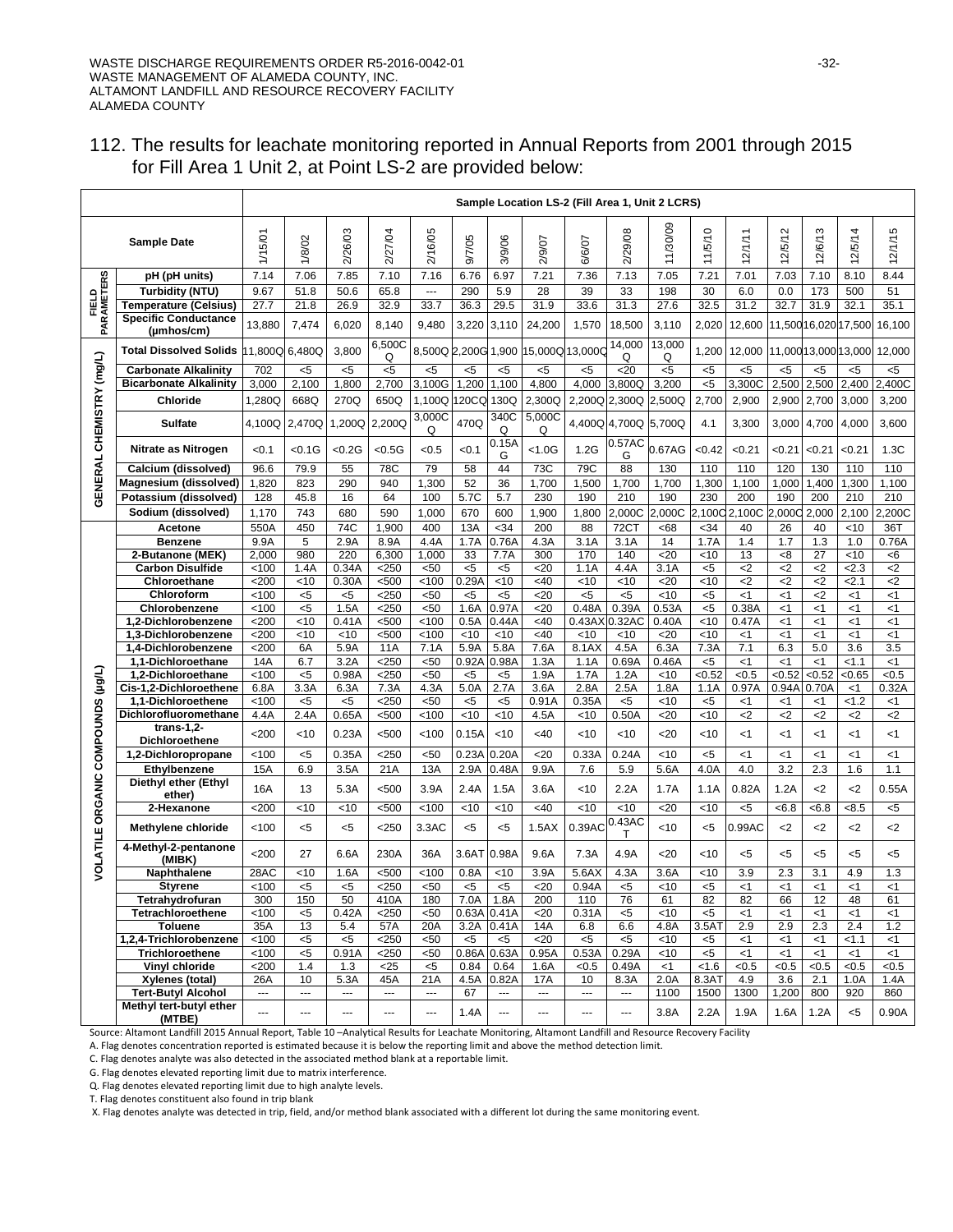.

113. As part of the amended RWD/JTD, the Discharger submitted a December 2008 *Leachate and Condensate Recirculation Plan* requesting approval for returning leachate and landfill gas condensate to units with similar classification and waste characteristics from which they originated to reduce leachate and condensate management costs. Title 27 CCR 20340(g) requires that leachate be returned to the unit of origination (or unit of similar classification) or be discharged in a manner approved by the Central Valley Water Board. This section also references State Water Board Resolution No. 93-62 regarding liquids restrictions in 40CFR 258.28 for MSW landfills, which states that liquid waste may not be placed in MSW landfill units unless the waste is leachate or gas condensate derived from the landfill unit and it is designed with a composite liner and leachate collection system. Therefore, leachate and landfill gas condensate from composite lined units at the landfill may be returned to the unit from which they came or units of the same classification (Class II in this case). This Order includes requirements for returning leachate and landfill gas condensate back to the units in such a way that it is not exposed to surface water runoff, will not cause instability of the landfill, will not seep from the edges of the units.

### **LANDFILL GAS MONITORING**

- 114. The facility has installed vertical and horizontal landfill gas collection wells and piping into the waste in Fill Area 1, Unit1 and Unit 2. The collection system utilizes high density polyethylene (HDPE) collection pipe and Schedule 80 PVC or steel riser pipe for wells. As the landfill expands, new wells and collection piping is brought online. Landfill gas collected from the system is collected and drawn to the landfill gas-to-energy facility, which consumes an average of 3.6 million cubic feet of landfill gases per day. The existing landfill gas collection system for Fill Area 1 and proposed landfill gas collection system for Fill Area 2 is shown in Attachment F.
- 115. Landfill gas condensate generated within Fill Area 1 is collected and either gravity flows or is pumped through the lateral and header pipes to a storage tank located at the former landfill gas flare station. The condensate is then removed from the storage tank for destruction in the landfill flare(s) or returned to Unit 2. Alternatively, if the Discharger restarts the WWTP, the Discharger may separate the aqueous phase from the landfill gas condensate for processing in the WWTP. The Discharger historically has injected the following volumes of gas condensate collected from Fill Area 1 into Fill Area 1 Unit 2.

| Landfill Gas Condensate Injected into Fill Area 1 Unit 2 (Million Gallons) |         |       |       |       |       |  |  |
|----------------------------------------------------------------------------|---------|-------|-------|-------|-------|--|--|
| Year                                                                       | 2010    | 2011  | 2012  | 2013  | 2014  |  |  |
|                                                                            |         |       |       |       |       |  |  |
| Volume                                                                     | 1 1 2 2 | 2.599 | 2.588 | 2.605 | 2.325 |  |  |

116. There are 26 landfill gas monitoring probes around the Facility as shown in Attachment F. Typically landfill gas monitoring falls under the jurisdiction of CalRecycle unless the Discharger has determined that landfill gas is the cause of the release of VOCs from a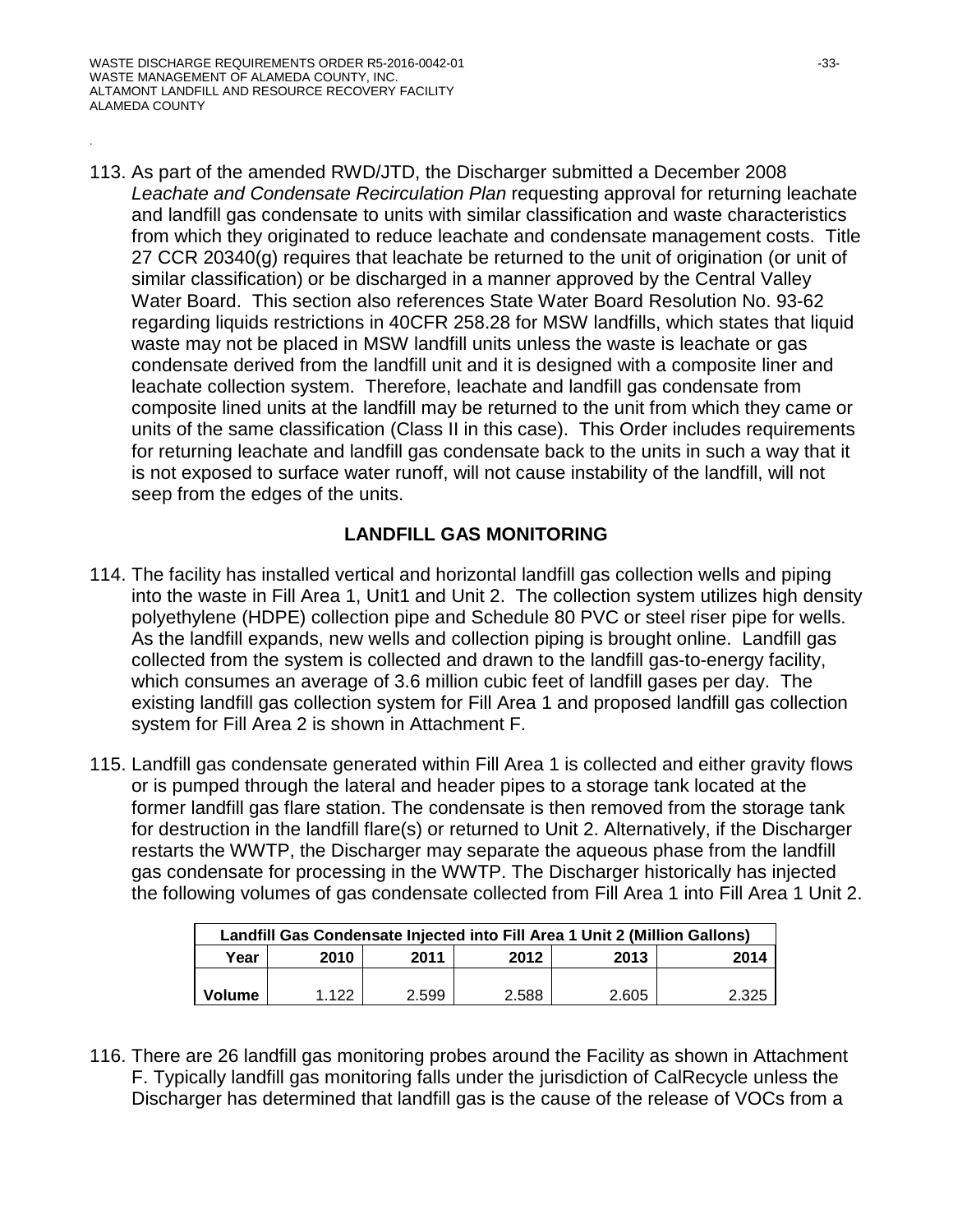WMU to receiving waters. Under those conditions the Central Valley Water Board in accordance with Title 27 section 20425 can require the Discharger to perform landfill gas monitoring in order to determine the effectiveness of the Discharger's corrective action program. Due to continued detection of VOCs in groundwater and the underdrain associated with Fill Area 1, these WDRs require the Discharger to install a gas monitoring system in close vicinity to where VOCs have been detected and perform additional gas monitoring in perimeter probes. These WDRs also require the Discharger to perform gas monitoring in the unsaturated zone for each phase of construction in Fill Area 2 as a proxy for final installation of a pan lysimeter below the final LCRS sump since the Discharger does not plan to construct pan lysimeters under each temporary LCRS sump constructed for each phase in Fill Area 2.

# **GROUNDWATER DEGRADATION AND CORRECTIVE ACTION**

117. Locations of groundwater monitoring wells are shown on Figure F. The downgradient edge of Fill Area 1 Unit 1 has historically been impacted by VOCs. Currently, groundwater monitoring wells in corrective action are:

| Well No. | <b>Monitoring Program</b> | <b>WMU/Phase</b> | Stratigraphic Zone <sup>1</sup> |
|----------|---------------------------|------------------|---------------------------------|
| E-03A    | <b>Corrective Action</b>  | U1               | W                               |
| $E-05$   | Corrective Action         | U <sub>1</sub>   | A                               |
| $E-07$   | Corrective Action         | U1               | W                               |
| $E-17$   | <b>Corrective Action</b>  | U <sub>1</sub>   | W/U                             |
| $E-20B$  | Corrective Action         | U <sub>1</sub>   | U                               |
| $E-23$   | Corrective Action         | U <sub>1</sub>   | W/U                             |
| $MW-12$  | <b>Corrective Action</b>  | U <sub>1</sub>   | W                               |
| $PC-1B$  | <b>Corrective Action</b>  | U <sub>1</sub>   | U                               |
| PC-1C    | <b>Corrective Action</b>  | U1               | W/U                             |

### **Fill Area 1- Corrective Action Monitoring**

 $1$  A= alluvium, W= weathered bedrock, U = unweathered bedrock

118. Low concentrations of VOCs were detected in groundwater below the Fill Area 1, Unit 1 landfill toe in 1982. Monitoring wells E-05 and E-07 were installed near the toe in 1985 to assist in the monitoring. A groundwater interceptor barrier (GWIB) was installed in 1987 to contain and extract groundwater in the toe area. The toe area of the landfill was closed with a prescriptive cover liner system, and landfill gas collection and control were implemented as corrective actions. The VOCs reported during the initial operation of the GWIB have not been detected above reporting limits since 1992 (SCS Engineers, July, 2003). A detailed evaluation and pilot study program was conducted in 2003 and 2004 to assess the effectiveness of the GWIB. The results of the study indicated that extraction from the GWIB had no consequential effect on groundwater quality at the site, and groundwater extraction from the GWIB, therefore, was terminated in 2004. Based on review of the data, a Revised Engineering Feasibility Study was submitted in 2005,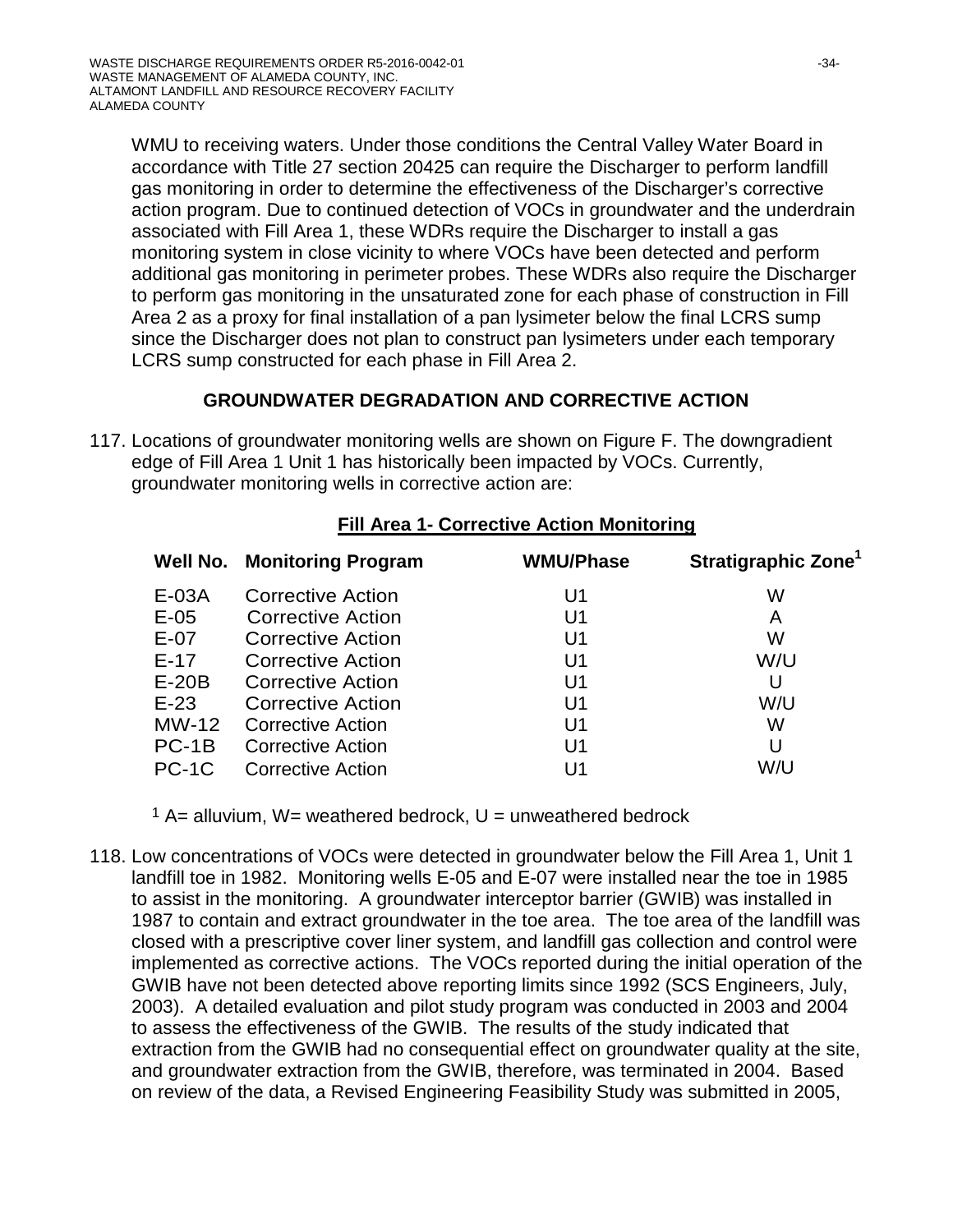which included continued landfill gas extraction coupled with monitored natural attenuation as the appropriate remedial action. Groundwater monitoring continues in this area. These WDRs adopt the corrective action measures for this area as described in the 2005 Revised Engineering Feasibility Study. Monitoring wells E-05 and E-07 are currently the Point of Compliance wells in this area.

- 119. Low concentrations of VOCs were detected on the east side of Fill Area 1, Unit 1 at monitoring well E-20B in 1999. Monitoring data collected from the E-20B area over the past several years have shown a continuing decrease in the concentrations of VOCs. The source of the low concentrations of VOCs detected in E-20B has been attributed to landfill gas. Landfill gas collection and extraction systems were installed as corrective actions to mitigate the impact. These efforts have resulted in improved groundwater quality at E-20B. Based on review of the data, a Revised Engineering Feasibility Study was submitted in 2005, which included continued landfill gas and condensate extraction. These WDRs adopt the corrective action measures for this area as described in the 2005 Revised Engineering Feasibility Study.
- 120. The Discharger in its 2015 First Semiannual MRP report stated that "Previous studies identified LFG as the source of VOC detections at VZM-A and VD2 (Geomatrix, 2001), and this is likely also the case for VD (Valley Drain location). To reduce the influence of LFG as these locations, ALRRF has been extracting LFG from VD2, LS2, and VZM-A piping systems. Liquids that are captured in the VZM-A, VD, and VD2 containment systems are handled (e.g., collected and disposed) in the same way as leachate." The Discharger states that LFG is only being extracted from VD2 and LS2, therefore, these WDRs and MRP require the Discharger to monitor and report landfill gas removed from VD2, LS2, and piping systems as well as monitor the effectiveness of their active landfill gas extraction system in Fill Area 1.

# **WATER QUALITY PROTECTION STANDARDS**

- 121. Volatile organic compounds (VOCs) are often detected in a release from a MSW landfill and are often associated with releases of landfill gas rather than leachate. Since volatile organic compounds are not naturally occurring and thus have no background value, they are not amenable to the statistical analysis procedures contained in Title 27 for the determination of a release of wastes from a landfill Unit. Title 27, sections 20415(e)(8) and (9) allows the use of a non-statistical evaluation of monitoring data that will provide the best assurance of the earliest possible detection of a release from a landfill Unit in accordance with Title 27, sections 20415(b)(1)(B)2.-4. However, Title 27 does not specify a specific method for non-statistical evaluation of monitoring data.
- 122. The Central Valley Water Board may specify a non-statistical data analysis method pursuant to Title 27, section 20080(a)(1). Water Code section 13360(a)(1) allows the Central Valley Water Board to specify requirements to protect groundwater or surface waters from leakage from a solid waste site, which includes a method to provide the best assurance of determining the earliest possible detection of a release.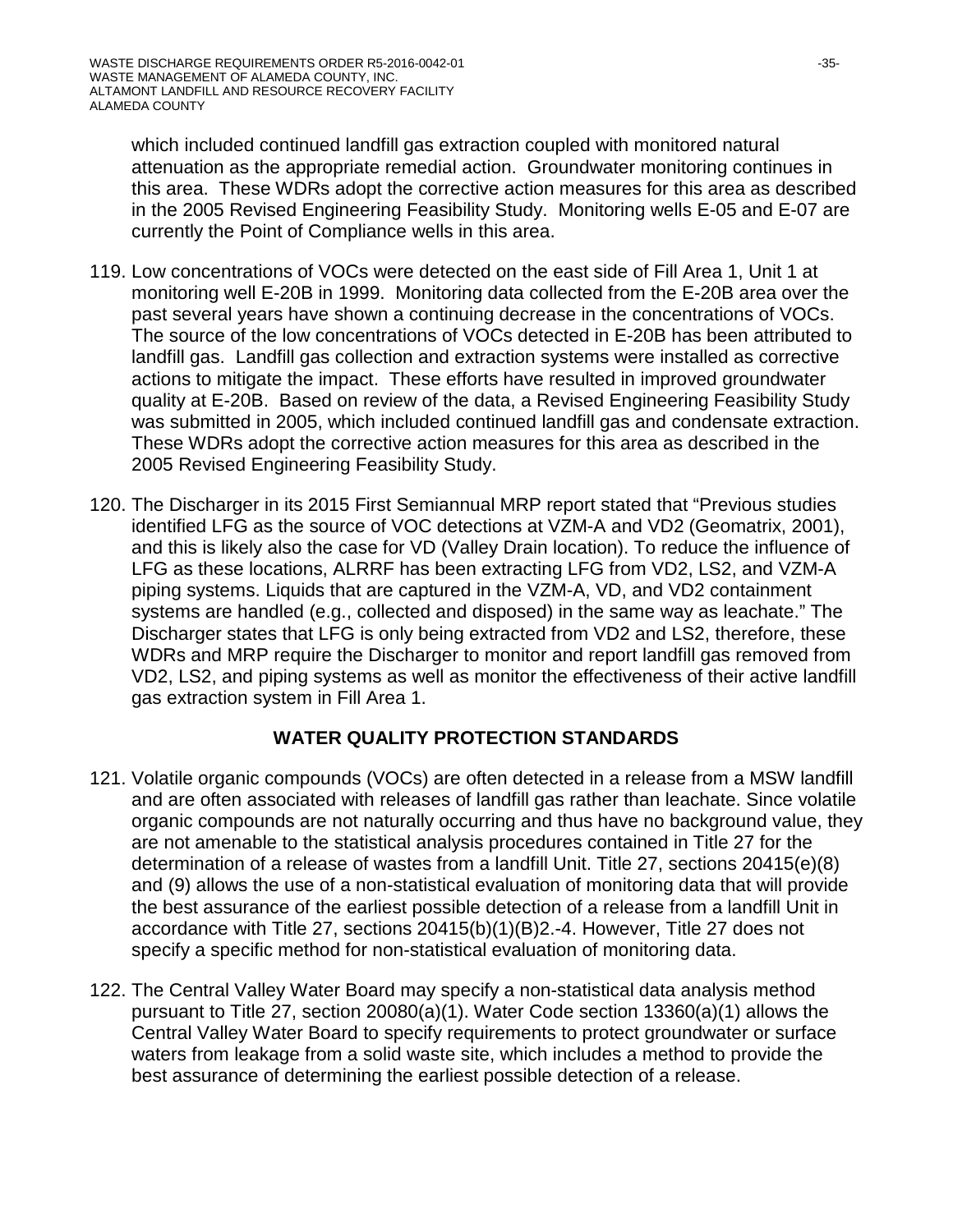- 123. In order to provide the best assurance of the earliest possible detection of a release of non-naturally occurring waste constituents from a landfill Unit, the SPRRs specify a nonstatistical method for the evaluation of monitoring data for non-naturally occurring compounds. The specified non-statistical method for evaluation of monitoring data provides two criteria (or triggers) for making the determination that there has been a release of non-naturally occurring waste constituents from a landfill Unit. The presence of two non-naturally occurring waste constituents above their respective method detection limit (MDL), or one non-naturally occurring waste constituent detected above its practical quantitation limit (PQL) [aka laboratory reporting limit (RL)], indicates that a release of waste from a Unit has occurred. Following an indication of a release, verification testing must be conducted to determine whether there has been a release from the landfill Unit or the detection was a false detection. The detection of two nonnaturally occurring waste constituents above the MDL as a trigger is appropriate due to the higher risk of false-positive analytical results and the corresponding increase in sampling and analytical expenses from the use of one non-naturally occurring waste constituent above its MDL as a trigger.
- 124. For a naturally occurring constituent of concern, the Title 27 requires concentration limits for each constituent of concern be determined as follows:
	- a. By calculation in accordance with a statistical method pursuant to Title 27, section 20415(e)(8); or
	- b. By an alternate statistical method meeting the requirements of Title 27, section 20415(e)(8)(E).
- 125. The methods for calculating concentration limits were included in the Discharger's JTD. The method uses Practical Quantitation Limits (PQLs) as the concentration limits for VOCs, and the Shewart-CUSUM control chart for intra-well statistical analysis of inorganic monitoring parameters.
- 126. These WDRs in Provisions H.8 required the Discharger to submit a WQPS including concentration limits and a sample collection and analysis plan that complies with the following requirements:
	- a. The Discharger in its WQPS shall clearly indicate the concentration limits for each monitored medium (i.e. ground water, surface water, and unsaturated zone).
	- b. The sample collection and analysis plan shall comply with the quality assurance/quality control requirements of Title 27 section 20415(e)(4)-(5).
	- c. For naturally occurring monitoring parameters the Discharger shall establish concentration limits based on background monitoring data that represents the quality of ground water that has not been affected by a release from the Unit.
	- d. For non-naturally occurring monitoring parameters, the Discharger shall use nondetect as the concentration limit for determination if there is measurably significant evidence of a release; or the Discharger shall submit a technical report in accordance with Title 27 section 20400 requesting establishing concentration limits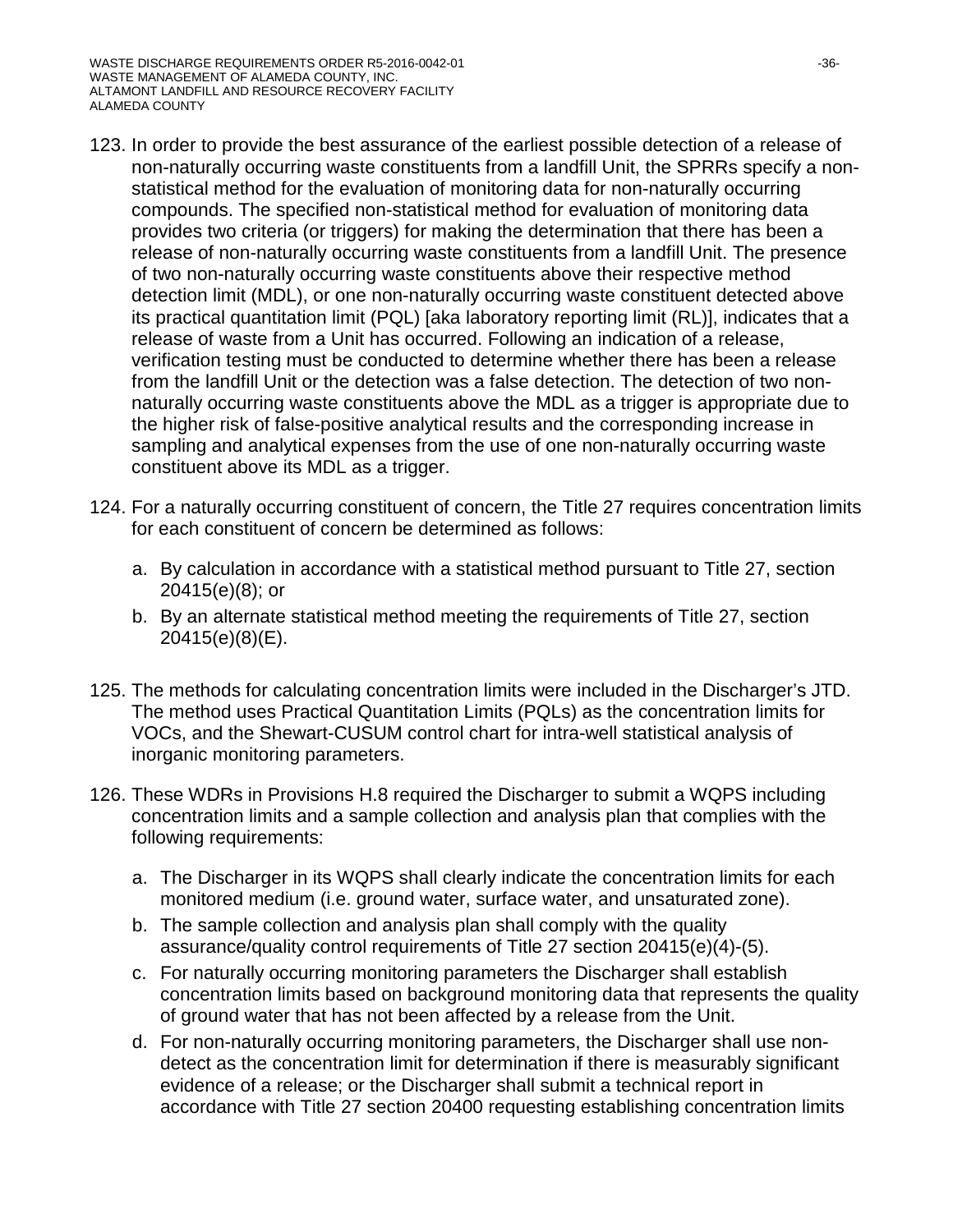greater than background if the Discharger determines that for areas where a release has occurred, and the Discharger is implementing a corrective action program, it is technically or economically infeasible to achieve concentration limits based on background water quality.

## **FUTURE OPERATIONS**

- 127. The Discharger in its JTD has proposed the development of the following additional ancillary facilities at ALRRF:
	- a. **A Materials Recovery Facility (MRF)** to complement and expand on the recovery of recyclables, wood waste and green waste materials. The MRF will be an enclosed facility with several processing/sorting lines that will be capable of handling 400 to 500 tons per day (tpd) of incoming waste to recover recyclables (e.g., metal, glass, plastic, paper, wood and green materials). The residual fraction will be disposed at the working face of the landfill. The MRF will be located near the LNG facility within the CUP permit area, but not within the permitted waste footprint of the ALRRF. The Discharger is currently permitted to dispose of MRF fines at ALRRF. These WDRs require the discharger to monitor and report all liquid waste generated at the MRF Facility that is classified as non-hazardous waste or designated waste and requires the Discharger to appropriately dispose of such liquid.
	- b. **A new truck wash facility at Fill Area 2** to service primarily outbound Fill Area 2 refuse trucks. Attachment C shows the approximate location of the truck wash facility. These WDRs contain prohibitions and specifications related to the new truck wash facility serving either Fill Area 1 or Fill Area 2

## **LINER SYSTEM FOR FILL AREA 2**

- 128. The Discharger's proposed a bottom liner system in Fill Area 2 consisting of, from top to bottom:
	- a. A minimum 12-inch thick operations layer with minimum hydraulic conductivity of greater than 1 x  $10^{-4}$  cm/sec<sup>[5](#page-36-0)</sup>;
	- b.  $\overline{A}$  8 ounce/yard<sup>2</sup> geotextile separator
	- c. A minimum one-foot thick granular LCRS layer;
	- d. A 12 ounce/yard<sup>2</sup> geotextile cushion layer
	- e. A double-sided textured 60-mil thick HDPE geomembrane;
	- f. A minimum two-foot compacted low-permeability soil layer[6;](#page-36-1)

<span id="page-36-0"></span>5 The Discharger may use a sufficient number of gravel drainage windows as an alternative within the operations layer properly placed to achieve the minimum hydraulic conductivity requirement in order to ensure that leachate is able to<br>percolate through the operations layer.

<span id="page-36-1"></span><sup>&</sup>lt;sup>6</sup> The Discharger's current test pad results per Title 27 section 20324(g) determined that the on-site clay source materials required addition of 3% by weight of bentonite in order to meet the maximum 1 x 10<sup>-7</sup> cm/sec hydraulic conductivity requirements of State Water Board Resolution 93-62. The need for and percentage of bentonite admix may be modified based on additional soil source characterization and-additional test pad results.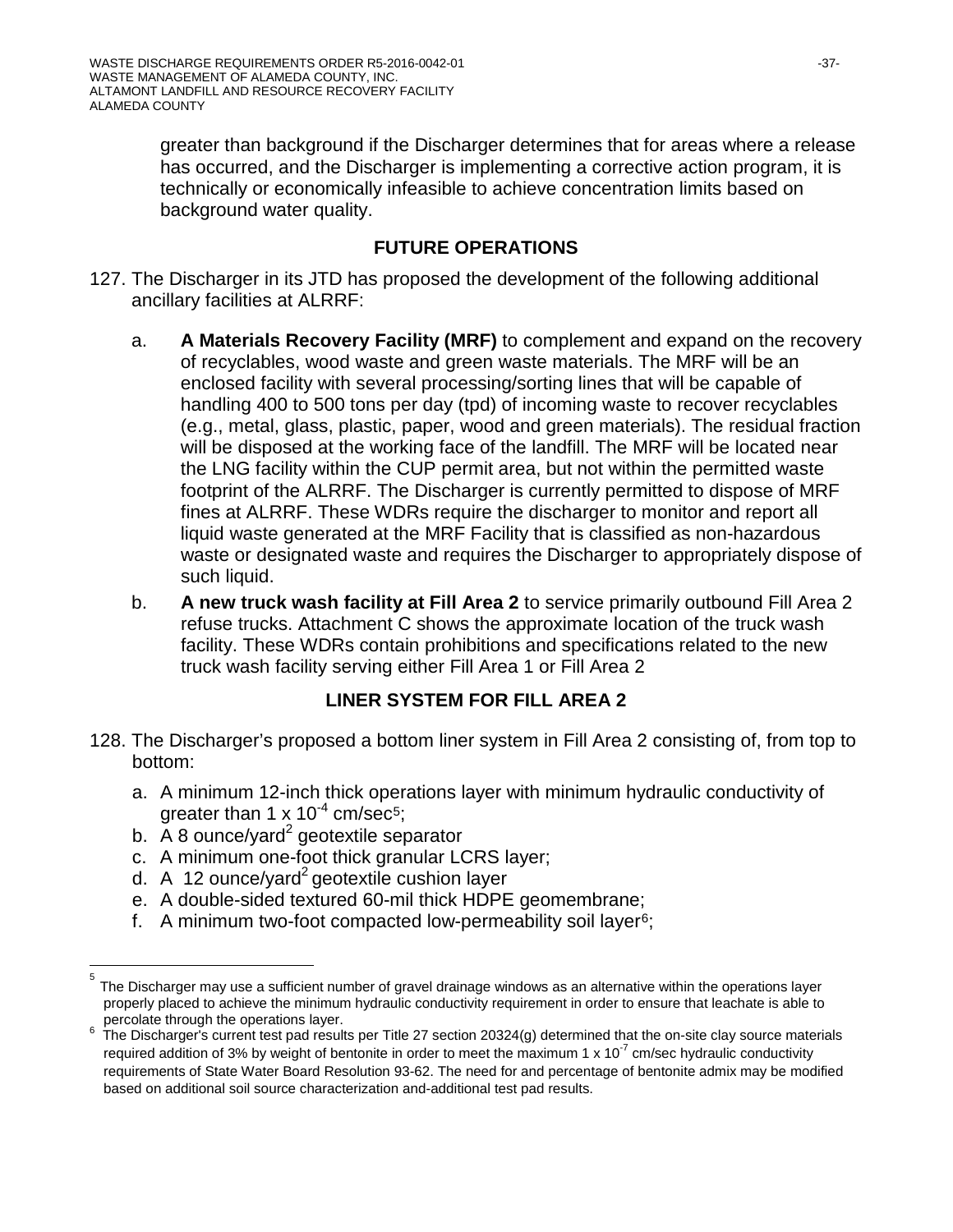- g. A minimum one-foot compacted general earth fill layer (wetted footprint<sup>[7](#page-37-0)</sup> area only);
- h. A 8 ounce/yard<sup>2</sup> geotextile separator (wetted footprint area only);
- i. A minimum one-foot thick groundwater subdrain gravel layer (wetted footprint area only);
- j. A 8 ounce/yard<sup>2</sup> geotextile separator (wetted footprint area only); and
- k. Prepared subgrade.

129. Side slope liners for Fill Area 2 are proposed to be constructed of, from top to bottom:

- a. A minimum 24-inch thick operations layer
- b. A double-sided geocomposite drainage layer LCRS;
- c. A 60-mil single-sided textured HDPE geomembrane;
- d. A two-foot compacted low-permeability soil layer or a Geosynthetic Clay Layer (GCL);
- e. A minimum one-foot compacted general earth fill layer (wetted footprint only);
- f. A double-sided subdrain drainage geocomposite (wetted footprint area only); and
- g. A prepared subgrade.
- 130. The LCRS for the bottom liner consists of a one-foot permeable gravel layer overlying a geotextile fabric and the HDPE geomembrane; intermediate perforated collection pipe network; a depressed sump area; and a side-slope riser with leachate pump. The leachate collection and removal system for the side-slope liner consists of a doublesided geocomposite. The estimated design leachate generation rate is 580 gallons per minute. The estimated design extraction rate is 1,160 gallons per minute using a leachate pump once the Discharger constructs a depressed leachate sump at its final location at the toe of Fill Area 2 Unit 1.
- 131. Based on the current site development plans in the 2015 JTD, the LCRS for Fill Area 2 will consist of a 12-in. thick GDM layer at the floor of the landfill and a drainage geocomposite along the side-slopes. A perforated HDPE collection pipe will be placed within a trench running along the central axis of the floor. A series of lateral LCRS perforated pipes, spaced an average of 500 feet apart, will collect leachate across the floor and channel it towards the central collection pipe. Additionally, leachate collection pipes will be placed along benches on the side-slopes, and a perimeter collection network of pipes will be installed along the perimeter of the Fill Area 2 floor. The leachate will drain down through the geocomposite, granular LCRS layer, and piping network towards a single sump, riser pipe, and clean-out pipe at the southeastern end of the landfill.
- 132. The Phase 1 of Fill Area 2 containment system design features an 80-ft long 3-in. diameter HDPE LCRS test pipe (solid on slope and perforated on floor). The pipe will be placed on top of side slope geocomposite and on top of floor LCRS granular drainage layer. The pipe shall be used to perform annual LCRS testing of the Fill Area 2 Phase 1.

<span id="page-37-0"></span> $7$  Wetted footprint includes capillary fringe.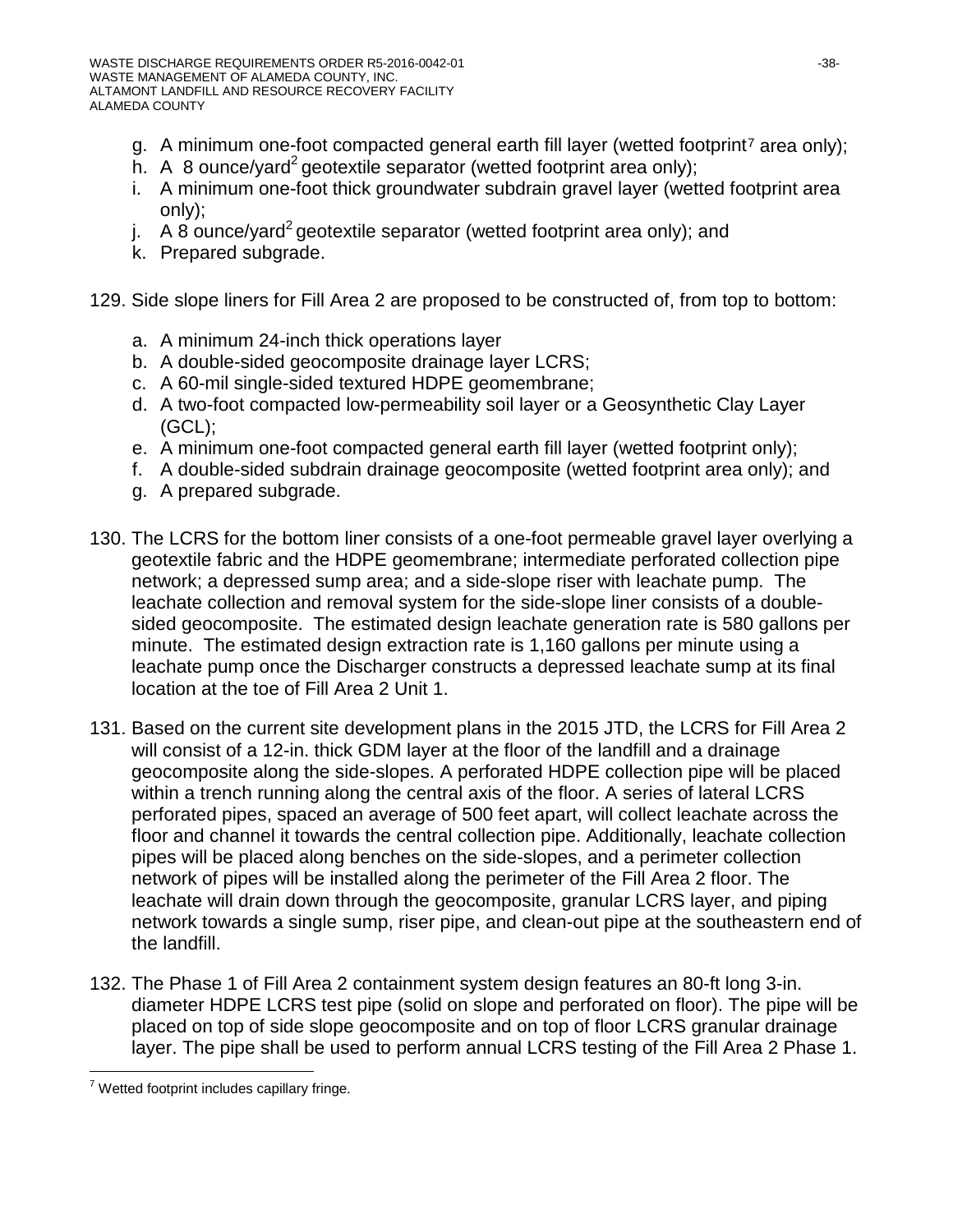These WDRs require that the Discharger make provisions that in each construction phase the Discharger shall install a means to perform the annual LCRS test required in Title 27 section 20340(d).

- 133. The July 2015 JTD includes a stability analysis for Fill Area 1 and Fill Area 2 pursuant to Title 27, section 21750(f)(5). The Discharger's stability analysis includes components to demonstrate the integrity of the landfill foundation, refuse fill slopes, final slopes, and containment systems under both static and dynamic conditions throughout the landfill's life including the closure period and post-closure maintenance period. The stability analysis demonstrates that the structural components of Fill Area 1 and Fill Area 2 landfill foundation and containment systems will withstand the forces of the Maximum Credible Earthquake (MCE) without failure of the containment systems or environmental controls. The Discharger's July 2015 JTD states that the Discharger must perform laboratory testing to verify final slope stability of the final closure cover for Fill Area 1 and Fill Area 2. These WDRs require the Discharger to perform a slope stability analysis report based on fill sequencing for each phase of construction of Fill Area 2 prior to construction of each phase.
- 134. The liner system for Fill Area 2 complies with the prescriptive standards for waste containment specified in 40 Code of Federal Regulations section 258 (aka Subtitle D) and State Water Resources Control Board Resolution 93-62 Section III.A.1.
- 135. This Order approves the Discharger's proposed liner system for future phases of construction in Fill Area 2 Unit 1 and Fill Area 2 Unit 2 as described in Specifications D.1 and D.2 and requires that the Discharger submit design plans and construction quality assurance (CQA) plans for each new module or modules for review and approval at least 120 days prior to construction unless the Discharger chooses to proceed at their own risk.
- 136. Construction will proceed only after all applicable construction quality assurance plans have been approved by Central Valley Water Board staff unless the Discharger chooses to proceed at their own risk.

## **LINER PERFORMANCE DEMONSTRATION**

- 137. On 15 September 2000 the Central Valley Water Board adopted Resolution No. 5-00- 213 Request For The State Water Resources Control Board To Review The Adequacy Of The Prescriptive Design Requirements For Landfill Waste Containment Systems To Meet The Performance Standards Of Title 27. The State Water Board responded, in part, that "a single composite liner system continues to be an adequate minimum standard" however, the Central Valley Water Board "should require a more stringent design in a case where it determines that the minimum design will not provide adequate protection to a given body of groundwater."
- 138. The Discharger submitted a liner performance appraisal for construction of the composite liner system at the facility Class II waste management units (Golder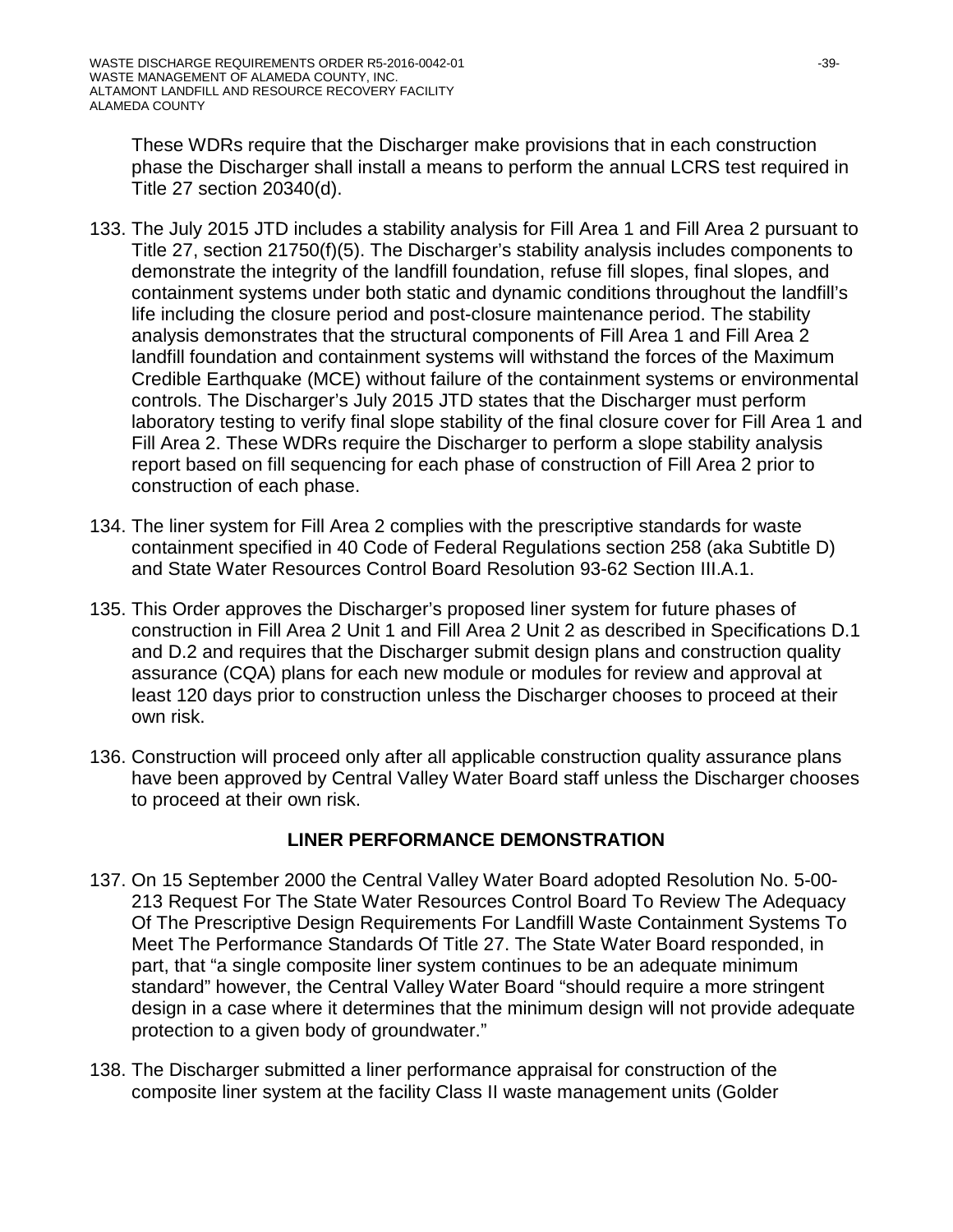Associates, Inc. October 2001; and GeoSyntec Consultants, Inc., July 2004). The liner performance was evaluated using the Giroud and Bonaparte [1989] leakage model as incorporated in the USEPA-approved HELP [Schroeder et al., 1997] model. The results of the liner performance demonstration showed that the estimated leakage potential of the composite liner proposed for the site is very small, and conversely, the containment efficiency of the proposed liner system is "high" (i.e., computed as greater than 99.999%). The leakage potential is predicted to range from zero to a very small amount (maximum calculated potential leakage rate of  $1.5 \times 10^{-3}$  gal/acre/day during initial operations) based upon the results of the HELP analyses. Upon buildout of the landfill, the HELP analyses predict a maximum calculated potential leakage rate of  $3.9x10^{-4}$ gal/acre/day and a containment efficiency of 99.9997%. The HELP analyses are in agreement with the observations from double-lined landfills presented in a study sponsored by the USEPA [Bonaparte, et al., 2002]. Therefore, the liner performance appraisals comply with the requirements in Title 27.

## **FINAL CLOSURE COVERS**

- 139. The Discharger in its July 2015 JTD proposes the following final closure cover systems:
	- a. For unlined Fill Area 1 Unit 1 an engineered alternative (from bottom to top):
		- (1) 2-feet of compacted soil
		- (2) 2-feet of soil placed loosely at below optimum moisture; and
		- (3) A vegetative cover selected to maximize removal of moisture from the cover.
	- b. For composite lined Fill Area 1 Unit 2 and Fill Area 2 (from bottom to top):
		- (1) 2-feet of foundation layer comprised of random soils;
		- (2) Minimum 1-foot of low-permeability layer of compacted fine grained soils or GCL equivalent, which will yield an equivalent low flow-through rate of  $1x10^{-7}$ cm/s or less;
		- (3) a flexible membrane liner (FML) consisting of a minimum 60-mil HDPE cover;
		- (4) a synthetic drainage layer (e.g., geonet) overlain by 16-ounce/sy geotextile material; and
		- (5) a 1-ft vegetative layer comprised of random soils.
- 140. Title 27 section 21090(a)(2) requires that the prescriptive standard for a final closure cover contain a 1-foot low permeability layer with a hydraulic conductivity of either  $1x10^{-6}$  cm/sec (i.e., 1 ft/yr) or less, or equal to the hydraulic conductivity of any bottom liner system or underlying natural geologic materials, whichever is less permeable, or another design which provides a correspondingly low through-flow rate throughout the post-closure maintenance period.
- 141. Fill Area 1 Unit 1 is an unlined Unit that is currently in corrective action for known releases of VOCs to groundwater. Title 27 section 20950(a)(2)(A)(1) requires that part of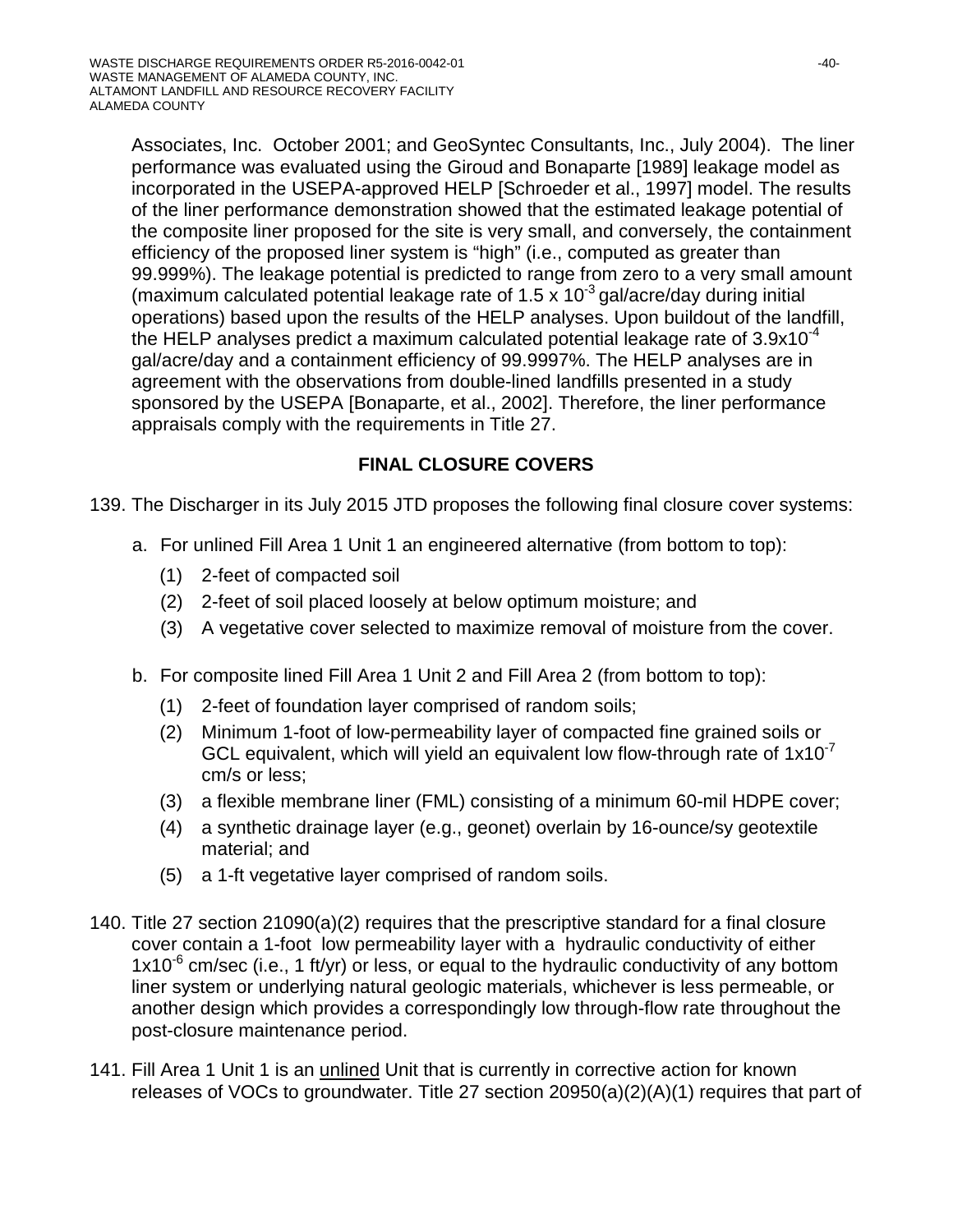the performance standard for closed Units is that *"the final cover constitutes the Unit's principal waste containment feature".* The Discharger is therefore required to construct a final closure cover over Fill Area 1 Unit 1 that conforms to the provisions of Title 27.

#### **CONSTRUCTION AND ENGINEERED ALTERNATIVE**

- 142. On 17 June 1993, the State Water Board adopted Resolution 93-62 implementing a State Policy for the construction, monitoring, and operation of municipal solid waste landfills that is consistent with the federal municipal solid waste regulations promulgated under 40 Code of Federal Regulations section 258 (aka Subtitle D). Resolution 93-62 requires the construction of a specified composite liner system at new municipal solid waste landfills, or expansion areas of existing municipal solid waste landfills, that receive wastes after 9 October 1993. Resolution 93-62 also allows the Central Valley Water Board to consider the approval of engineered alternatives to the prescriptive standard. Section III.A.b. of Resolution 93-62 requires that the engineered alternative liner systems be of a composite design similar to the prescriptive standard.
- 143. Title 27, section 20080(b) allows the Central Valley Water Board to consider the approval of an engineered alternative to the prescriptive standard. In order to approve an engineered alternative in accordance with Title 27, sections 20080(c)(1) and (2), the Discharger must demonstrate that the prescriptive design is unreasonably and unnecessarily burdensome and will cost substantially more than an alternative which will meet the criteria contained in Title 27, section 20080(b), or would be impractical and would not promote attainment of applicable performance standards. The Discharger must also demonstrate that the proposed engineered alternative liner system is consistent with the performance goal addressed by the particular prescriptive standard, and provides protection against water quality impairment equivalent to the prescriptive standard in accordance with Title 27, section 20080(b)(2).
- 144. Water Code section 13360(a)(1) allows the Central Valley Water Board to specify the design, type of construction, and/or particular manner in which compliance must be met in waste discharge requirements or orders for the discharge of waste at solid waste disposal facilities.
- 145. The Discharger proposes an engineered alternative liner system for the Class II surface impoundments which will be designed, constructed, and operated in accordance with the criteria set forth in Title 27, and the provisions in State Water Board Resolution 93- 62 for municipal solid wastes.

## **ENGINEERED ALTERNATIVE FOR GROUNDWATER SEPARATION**

146. The Discharger submitted a Report of Waste Discharge requesting approval of an engineered alternative to five feet of groundwater separation for Fill Area 2 similar to that constructed in Fill Area 1, Unit 2. The Discharger proposes to install an underdrain drainage network below the WMU's liner system in order to achieve three feet of separation in Fill Area 2. This Order conditionally approves the proposed three feet of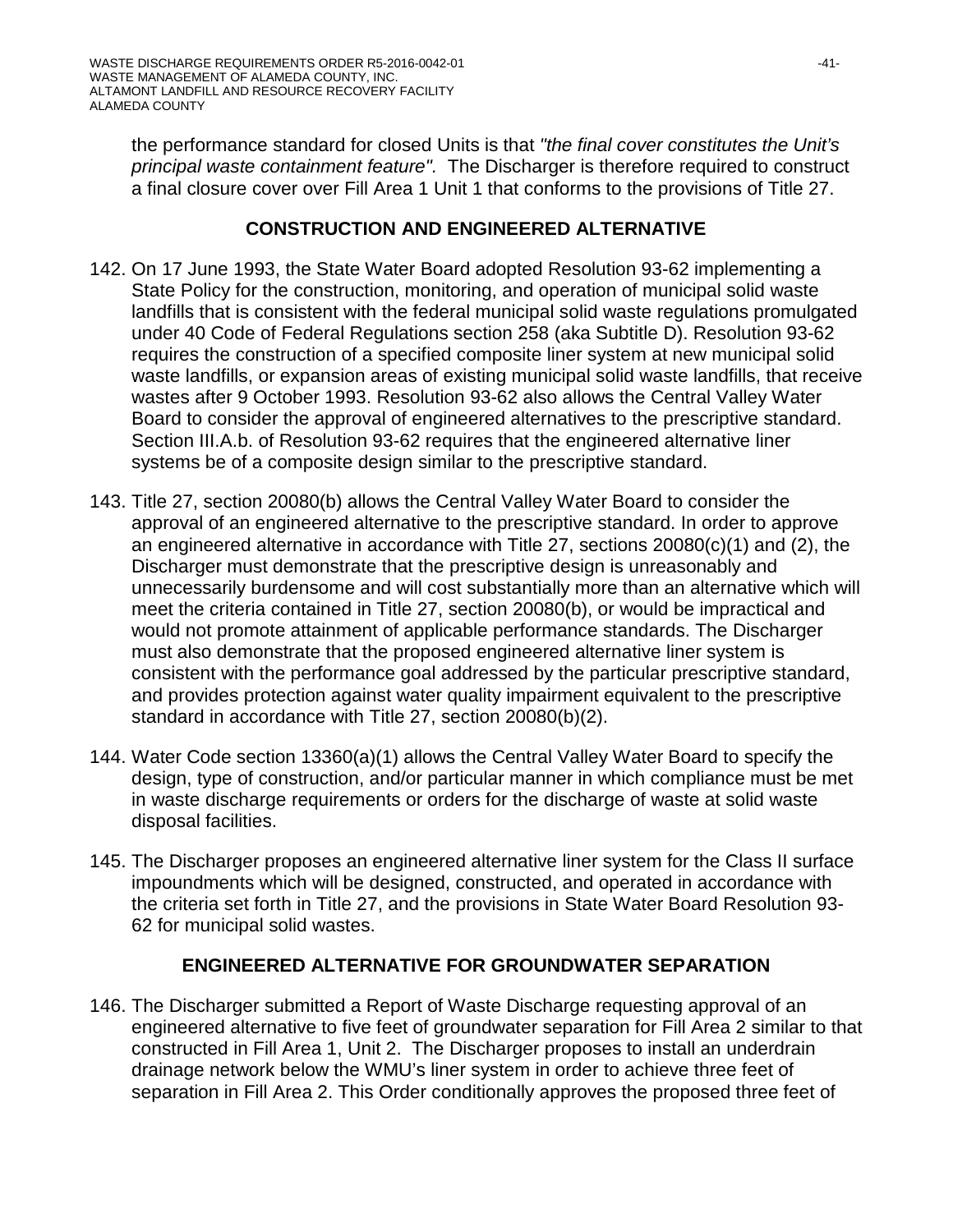separation for Fill Area 2 and requires that the Discharger monitor the water in the groundwater underdrain for impacts. If impacts are found and confirmed, the Discharger must re-evaluate the previously approved alternative design. If a new alternative design is proposed and approved by staff, a WDR revision by the Central Valley Water Board will be required in order to implement the new alternative. Otherwise, the Discharger must provide five feet of separation in all future units in Fill Area 2 constructed after the impacts are found (Discharge Specification B.8). The Discharger must also investigate and remediate the impacts as required in section G. Detection Monitoring Specifications of these WDRs.

#### **ENGINEERED ALTERNATIVE FOR CLASS II SURFACE IMPOUNDMENTS LINER SYSTEM**

- 147. The Discharger proposes an engineered alternative to the prescriptive liner requirements of Title 27 for the three Class II surface impoundments. The engineered alternative consists of from the top down:
	- a. 1 foot gravel operations layer (optional, base area only);
	- b. 40-mil sacrificial HDPE geomembrane (optional, side slopes only);
	- c. the primary 60-mil-thick HDPE geomembrane;
	- d. HDPE Geonet drainage layer;
	- e. LCRS gravel (in LCRS sump area only);
	- f. The secondary 40-mil HDPE geomembrane;
	- g. A geosynthetic clay liner (GCL) (engineered alternative containment layer);
	- h. A pan lysimeter single sided geocomposite;
	- i. Pan lysimeter gravel;
	- j. A 40-mil HDPE geomembrane (only under pan lysimeter);
	- k. 4-inch select soil liner bedding; and
	- l. A compacted subgrade.
- 148. The Discharger has proposed substituting the prescriptive requirement for a two-foot compacted low-permeability soil layer as part of the composite liner system for waste containment with a geosynthetic clay liner (GCL) with equivalent or better low permeability qualities.
- 149. For the 8-million gallon Fill Area 2 Class II surface impoundment, the Discharger proposed an optional operations layer and sacrificial geomembrane layer to protect the primary liner when the impoundments are cleaned out. These layers are also optional in the other two Class II surface impoundments based on operational and maintenance needs.
- 150. The Class II surface impoundments will be graded with positive slopes such that the geocomposite LCRS layer will drain to a LCRS collection sump. The Discharger's design consultant has certified that a 0.5% drainage slope (non-standard slope specification) on the bottom of the Fill Area 2 Class II surface impoundment is sufficient to ensure unconfined flow of leachate in the LCRS drainage layer. The LCRS sump will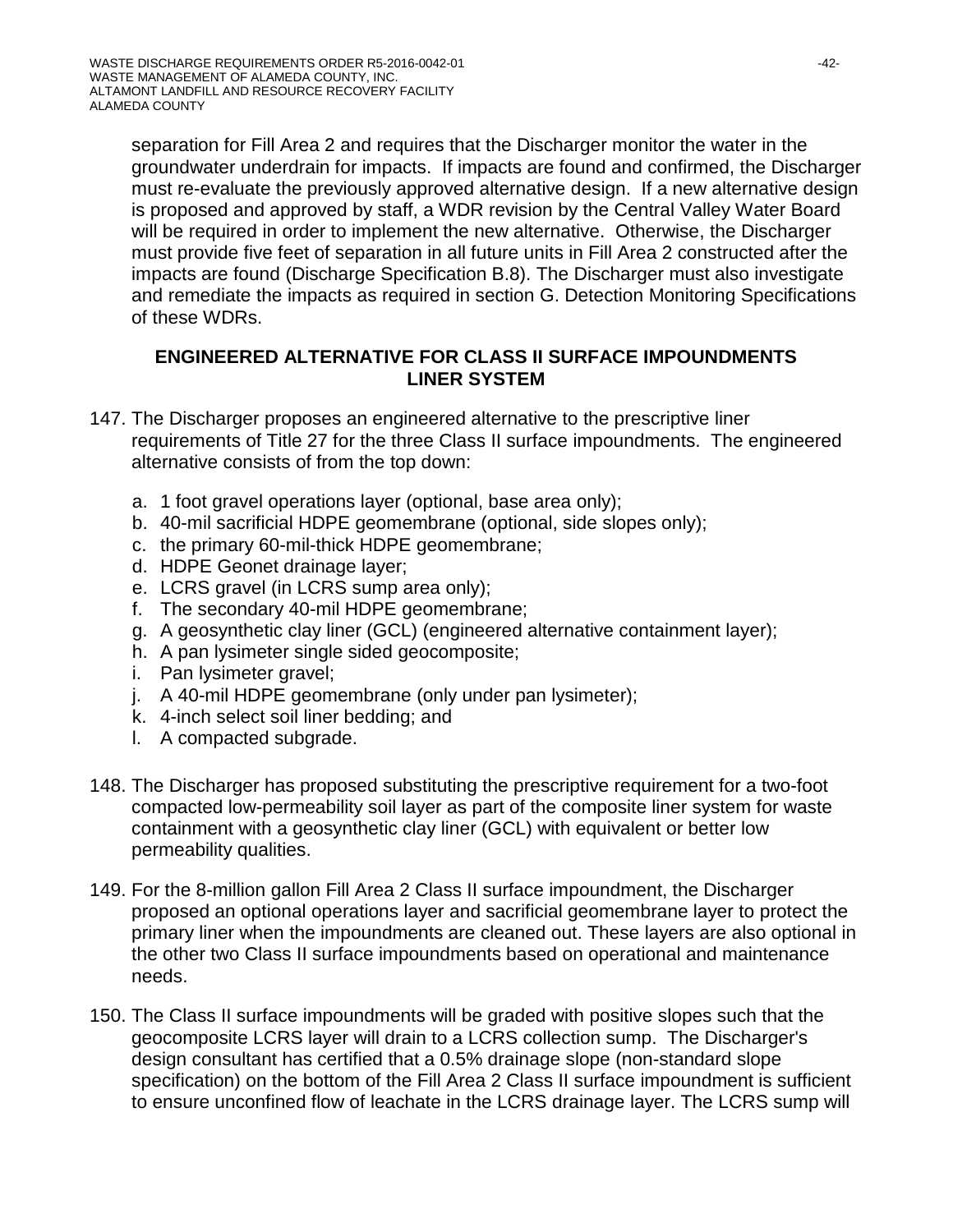have minimum plan dimensions of 3 meters (10 feet) square, a minimum thickness of 0.3 meters (one-foot), and a minimum volume of about 2.83 meters<sup>3</sup> ( $\sim$ 100 cubic feet). The LCRS sump will contain drainage gravel and a minimum 0.45-meter (18-inch) diameter perforated HDPE collection pipe(s) for removal of any liquid from the leak detection system.

- 151. The LCRS geocomposite drainage layer will have a minimum transmissivity of 4 x 10<sup>-4</sup> meters<sup>2</sup> per second (4 x 10<sup>-3</sup> feet<sup>2</sup> per second). Assuming a hypothetical damage to the primary geomembrane liner equal to a 1 millimeter diameter hole for every acre of lined area (suggested standard value for modern liner construction & CQA) and a maximum permitted hydraulic head of 0.3m (e.g., 12-inch maximum), the LCRS geocomposite will have a flow capacity of 20 meters<sup>3</sup> per acre per day (e.g.,  $>5,000$  gallons per acre per day). The minimum 0.45-meter (18-inch) diameter perforated HDPE collection pipe(s) and LCRS sump will both have capacities of at least 21 meters<sup>3</sup> per acre per day (~5,550 gallons per acre per day). Given a recommended Action Leakage Rate of 7.57 meters<sup>3</sup> per acre per day (2,000 gallons per acre per day) for the Class II Impoundments, the proposed LCRS geocomposite drainage layer, sump, and pump system will exceed the volume of leachate by 2.5 times. This exceeds the minimum requirement of 2.0 times as required by Title 27.
- 152. For Fill Area 2 Unit 1, the Discharger has installed an approximately 1-mile long 8-inch inside diameter double-walled conveyance pipe to convey leachate collected via gravity to the 8-million gallon leachate storage pond. The pipeline and leachate pond are shown on Attachment C. The Discharger's sizing of the 8-inch conveyance pipe relied upon the Discharger diverting a majority of a 1000-year 24-hour storm event (design storm) falling on the WMUs when waste is initially placed. These WDRs require the Discharger to install stormwater diversion structures in accordance with Title 27 section 20365 in order to prevent inundation of the leachate conveyance pipe and exceedance of the 1-foot maximum head requirement on the LCRS primary liner.
- 153. The Discharger adequately demonstrated that construction of a Subtitle D prescriptive standard liner for all three Class II surface impoundments would be unreasonably and unnecessarily burdensome when compared to the proposed engineered alternative design. The Discharger demonstrated that the proposed engineered alternative is consistent with the performance goals of the prescriptive standard and affords at least equivalent protection against water quality impairment.

## **ENGINEERED ALTERNATIVE FOR LANDFILL CLOSURE COVER**

- 154. Title 27 CCR Sections 21780(c)(3) and (d)(1) [sections promulgated by the CIWMB] require the Discharger to submit the final closure and post-closure maintenance plan, or for the closure of discrete units, the partial final closure and post-closure maintenance plan, at least two years prior to the anticipated date of closure.
- 155. Title 27, section 21090 provides the minimum prescriptive final cover components for landfills consisting of, in ascending order, the following layers: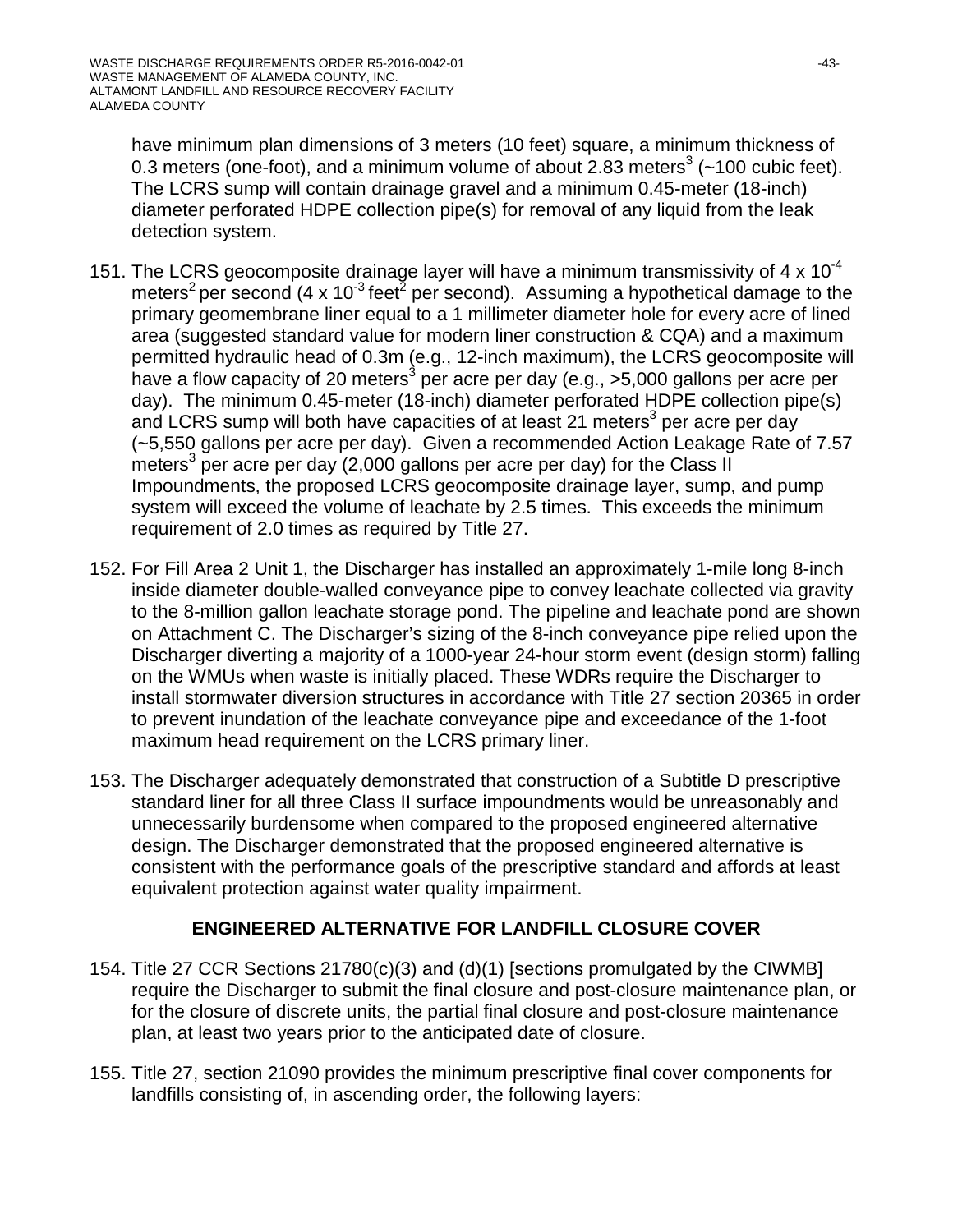- a. Two-foot soil foundation layer.
- b. One-foot soil low flow-hydraulic conductivity layer, no more than  $1x10^{-6}$  cm/s or equal to the hydraulic conductivity of any bottom liner system or underlying natural geologic materials, whichever is less permeable.
- c. One-foot soil erosion resistant/vegetative layer.
- 156. Title 27 allows engineered alternative final covers provided the alternative design will provide a correspondingly low flow-through rate throughout the post-closure maintenance period.
- 157. In 1989, the Discharger closed approximately 9 acres of Fill Area 1, Unit 1 with a soil cover. In 1992, the Discharger closed approximately 17.8 acres of Fill Area 1, Unit 1 with a soil cover consisting of a one foot vegetative soil layer over a one foot compacted clay soil layer over existing interim cover.
- 158. The Discharger submitted a December 2008 Alternative Final Cover (AFC) Design Report ((Dwyer, Valceschini, and Obereiner, December 2008 hereafter referred to as AFC Report) for the remainder of Fill Area 1 (Units 1 and 2). The proposed alternative final cover is an evapotranspirative (ET) cover, also known as a water balance cover. This type of cover functions by storing moisture between the soil particles during the rainy season, and releasing that moisture during the growing season and dry season through plant uptake and evaporation. The AFC Report states that this type of cover has advantages over a prescriptive cover that include better ability to accommodate settling and subsidence, increased rooting depth for native vegetation, better static and seismic slope stability, reduced complexity for long-term maintenance, better ecological diversity and density, and potentially increased end-use capabilities.
- 159. Federal regulations allow for alternative final covers that provide an "equivalent reduction in flux" to the prescriptive standard, and State regulations under Title 27 indicate that a "similar low through-flow rate" should be achieved. State regulations also say that alternatives can be approved that "will continue to isolate the waste in the Unit from precipitation and irrigations waters at least as well as would a final cover built in accordance with applicable prescriptive standards."
- 160. The AFC Report presented results from a five-year pilot study of a four-foot thick ET cover conducted under the Alternative Covers Assessment Project (ACAP), a US EPA program. The project was one of many ACAP projects conducted in California and the United States. The ACAP cover performed well until the third year of the study at which point increased percolation was measured in the underlying lysimeter. Moisture probe and lysimeter data indicated an immediate response to rainfall even at the deepest points in the cover. The Discharger concluded that preferential flow was occurring, and that it was caused by shrinkage of the soil away from the edges of the lysimeters and moisture probes. The Discharger also concluded that the cause was its placement at above-optimum moisture and with too much compaction that would cause the soil to shrink when it dried out during the summer.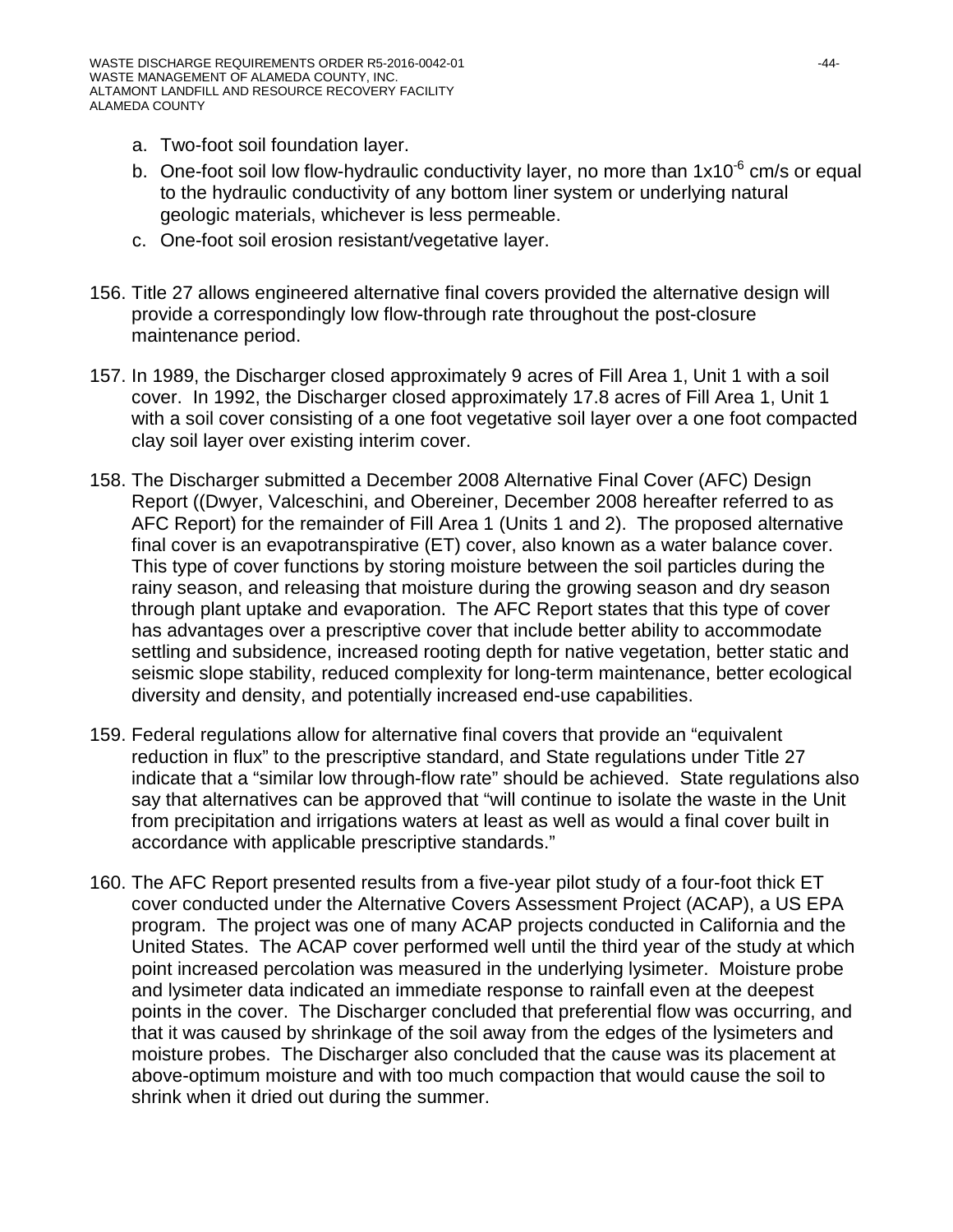- 161. The AFC Report also presented information from the examination of the existing final covers that were installed in 1989 and 1992. Several trenches were dug into the covers to examine the soil and rooting depths. The soil was found to be in generally good condition, with no evidence of preferential flow having developed during the almost 20 years since the covers were installed. The Discharger also conducted a borrow source investigation to verify the properties of the particular types of soil needed to complete the proposed final cover.
- 162. Based on the above information, the Discharger designed a proposed four-foot thick ET cover consisting of two feet of soil placed loosely at below-optimum moisture over two feet of compacted soil, a design similar to the cover placed in 1992. The cover would be vegetated using native annual and perennial species selected to maximize removal of moisture from the cover. The Discharger conducted extensive modeling of the proposed cover over a ten-year period, including the two wettest years on record (1982-83) using rainfall data from the nearby Livermore station. The cover was also modeled under conditions of five consecutive years of above average precipitation of 17.7 inches per year based on 2005 rainfall. Rainfall was measured at the ACAP test plot during the study and indicated rainfall at the site is similar to, but slightly less than that measured at the Livermore station that averages 14.8 inches per year. The modeling indicated that the proposed cover would allow percolation to a maximum depth of 23.2 inches into the cover over the ten year period under the above average precipitation conditions that included the wettest two years on record. The modeling also indicated that the proposed cover would allow percolation to a maximum depth of 20.1 inches over the five-year period of above-average rainfall. These results indicate that there would be negligible flux through the proposed four-foot (48-inch) cover under either scenario, and that it would therefore meet both the State and federal regulatory requirements.
- 163. This Order approves the proposed alternative ET final cover design for closure of the remainder of Fill Area 1, Unit 1, with a contingency that the Discharger can demonstrate that the ET cover isolates the underlying wastes from precipitation as required by Title 27 sections 20950(a)(2)(A)(1) and 21090(a) for correspondingly low through-flow rate in the case where there is the absence of a bottom liner system (unlined WMU). These WDRs require the Discharger to substantiate the correspondingly low through-flow rate through monitoring and other means of validation and verification. The Discharger shall implement an approved contingency plan if the installed ET cover over Fill Area 1 Unit 1 fails to meet the performance objectives described in the AFC Report for providing correspondingly low through-flow rate per Title 27 regulations in the case where there is the absence of a bottom liner system and known releases are occurring.
- 164. Prior to approval of an alternative final cover for Fill Area 1, Unit 2, or for Fill Area 2, this Order requires the Discharger to monitor the performance of a minimum 10-acre ET cover over Fill Area 1 for a maximum monitoring period of four years after it is installed on Fill Area 1. This Order requires that the Discharger provide a monitoring and contingency plan for review and approval by the Executive Officer to monitor the installed ET cover for the maximum period of four years. The purpose of the monitoring period is to provide additional data upon which to evaluate whether the ET cover will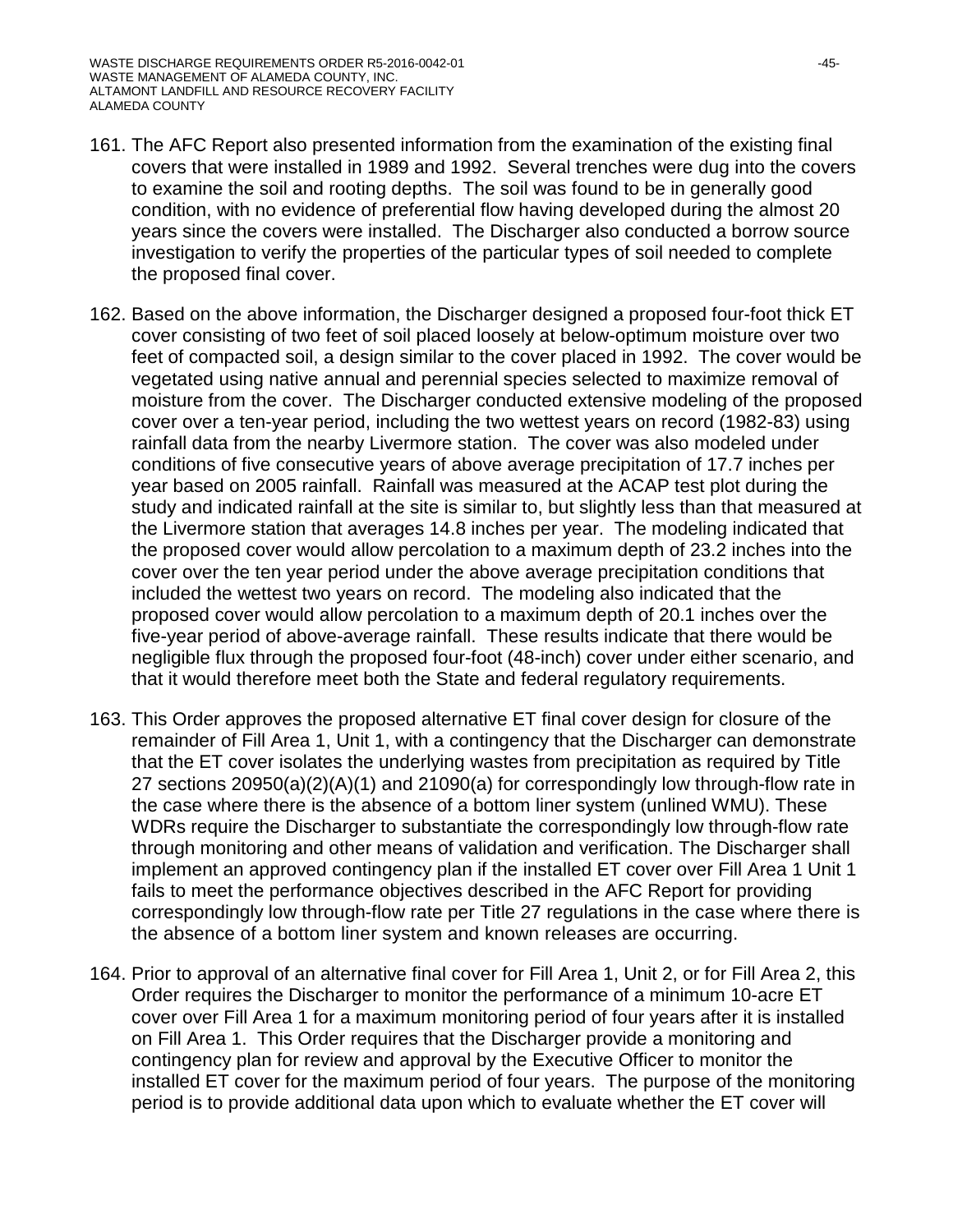perform as modeled, given that the ACAP cover did not perform as expected, prior to approval of an alternative ET cover for the remainder of the landfill WMUs. Once the four year monitoring period is completed and the Discharger demonstrates that the minimum 10-acre ET Cover meets the performance objectives described in the AFC Report and provides correspondingly low through-flow rate per Title 27 regulations for WMUs with a bottom liner system, the Discharger may install the alternative ET final cover over Fill Area 1, Unit 2, and if desired, over Fill Area 2 with any necessary adjustments to the proposed design based on the monitoring results and Central Valley Water Board staff approvals.

- 165. The Discharger proposes that side slopes for closed Fill Area 1 will be sloped at 2H:1V and will include 10-foot wide benches every 50 vertical feet with a top deck area having slope gradients of no less than 5% to promote drainage of precipitation from the WMU final closure cover. The Discharger's JTD indicates that final grading the top deck area with a minimum 5% slope gradient will account for settlement allowing the top deck area to continue to meet the 3% slope gradient requirement of Title 27 during the post closure maintenance period. Title 27 section 21090(a) also requires 15-foot wide benches every 50 vertical feet. These WDRs include specifications requiring the Discharger to construct 15-foot wide benches every 50 vertical feet on the side slopes of closed Fill Area 1 where the side slopes have not already been constructed with 10-foot benches at the time of adoption of these WDRs and the Discharger has indicated that the narrower bench will not prevent the Discharger from performing post closure maintenance in these areas.
- 166. Title 27 section 21090(a) requires that designs having any slopes steeper than 3H:1V, or having a geosynthetic component, shall have these aspects of their design specifically supported in the slope stability report required under Title 27 section 21750(f)(5). The Discharger has performed a slope stability analysis for the proposed final cover for Fill Area 1. The Discharger determined that for side slopes of 2H:1V the compatibility of the cover materials selected for construction must be evaluated prior to construction of the cover system by comparing site-specific laboratory interface shear strengths (obtained from tests performed at low normal stresses consistent with cover conditions) with the strengths presented in the slope stability analyses. The combination of cohesion or adhesion and friction angle must be sufficient to meet or exceed the minimum required strength envelope. The Discharger determined that given the slope inclinations, if the materials as tested do not meet the design strength envelopes for one or more of the scenarios, reinforcement or an engineered alternative cover system may be required to achieve an acceptable degree of stability and deformation control These WDRs in the specifications require the Discharger to perform the necessary laboratory tests and analysis required to ensure that the Discharger complies with the slope stability requirements of Title 27.
- 167. Based on the current site development plans in the 2015 JTD, the Discharger proposes that side slopes for closed Fill Area 2 will be sloped at 3H:1V and will include 20-foot wide benches every 50 vertical feet with a top deck area having slope gradients of no less than 5% to promote drainage of precipitation from the WMU final closure cover. The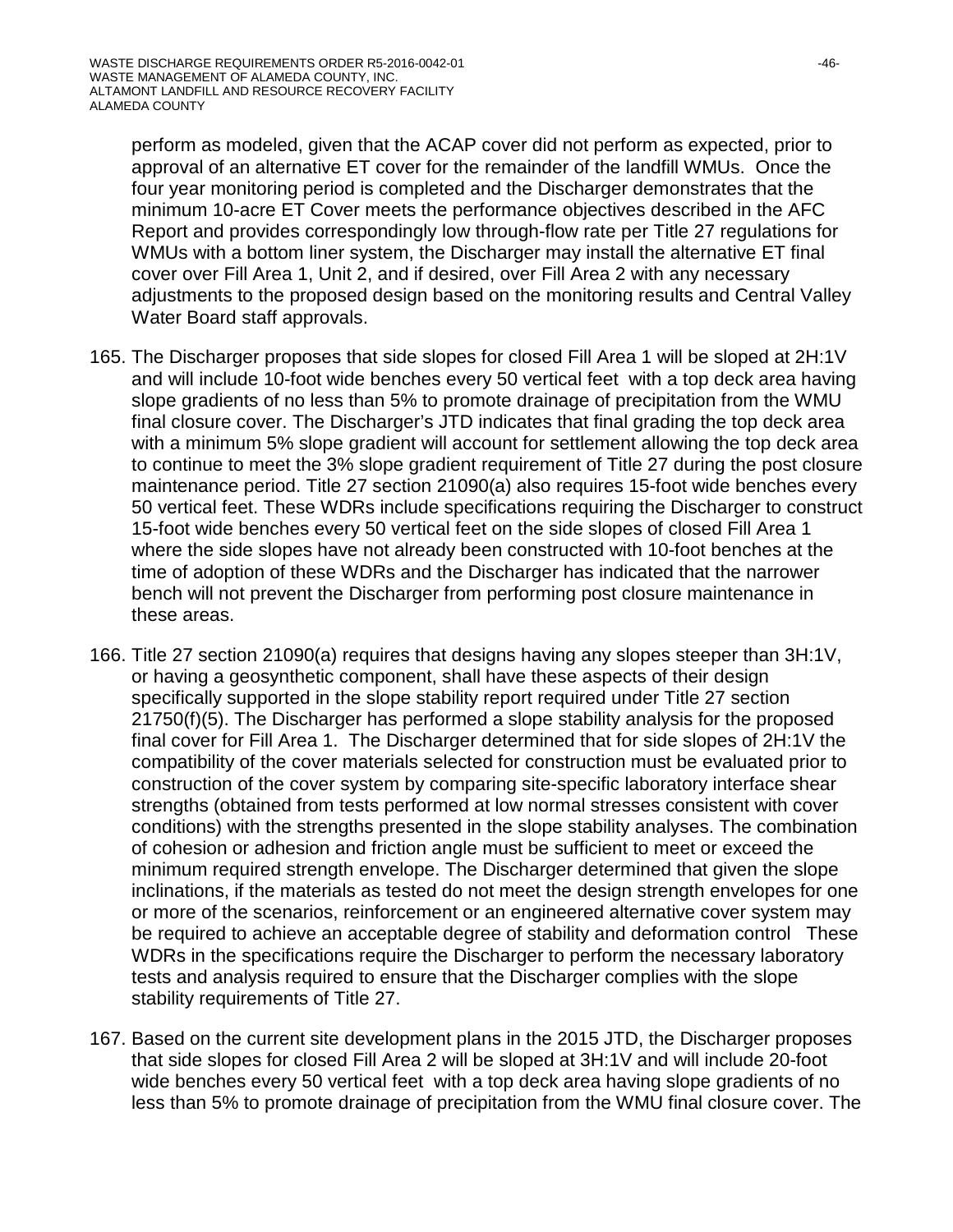Discharger's JTD indicates that final grading the top deck area with a minimum 5% slope gradient and in other areas at 8% (i.e., access roads) will account for settlement allowing the top deck area to continue to meet the 3% slope gradient requirement of Title 27 during the post closure maintenance period. While final closure configurations will vary, final design must conform to minimum slope stability and drainage standards.

- 168. Title 27 section 21090(a) requires that designs having any slopes steeper than 3H:1V, or having a geosynthetic component, shall have these aspects of their design specifically supported in the slope stability report required under Title 27 section 21750(f)(5). The Discharger's proposed final closure cover for Fill Area 2 includes a geosynthetic component and requires a slope stability analysis. The Discharger determined that the compatibility of the cover materials selected for construction must be evaluated prior to construction of the cover system by comparing site-specific laboratory interface shear strengths (obtained from tests performed at low normal stresses consistent with cover conditions) with the strengths presented in the slope stability analyses. The combination of cohesion or adhesion and friction angle must be sufficient to meet or exceed the minimum required strength envelope. These WDRs in the specifications require the Discharger to perform the necessary laboratory tests and analysis required to ensure that the Discharger complies with the slope stability requirements of Title 27.
- 169. This Order approves the proposed final cover(s) with provisions where required and also requires that a final closure and post-closure maintenance plan to be submitted at least two years prior to the anticipated closure date for review and approval, with the exception of Fill Area 1. This Order allows the Discharger additional time to conduct a demonstration of the ET cover; therefore, the final closure and post-closure maintenance plan may be submitted 6 months prior to closure. This Order also requires that design documents and associated CQA plan be submitted for review and approval at least 120 days prior to construction unless the Discharger chooses to proceed at their own risk.

## **CLOSURE OF FILL AREA 1**

170. The Discharger submitted a 2015 Preliminary Closure and Postclosure Maintenance Plan for closure and post-closure maintenance of all the unlined and composite-lined landfill Units at the facility as part of its 2015 JTD. The Discharger in its July 2015 JTD provided a tentative schedule to construct a 10-acre ET demonstration project in 2017, monitor the demonstration project for four years, and then start closing Fill Area 1 in 20 to 30 acre increments over the next ten years. The starting closure date is contingent upon the remaining airspace in Fill Area 1 which, at the time of this revision, was equal to 4 to 5 million tons. Based on this information, these WDRs in Provisions H.8 require the Discharger to construct the 10-acre ET Demonstration Project by December 2017, monitor the effectiveness of the ET cover from 2018 to 2022, submit an updated plan to address closure of Fill Area 1 over the next ten years in 2023, and to initiate closure operations in 2023.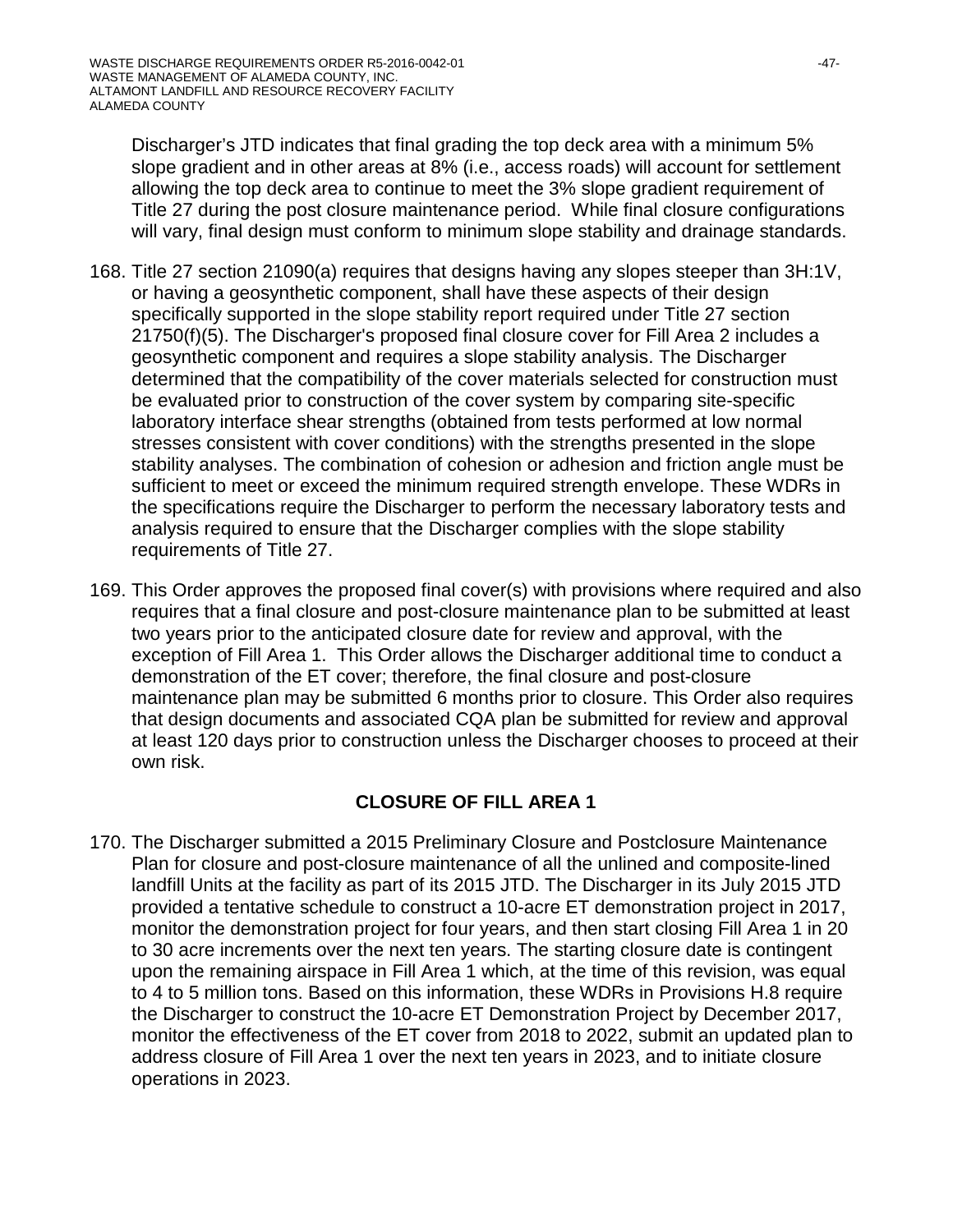## **CLOSURE OF CLASS II SURFACE IMPOUNDMENTS**

171. For the Class II surface impoundments Section 21400(b)(1) of CCR Title 27 states: Unless the Discharger demonstrates, and the RWQCB finds, that it is infeasible to attempt clean-closure of the impoundment, then all residual wastes, including sludges, precipitates, settled solids, and liner materials contaminated by wastes, shall be completely removed from the impoundment and discharged to an approved Unit. Remaining containment features shall be inspected for contamination and, if not contaminated, can be dismantled. Any natural geologic materials beneath or adjacent to the closed impoundment that have been contaminated shall be removed for disposal at an appropriate Unit. For surface impoundments that are successfully clean-closed, as herein described, the RWQCB shall declare the Unit no longer subject to the SWRCBpromulgated requirements of this title. If, after reasonable attempts to remove such contaminated materials, the Discharger demonstrates that removal of all remaining contamination is infeasible, the surface impoundment shall be closed as a landfill or land treatment unit, as appropriate, pursuant to 21400(b)()(2) of CCR Title 27. The Discharger must submit a clean closure plan at least 180 days prior to clean closure of a Class II surface impoundment.

## **LEACHATE, LANDFILL GAS CONDENSATE, AND UNDERDRAIN LIQUIDS MANAGEMENT AFTER CLOSURE**

172. Title 27 section 20950(a)(2)(A)(1) states that "the goal of closure, including but not limited to the installation of a final cover, is to minimize the infiltration of water into the waste, thereby minimizing the production of leachate and gas. For such Units, after closure, the final cover constitutes the Unit's principal waste containment feature." The introduction of liquids such as but not limited to leachate, landfill gas condensate, and underdrain liquids management into a closed Unit is contrary to the goal of closure of a Unit for Units not designed of constructed to rely on the liner system as the principal means of waste containment. It has been proposed at the Facility that after closure the introduction of liquids into closed Units is recommended to increase landfill gas production, reduce waste volumes through degradation of waste in the production of landfill gas, and to accelerate settlement of waste as seen in normal operations of a WMU designed as a bioreactor. However, the Discharger did not design the WMUs at the Facility as bioreactors where the Discharger after closure continues to rely on the liner system as the WMU's principal waste containment feature. Therefore, these WDRs prohibit the intentional introduction of liquids into a Unit after installation of a final closure cover.

#### **POST-EARTHQUAKE INSPECTION AND RESPONSE PLAN**

173. As stated in Site Description and Geology sections above, the landfill property is situated in an area that historically has been susceptible to mass movement on natural slopes as shown in Attachment G. Furthermore, several geologic faults exist below the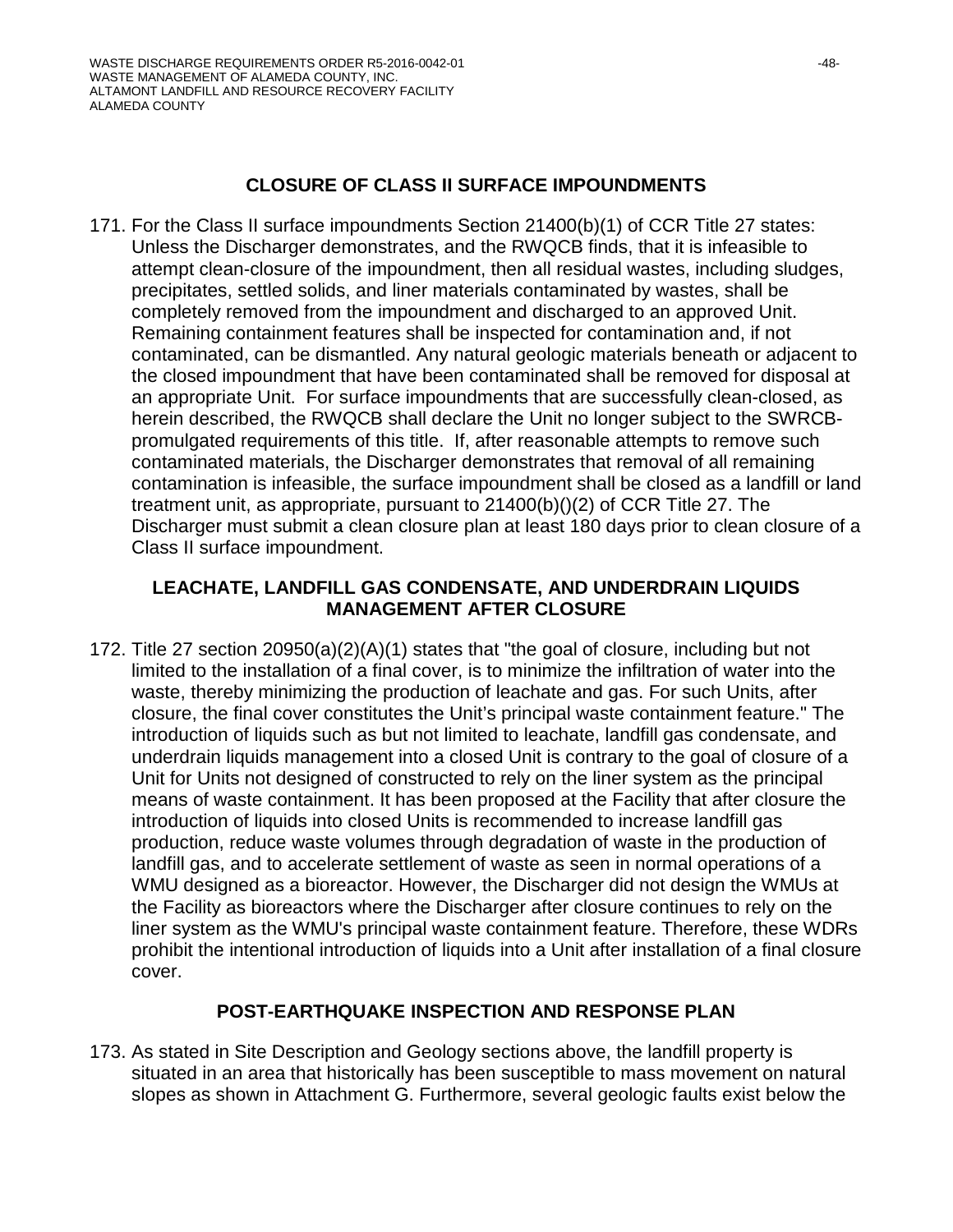WMUs. Therefore, to ensure that the Facility's waste containment structures have not sustained damage after a significant earthquake event the Discharger is required to implement its Post-Earthquake Inspection and Response Plan identified as one of its operations plans in its JTD section 2.7.9 as required by this Order and report the results of the inspection. An inspection will be conducted following an earthquake of Magnitude ( $M_w$ ) 5.0 or greater within 25 miles of the facility or a Magnitude ( $M_w$ ) 6.0 or greater earthquake within 50 miles of the facility.

## **LANDFILL POST-CLOSURE MAINTENANCE**

- 174. The Discharger submitted a 2015 *Preliminary Closure and Postclosure Maintenance Plan* as part of their 2015 JTD for closure and post-closure maintenance of Fill Area 1 and Fill Area 2. The plan includes inspection, maintenance, and monitoring of the landfill during the post-closure maintenance period, and includes a post-closure maintenance cost estimate for the entire facility. Inspection and maintenance will include the condition of the final cover, drainage features, LCRS, groundwater monitoring wells, unsaturated zone monitoring points, access roads, landfill gas system, groundwater corrective action system, and site security. The plan will be implemented for a minimum period of 30 years or until the waste no longer poses a threat to environmental quality, whichever is greater.
- 175. Pursuant to Title 27, section 21090(e)(1), this Order requires a survey of the final cover following closure activities for later comparison with iso-settlement surveys required to be conducted every five years.
- 176. Once every five years during the post-closure maintenance period, aerial photographic maps of the closed landfill area will be made to identify and evaluate landfill settlement. Iso-settlement maps will be prepared to determine the amount of differential settlement occurring over the previous five years. Pursuant to Title 27, section 21090(e)(2), this Order requires iso-settlement maps to be prepared and submitted every five years.
- 177. Pursuant to California Code of Regulations, Title 17, section 95471(c) and Title 27, section 21090(a)(4)(A) the Discharger is required to carry out periodic monitoring of the integrity of the low-hydraulic-conductivity layer, including a method for effectively identifying and repairing breaches in that layer. Defects will be repaired and tested for adequacy based on the closure CQA Plan. This Order requires the Discharger to carry out periodic monitoring of the integrity of the low-hydraulic-conductivity layer, including a method for effectively identifying and repairing breaches in that layer.

## **FINANCIAL ASSURANCES**

178. Title 27, sections 21820 and 22206 require a cost estimate for landfill closure. The cost estimate must be equal to the cost of closing the landfill at the point in its active life when the extent and manner of operation would make closure the most expensive. When closing Units in phases, the estimate may account for closing only the maximum area or Unit of a landfill open at any time. The Discharger's *Preliminary Closure and*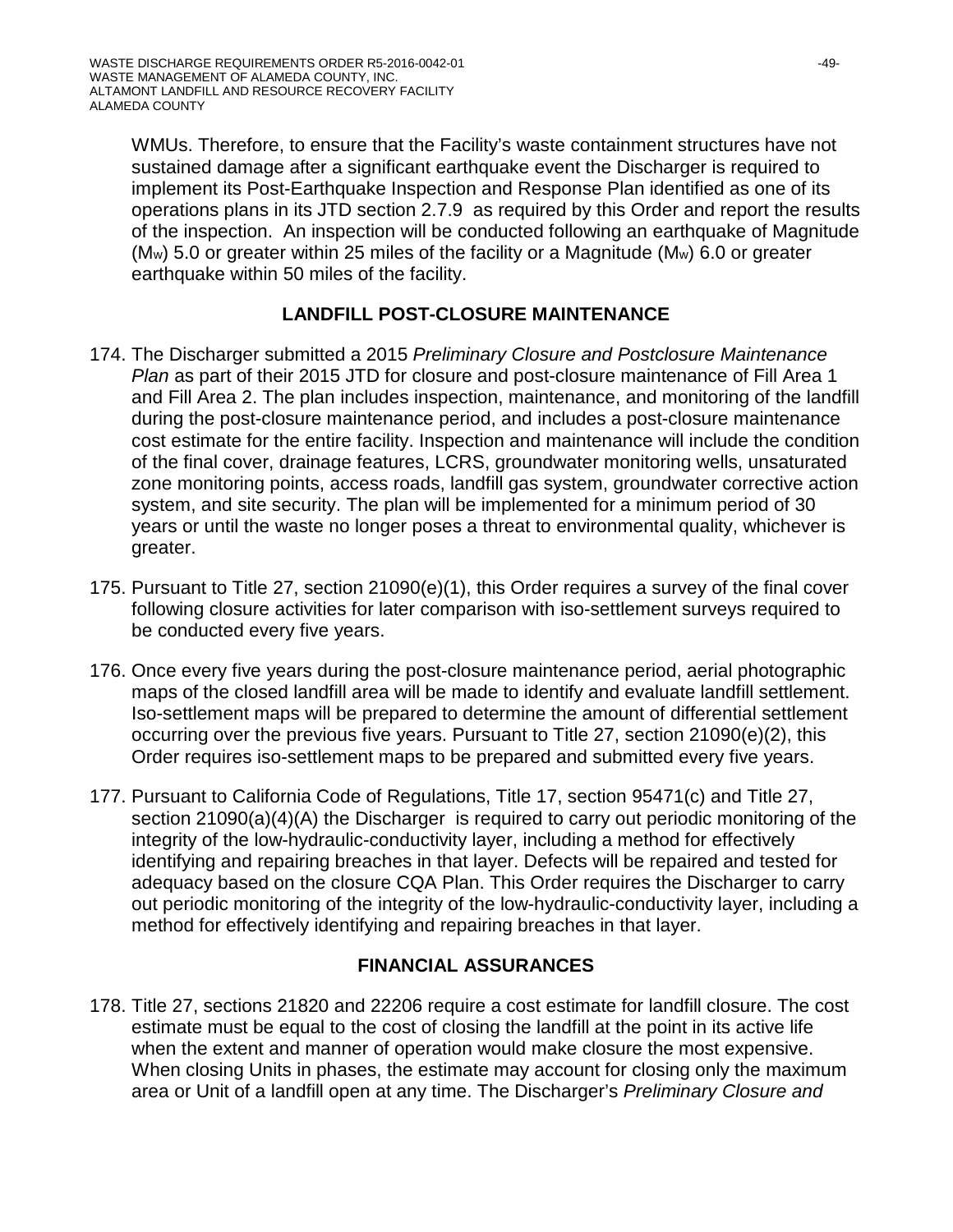*Post Closure Maintenance Plan* updated in the Discharger's 2015 JTD includes a cost estimate for landfill closure. The lump sum estimate is for the cost to close the largest future area needing closure at any one time. The total amount of the closure cost estimate in 2015 dollars is \$34.86 million for closure of Fill Area 1 Unit 1, Fill Area 1 Unit 2, and Fill Area 2 Unit 1 Phase 1 (\$5.92 million, \$23.22 million, and \$5.65 million, respectively). The closure costs assume the cost for installation of an ET final cover over Fill Area 1 Unit 1 and a geocomposite final cover over Fill Area 1 Unit 2 and Fill Area 2 Unit 1 Phase 1. This Order requires that the Discharger provide future financial assurance closure cost estimates in compliance with Title 27, and maintain financial assurance with the California Department of Resources Recycling and Recovery (CalRecycle) in at least the amount of the closure cost estimate. As of 2015, the balance of the closure fund was \$34.8 million in the form of an irrevocable bond with CalRecycle as the beneficiary.

- 179. The Discharger has constructed an 8 million gallon surface impoundment and leachate conveyance system to collect and store leachate from Fill Area 2, Unit 1 and proposes to construct two 4.6 and 4.8 million gallon Class II surface impoundments to collect and store leachate from Fill Area 1 in the near future. However the Discharger has not provided closure cost estimates or financial assurances for clean closure of these Units. These WDRs in Provisions H.8 require the Discharger to update its preliminary closure plan to include cost estimates for closure of any constructed Class II surface impoundment and provide financial assurances for clean closure.
- 180. Title 27, sections 21840 and 22211 requires a cost estimate for landfill post-closure maintenance. The Discharger's 2015 *Preliminary Closure and Post Closure Maintenance Plan* updated in the Discharger's 2015 JTD includes a cost estimate for landfill post-closure maintenance Fill Area 1 Unit 1, Fill Area 1 Unit 2, and Fill Area 2 Unit 1 Phase 1. The amount of the cost estimate for annual post-closure maintenance in 2015 dollars is \$0.774 million or \$23.21 million for a 30-year period. This Order requires that the Discharger maintain financial assurance with CalRecycle in at least the amount of the post-closure maintenance cost estimate adjusted annually for inflation.
- 181. Title 27, section 22221 requires a cost estimate for corrective action of all known or reasonably foreseeable releases. The Discharger submitted a 2015 cost estimate of \$1 million for corrective action of all known or reasonably foreseeable releases (\$1 million for water release and \$0.58 million for non-water release, whichever is higher). This Order requires that the Discharger maintain financial assurance with the CalRecycle in at least the amount of the cost estimate adjusted annually for inflation. As of 2015, the balance of the corrective action fund was \$1 million in the form of an irrevocable bond with CalRecycle as the beneficiary.
- 182. The Discharger has constructed an 8 million gallon surface impoundment and leachate conveyance system to collect and store leachate from Fill Area 2, Unit 1 and proposes to construct two Class II surface impoundments (4.6 and 4.8 million gallon) to collect and store leachate from Fill Area 1 or Fill Area 2 as well as other sources of Class II liquid waste in the near future, provided the water balance for the leachate pond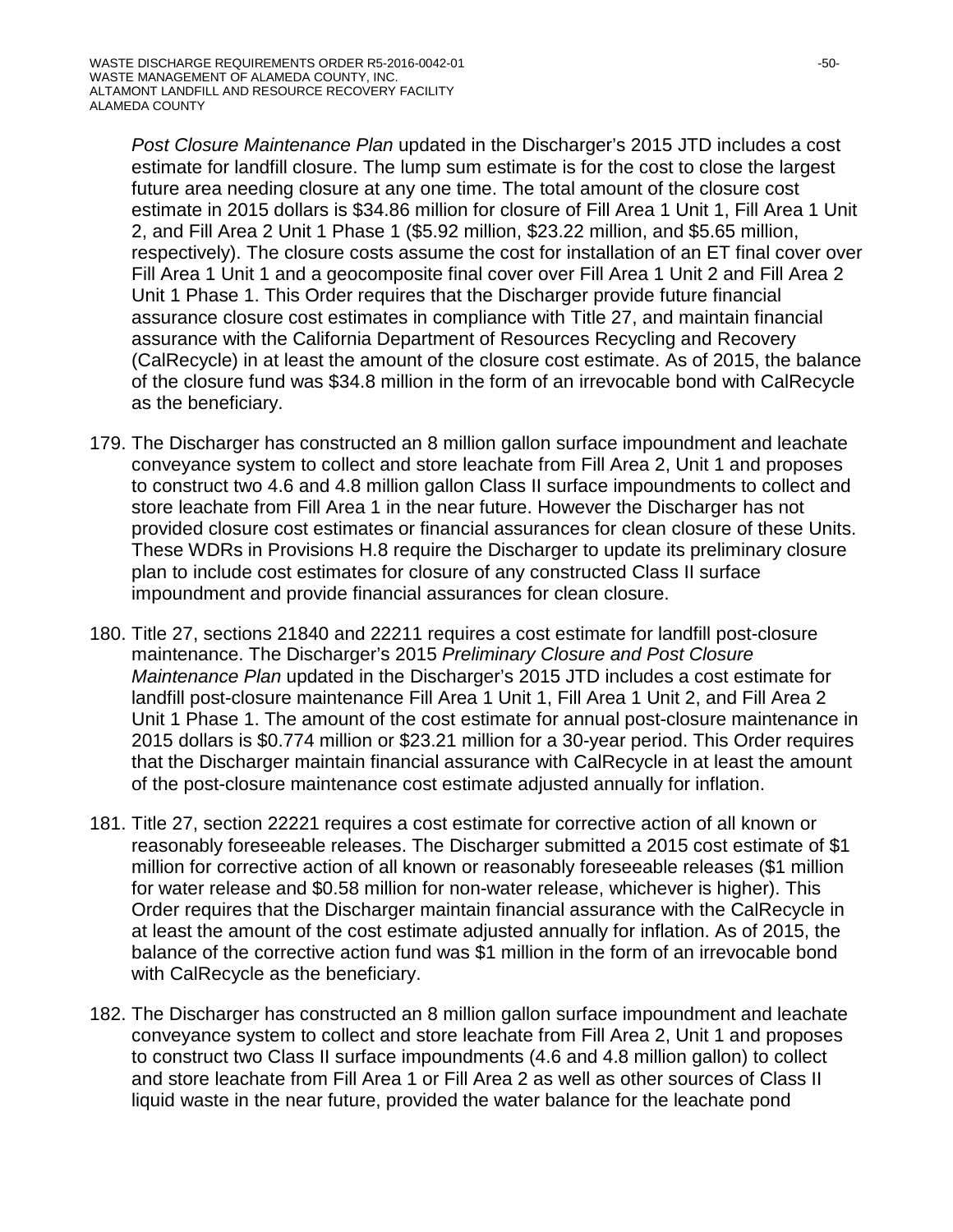accommodates leachate from other units. However the Discharger has not provided cost estimates or financial assurances for corrective action for all known or reasonably foreseeable releases from these Units. These WDRs in Provisions H.8 require the Discharger to update its cost estimate for corrective action of all known or reasonably foreseeable releases from all constructed Class II surface impoundments and provide financial assurances for corrective action due to a water release prior to their initiation of operation.

## **CEQA AND OTHER CONSIDERATIONS**

- 183. Waste Management of Alameda County owns and operates the facility under the existing Conditional Use Permit (CUP) C-6395. The March 1996 Final Environmental Impact Report (EIR), consisting of the Draft EIR together with the Response to Comments document, was certified by the Zoning Administrator and the Alameda County Board of Supervisors in 1996 for expansion of the landfill into Fill Area 2. The new CUP (C-5512) was issued by the Zoning Administrator in May 1996. It was appealed and upheld by the Alameda County Board of Supervisors through the adoption of Resolution No. R-97-284 on 5 December 1996, which imposed additional conditions on the approved expansion and reduced the expansion to 80 million tons. Subsequent litigation in California Superior Court in 1997 led to the withdrawal of CUP C-5512 by the Alameda County Board of Supervisors. A negotiated settlement to the lawsuit was reached by all parties in December 1999, approving the development of 40 million tons of MSW landfill capacity for Fill Area 2, plus additional associated capacity for daily and immediate cover soil, alternate daily cover materials, and final cover system. The settlement also limited the area of Fill Area 2 to 250 acres. The Alameda County Board of Supervisors certified and amended the Final EIR and reissued CUP C-5512 on 9 March 2000. The EIR identified the following potential significant impacts:
	- a. Leachate may infiltrate groundwater
	- b. Potentially increase leachate generation
	- c. Storm water runoff contacting landfill waste
- 184. The EIR evaluated the impacts and found that compliance with Title 27 and Subtitle D will provide adequate water quality protection and reduce potential impacts to a less than significant level.
- 185. The action to revise waste discharge requirements for this existing facility is exempt from the provisions of the California Environmental Quality Act (CEQA), Public Resource Code section 21000, et seq., and the CEQA guidelines, in accordance with Title 14, section 15301.
- 186. The *Statement of Policy With Respect to Maintaining High Quality of Waters in California*, SWRCB Order WQ 68-16 (hereinafter "Anti-Degradation Policy") was adopted by the State Water Board in October 1968. Anti-Degradation Policy limits the Board's discretion to authorize the degradation of "high-quality waters." This policy has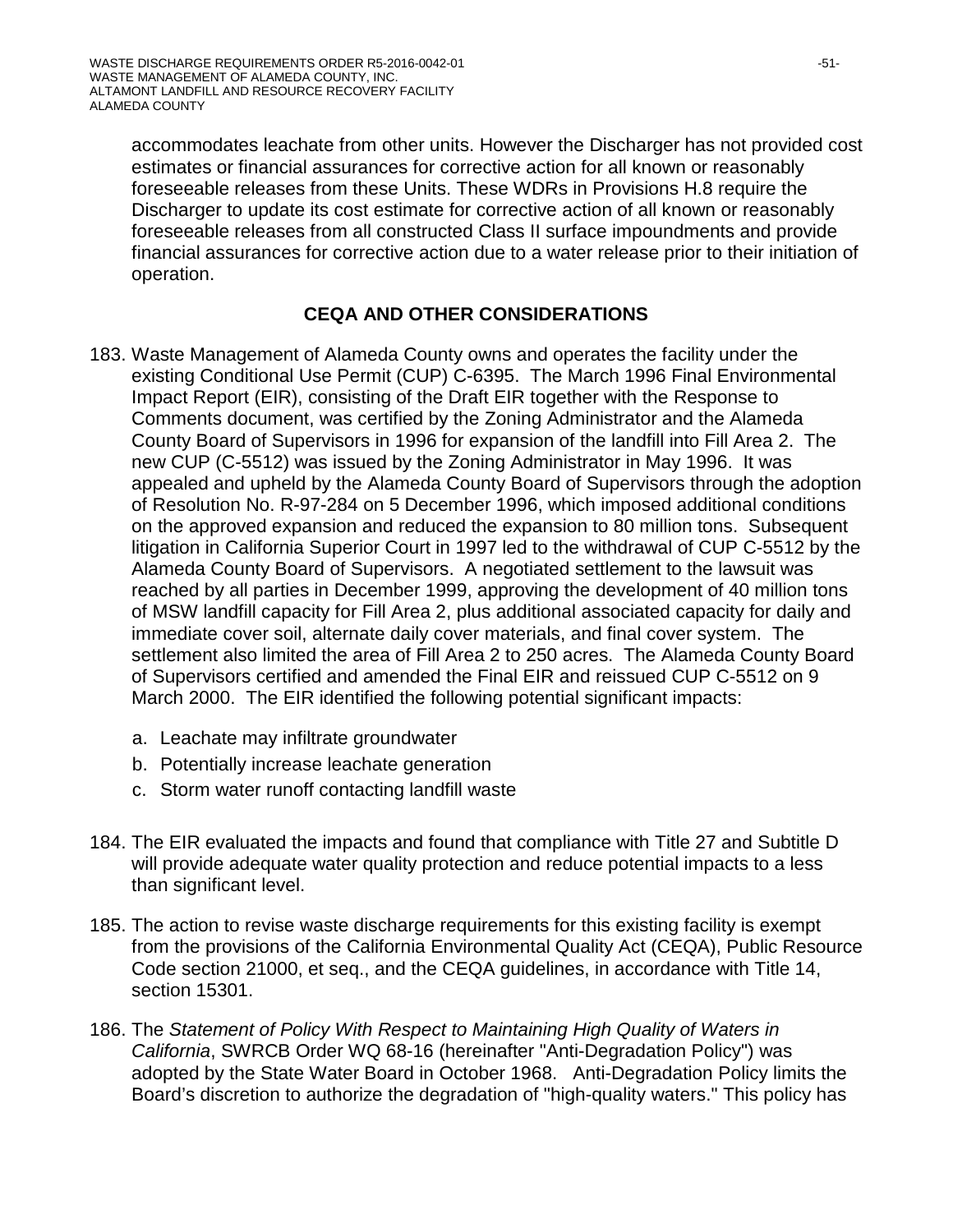been incorporated into the Board's Basin Plans. "High-quality waters" are defined as those waters where water quality is more than sufficient to support beneficial uses designated in the Board's Basin Plan. Whether or not a water is a high-quality water is established on a constituent-by-constituent basis, which means that an aquifer can be considered a high-quality water with respect to one constituent, but not for others. (SWRCB Order No. WQ 91-10.)

- 187. Anti-Degradation Policy applies when an activity discharges to high quality waters and will result in some degradation of such high quality waters. When it applies, the Policy requires that WDRs reflect best practicable treatment or control (BPTC) of wastes and that any degradation of high quality waters (a) will be consistent with the maximum benefit to the people of the State, and (b) will not result in an exceedance of water quality objectives. If the activity will not result in the degradation of high quality waters, Anti-Degradation Policy does not apply, and the Discharger need only demonstrate that it will use "best efforts" to control the discharge of waste.
- 188. Anti-Degradation Policy does not apply to the discharge of waste to Altamont Landfill and Resource Recovery Facility. The requirements of this Order are designed to ensure that any such wastes remain contained at the facility and will not reach waters of the State. The requirements of this Order reflect the Discharger's best efforts to control such wastes.
- 189. This order implements:
	- a. The Water Quality Control Plan for the Sacramento River and San Joaquin River Basins, Fourth Edition;
	- b. The prescriptive standards and performance goals of California Code of Regulations, title 27, section 20005 et seq., effective 18 July 1997, and subsequent revisions;
	- c. State Water Board Resolution 93-62, *Policy for Regulation of Discharges of Municipal Solid Waste*, adopted 17 June 1993, and revised on 21 July 2005.
	- d. The applicable provisions of Title 40 C.F.R. section 258 "Subtitle D" federal regulations as required by State Water Board Resolution 93-62.
- 190. Based on the threat and complexity of the discharge, the Facility is determined to be classified 1-A as defined below:
	- a. Category 1 threat to water quality, defined as, "Those discharges of waste that could cause the long-term loss of a designated beneficial use of the receiving water. Examples of long-term loss of a beneficial use include the loss of drinking water supply, the closure of an area used for water contact recreation, or the posting of an area used for spawning or growth of aquatic resources, including shellfish and migratory fish."
	- b. Category A complexity, defined as, "Any discharge or toxic wastes; any small volume discharge containing toxic waste; any facility having numerous discharge points and groundwater monitoring; or any Class 1 waste management unit."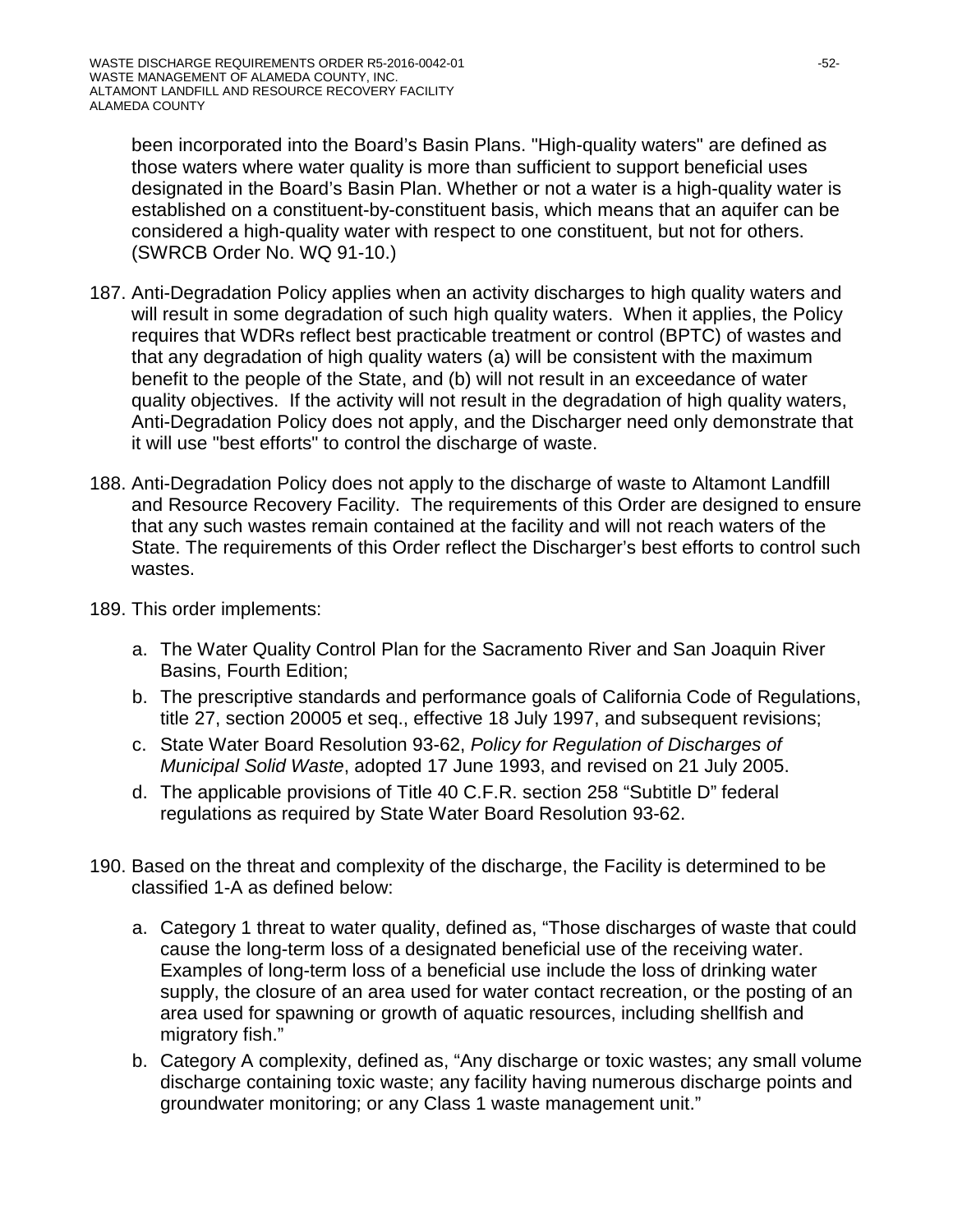- 191. Water Code section 13267(b) provides that: "In conducting an investigation specified in subdivision (a), the Regional Board may require that any person who has discharged, discharges, or is suspected of having discharge or discharging, or who proposed to discharge within its region, or any citizen or domiciliary, or political agency or entity of this state who had discharged, discharges, or is suspected of having discharged or discharging, or who proposed to discharge waste outside of its region that could affect the quality of the waters of the state within its region shall furnish, under penalty of perjury, technical or monitoring program reports which the board requires. The burden, including costs of these reports, shall bear a reasonable relationship to the need for the reports and the benefits to be obtained from the reports.
- 192. The technical reports required by this Order and the attached Monitoring and Reporting Program R5-2016-0042 are necessary to assure compliance with these waste discharge requirements. The Discharger owns and operates the facility that discharges the waste subject to this Order.

#### **PROCEDURAL REQUIREMENTS**

- 193. All local agencies with jurisdiction to regulate land use, solid waste disposal, air pollution, and to protect public health have approved the use of this site for the discharges of waste to land stated herein.
- 194. The Central Valley Water Board notified the Discharger and interested agencies and persons of its intent to prescribe waste discharge requirements for this discharge, and has provided them with an opportunity for a public hearing and an opportunity to submit their written views and recommendations.
- 195. The Central Valley Water Board, in a public meeting, heard and considered all comments pertaining to the discharge.
- 196. Any person aggrieved by this action of the Central Valley Water Board may petition the State Water Board to review the action in accordance with Water Code section 13320 and California Code of Regulations, title 23, sections 2050 and following. The State Water Board must receive the petition by 5:00 p.m., 30 days after the date that this Order becomes final, except that if the thirtieth day following the date that this Order becomes final falls on a Saturday, Sunday, or state holiday, the petition must be received by the State Water Board by 5:00 p.m. on the next business day. Copies of the law and regulations applicable to filing petitions may be found on the Internet at:

http://www.waterboards.ca.gov/public\_notices/petitions/water\_quality or will be provided upon request.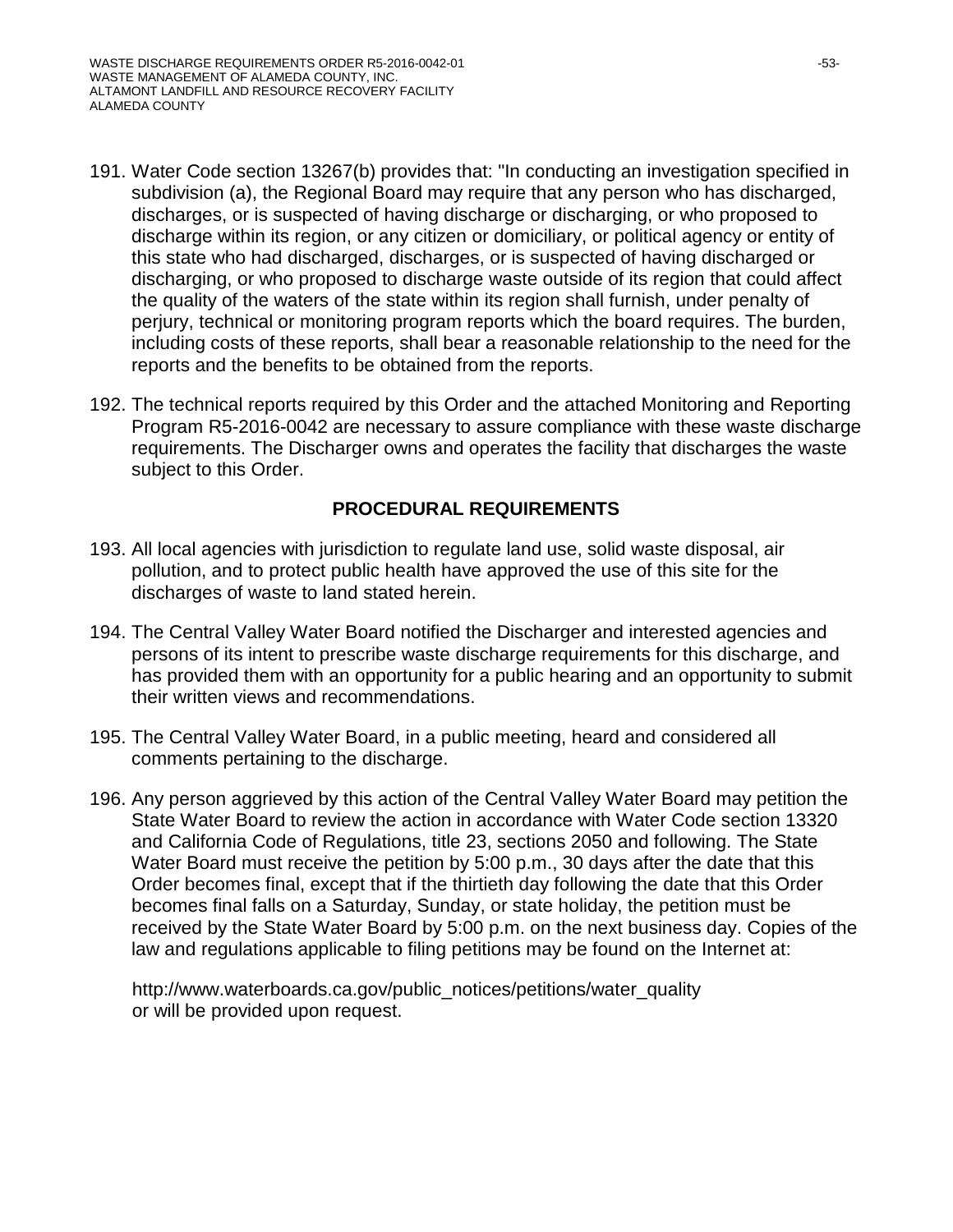IT IS HEREBY ORDERED, pursuant to California Water Code sections 13263 and 13267, that Order R5-2009-0055 is rescinded except for purposes of enforcement, and that Waste Management of Alameda County, Inc., a wholly owned subsidiary of Waste Management, its agents, successors, and assigns, in order to meet the provisions of Division 7 of the California Water Code and the regulations adopted thereunder, shall comply with the following:

# **A. PROHIBITIONS**

- 1. The discharge of 'hazardous waste' or 'designated waste' into Fill Area 1, Unit 1, a Class III landfill WMU is prohibited except Fill Area 1, Unit 1 may accept asbestos in the designated area shown in Attachment C. For the purposes of this Order, the term 'hazardous waste' is as defined in California Code of Regulations, Title 23, section 2510 et seq., and 'designated waste' is as defined in Title 27 and described in Monitoring and Reporting Program (MRP) 2016-0042.
- 2. The discharge of 'hazardous waste' into any Class II WMU is prohibited except for asbestos in designated areas documented by the Discharger. For the purposes of this Order, the term 'hazardous waste' is as defined in California Code of Regulations, Title 23, section 2510 et seq. Any violation of Prohibitions 1 and 2 shall be reported in accordance with the Discharger's MRP R5-2016-0042.
- 3. The discharge of treated auto shredder wastes at the landfill facility is prohibited if DTSC makes the determination that this material requires management at a Class I facility. The discharge of all untreated auto shredder waste is prohibited.
- 4. The discharge of wastes outside of a Unit or portions of a Unit specifically designed for their containment is prohibited.
- 5. The discharge of waste constituents to the unsaturated zone or to groundwater is prohibited.
- 6. The discharge of solid or liquid waste or leachate to surface waters, surface water drainage courses, or groundwater is prohibited.
- 7. The discharge of wastes that have the potential to reduce or impair the integrity of containment structures is prohibited.
- 8. The discharge of wastes which, if commingled with other wastes in the Unit, could produce violent reaction, heat or pressure, fire or explosion, toxic by-products, or reaction products which in turn require a higher level of containment than provided by the Unit, or are "restricted hazardous wastes", is prohibited.
- 9. The Discharge of any liquid wastes to the Class II surface impoundments prior to submittal of a final construction report, completion of electronic leak survey of the primary and secondary geomembrane liners used for waste containment, receipt of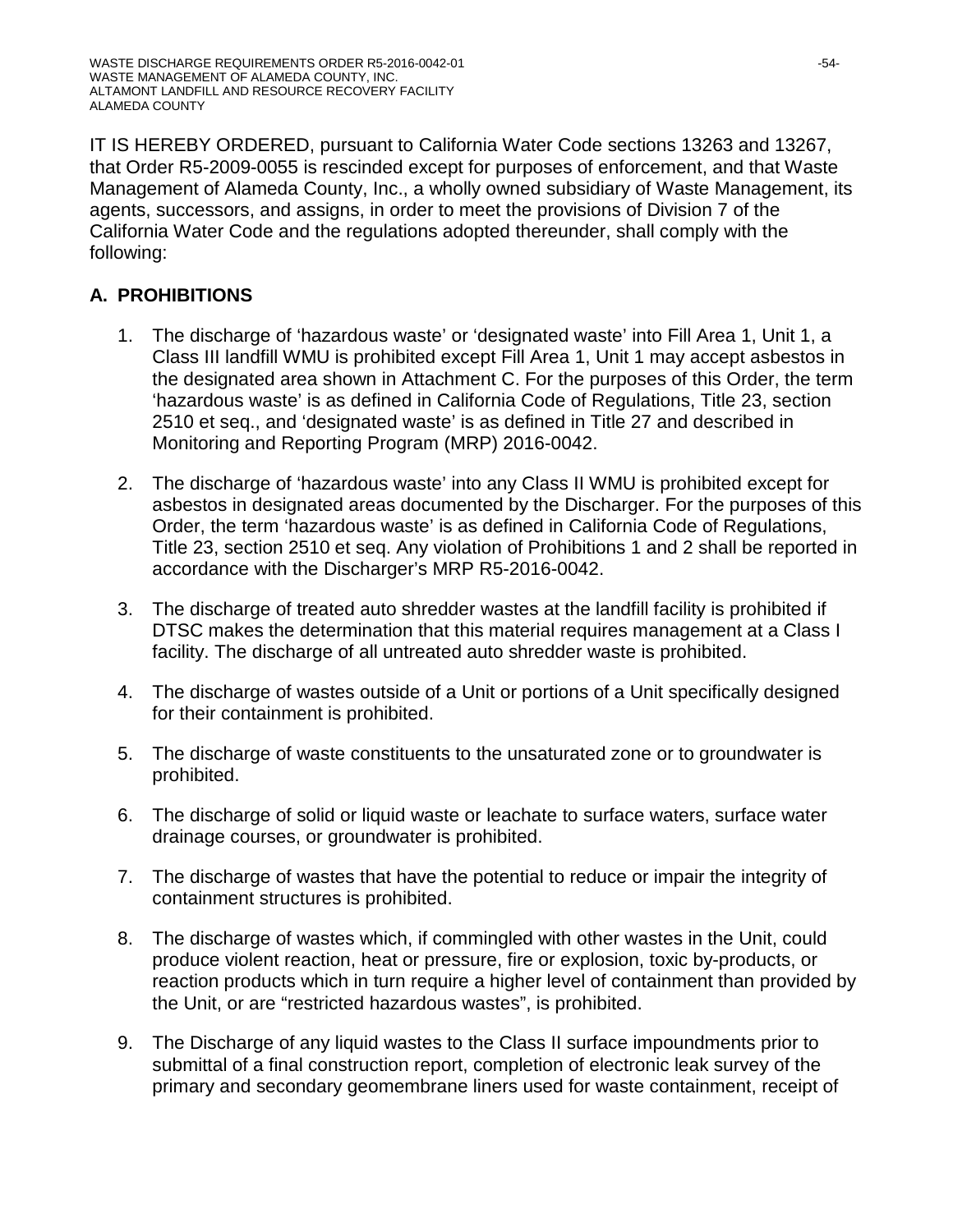approval of the construction, and approval of financial assurance documents by the Central Valley Water Board staff is prohibited.

- 10. The discharge of any waste, including liquids such as but not limited to landfill leachate, landfill gas condensate, and landfill underdrain discharges into a closed Unit is prohibited.
- 11. The Discharger is prohibited from discharging any waste that contains liquid in excess of the moisture holding capacity of the waste in the Class III and Class II landfill, or which contains liquid in excess of the moisture holding capacity as a result of waste management operations, compaction, or settlement, per Title 27 section 20200(d).
- 12. The Discharger is prohibited from discharging liquids generated at the MRF Facility (once constructed) that are classified as non-hazardous waste or designated waste to any WMU other than Class II surface impoundments unless it meets the conditions of Prohibition A.13 above.
- 13. The Discharger is prohibited from disposing of liquid waste including but not limited to liquid waste generated from recycling operations, truck wash facilities, landfill gas-toenergy plants, and vehicle maintenance facilities, to a WMU except for the intent and purposes listed in Title 27 section 21090(a)(5)(B) for closed WMUs and Title 27 section 20705(f) for active and inactive WMUs. The prohibition does not apply to leachate and landfill gas condensate returned to the lined landfill Unit from which it came so long as it does not cause instability of the waste, does not cause leachate seeps, does not generate additional landfill gas that is not extracted from the landfill by an active landfill gas extraction system, does not cause contaminants to enter surface water runoff, and does not cause leachate volumes to exceed the maximum capacity of the LCRS.
- 14. The Discharger is prohibited from constructing and/or operating containment structures for the purpose of containing liquids such as but not limited to non-contact storm water detention/sedimentation ponds, and liquid conveyance structures at the Facility where the discharge from such structures interferes with the Discharger's ability to collect and analyze representative samples from receiving waters necessary for the purpose of providing best assurance of the earliest possible detection of a release and/or demonstrating the effectiveness of a corrective action program.
- 15. The Discharger is prohibited from using alternative daily cover material on areas of the landfill that drain or cause percolation outside of the limits of the contiguous landfill Unit's LCRS unless the Discharger demonstrates to Central Valley Water Board staff that runoff and/or percolation from the LEA approved ADC will not degrade or pose a threat to receiving surface and/or groundwater quality if the Discharger proposes to use the ADC on areas of the landfill that drain and/or percolate outside of the limits of the contiguous landfill Unit's LCRS. This demonstration may take removal of sediment or suspended solids into account for landfills where surface water drains to a sedimentation basin.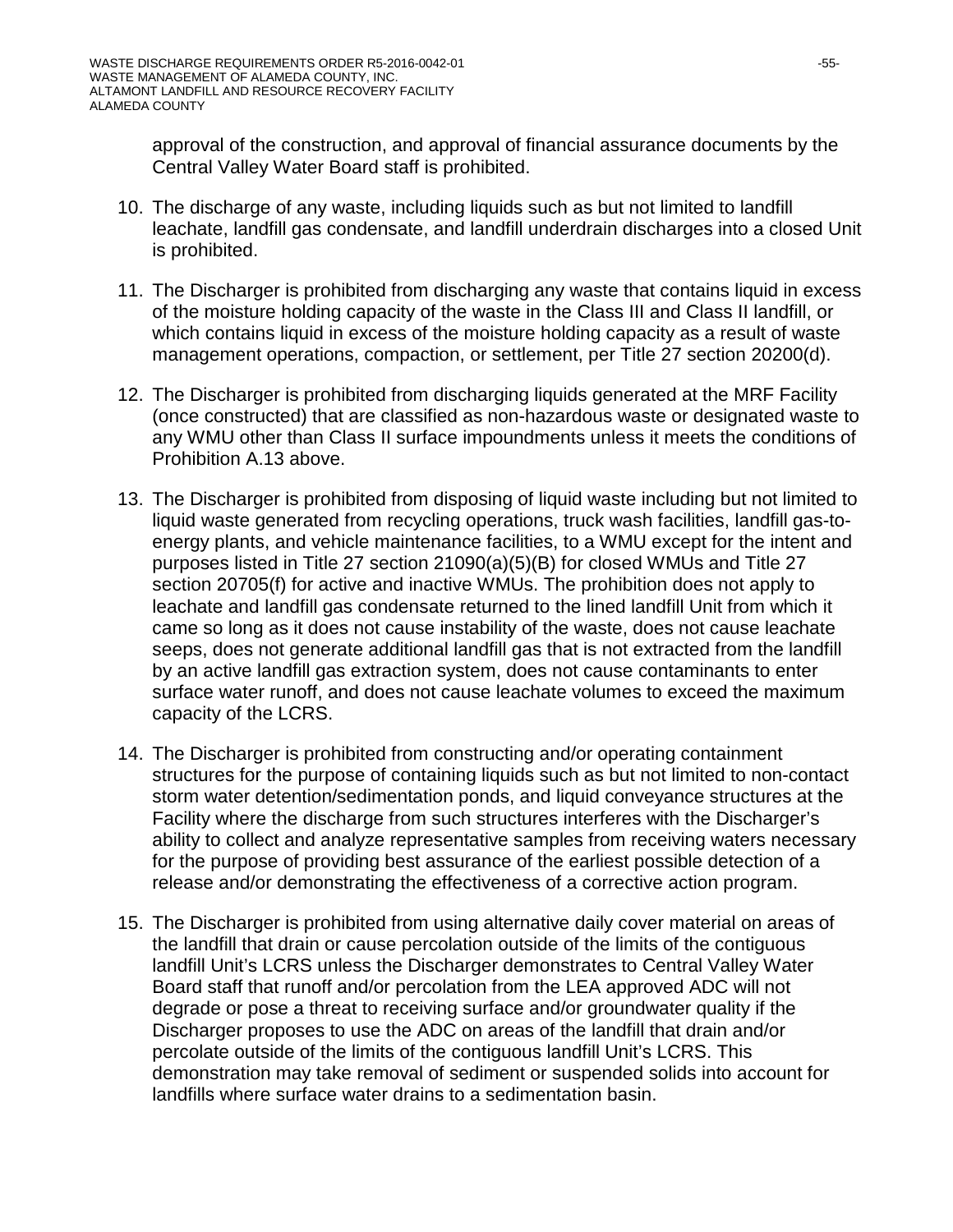- 16. The Discharger is prohibited from installing underground utilities in or below any low permeability layer of a final cover.
- 17. The Discharger is prohibited from installing underground utilities that convey liquids in any layer of a final cover system unless the Discharger institutes periodic inspection of the underground utilities to ensure that liquids are fully contained.
- 18. The Discharger is prohibited from conducting post closure land uses over a closed WMU that interferes with the closed WMU's landfill gas extraction system.
- 19. The Discharger is prohibited from conducting post closure land uses over a closed WMU where the final closure cover is an ET cover and the proposed post closure land use interferes with the ET cover's ability to prevent infiltration into the Unit.
- 20. The Discharger shall comply with all Standard Prohibitions listed in Section C of the Standard Provisions and Reporting Requirements (SPRRs) dated December 2015 which are attached hereto and made part of this Order by reference.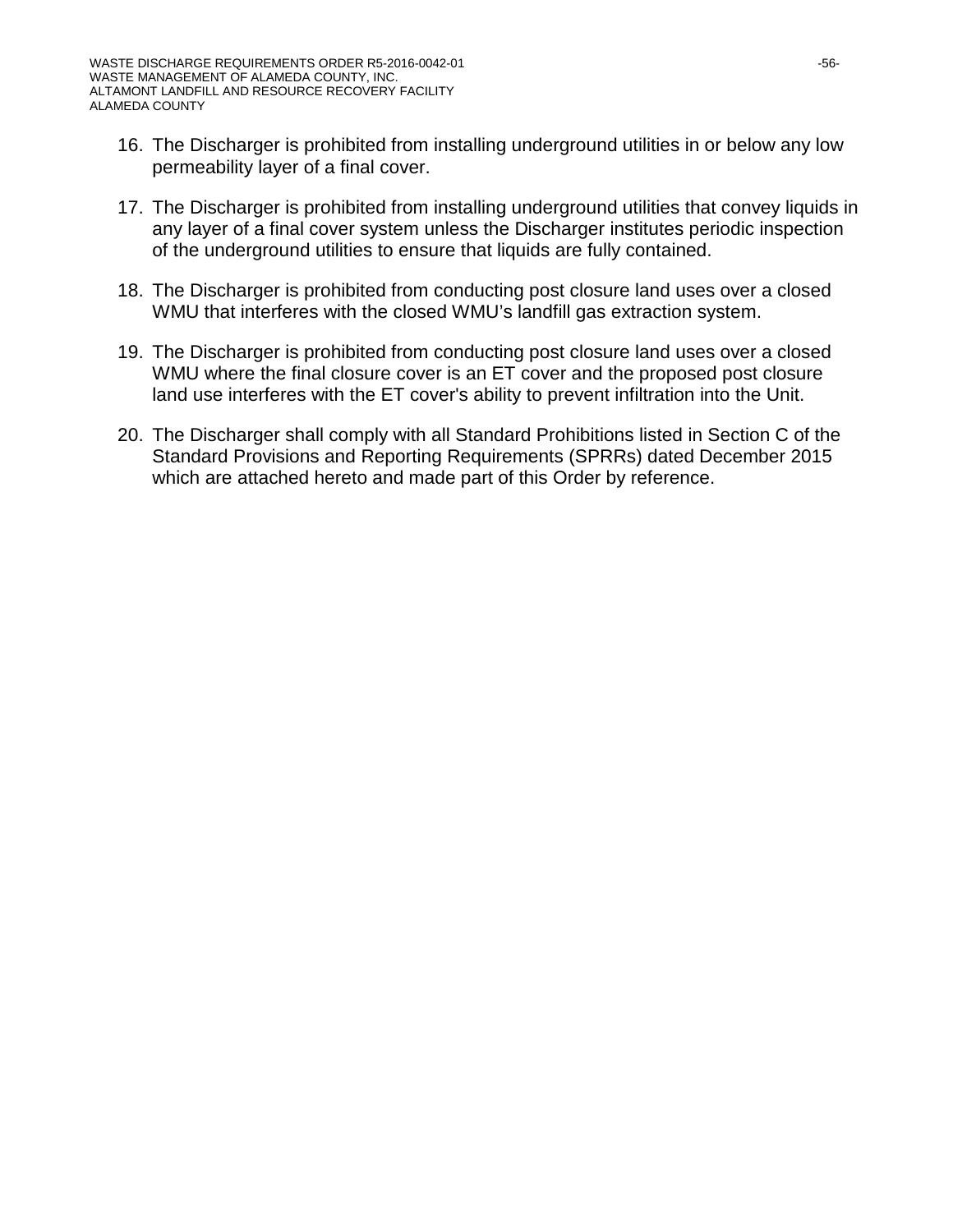### **B. DISCHARGE SPECIFICATIONS**

1. The Discharger shall only discharge the wastes listed in Table 1 below.

| <b>Title 27 Waste Type</b>                                | Fill Area 1,<br>Unit 1 | Fill Area 1,<br><b>Unit 2 &amp;</b><br>Fill Area 2 | <b>Class II Surface</b><br><b>Impoundments</b> | <b>Solidification</b><br><b>Basins</b> |
|-----------------------------------------------------------|------------------------|----------------------------------------------------|------------------------------------------------|----------------------------------------|
| Inert                                                     | Yes                    | Yes                                                | N <sub>o</sub>                                 | Yes                                    |
| <b>MSW</b>                                                | Yes                    | Yes                                                | N <sub>o</sub>                                 | <b>No</b>                              |
| Non-Hazardous<br>Solid Waste                              | Yes                    | Yes                                                | No                                             | Yes                                    |
| Designated <sup>1</sup>                                   | No                     | Yes                                                | No.                                            | N <sub>o</sub>                         |
| Leachate                                                  | No                     | Recirculation <sup>2</sup>                         | Yes                                            | No                                     |
| <b>LFG Condensate</b>                                     | No                     | Recirculation <sup>2</sup>                         | No <sup>3</sup>                                | <b>No</b>                              |
| Asbestos containing<br>wastes                             | Yes                    | Yes                                                | No.                                            | <b>No</b>                              |
| Treated auto<br>shredder waste                            | Yes <sup>4</sup>       | Yes                                                | No.                                            | Yes                                    |
| <b>Treated Wood Waste</b>                                 | <b>No</b>              | Yes                                                | No                                             | <b>No</b>                              |
| Non-hazardous<br>liquid and semi-solid<br>wastes $^{5,6}$ | No                     | No                                                 | No.                                            | Yes                                    |
| <b>Additional Liquid</b><br>Waste <sup>3</sup>            | No                     | No                                                 | Yes                                            | No                                     |

Table 1. Waste Acceptance by Waste Management Unit

1. Designated wastes may include commercial and industrial waste, nonhazardous ash, nonhazardous petroleum and/or metal contaminated soils, salty waste, construction and demolition waste, solidified wastes, and dewatered sewage and wastewater treatment plant waste sludge.

2. Leachate and landfill gas condensate recirculation may occur in composite lined modules following Water Board approval as described in Finding 113.

- 3. The Executive Officer may approve additional liquid waste for disposal in a Class II surface impoundment in accordance with Discharge Specification B.18.
- 4. Disposal limited to the top lift of Fill Area 1 Unit 1 where the treated auto shredder waste will not be exposed to acidic leachate.
- 5. Typical liquid-content wastes that may be solidified include: grease trap waste; monitoring well purge water; commercial, industrial or residential waste waters and sludges; rinse waters; and sludges (excluding sewage). The facility can also solidify the sludge that can be generated from the facility's Wastewater Treatment Plant. Currently, the solidification of non-hazardous liquid and semi-solid wastes takes place in clay-lined pits located in the Class II area to prevent rapid infiltration of the discharged liquid waste. Following discharge to the designated area, on-site soils, ash, cement kiln dust, ground wood waste, processed construction and demolition (C&D) debris, non-hazardous contaminated soils, or Treated Auto Shredder Waste (TASW) may be used to solidify any free liquid present in the designated area such that the moisture content of the resulting mixture is not in excess of the waste holding capacity. The Executive Officer may approve the use of additional solidifying agents in the future if a successful demonstration is made regarding the effectiveness of such alternative materials.
- 6. Notwithstanding the above, no designated waste other than TASW may be used as a solidifying agent in the solidification basins. Additionally, any liquid waste that is solidified must be disposed in a Class II waste management unit.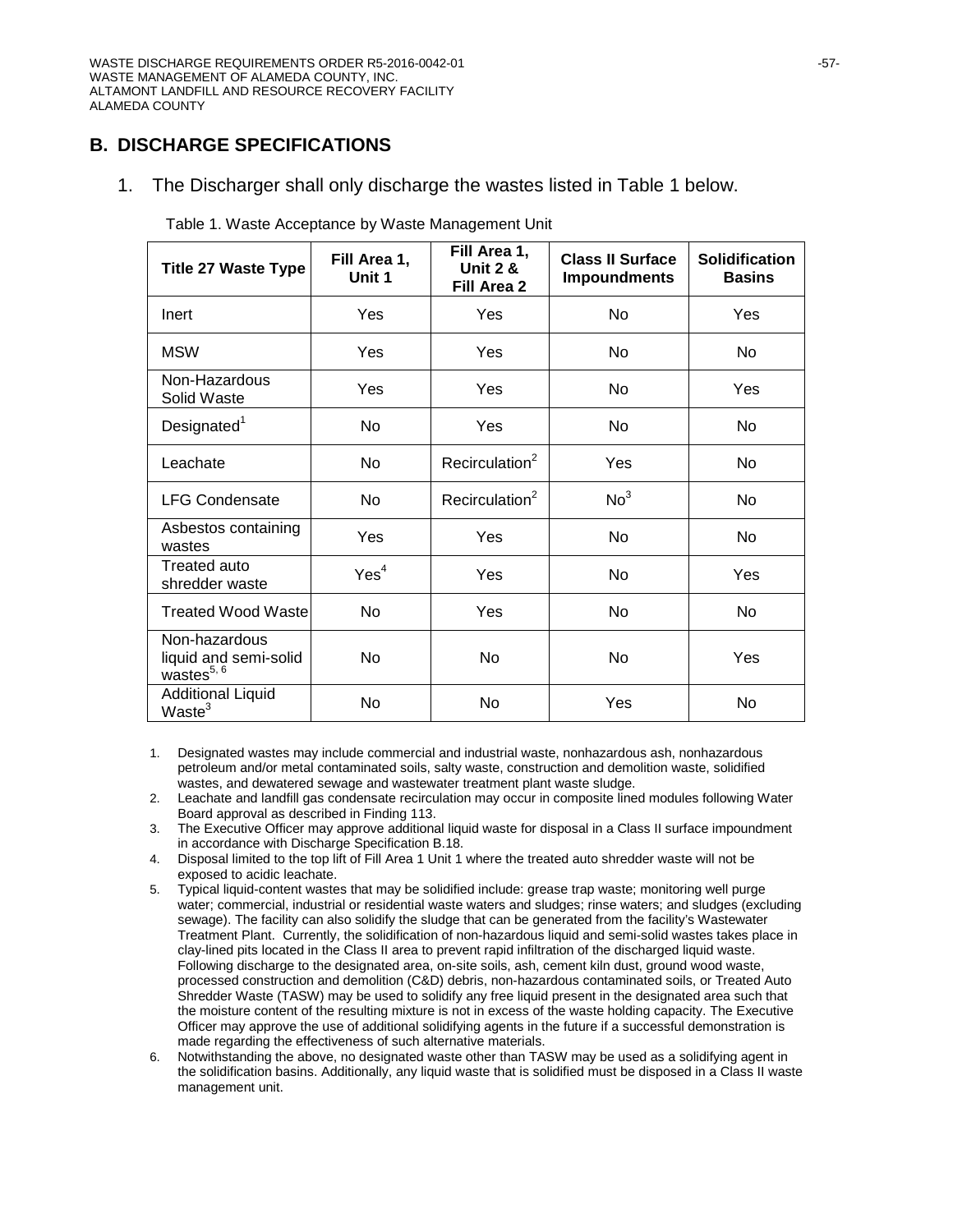- 2. The discharge of a liquid or semi-liquid that will undergo a solidification process must follow Title 27 requirements and SOPs to be developed by WMAC.
- 3. The Discharger may not use any material as alternative daily cover (ADC) that is not listed as approved ADC in these WDRs unless and until the Discharger has demonstrated that it meets the requirements in Title 27, section 20705, and the Discharger has received approval that it may begin using the material as ADC. The currently approved ADCs are TASW, shredded tires, solidified waste, biosolids (treated sewage sludge), combination biosolids and TASW, geosynthetic blankets and tarps, processed C&D material, material recycling facility (MRF) fines, mixture of TASW and biosolids, and/or geo-synthetic blankets and tarps.
- 4. The Discharger shall monitor and report the amount of liquid waste including but not limited to liquid waste generated from recycling operations, truck wash facilities, landfill gas-to-energy plants, and vehicle maintenance facilities, applied to each WMU in accordance with intent and purposes listed in Title 27 section 21090(a)(5)(B) for closed WMUs and Title 27 section 20705 for active and inactive WMUs in accordance with the Dischargers MRP R5-2016-0042.
- 5. The Discharger shall use approved ADC only in internal areas of the landfill that do not drain outside of the limits of the contiguous landfill units unless the Discharger demonstrates that runoff from the particular ADC is not a threat to surface water quality and the demonstration has been approved. This demonstration may take removal of sediment or suspended solids into account for landfills where surface water drains to a sedimentation basin.
- 6. The Discharger shall notify the Central Valley Water Board staff in accordance with the Discharger's MRP R5-2016-0042 any wastes discharged at this facility in violation of this Order. If the waste is a hazardous waste, the Discharger shall also immediately notify the Department of Toxic Substances Control.
- 7. Wastes shall be discharged only into waste management units (WMUs) specifically designed for their containment and/or treatment, as described in this Order. Class II landfills shall include liner systems which prevent the movement of fluid, including waste and leachate from the waste management units.
- 8. A minimum separation of five feet shall be maintained between wastes or leachate and the highest anticipated elevation of underlying groundwater including the capillary fringe, except at Fill Area 1, Unit 2 and Fill Area 2 where minimum separation shall be three feet due to engineered drainage structures (i.e., underdrains) separating wastes (including leachate) from groundwater. If monitoring of the groundwater underdrain system at Fill Area 2 indicates landfill waste constituents have impacted groundwater, the engineered alternative liner design shall be reevaluated for future construction phases of Fill Area 2; the Discharger shall either provide a minimum of five feet of separation between wastes including leachate and groundwater, or propose a new engineered alternative design. Implementation of a new engineered alternative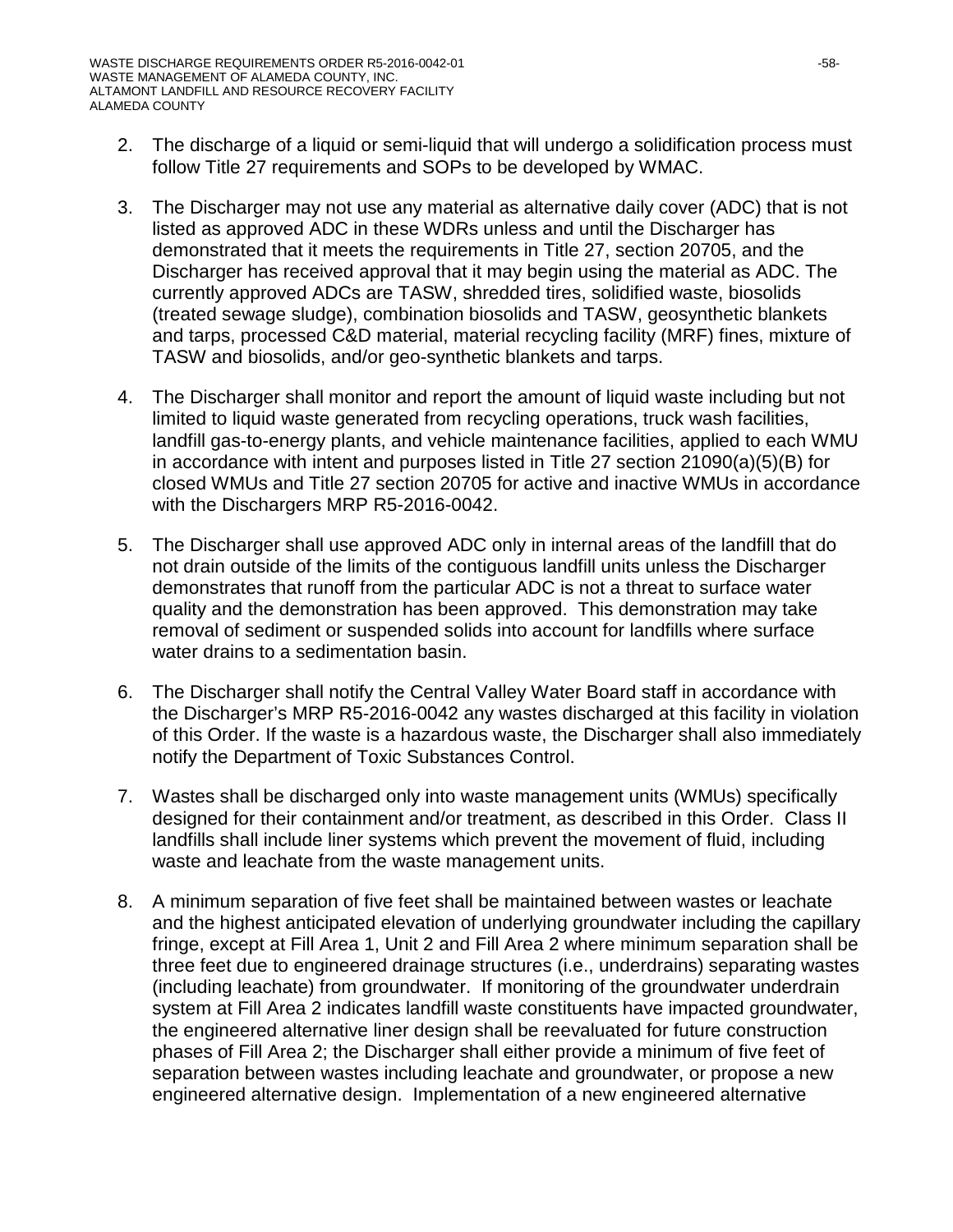design will require revision to the WDR and adoption by the Central Valley Water Board.

- 9. The discharge of waste shall remain within the designated disposal area at all times. The discharge of any waste outside of designated disposal areas is a violation of these WDRs.
- 10. "Treated wood" wastes may only be discharged to a WMU equipped with a composite liner and leachate collection and removal system, (i.e., WMUs Fill Area 1 Unit 2, and Fill Area 2), as described in Construction Specification D1 and D.2, and only if the wastes are handled in accordance with California Health and Safety Code sections 25143.1.5 and 250150.7.
- 11. The Discharger shall manage treated wood at the Facility in accordance with California Health and Safety Code sections 25143.1.5 and 25150.7 to ensure consistency and shall comply with all prohibitions listed in Title 22, section 67386.3. The Discharger at a minimum shall monitor the WMUs that receive treated wood waste for arsenic, copper, chromium, and pentachlorophenol, common COCs associated with treated wood, as required in the Discharger's MRP R5-2016-0042. If a release of leachate is verified from the waste management unit where treated wood is disposed, the Discharger shall follow the SPRRs to address the release.
- 12. Discharge Specifications B.10 and B.11, above, apply only to treated wood waste that is a hazardous waste solely due to the presence of a preservative in the wood, and is not subject to regulation as a hazardous waste under the federal act.
- 13. Treated wood waste shall not be discharged to landfill cells that have a confirmed leachate release. Treated wood waste shall not be discharged to any landfill cell after confirmation of a release from that cell to either the unsaturated zone or groundwater until corrective action results in cessation of the release.
- 14. The handling and disposal of friable asbestos-containing wastes at the facility shall be in accordance with all applicable federal and state laws and regulations.
- 15. All wells within 500 feet of a waste management unit shall have a sanitary seal that meets the requirements of Zone 7 of the Alameda County Flood Control and Water Conservation District prior to the discharge of waste to the unit or the well(s) shall be properly abandoned. A record of the sealing and/or abandonment of such wells shall be sent to the Board and to the Zone 7 water agency.
- 16. Unsaturated zone monitoring systems shall be capable of measuring both saturated (soil pore liquids or leachate) and unsaturated (soil pore gas or landfill gas) COC concentrations that may exist as a result of a release from the waste management unit.
- 17. Leachate and landfill gas condensate collected from the landfill WMU (Fill Area 1 and Fill Area 2) shall be discharged in accordance with this Order and either to a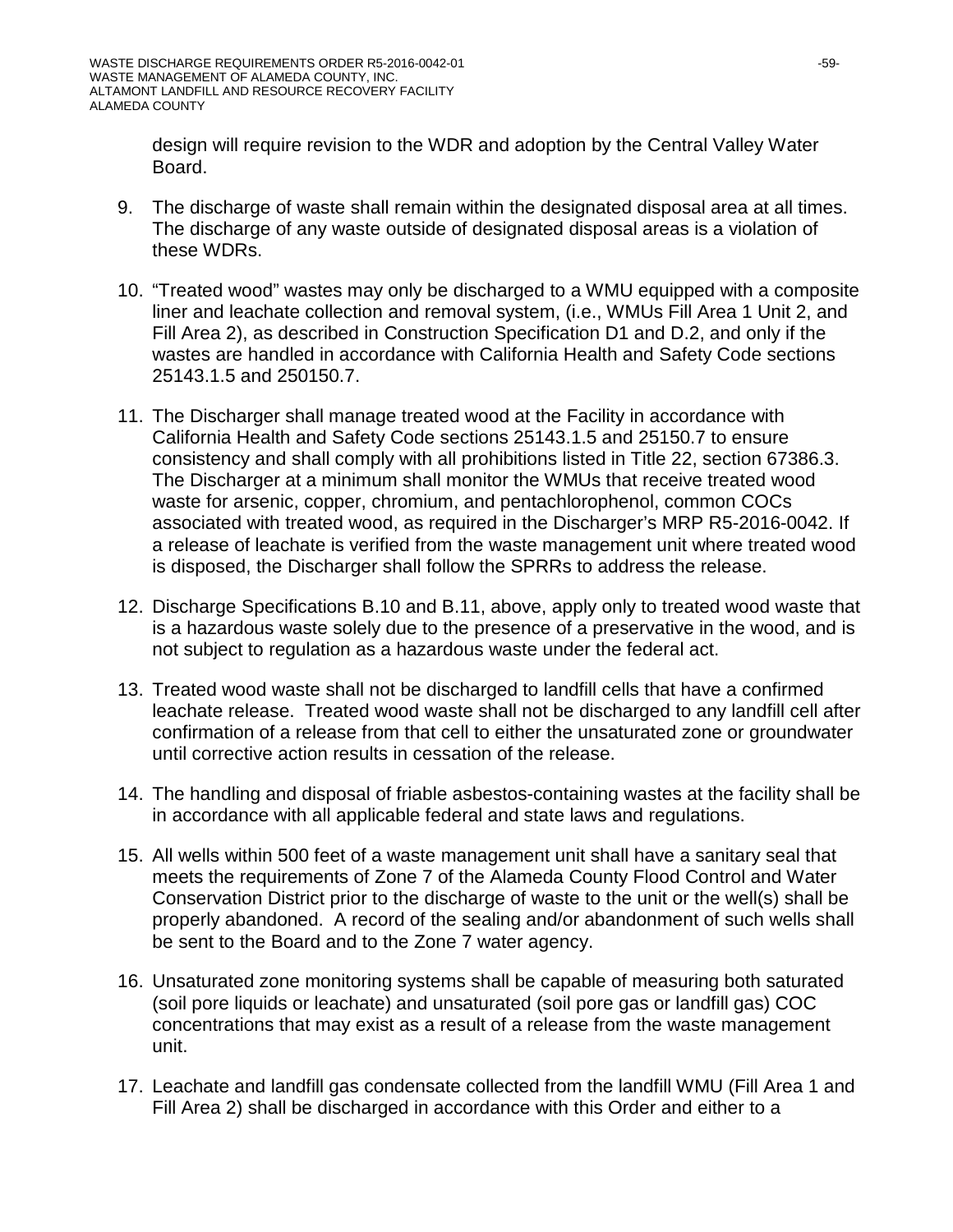wastewater treatment plant under permit, to a flare system for disposal, to a Class II surface impoundment, or to a composite-lined Fill Area, so long as the receiving Fill Area's LCRS was designed and constructed to accommodate additional leachate and landfill gas condensate flows from other areas of the landfill. Leachate and landfill gas condensate returned to a composite-lined landfill area shall be managed such that it does not cause instability of the waste, does not cause leachate seeps, does not generate additional landfill gas that is not extracted from the landfill by an active landfill gas extraction system, does not cause contaminants to enter surface water runoff, and does not cause leachate volumes to exceed the maximum capacity of the LCRS or violation of Construction Specification D.10 of this Order.

- 18. The Discharger shall only discharge liquids to a Class II surface impoundment for which the Discharger has shown through an approved water balance that the addition of such liquids will not violate the special requirements for surface impoundments (Title 27 section 20375) and has also shown that the addition of such liquids are compatible with the containment features and other wastes in the WMU. The water balance submitted for the 8-million gallon Class II surface impoundment only included leachate from Fill Area 2, therefore, the only waste approved for discharge to the 8-million gallon Class II surface impoundment is leachate generated from Fill Area 2 Unit 1. The Central Valley Water Board Executive Officer can approve discharge of additional wastes to Class II surface impoundments provided the Discharger provides the required information in this specification.
- 19. Prior to discharge of waste to a newly constructed phase in Fill Area 2, Unit 1 or Unit 2, the Discharger shall submit a slope stability analysis report based on the anticipated fill sequencing for the new unit as each phase of construction is submitted for review to Staff. The slope stability report will take into consideration but not be limited to saturation of the waste and liner components, the additional weight of saturated waste, and static and dynamic factors of safety required ensuring that slope failure does not occur during fill operations of each phase of construction.
- 20. The Discharger shall comply with all Standard Discharge Specifications listed in Section D of the SPRRs dated December 2015 which are attached hereto and made part of this Order by reference.

## **C. FACILITY SPECIFICATIONS**

- 1. The Discharger shall comply with all Standard Facility Specifications listed in Section E of the SPRRs dated December 2015 which are attached hereto and made part of this Order.
- 2. The Discharger shall immediately remove and relocate any hazardous wastes discharged at this facility in violation of this Order. For the unauthorized discharge of hazardous waste (e.g., waste that has not been granted a variance from hazardous waste management requirements pursuant to Health and Safety Code section 25143), the Discharger upon discovery shall immediately notify Central Valley Water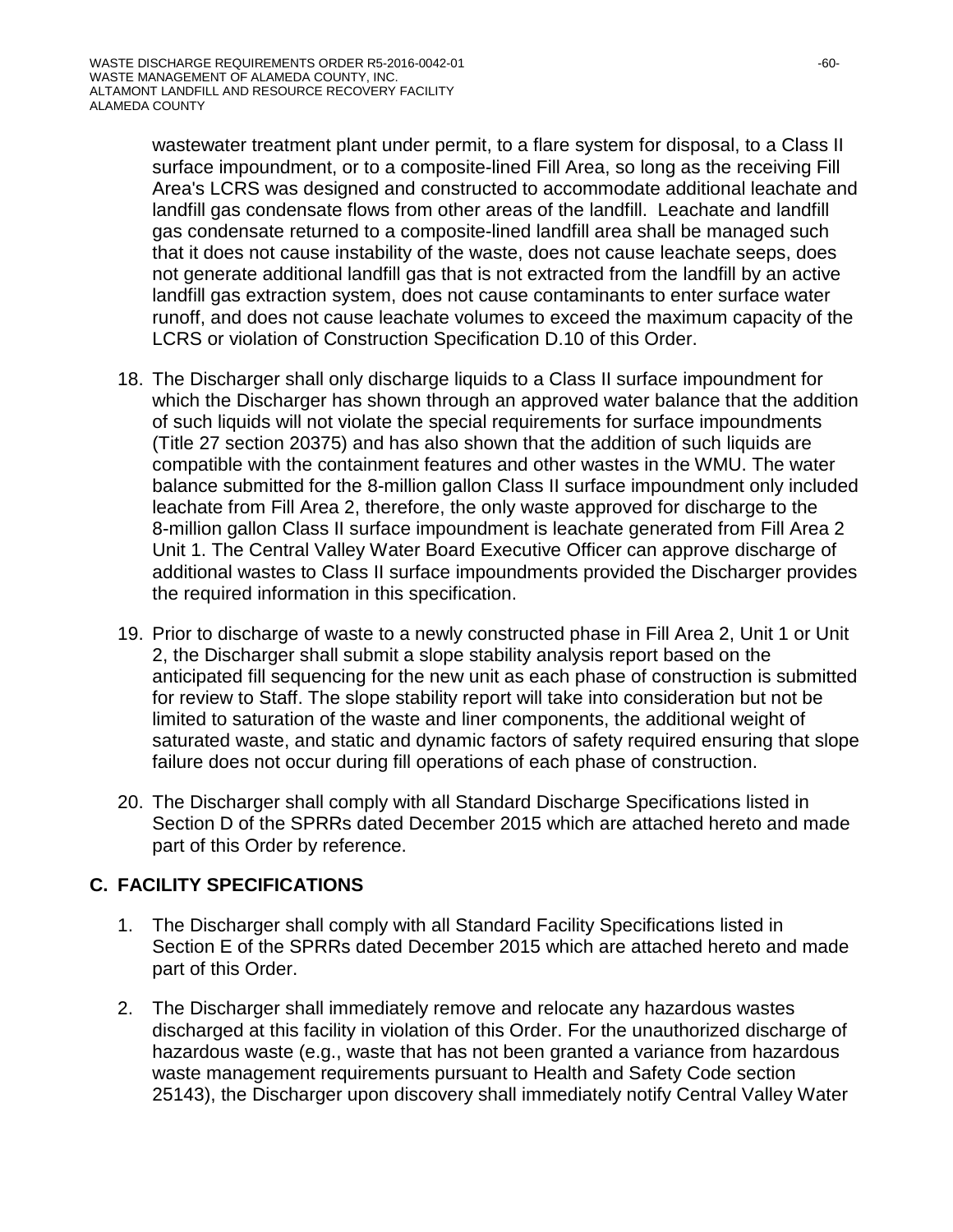Board staff and DTSC of any violations and provide a schedule for the hazardous waste's removal.

- 3. For any unauthorized designated waste discharged at this facility in violation of this Order, the Discharger shall immediately notify Central Valley Water Board staff of any violations and provide a schedule for the removal of the unauthorized designated waste in order to prevent leachate generation and a release from unauthorized disposal of waste. If the Discharger is unable to remove and relocate the unauthorized designated waste, the Discharger shall submit a report to the Central Valley Water Board explaining how the discharge occurred, why the unauthorized designated waste cannot be removed, and any updates to the waste acceptance program necessary to prevent re-occurrence.
- 4. The Discharger shall immediately notify the Central Valley Water Board of any flooding, unpermitted discharge of waste off-site, equipment failure, slope failure, or other change in site conditions that could impair the integrity of waste or leachate containment facilities or precipitation and drainage control structures.
- 5. Liquid used for facility maintenance shall be limited to the minimum amount necessary for dust control and construction per Title 27 section 20705(f).
- 6. The Discharger shall maintain in good working order any facility, control system, or monitoring device installed to achieve compliance with the waste discharge requirements.
- 7. Methane and other landfill gases shall be adequately vented, removed from the Unit, or otherwise controlled to prevent the danger of adverse health effects, nuisance conditions, degradation, or the impairment of the beneficial uses of surface water or groundwater due to migration through the unsaturated zone.
- 8. Surface drainage within the waste management facility shall either be contained on-site or be discharged in accordance with applicable storm water regulations.
- 9. The Discharger shall maintain a *Storm Water Pollution Prevention Plan* and *Monitoring Program and Reporting Requirements* in accordance with State Water Resources Control Board Order No. 2014-0057-DWQ, or retain all storm water onsite.
- 10. In order to ensure that the Facility's waste containment structures have not sustained damage after an earthquake of Magnitude (Mw) 5.0 or greater within 25 miles of the facility or a Magnitude (Mw) 6.0 or greater earthquake within 50 miles of the facility the Discharger shall implement its Post-Earthquake Inspection and Response Plan identified as one of its operations plans in its JTD section 2.7.9 and report the results of the inspection in its MRP R5-2016-0042.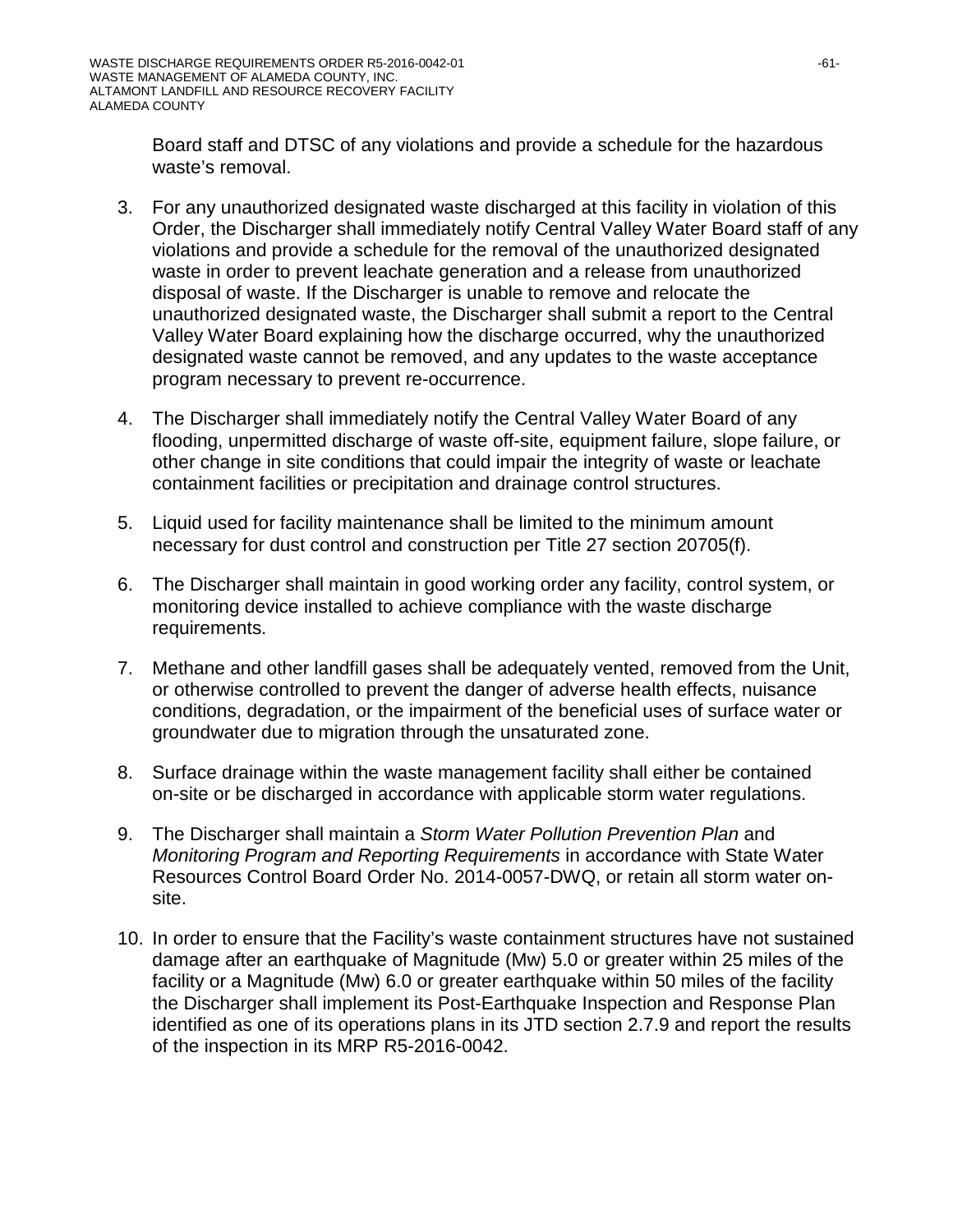- 11. The Discharger shall operate an active landfill gas collection and control system in Fill Area 1 and Fill Area 2 in order to control existing impacts to groundwater, and the unsaturated zone. The landfill gas system shall meet the following specifications:
	- a. Landfill gas collection and control systems shall be operated to minimize and control air intrusion and to prevent direct venting of the gas to the atmosphere;
	- b. Landfill gas collection and control systems shall be operated so that the methane concentration is less than 500 parts per million above background at the appropriate distance above the surface of the landfill necessary to determine regulatory compliance;
	- c. There shall be a sufficient number and spacing of horizontal collectors or vertical gas collection wells to control landfill gas migration and emissions; and
	- d. No waste may be placed into Fill Area 2 until the Discharger has an approved landfill gas monitoring program and the basal waste containment system where waste will be placed is installed.

## **SURFACE IMPOUNDMENT SPECIFICATIONS**

- 12. No waste shall be discharged into any new surface impoundments until all applicable financial accounts for these waste management units have been properly funded.
- 13. At no time shall the freeboard of the Class II surface impoundments be less than two feet. The Class II surface impoundments shall be clearly marked to indicate when liquid levels encroach into the two foot minimum freeboard requirement.
- 14. Any direct-line discharge to a surface impoundment shall have fail-safe equipment or operating procedures to prevent overfilling.
- 15. The surface impoundments shall be maintained to prevent scouring and/or erosion of the liner and other containment features at points of discharge to the impoundment and by wind-caused wave action at the waterline.
- 16. Leachate removed from the secondary containment of the surface impoundments shall be placed back into the surface impoundments.
- 17. The surface impoundments bottom slope shall be graded to provide positive drainage of LCRS leachate to the leachate sump and ensure unconfined leachate flow in the LCRS drainage layer.
- 18. If the depth of fluid in an LCRS sump exceeds the level where leachate would back up into the drainage layer, then the Discharger shall immediately cease the discharge of waste (including leachate) to the surface impoundment and shall notify the Central Valley Water Board in writing within seven days. Notification shall include a timetable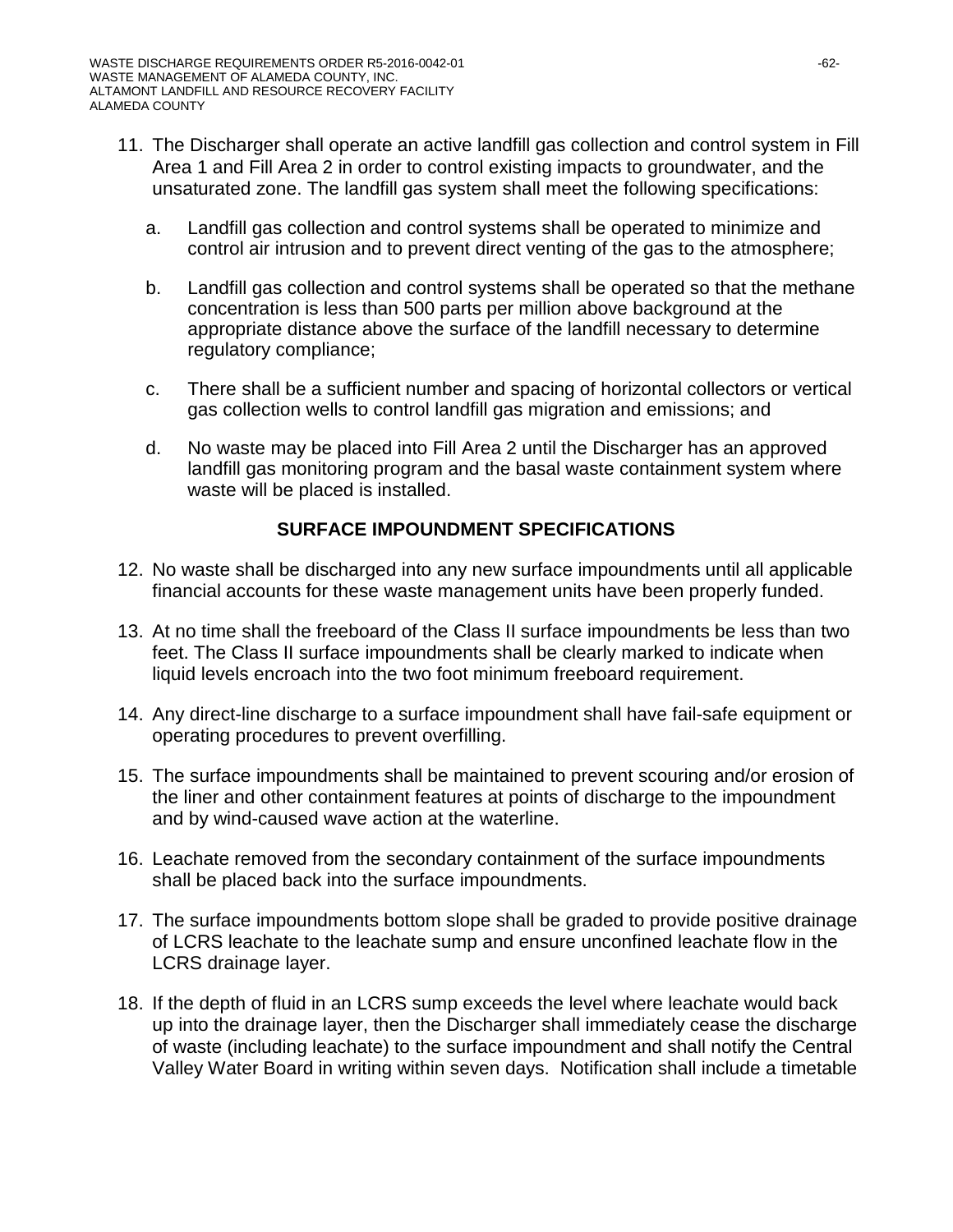for remedial action to repair the upper liner of the impoundment or other action necessary to reduce leachate production.

19. The **Action Leakage Rate** (ALR) for each Class II surface impoundment is **2,000 gallons per acre per day (gpad)** as averaged over a 30-day period. If leachate generation in an LCRS of a Class II surface impoundment exceeds the required ALR, the Discharger shall immediately take steps to locate and repair leak(s) in the liner system and notify the Central Valley Water Board. If repairs do not result in a leakage rate less than the required ALR, the Discharger shall immediately cease the discharge of waste, including leachate, to the surface impoundment and notify the Central Valley Water Board. The notification shall include a timetable for remedial action to repair the upper liner of the surface impoundment or action necessary to reduce leachate production. The ALR for the current 8-million gallon surface impoundment and future 4.6 and 4.8 million gallon surface impoundments are as follows:

| <b>Surface Impoundment Volume Size (Acres)</b> |                      | ALR (Gallons per day)       |
|------------------------------------------------|----------------------|-----------------------------|
| 8 million gallons                              | 2.5 acres            | 5000 gallons per day        |
| 4.6 million gallons $8$                        | 1 acre <sup>10</sup> | $2000^{10}$ gallons per day |
| 4.8 million gallons <sup>10</sup>              | 1 acre <sup>10</sup> | $2000^{10}$ gallons per day |

- 20. The LCRS for each Class II surface impoundment shall be operated and maintained to collect twice the anticipated daily volume of leachate generated by the WMU and to prevent the buildup of hydraulic head on the underlying liner at any time. The depth of fluid in the LCRS sump shall be kept at the minimum needed to ensure efficient pump operation.
- 21. The LCRS shall be designed and operated to function without clogging through the scheduled closure of the surface impoundments. The surface impoundments shall be equipped to facilitate annual testing to demonstrate proper operation as required by §20340(d) of Title 27.
- 22. If liquid is detected in a pan lysimeter of a surface impoundment, the Discharger shall:
	- a. Immediately sample the liquid for all COCs listed in the Monitoring and Reporting Program.
	- b. If a leak is confirmed,

 $\overline{a}$ 

i. Immediately cease discharge of waste (including leachate) to the surface impoundment until the leaks can be found and repaired.

<span id="page-62-0"></span><sup>&</sup>lt;sup>8</sup> The volume of these surface impoundments can increase by up to 50% which could affect the surface impoundment size and resulting action leakage rate.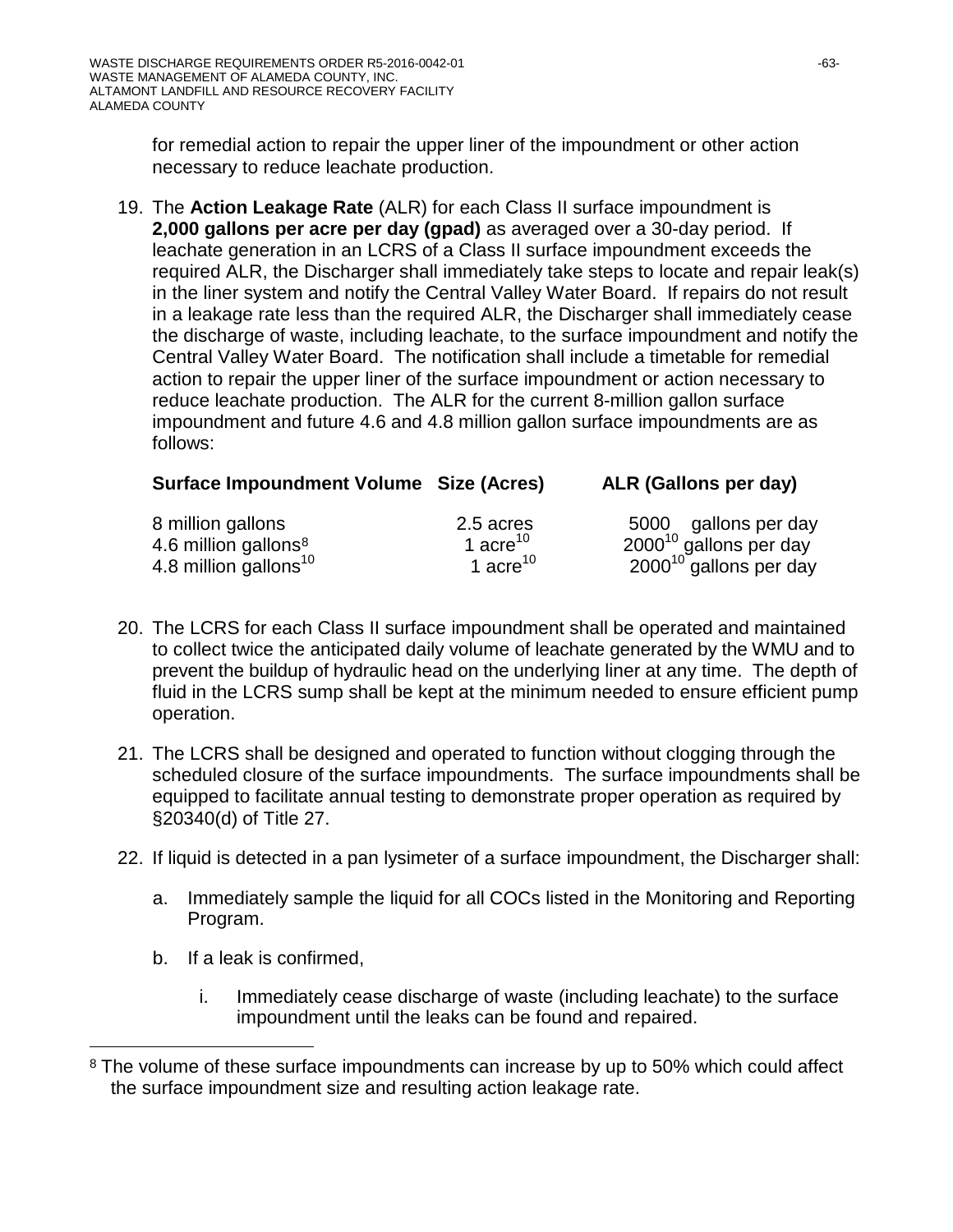- ii. Report to the Central Valley Water Board that the containment structures have failed within 72 hours of the discovery.
- iii. Submit written notification of the release to the Central Valley Water Board within seven days and include a time schedule to repair the containment structures.
- iv. Discharge of wastes to the surface impoundment shall not resume until the Central Valley Water Board has determined that repairs to the liners are complete and there is no further threat to water quality.
- 23. The depth of the fluid in the leachate sump of the Class II surface impoundments shall be kept at the minimum needed for efficient pump operation (given the pump intake height and cycle frequency), and leachate shall not back up onto the secondary liner system outside of the sump area.
- 24. The Discharger shall install storm water diversion structures in accordance with Title 27 section 20365 for each phase of construction in Fill Area 2 in order to prevent inundation of the 8-inch inside diameter leachate conveyance pipe and exceedance of the 1-foot maximum head requirement on the LCRS primary liner 1000-year 24-hour storm event (design storm) falling on the WMUs when waste is initially placed. If portions of the base of each phase will not be covered by waste prior to the wet season to limit the production of leachate, storm water diversion structures shall be in place by 30 September of the initial year of operation of each phase and reported in the Discharger's MRP R5-2016-0042.
- 25. Leachate generation within a surface impoundment LCRS shall not exceed 85% of the design capacity of (a) the LCRS, or (b) the sump pump. If leachate generation exceeds this value and/or if the depth of the fluid in an LCRS exceeds the minimum needed for safe pump operation, then the Discharger shall immediately cease the discharge of waste (including leachate) to the impoundment and shall notify the Central Valley Water Board in writing within seven days. Notification shall include a timetable for a remedial action to repair the upper liner of the impoundment or other action necessary to reduce leachate production.
- 26. Sediment or solids that accumulate in the Class II surface impoundments shall be removed when necessary to maintain the designed storage capacity. Sludge and solids removal shall be accomplished in a manner that ensures the continued integrity of liners and leachate collection systems in accordance with the facility's operations plan. Prior to disposal of these solids, sufficient samples shall be taken for their characterization and classification pursuant to Title 27. The Discharger shall submit a workplan and schedule to Central Valley Water Board staff at least 90 days prior to removal of the waste that includes the waste characterization and how the Discharger plans to dispose of the sludge and solids.
- 27. Following sediment/solids removal from the Class II surface impoundments, the liner system shall be inspected for any damage caused by the process of removing the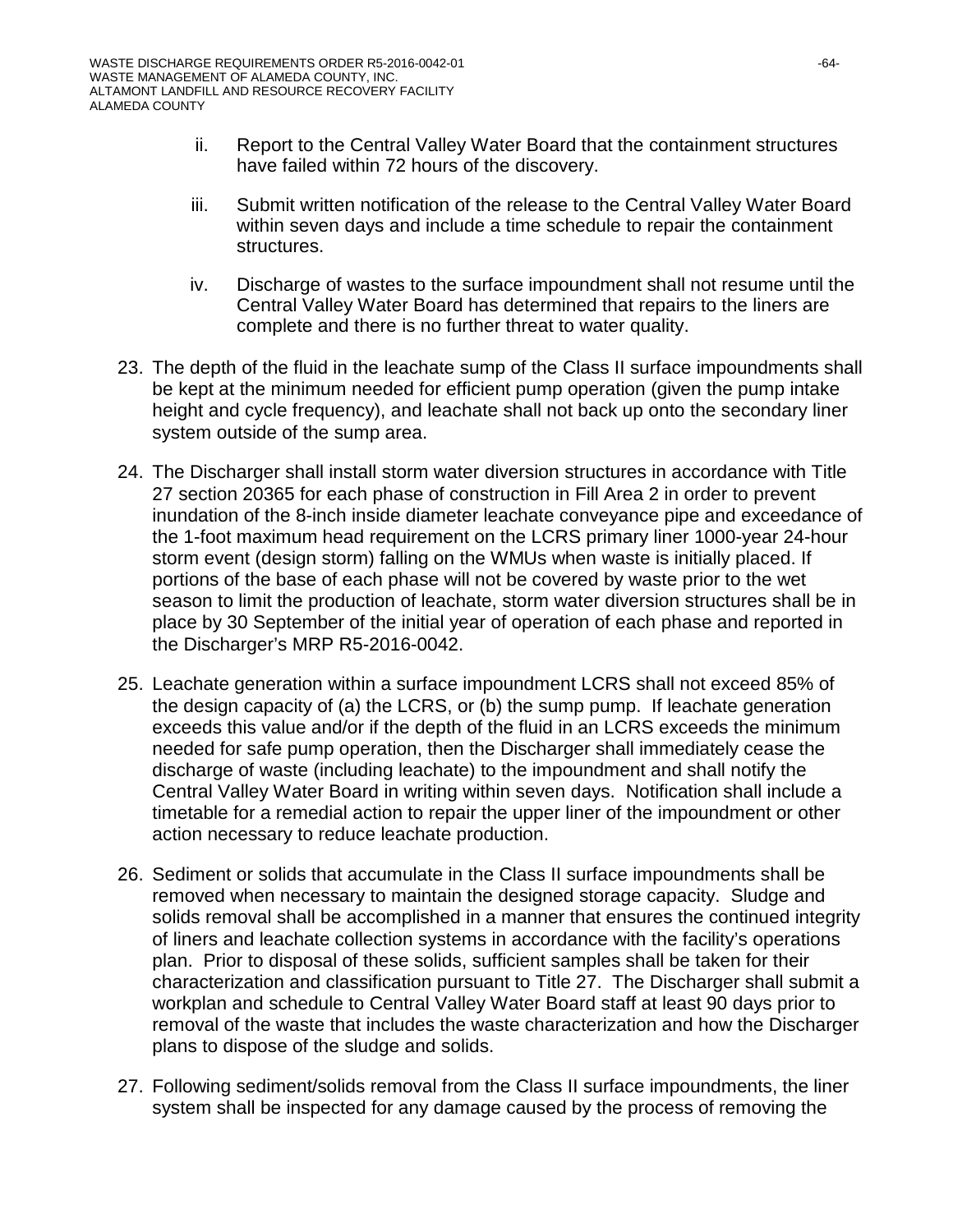sediment/solids and any damage shall be repaired within 60 days prior to the discharge of additional wastewater. The Discharger shall submit a final report describing the results of the leak testing to Central Valley Water Board staff..

## **D. CONSTRUCTION SPECIFICATIONS**

## **LANDFILL LINER SYSTEM COMPONENTS**

- 1. The Discharger shall construct the approved composite bottom liner system in Fill Area 2. The composite liner system shall consist of, from top-to-bottom, the following:
	- a. A minimum 12-inch thick operations layer with minimum hydraulic conductivity of greater than 1  $\times$  10<sup>-4</sup> cm/sec<sup>[9](#page-64-0)</sup>;
	- b.  $\overline{A}$  8 ounce/yard<sup>2</sup> geotextile separator
	- c. A minimum one-foot thick granular LCRS layer
	- d. A geotextile cushion layer if needed<sup>10</sup>;
	- e. A textured 60-mil thick HDPE geomembrane, or equivalent;
	- f. A minimum two-foot compacted low-permeability soil layer<sup>[11](#page-64-2)</sup>;
	- g. A minimum one-foot compacted general earth fill layer (wetted footprint<sup>[12](#page-64-3)</sup> area only);
	- h. A 8 ounce/yard<sup>2</sup> geotextile separator (wetted footprint area only);
	- i. A minimum one-foot thick groundwater subdrain gravel layer (wetted footprint area only);
	- j. A 8 ounce/yard<sup>2</sup> geotextile separator (wetted footprint area only); and
	- k. Prepared subgrade.
- 2. The Discharger shall construct the approved composite side slope liner<sup>[13](#page-64-4)</sup> system in Fill Area 2. The side slope liner shall consist of, from top-to-bottom, the following:
	- a. A minimum 24-inch thick operations layer with minimum hydraulic conductivity of greater than 1 x  $10^{-4}$  cm/sec<sup>11</sup>:
	- b. A geocomposite drainage layer LCRS;
	- c. A 60-mil HDPE geomembrane;

<span id="page-64-0"></span><sup>-&</sup>lt;br>9 q As an alternative, the Discharger may use a sufficient number of gravel drainage windows within the operations layer properly placed to achieve the minimum hydraulic conductivity requirement in order to ensure that leachate is able to<br>percolate through the operations layer.

<span id="page-64-1"></span>percolate through the operations layer.<br><sup>10</sup> The thickness of the geotextile cushion layer<sub>,</sub>if needed, shall be specified based on the LCRS granular size and physical characteristics (rounded, semi-rounded, etc.) in order to prevent damage to the primary geomembrane from static and dynamic loads.

<span id="page-64-2"></span><sup>11</sup> The Discharger's current test pad results per Title 27 section 20324(g) determined that the on-site clay source materials required addition of 3% by weight of bentonite in order to meet the maximum 1  $\times$  10<sup>-7</sup> cm/sec hydraulic conductivity requirements of State Water Board Resolution 93-62. The need for and percentage of bentonite admix may be modified  $b$  based on additional soil source characterization and additional test pad results.

<span id="page-64-4"></span><span id="page-64-3"></span> $\frac{1}{13}$  Wetted footprint includes capillary fringe.

The Discharger has defined the side slopes of Fill Area 2 to include the side slope benches and any sloped areas greater than 8%.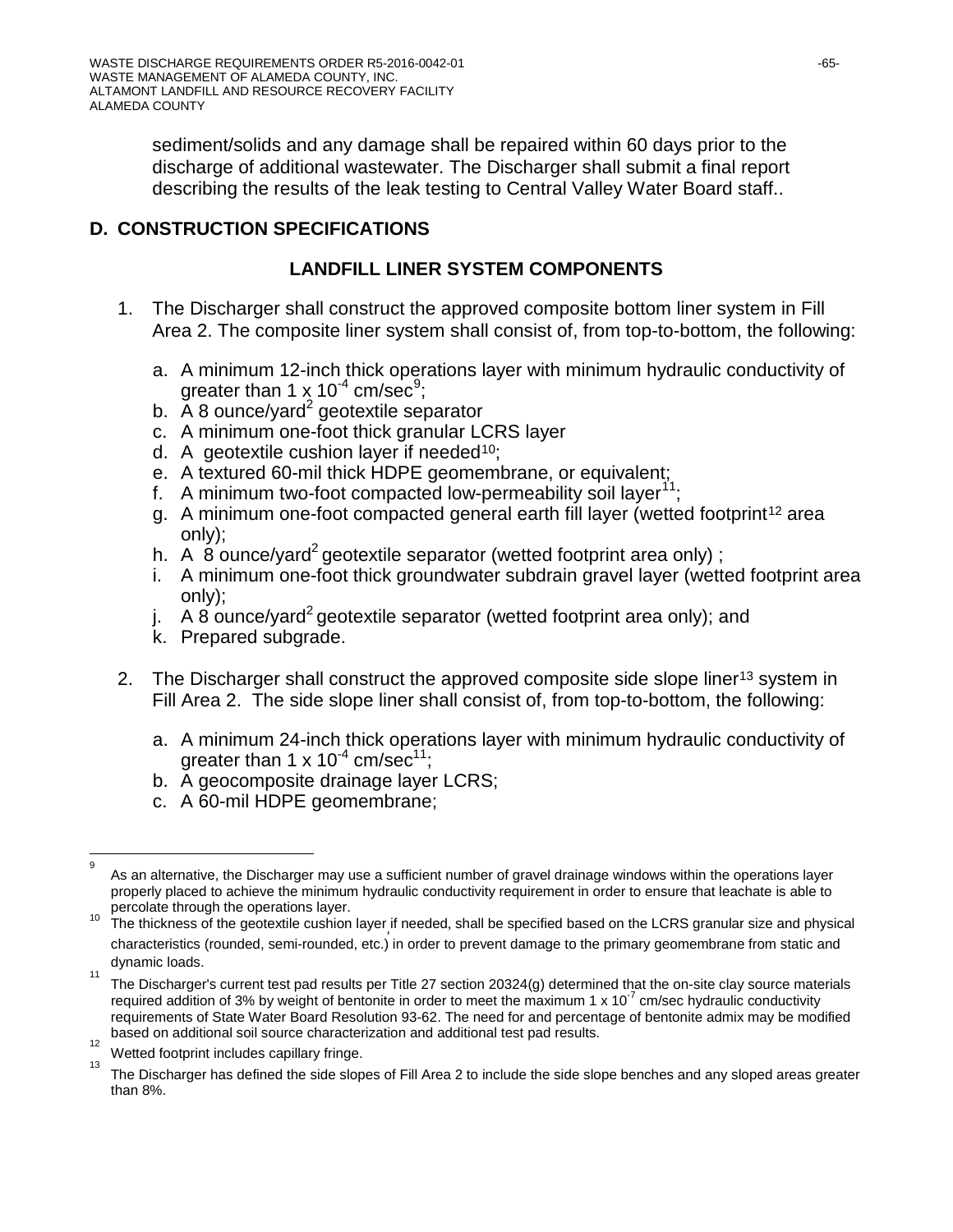- d. A two-foot compacted low-permeability soil layer or GCL that is equivalent to a minimum of 2-foot of compacted soil that has a hydraulic conductivity of no more than  $1 \times 10^{-7}$  cm/sec;
- e. A one-foot compacted general earth fill layer (wetted footprint area only);
- f. A double-sided subdrain drainage geocomposite (wetted footprint area only); and
- g. Prepared subgrade.

## **CLASS II SURFACE IMPOUNDMENT LINER SYSTEM**

- 3. The surface impoundment base liner system for the Class II surface impoundments shall consist of the following layers from the top-to-bottom:
	- a. 1 foot gravel operations layer (optional);
	- b. 60-mil-thick HDPE Primary Geomembrane;
	- c. HDPE Geonet (and LCRS gravel in the sump);
	- d. 40-mil HDPE Secondary Geomembrane;
	- e. Geosynthetic Clay Liner (GCL) that is equivalent to a minimum of 2-foot of compacted soil that has a hydraulic conductivity of no more than 1  $\times$  10<sup>- $\prime$ </sup> cm/sec;
	- f. Single Sided Geocomposite and gravel in the pan lysimeter under sump;
	- g. 40-mil HDPE geomembrane (part of pan lysimeter liner under sump)
	- h. 4-inch select soil liner bedding (unless native soils are sufficiently graded to provide appropriate liner bedding; and
	- i. Suitable subgrade.
- 4. The surface impoundment side slope liner system for the Class II surface impoundments shall consist of the following layers from the top-to-bottom:
	- a. 40-mil sacrificial HDPE geomembrane (where deemed necessary);
	- b. 60-mil-thick HDPE Primary Geomembrane;
	- c. HDPE Geonet;
	- d. 40-mil HDPE Secondary Geomembrane;
	- e. GCL that is equivalent to a minimum of 2-foot of compacted soil that has a hydraulic conductivity of no more than  $1 \times 10^{-7}$  cm/sec;
	- f. 4-inch select soil liner bedding (unless native soils are sufficiently graded to provide appropriate liner bedding; and
	- g. Suitable subgrade.
- 5. The surface impoundments and related containment structures shall be constructed and maintained to prevent, to the greatest extent possible, inundation, erosion, slope failure, washout, and overtopping under 1,000-year, 24-hour precipitation conditions, and shall be designed to contain the 100-year wet season precipitation without using the required two feet of freeboard.

## **GENERAL CONSTRUCTION SPECIFICATIONS**

6. The Discharger may propose changes to the liner or closure cover system design prior to construction, provided that approved components are not eliminated, the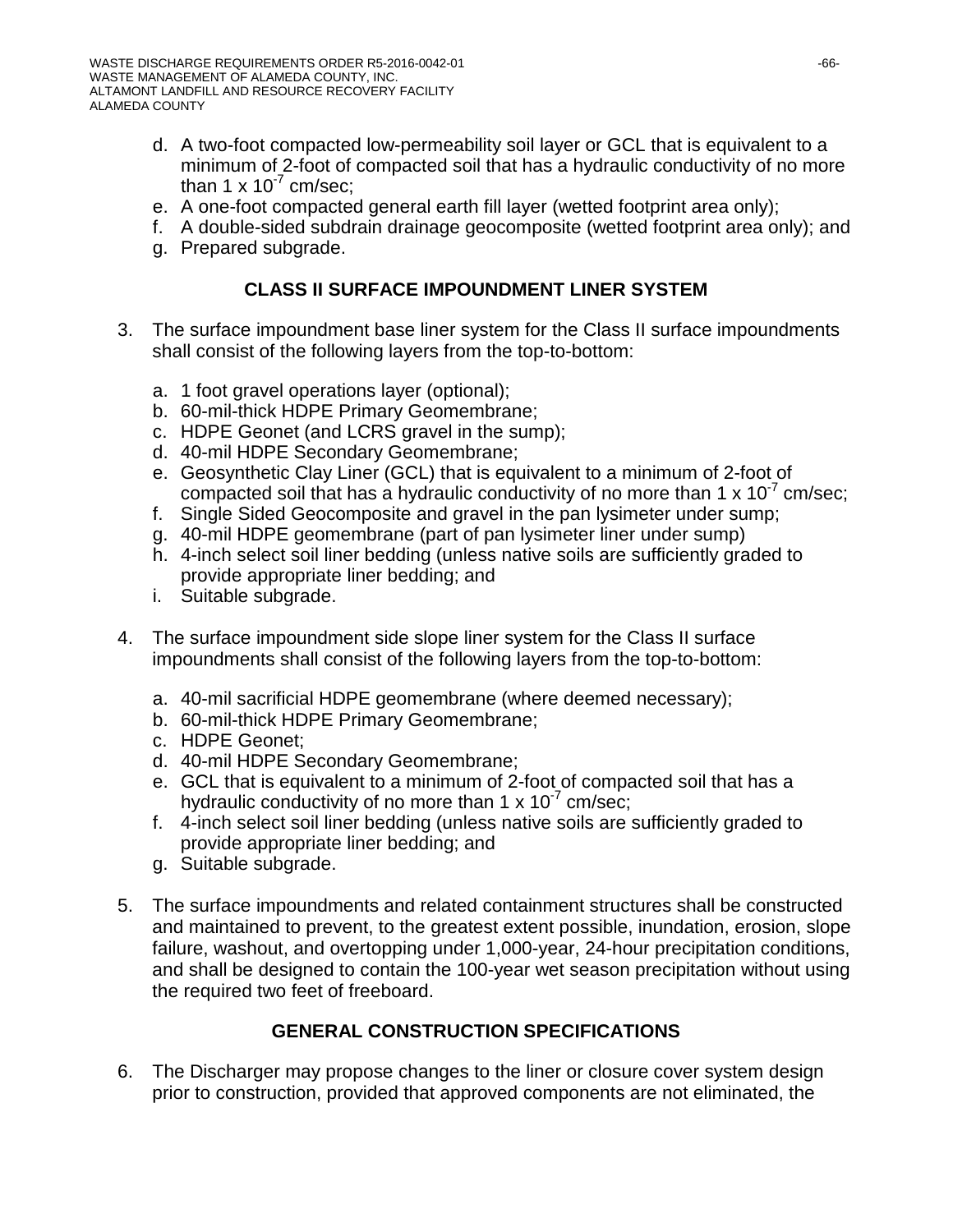engineering properties of the components are not substantially reduced, and the proposed liner or closure cover system results in the protection of water quality equal to or greater than the design prescribed by Title 27 and this Order. The proposed changes may be made following approval by the Executive Officer. Substantive changes to the design as determined by the Executive Officer require reevaluation as an engineered alternative and approval by the Central Valley Water Board.

- 7. Materials used to construct LCRSs shall have appropriate physical and chemical properties to ensure the required transmission of leachate over the life of the waste management unit and the post-closure maintenance period.
- 8. During construction (if necessary) and following the completion of construction of any Unit (including the Class II surface impoundments) or portion of a Unit, the Discharger shall conduct a leak detection test. This test will be completed on both primary and secondary geomembranes of a Class II surface impoundment. In the case of a landfill WMU, one test will be completed on either (1) the primary geomembrane layer of the floor or base containment system and the side-slope areas, or (2) on the floor or base containment system including the side slope areas after the installation of the LCRS, overlying operations layer, and gravel windows (if gravel windows are required). The Discharger shall use the protocol outlined in ASTM standard 7007, or other equivalent standard. Any defects found shall be identified and repaired accordingly.
- 9. All WMU(s) with an LCRS component shall be constructed with a means to perform the annual LCRS test required in Title 27 section 20340(d).
- 10. The Discharger shall, design, construct, operate, and maintain an adequate underdrain drainage network below Fill Area 1 Unit 2 and Fill Area 2 in order to satisfy the approved engineered alternative to the 5-foot separation requirements of Title 27 section 20240(c) for all areas of the WMU where groundwater does not meet the 5 foot separation requirement. The approved engineered alternative to the 5-foot separation requirements of Title 27 does not apply to Class II surface impoundments at the Facility. The Discharger must maintain 5-foot groundwater separation including the capillary fringe without the use of an underdrain drainage network below the Class II surface impoundments.
- 11. The Discharger shall, design, construct, operate, and maintain an adequate leak detection system below the main collector trench for each phase of construction in Fill Area 2 (does not apply to Class II surface impoundments).
- 12. The Discharger shall remove any known historical landslides within the footprint of the Fill Area 2 to provide a foundation that complies with Title 27 section 20240(d) and 21750(f)(5). If new landsides are unearthed during construction, such deficiencies will be mapped and removed. If the Discharger proposes to not remove any landslide within the Fill Area 2 footprint the Discharger shall submit a risk analysis report including a revised slope stability analysis report comparing the cost benefit for not removing the landslide versus the cost of repairing the landfill liner if it were to fail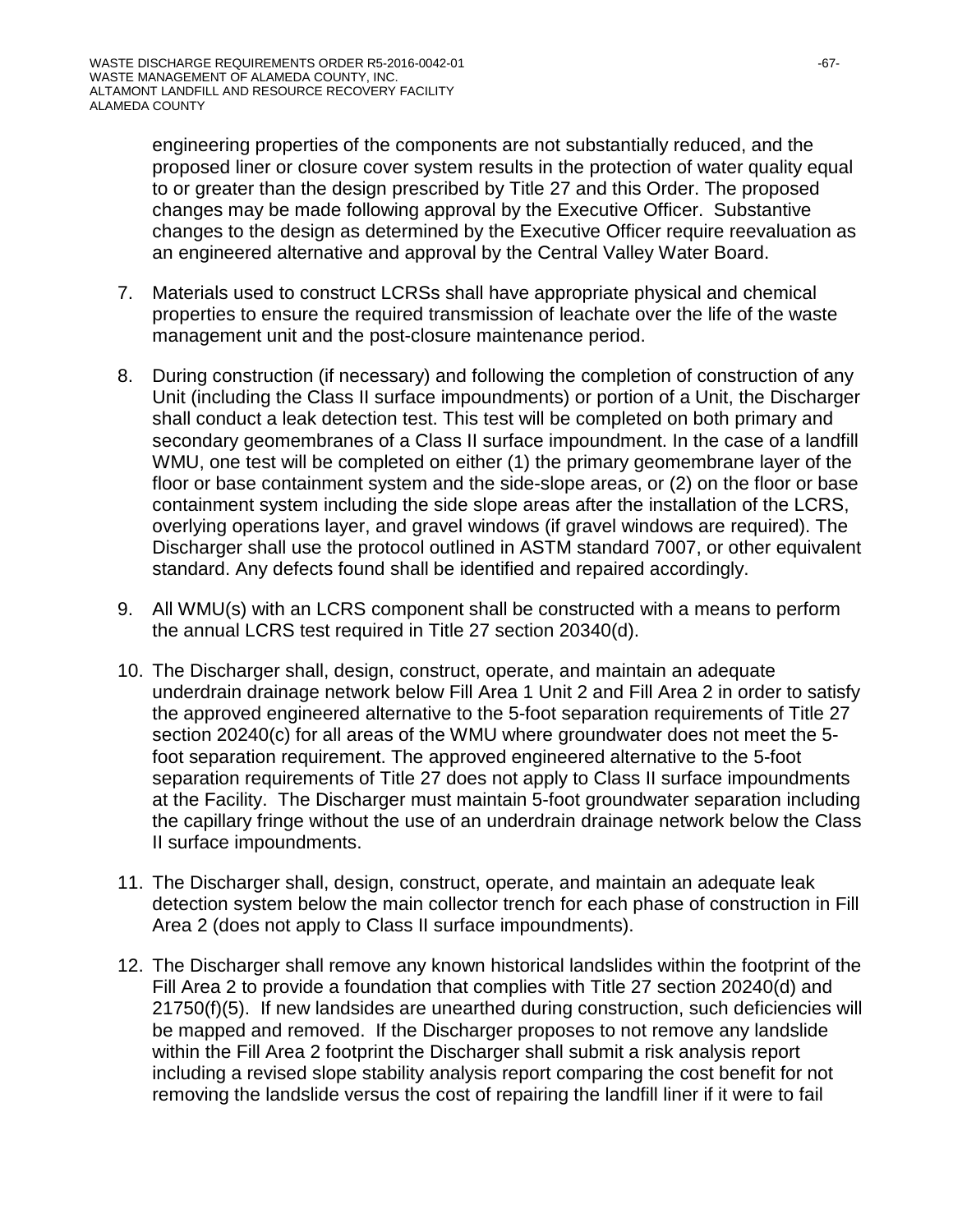during the Unit's life, closure period, and post-closure maintenance period due to the identified landslide not being removed.

## **CLOSURE CONSTRUCTION SPECIFICATIONS**

- 13. For the remaining unclosed area of Fill Area 1, Unit 1, the Discharger shall install the proposed engineered alternative evapotranspirative (ET) cover described below and as proposed in the Discharger's December 2008 *Alternative Final Cover Design Report* (from bottom to top):
	- a. 2-feet of compacted soil
	- b. 2-feet of soil placed loosely at below optimum moisture; and
	- c. A vegetative cover selected to maximize removal of moisture from the cover.
- 14. This Order requires the Discharger to construct the 10-acre ET Demonstration Project by December 2017, monitor the effectiveness of the ET cover from 2018 to 2022, submit an updated plan to address closure of Fill Area 1 over the next ten years in 2023, and to initiate closure operations in 2023.
- 15. The Discharger shall submit a monitoring for the alternative ET cover to demonstrate its effectiveness in isolating the waste from precipitation. The demonstration shall verify that the performance objectives described in the 2008 Alternative Final Cover Design Report, Fill Area 1–Partial Unit 1 and Unit 2, ALRRF (Dwyer, Valceschini, and Obereiner, December 2008) has been met for use on unlined Fill Area 1 Unit 1 prior to its use over the entire area of Fill Area 1 Unit 1.
- 16. If the Discharger proposes to use the ET cover design on lined Fill Area 1 Unit 2 and lined Fill Area 2 Unit 1, the Discharger shall demonstrate that the ET cover meets the performance objectives described in the 2008 AFC Design Report and provides correspondingly low through-flow rate per Title 27 regulations. If the cover fails to isolate the waste from precipitation, the contingency plan will be implemented.
- 17. For Fill Area 1, Unit 2 and Fill Area 2 at the landfill, where the final cover system is not an ET Cover, the final cover system shall consist of, from top-to-bottom, the following:
	- a. A one-foot vegetative layer comprised of suitable soils;
	- b. A synthetic drainage layer (e.g., geonet) overlain by a geotextile material;
	- c. A flexible membrane liner (FML) consisting of a minimum 60-mil HDPE cover;
	- d. A low-permeability layer of compacted fine grained soils or GCL equivalent, which will yield an equivalent low flow-through rate of  $1x10<sup>-7</sup>$  cm/sec or less with a minimum thickness of 1 foot of low permeability soil; and
	- e. A two-foot foundation layer comprised of soils, which may include non-hazardous impacted Class II soils.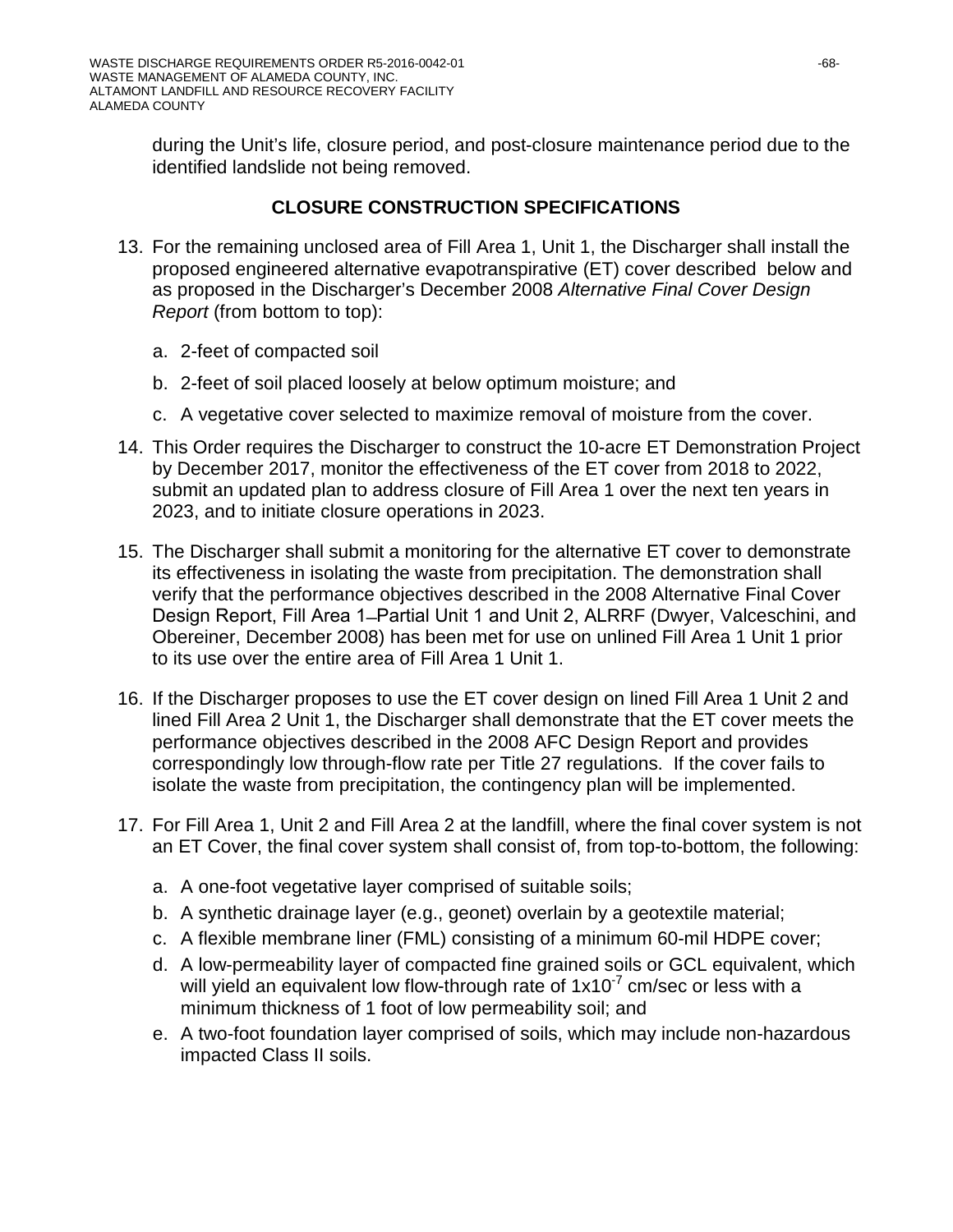- 18. At closure, the Discharger must initiate an effort to clean close the Class II surface impoundments. If clean closure is infeasible, the surface impoundments shall be closed as a landfill. The Discharger must submit a clean closure plan at least 180 days prior to clean closure of a Class II surface impoundment.
- 19. Prior to closure, the Discharger shall submit a Final Closure Plan or Partial Final Closure Plan for review and approval for the Unit or portion of the Unit to be closed at least 2 years prior to the anticipated date of closure. The Discharger shall also submit a Post-Closure Maintenance Plan at least 2 years prior to the anticipated date of closure.
- 20. The Discharger shall not proceed with construction until the construction plans, specifications, and all applicable construction quality assurance plans have been approved. The Discharger must allow Central Valley Water Board staff at least 120 days for review and approval of these documents unless the Discharger chooses to proceed at its own risk.
- 21. The Discharger shall comply with all Standard Construction Specifications listed in Section F of the SPRRs dated December 2015 which are attached hereto and made part of this Order by reference.
- 22. The Discharger shall comply with all Storm Water Provisions listed in Section L of the SPRRs dated December 2015 which are attached hereto and made part of this Order by reference.

## **E. CLOSURE AND POST-CLOSURE MAINTENANCE SPECIFICATIONS**

- 1. The Discharger shall submit a final or partial final closure and post-closure maintenance plan prior to proposed closure of any portion of the landfill in accordance with requirements in Section G of the Standard Closure and Post-Closure Specifications in the SPRRs. For Fill Area 1 the Discharger shall submit a final closure and post-closure plan in accordance to the schedule provided in Provisions H.8.
- 2. The Discharger shall close landfill Units with a final cover as approved by this Order, or as approved by the Executive Officer. The components of the approved final cover are listed in Construction Specifications D.20 through D.23 above.
- 3. The Discharger shall close the landfill with side slopes at steepness of 3H:1V or less, unless the Discharger provides a slope stability analysis that complies with Title 27 requirements that supports steeper slopes. The top deck areas are required to maintain minimum of three percent grade and maintain positive drainage.
- 4. The Discharger shall close Fill Area 1 with side slopes that include at a minimum 15 foot wide benches every 50 vertical feet except in areas side slopes have already been constructed with 10-foot benches at the time of adoption of these WDRs and the Discharger has indicated that the narrower bench will not prevent the Discharger from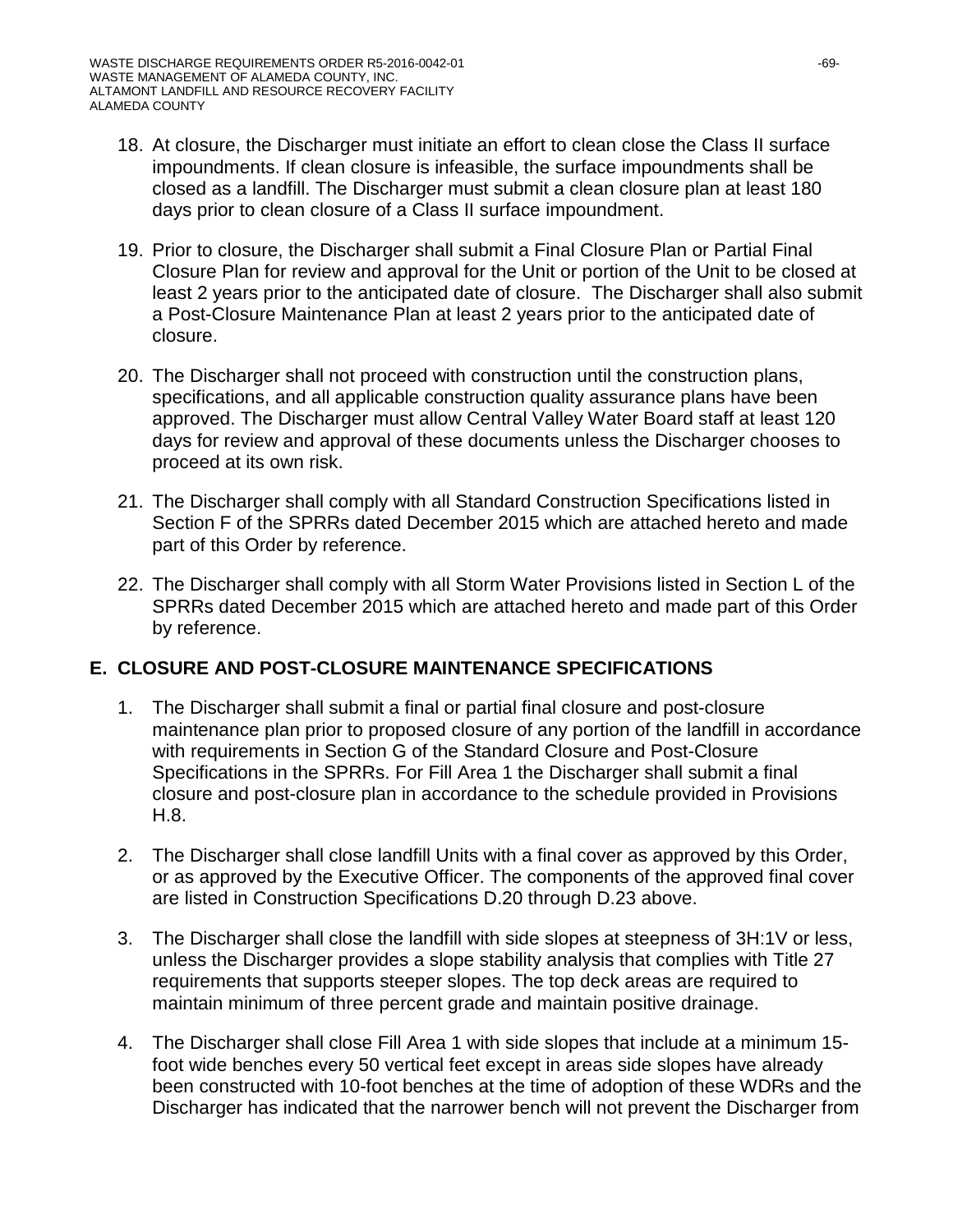performing post closure maintenance in these areas. 15-foot wide benches every 50 vertical feet are required in Fill Area 2 unless a slope stability analysis shows that wider benches are necessary. The current slope stability analysis shows that 20-foot wide benches are required every 50 vertical feet.

- 5. Landfill gas shall be extracted from closed landfill Units until such time that the landfill gas is no longer a threat to water quality as documented by the Discharger and approved by the Executive Officer.
- 6. For closure with a final cover that includes a geomembrane, the Discharger shall seal the edges of the final cover by connecting the cover geomembrane to the liner geomembrane (applicable to Fill Area 1 Unit 2 WMU and Fill Area 2 WMU).
- 7. The Discharger shall test the critical interfaces of the final cover in a laboratory to ensure minimum design shear strengths are achieved and include the results in the final documentation report.
- 8. The Discharger shall ensure that the vegetative/erosion resistant layer receives necessary seed, binder, and nutrients to establish the vegetation proposed in the final closure plan. The Discharger shall install necessary erosion and sedimentation controls to prevent erosion and sediment in runoff from the closed landfill during the period the vegetation is being established.
- 9. The Discharger shall comply with all Standard Closure and Post-Closure Specifications listed in Section G and all Standard Construction Specifications that are applicable to closure in Section F of the SPRRs dated December 2015 which are attached hereto and made part of this Order by reference.
- 10. Pursuant to Title 27, section 21090(e)(1), the Discharger shall survey of the final cover following closure activities for later comparison with iso-settlement surveys required to be conducted every five years.
- 11. Pursuant to Title 27, section 21090(e)(2) the Discharger shall once every five years during the post-closure maintenance period, prepare aerial photographic maps of the closed landfill area to identify and evaluate landfill settlement. The Discharger will prepare iso-settlement maps to determine the amount of differential settlement occurring over the previous five years.
- 12. Pursuant to California Code of Regulations, Title 17, section 95471(c) and Title 27, section 21090(a)(4)(A) the Discharger shall carry out periodic monitoring of the integrity of the low-hydraulic-conductivity layer, including a method for effectively identifying and repairing breaches in that layer. Defects will be repaired and tested for adequacy based on the closure CQA Plan.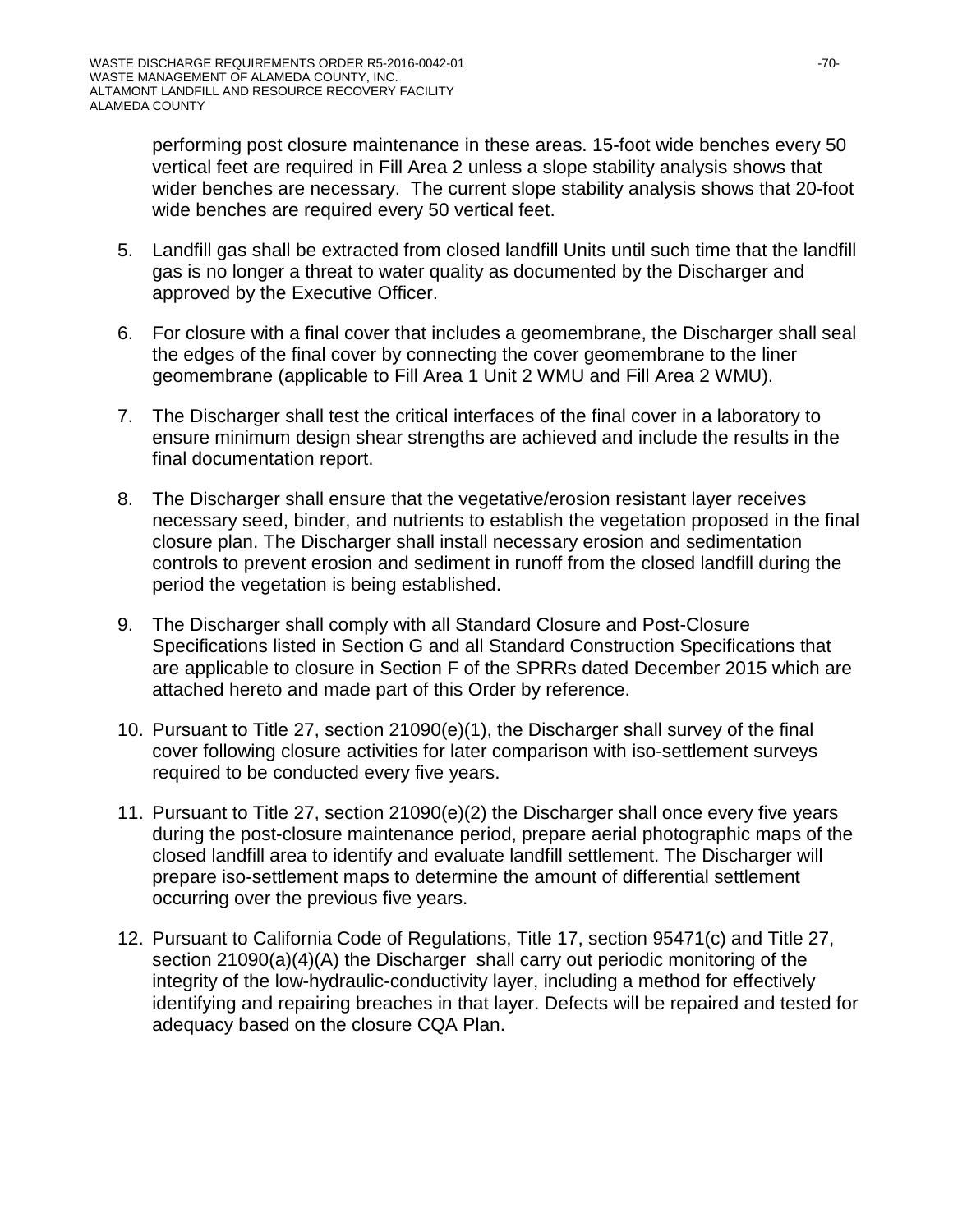### **F. FINANCIAL ASSURANCE SPECIFICATIONS**

- 1. The Discharger shall obtain and maintain assurances of financial responsibility with CalRecycle for closure and post-closure maintenance for all Units at the landfill in at least the amounts described in the Financial Assurance section above, and as adjusted for inflation annually. A report regarding financial assurances for closure and post-closure maintenance shall be submitted to the Central Valley Water Board by **1 June of each year**. This may be the same report that is submitted to CalRecycle for this purpose. If CalRecycle determines that either the amount of coverage or the mechanism is inadequate, then within 90 days of notification, the Discharger shall submit an acceptable mechanism to CalRecycle and the Central Valley Water Board for at least the amount of the approved cost estimate.
- 2. The Discharger shall update the preliminary closure and post-closure maintenance plan (PCPCMP) any time there is a change that will increase the amount of the closure and/or post-closure maintenance cost estimate. The updated PCPCMP shall be submitted to the Central Valley Water Board, the Local Enforcement Agency, and CalRecycle. The PCPCMP shall meet the requirements of Title 27, section 21769(b), and include a lump sum estimate of the cost of carrying out all actions necessary to close each Unit, to prepare detailed design specifications, to develop the final closure and post-closure maintenance plan, and to carry out the first thirty years of postclosure maintenance. Reports regarding financial assurance required in F.1 above shall reflect the updated cost estimate.
- 3. The Discharger shall obtain and maintain assurances of financial responsibility with CalRecycle for initiating and completing corrective action for all known or reasonably foreseeable releases from the landfill in at least the amount of the annual inflationadjusted cost estimate described in the Financial Assurances section above.
- 4. The Discharger shall maintain cost estimates and funding for initiating and completing corrective action for all known or reasonably foreseeable releases from **Fill Area 1**, each unit of **Fill Area 2** prior to discharge of waste, and the Class II surface impoundments prior to discharge of waste.
- 5. Pursuant to Title 27, section 22221, the Discharger shall obtain and maintain financial assurances for corrective action of all known or reasonably foreseeable releases for **Fill Area 1** in at least the amount of the approved cost estimate.
- 6. Pursuant to Title 27, section 22221, the Discharger shall submit a cost estimate and proposed financial assurance mechanism to the Central Valley Water Board for corrective action for a reasonably foreseeable release for each unit of **Fill Area 2**, prior to discharge, meeting the requirements of Title 27, chapter 6. Once approved, the Discharger shall establish an irrevocable fund for corrective action financial assurance with the CIWMB **prior to discharge** to each Unit.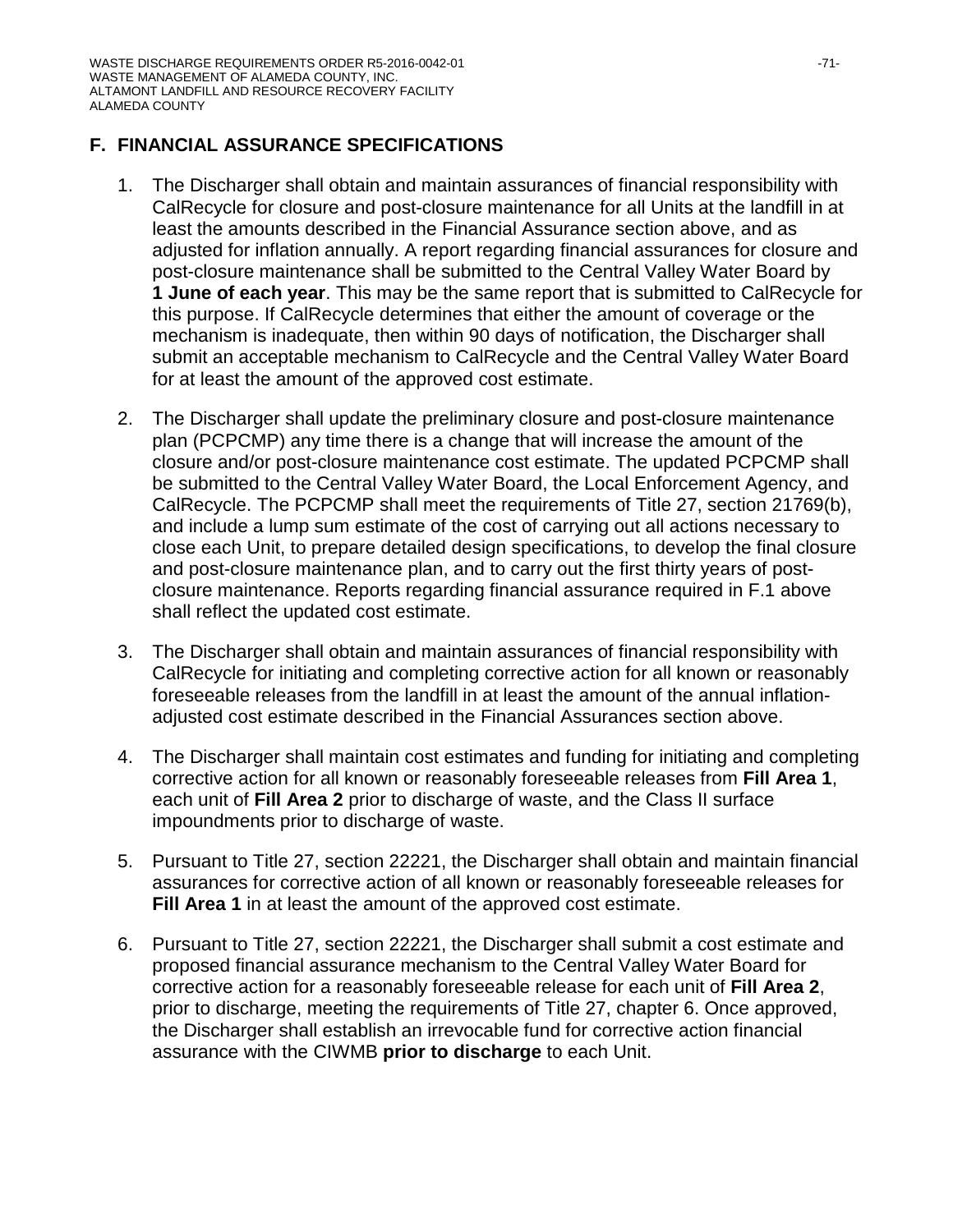- 7. Pursuant to Title 27, section 22222, the Discharger shall submit a cost estimate and proposed financial assurance mechanism to the Central Valley Water Board for corrective action of all reasonably foreseeable releases from the **Class II surface impoundments**. Once approved, the Discharger shall establish an irrevocable fund for corrective action financial assurance with the Central Valley Water Board using the approved mechanism, in the amount of the approved cost estimate, and naming the "CIWMB" as beneficiary, **prior to discharge** to the units.
- 8. A report regarding financial assurances for corrective action shall be submitted to the Central Valley Water Board by **1 June of each year**. The report shall demonstrate that the financial assurance fund for corrective action for **Fill Area 1** has been updated in accordance with the fund balance calculations provided in Section 22226 of Title 27. The report shall also demonstrate that the financial assurance fund for a reasonably foreseeable release from **Fill Area 2** has been updated in accordance with the fund balance calculations provided in Title27, section 22226. The report shall also demonstrate that the financial assurance fund for a reasonably foreseeable release from all **Class II surface impoundments** has been updated in accordance with the fund balance calculations provided in Title 27, section 22226. This may be the same report that is submitted to CalRecycle for this purpose. If CalRecycle determines that either the amount of coverage or the mechanism is inadequate, then within 90 days of notification, the Discharger shall submit an acceptable mechanism to CalRecycle and the Central Valley Water Board for at least the amount of the approved cost estimate.
- 9. The Discharger shall comply with all Standard Financial Assurance Specifications listed in Section H of the SPRRs dated December 2015 which are attached hereto and made part of this Order by reference.

## **G. MONITORING SPECIFICATIONS**

- 1. The Discharger shall comply with the detection monitoring program provisions of Title 27 for groundwater, surface water, and the unsaturated zone, and in accordance with Monitoring and Reporting Program (MRP) R5-2016-0042, and the Standard Monitoring Specifications listed in Section I of the SPRRs dated December 2015 which are attached hereto and made part of this Order by reference.
- 2. The Discharger shall, for any landfill Unit in a corrective action monitoring program, comply with the corrective action monitoring program provisions of Title 27, MRP R5-2016-0042, and the Standard Monitoring Specifications listed in Section I of SPRRs dated December 2015 which are attached hereto and made part of this Order by reference.
- 3. The Discharger shall comply with the Water Quality Protection Standard as specified in this Order, MRP R5-2016-0042, and the SPRRs dated December 2015 which are attached hereto and made part of this Order by reference.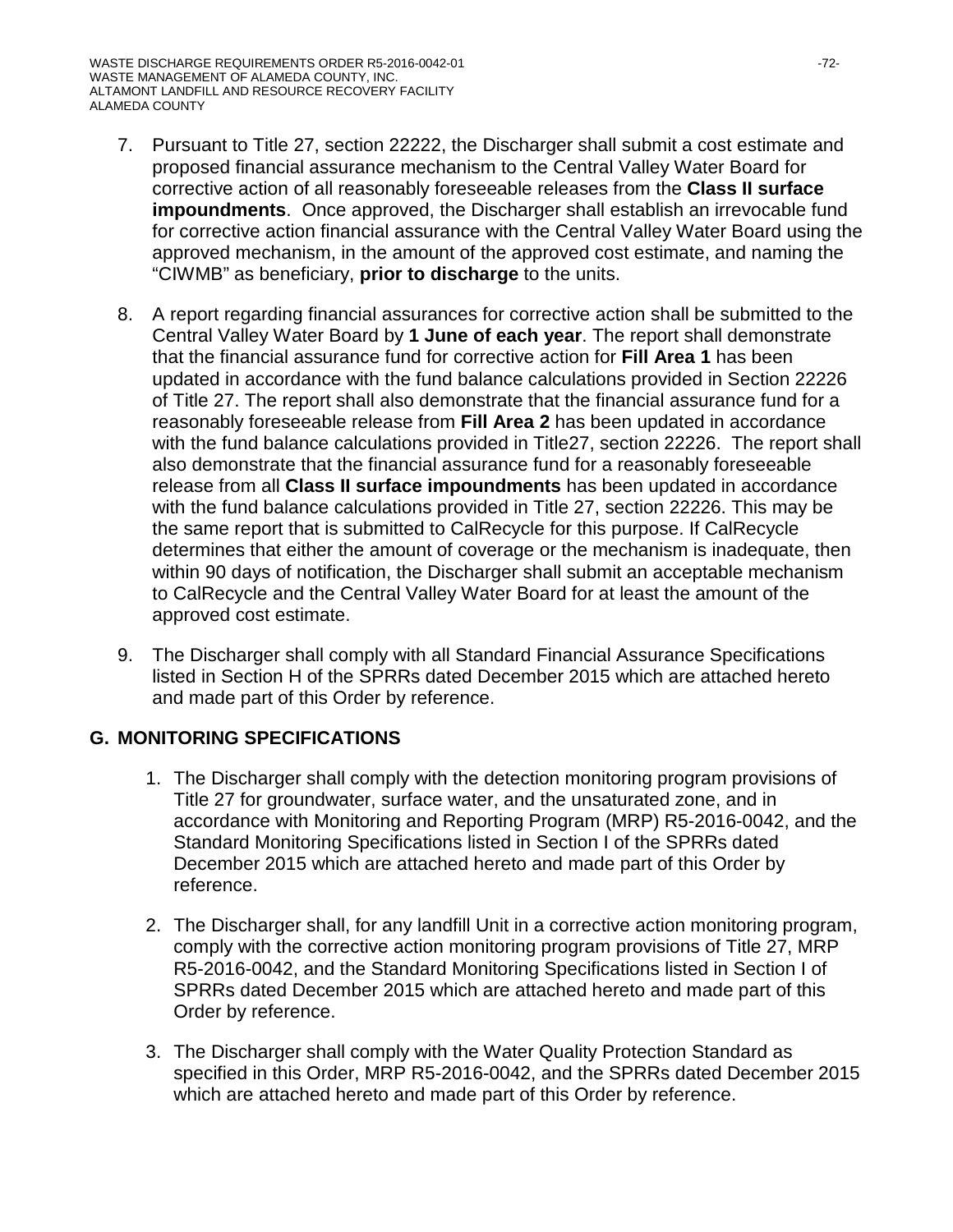- 4. The concentrations of the constituents of concern in waters passing the Point of Compliance (defined pursuant to Title 27, section 20164 as a vertical surface located at the hydraulically downgradient limit of the landfill Unit that extends through the uppermost aquifer underlying the Unit) shall not exceed the concentration limits established pursuant to MRP R5-2016-0042.
- 5. Fill Area 2 will be filled in stages; a detection monitoring well shall be installed at the downgradient edge of each phase. As a result, the footprint of the waste management unit will expand over time. The Discharger must develop and implement a plan that will ensure there will be a groundwater monitoring well at the downgradient edge of the waste throughout the life of the facility.
- 6. The Discharger shall monitor the underdrain, LCRS, and leak detection system associated with each phase of construction in Fill Area 2 Unit 1. The liquid shall be collected as close to edge of waste as possible for each phase of construction in order to provide representative samples.
- 7. The Discharger shall monitor and report all liquid waste generated at the proposed MRF Facility (if constructed) that is classified as non-hazardous waste or designated waste in accordance with MRP R5-2016-0042.
- 8. For each monitoring event, the Discharger shall determine whether the landfill is in compliance with the Water Quality Protection Standard using procedures specified in MRP R5-2016-0042 and the Standard Monitoring Specifications in Section I of the SPRRs dated December 2015 which are attached hereto and made part of this Order by reference.
- 9. The Discharger shall evaluate as part of its Corrective Action Monitoring Program the effectiveness of its corrective action program and provide as part of its reporting requirements an estimate as to when the Discharger will achieve full compliance.
- 10.The Discharger shall add any confirmed COCs detected during its 5-year monitoring schedule using Tables V and VI of MRP R5-2016-0042 for detection monitoring purposes, as appropriate based upon consideration of laboratory falsepositives, the repeatability of detections and the effectiveness of a particular COC in providing early indication of a potential release.
- 11.The Discharger shall comply with all Standard Monitoring Specifications and Response to a Release specifications listed in Sections I and J of the SPRRs dated December 2015 which are attached hereto and made part of this Order by reference.

## **H. PROVISIONS**

1. The Discharger shall maintain a copy of this Order at the facility, including the MRP R5-2016-0042 and the SPRRs dated December 2015 which are part of this Order,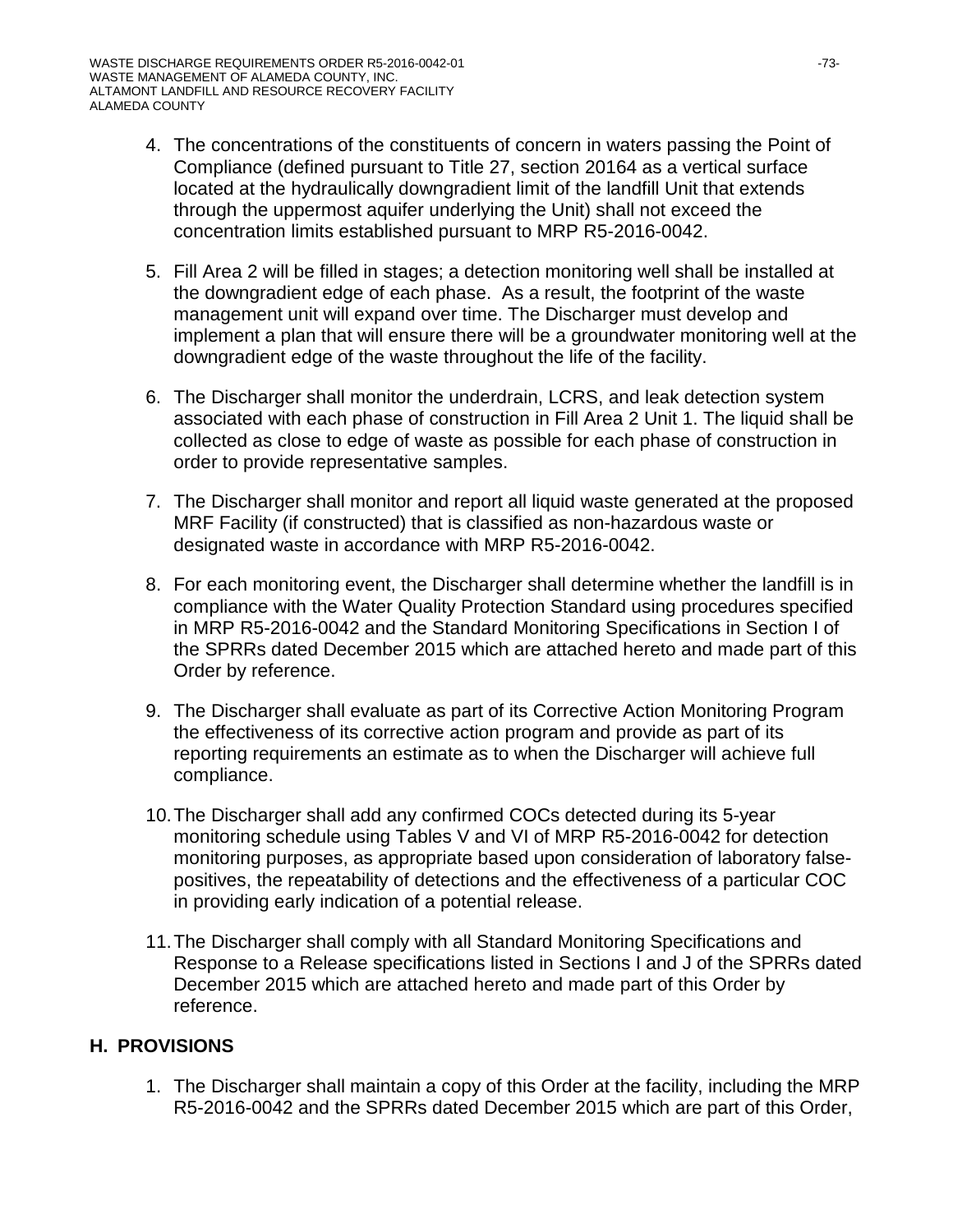and make it available at all times to facility operating personnel, who shall be familiar with its contents, and to regulatory agency personnel.

- 2. A copy of all documents submitted to the Central Valley Water Board shall be maintained in the facility's operating record.
- 3. The Discharger shall comply with all applicable provisions of Title 27 and Subtitle D that are not specifically referred to in this Order.
- 4. The Discharger shall comply with MRP R5-2016-0042, which is incorporated into and made part of this Order by reference.
- 5. The Discharger shall comply with the applicable portions of the Standard Provisions and Reporting Requirements for Waste Discharge Requirements for Nonhazardous Solid Waste Discharges Regulated by Subtitle D and/or Title 27, dated January 2012, which are attached hereto and made part of this Order by reference.
- 6. If there is any conflicting or contradictory language between the WDRs, the MRP, or the SPRRs, then language in the WDRs shall supersede either the MRP or the SPRRs, and language in the MRP shall supersede the SPRRs.
- 7. All reports required by this Order shall be submitted pursuant to Water Code section 13267, and shall be prepared under the direction of, and certified by a registered professional competent to take responsible charge over the required report.
- 8. The Discharger shall complete the tasks contained in these waste discharge requirements and submit the following reports pursuant to Water Code section 13267 in accordance with the following time schedule: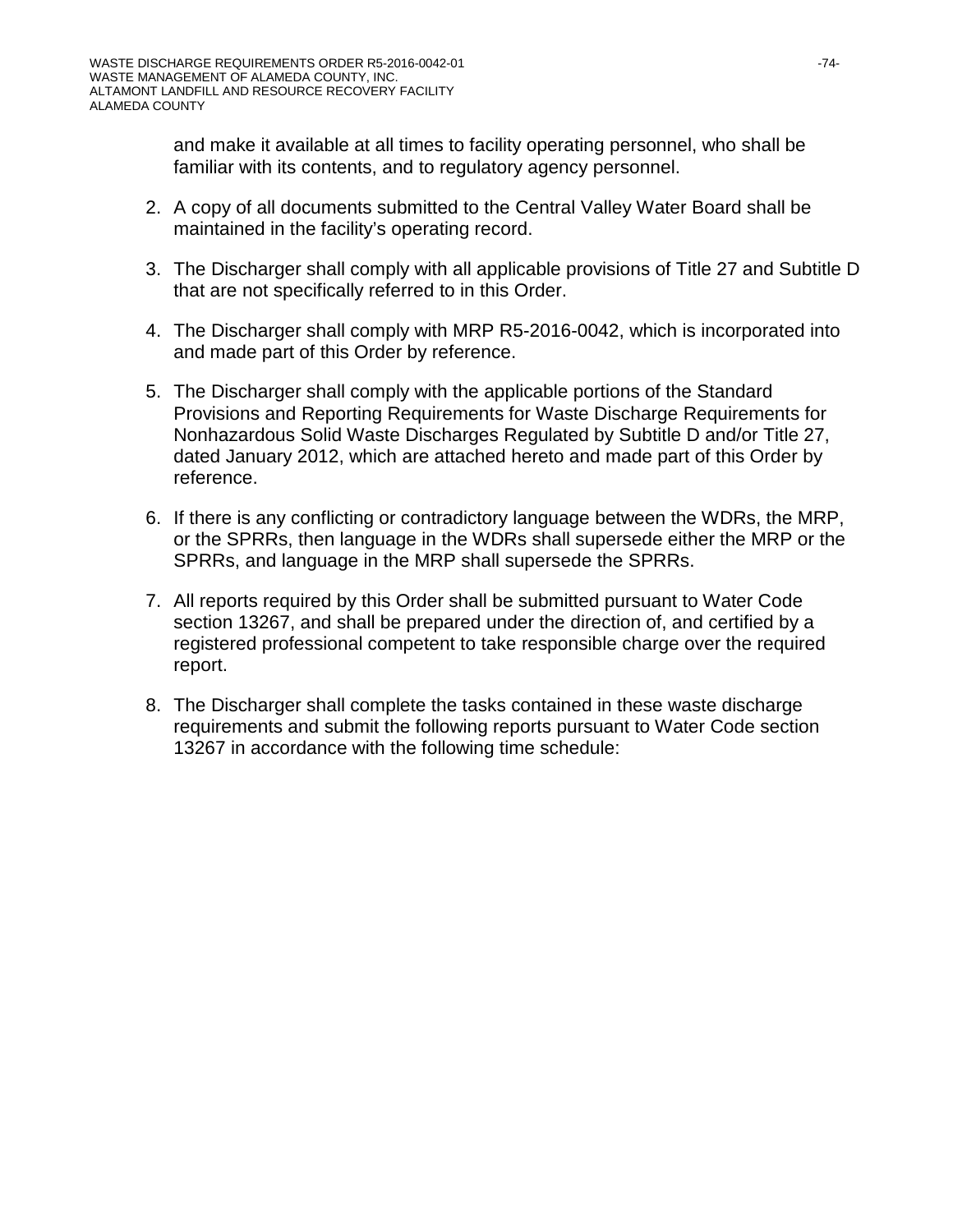| <u>Task</u>                                                                                                                                                                                                                                                                                                                                                                                                                             | <b>Compliance Date</b> |
|-----------------------------------------------------------------------------------------------------------------------------------------------------------------------------------------------------------------------------------------------------------------------------------------------------------------------------------------------------------------------------------------------------------------------------------------|------------------------|
| <b>Closure of Fill Area 1: The Discharger shall:</b><br>a.                                                                                                                                                                                                                                                                                                                                                                              |                        |
| 1. By 15 April 2017, provide a technical report, work<br>plan, and schedule (including a final closure and<br>post-closure maintenance plan) to install and<br>maintain an ET final closure cover over Fill Area 1<br>Unit 1. The schedule shall include incremental<br>closure of Fill Area 1 Unit 1 such that installation<br>of the approved ET final closure cover over all of<br>Fill Area 1 Unit 1 is initiated by 1 August 2023. | 15 April 2017          |
| 2. By 1 December 2017 install the approved 10-acre<br>ET final closure cover over Fill Area 1 and ET final<br>closure cover performance monitoring system to<br>begin the 4-year demonstration period.                                                                                                                                                                                                                                  | 1 December 2017        |
| 3. By 15 April 2018, the Discharger shall submit the<br>final CQA report for the construction and<br>installation of the 10-acre ET final closure cover<br>and leakage low through-flow rate monitoring<br>system.                                                                                                                                                                                                                      | 15 April 2018          |
| 4. By 1 April 2023, submit a Technical Report<br>including a workplan that shall include the results<br>of the four-year monitoring period and<br>determination whether the proposed ET cover<br>system complies with Title 27, and if it is proposed<br>to be used on Fill Area 1 Unit 2 and/or Fill Area 2<br>Unit 1.                                                                                                                 | 1 April 2023           |
| <b>Evaluate Effectiveness of the Groundwater</b><br>b.<br><b>Detection Monitoring Program: The Discharger</b><br>shall:                                                                                                                                                                                                                                                                                                                 |                        |
| 1. Submit a technical report that considers the<br>adequacy of the existing monitoring well network<br>for Fill Area 1 and 2, and identifies if additional<br>monitoring wells are necessary for detection<br>monitoring in accordance with Title 27 section<br>$21760(a)(3)$ , and assess the adequacy of the<br>current Sample Collection and Analysis Plan<br>(SAP);<br>2. If additional monitoring wells are considered             | 15 December 2016       |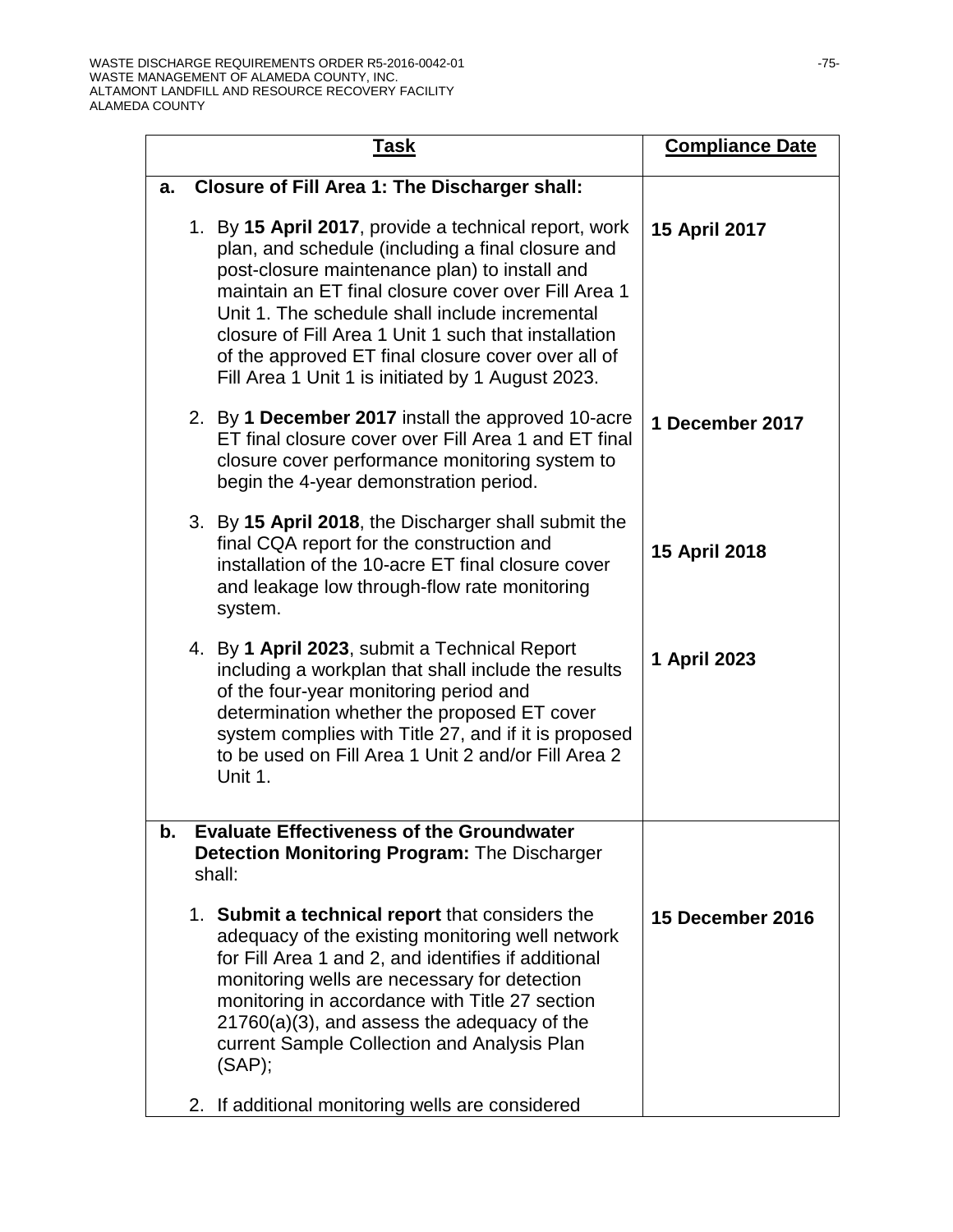| Task                                                                                                                                                                                                                                                                                                                                                                                                 | <b>Compliance Date</b> |
|------------------------------------------------------------------------------------------------------------------------------------------------------------------------------------------------------------------------------------------------------------------------------------------------------------------------------------------------------------------------------------------------------|------------------------|
| necessary, submit a workplan to install the<br>monitoring wells within 60 days of Water Board<br>staff approval of the Technical Report, and<br>implement the approved workplan for well<br>installation within 90 days of workplan approval;<br>and                                                                                                                                                 |                        |
| 3. Submit Final Documentation for groundwater<br>monitoring well installation completion and revised<br>SAP within 90 days of well installation.                                                                                                                                                                                                                                                     |                        |
| <b>Evaluate Compliance of Solidification Activities</b><br>C.<br>with Title 27 Requirements:                                                                                                                                                                                                                                                                                                         |                        |
| 1. Provide Standard Operating Procedures for the<br>solidification process at ALRRF.                                                                                                                                                                                                                                                                                                                 | 30 September 2016      |
| 2. Submit a technical report to demonstrate that<br>solidification operations do not result in the<br>introduction of liquids into a solid waste WMU in<br>excess of the moisture holding capacity of the<br>WMU as a result of waste management<br>operations, compaction, or settlement.                                                                                                           | 1 April 2017           |
| <b>Discharges of COCs to Storm Water Detention</b><br>d.<br><b>Basins: The Discharger shall:</b>                                                                                                                                                                                                                                                                                                     |                        |
| 1. Submit a work plan and implementation<br>schedule that complies with Title 27 section<br>20430 that investigates the source of COCs that<br>have been periodically discovered in storm water<br>detention basins. The work plan shall include an<br>accelerated monitoring schedule for at least one<br>year (e.g., quarterly monitoring or more frequently<br>to determine the sources of VOCs); | 1 December 2016        |
| 3. Implement work plan including accelerated<br>monitoring schedule; and                                                                                                                                                                                                                                                                                                                             | 1 March 2017           |
| 4. Submit Technical Report including source<br>control methods, operation and maintenance and<br>best management practices to prevent release of<br>COCs to storm water detention basins.                                                                                                                                                                                                            | 30 June 2018           |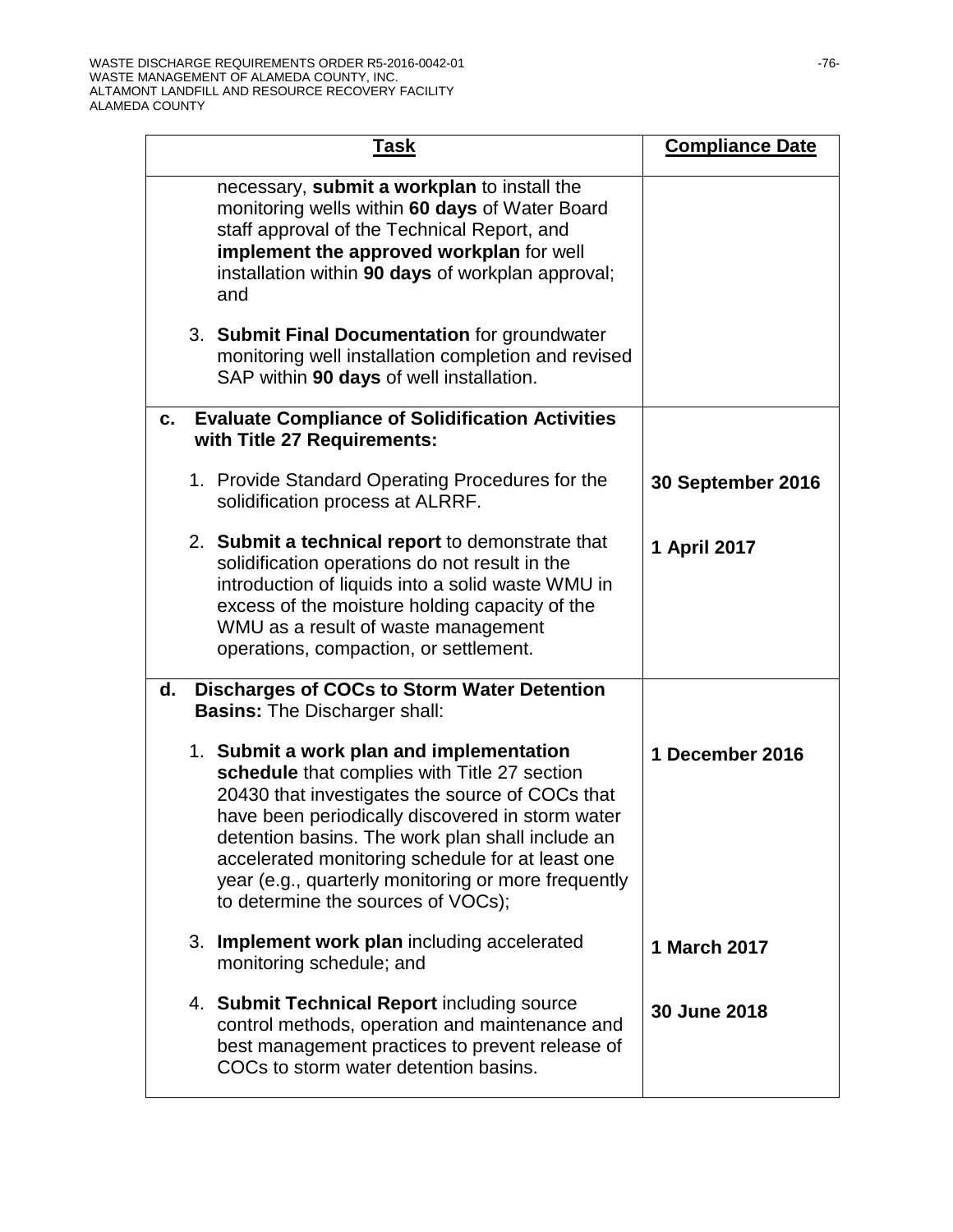| <b>Task</b>                                                                                                                                                                                                                                                                                                                                                                                                                                                                                                                                                                                                                                                                                                                                                                                                                                                                                                                                                                                                                                         | <b>Compliance Date</b>                                                                                                         |
|-----------------------------------------------------------------------------------------------------------------------------------------------------------------------------------------------------------------------------------------------------------------------------------------------------------------------------------------------------------------------------------------------------------------------------------------------------------------------------------------------------------------------------------------------------------------------------------------------------------------------------------------------------------------------------------------------------------------------------------------------------------------------------------------------------------------------------------------------------------------------------------------------------------------------------------------------------------------------------------------------------------------------------------------------------|--------------------------------------------------------------------------------------------------------------------------------|
| <b>Expansion of the unsaturated zone monitoring</b><br>e.<br>system for Fill Area 1 and Fill Area 2: The<br>Discharger shall:                                                                                                                                                                                                                                                                                                                                                                                                                                                                                                                                                                                                                                                                                                                                                                                                                                                                                                                       |                                                                                                                                |
| 1. Submit a workplan, updated sample collection<br>and analysis plan, and schedule for installation<br>of soil-pore gas monitoring devices in the<br>unsaturated zone that complies with Title 27<br>section $21760(a)(3)$ and section 20430 (for<br>corrective action purposes) at the edge of waste<br>for Fill Area 1 Unit 1 in the vicinity of point of<br>compliance monitoring wells E-05, E-07, and E-<br>20B and in Fill Area 1 Unit 2 in the vicinity at the<br>edge of waste closest to the underdrain collection<br>sump (VD2) and underlying pan lysimeter (VZM-<br>A) to monitor the effectiveness of the landfill gas<br>extraction system as a corrective action measure.<br>The workplan shall also include installation of soil-<br>pore gas monitoring devices at the edge of waste<br>closes to the LCRS collection point for each phase<br>of construction of Fill Area 2 where a pan<br>lysimeter is not being used to monitor the<br>unsaturated zone to determine if gas containing<br>VOCs is being released from the Unit; | 28 February 2017                                                                                                               |
| Implement workplan for installation of soil-pore<br>2.<br>gas monitoring devices; and                                                                                                                                                                                                                                                                                                                                                                                                                                                                                                                                                                                                                                                                                                                                                                                                                                                                                                                                                               | 30 April 2017 or 60<br>days after Water<br><b>Board staff</b><br>approval                                                      |
| 3. Submit Final Documentation regarding<br>installation completion of soil-pore gas monitoring<br>devices.                                                                                                                                                                                                                                                                                                                                                                                                                                                                                                                                                                                                                                                                                                                                                                                                                                                                                                                                          | 31 July 2017 or 60<br>days after<br>completion of work                                                                         |
| Monitoring of underdrains, leachate, and leak<br>f.<br>detection systems nearest the edge of waste for<br>each phase of construction in Fill Area 2: The<br>Discharger shall submit an updated sample<br>collection and analysis plan, and schedule<br>monitoring and reporting of liquid collected in the<br>underdrain, LCRS, and leak detection system<br>associated with each phase of construction in Fill<br>Area 2 Unit 1. The liquid shall be collected as close<br>to edge of waste as possible for each phase of                                                                                                                                                                                                                                                                                                                                                                                                                                                                                                                          | 1 August 2016 for<br><b>Phase 1 and at least</b><br>120 days prior to<br>discharge for each<br>future phase of<br>construction |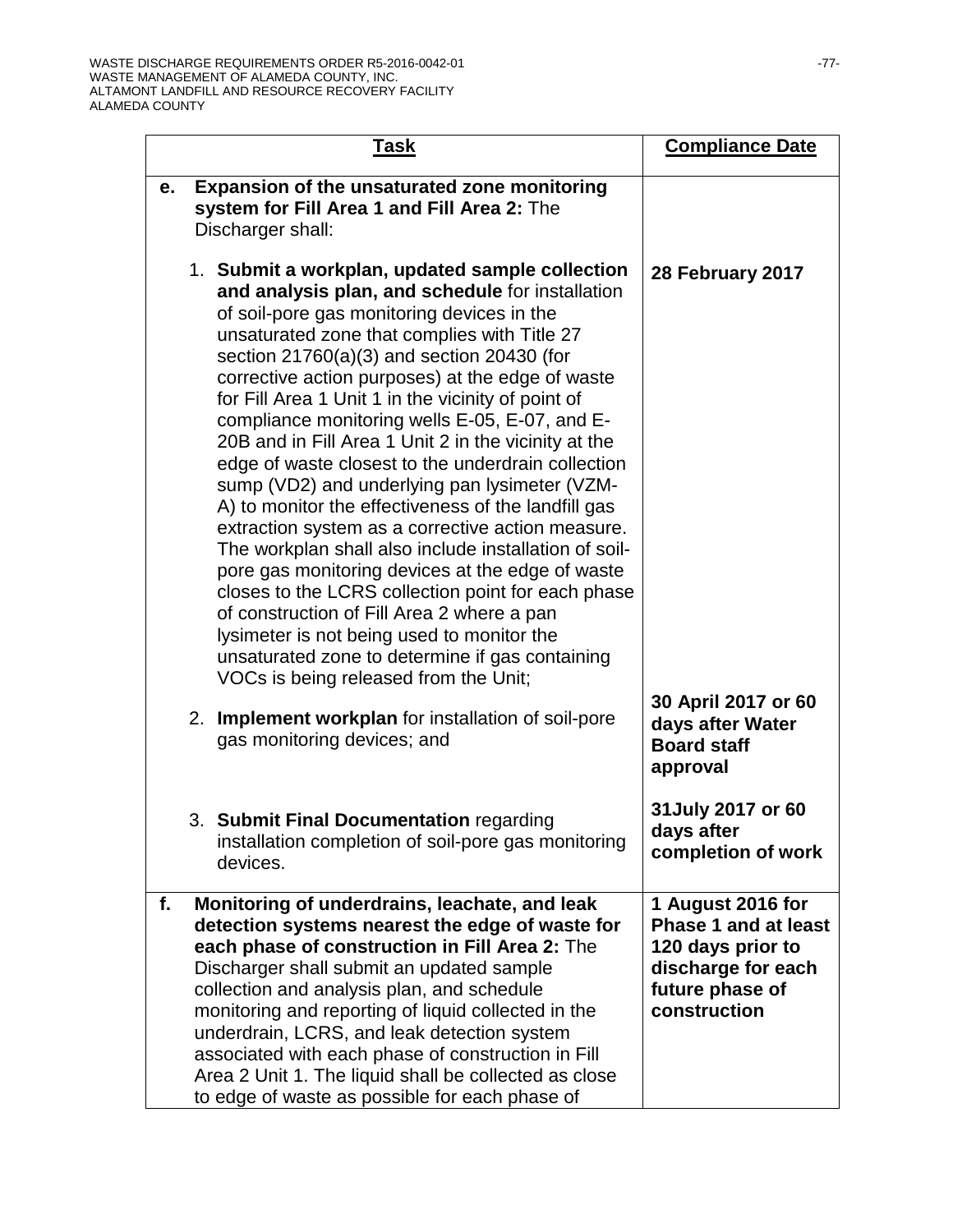|    | <u>Task</u> |                                                                                                                                                                                                                                                                                                                                                                     | <b>Compliance Date</b>                           |
|----|-------------|---------------------------------------------------------------------------------------------------------------------------------------------------------------------------------------------------------------------------------------------------------------------------------------------------------------------------------------------------------------------|--------------------------------------------------|
|    |             | construction in order to provide representative<br>samples.                                                                                                                                                                                                                                                                                                         |                                                  |
| g. | waste.      | <b>Submit Water Quality Protection Standards for</b><br>the Class II Surface Impoundment that complies with<br>Title 27 section 20390. The Discharger shall receive<br>Water Board staff approval prior to the discharge of                                                                                                                                         | 30 days prior to<br>discharge                    |
| h. |             | <b>Groundwater Monitoring for each phase of</b><br>construction in Fill Area 2:                                                                                                                                                                                                                                                                                     |                                                  |
|    | 1.          | The Discharger shall submit a work plan(s) that<br>complies with Title 27 section $21760(a)(3)$ to<br>install groundwater monitoring wells for Fill Area<br>2 to complete well installation and required initial<br>sampling prior to placement of waste in the<br>corresponding units. The work plan(s) shall<br>propose monitoring wells for the following areas: | 15 December 2016                                 |
|    |             | In the weathered zone at the intersection of<br>i.<br>the northern extent of Fill Area 2 and the<br>West Fault.                                                                                                                                                                                                                                                     | Within 30 days after<br>installation of the      |
|    |             | ii. At the downgradient edge of each module<br>with appropriate spatial distribution to provide<br>sufficient number of POC wells and<br>piezometers to establish groundwater flow<br>and direction of Fill Area 2 as the area<br>expands into the permitted landfill footprint.                                                                                    | wells.<br>At least 90 days<br>prior to discharge |
|    | 2.          | The Discharger shall submit a well installation<br>report.                                                                                                                                                                                                                                                                                                          |                                                  |
|    |             | Prior to discharge to new phases of construction<br>(modules) in Fill Area 2, the Discharger shall submit a<br>Water Quality Protection Standard that complies with<br>Title 27 section 20390 for detection monitoring wells<br>based on un-impacted background groundwater data.                                                                                   |                                                  |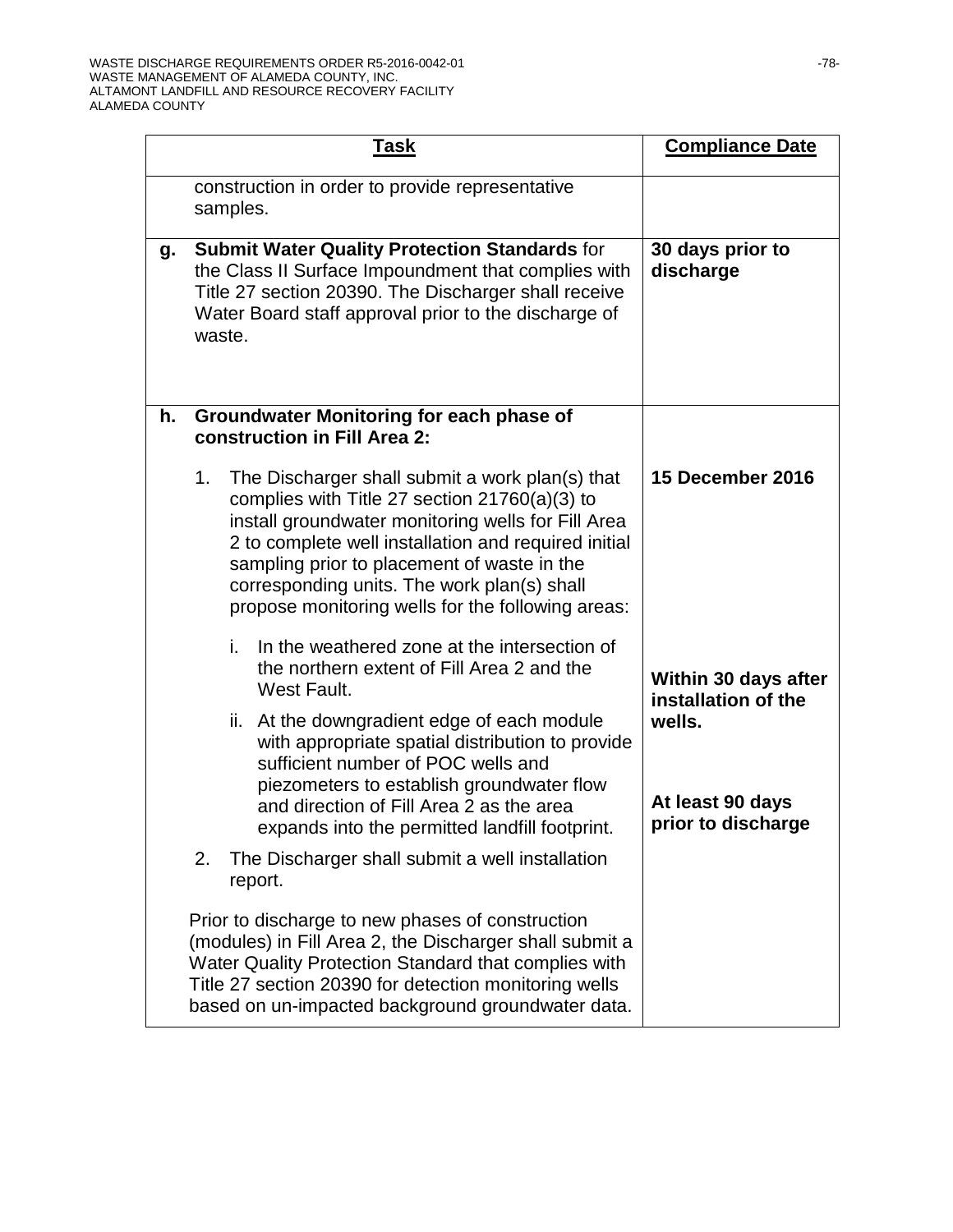| i. | <b>Groundwater Monitoring for Future Class II</b><br><b>Surface Impoundments:</b> |                                                                                                                                                                                                                                                                                                                                                                                                                                |                                                                                                         |  |
|----|-----------------------------------------------------------------------------------|--------------------------------------------------------------------------------------------------------------------------------------------------------------------------------------------------------------------------------------------------------------------------------------------------------------------------------------------------------------------------------------------------------------------------------|---------------------------------------------------------------------------------------------------------|--|
|    | 1.                                                                                | The Discharger shall submit a work plan<br>proposing a monitoring program that complies<br>with Title 27 section 21760(a)(3) for each Class<br>Il surface impoundment.                                                                                                                                                                                                                                                         | At least 2 years<br>prior to placement of<br>waste in order to<br>establish background<br>water quality |  |
|    | 2.                                                                                | Within 30 days after installation of a monitoring<br>well network (if applicable), the Discharger shall<br>submit a monitoring well network installation<br>report.                                                                                                                                                                                                                                                            | Within 30 days after<br>installation of<br>monitoring network.                                          |  |
|    | 3.                                                                                | Prior to discharge to the Class II surface<br>impoundments, the Discharger shall submit a<br><b>Water Quality Protection Standard that complies</b><br>with Title 27 section 20390 for detection<br>monitoring based on un-impacted background<br>data.                                                                                                                                                                        | At least 90 days<br>prior to discharge.                                                                 |  |
| j. |                                                                                   | <b>Water Quality Protection Standards (WQPS)</b><br>and Concentration Limits Technical Report:<br>The Discharger shall:                                                                                                                                                                                                                                                                                                        |                                                                                                         |  |
|    | 1.                                                                                | Submit a WQPS and concentration limits<br>Technical Report that complies with Title 27<br>section 20390 for each Unit that shall clearly<br>indicate the concentration limits for each<br>compliance point and for each monitored<br>medium i.e. ground water, surface water,<br>unsaturated zone. The WQPS shall contain a<br>sample collection and analysis plan that<br>complies with Title 27 sections $20415(e)(4)-(5)$ . | <b>Prior to placement</b><br>of waste in a newly<br>constructed WMU                                     |  |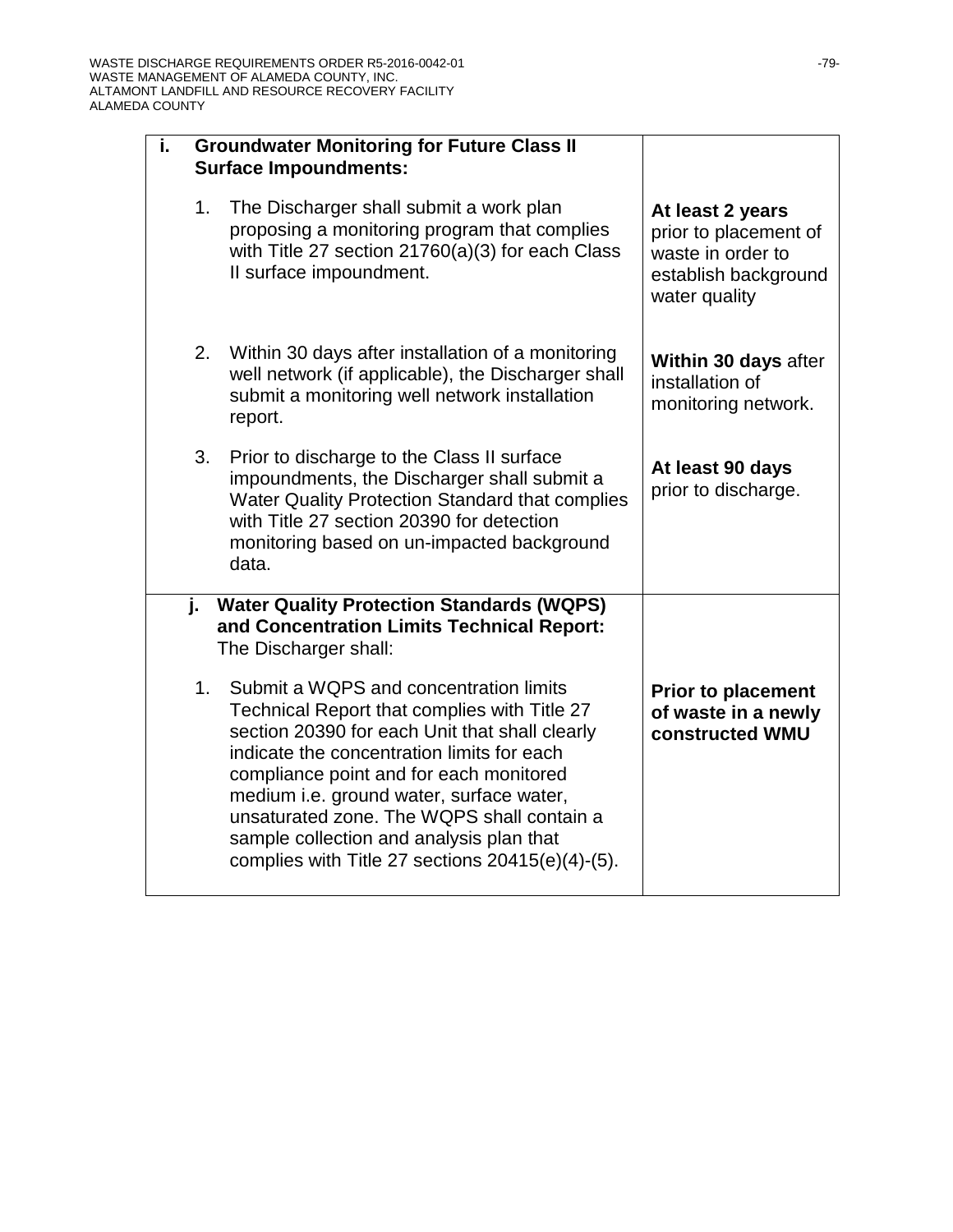| k. | Groundwater seeps/springs within one mile of<br>the drainage basins downgradient of Fill Area 1<br>and Fill Area 2: |                                                                                                                                                                                                                                                                                                                                                                                                                               |                                                                                          |
|----|---------------------------------------------------------------------------------------------------------------------|-------------------------------------------------------------------------------------------------------------------------------------------------------------------------------------------------------------------------------------------------------------------------------------------------------------------------------------------------------------------------------------------------------------------------------|------------------------------------------------------------------------------------------|
|    | 1.                                                                                                                  | By 1 September 2017 the Discharger shall<br>conduct a survey that complies with Title 27<br>section 21750(g)(5) within one mile of the WMU<br>boundaries at times when groundwater<br>seeps/springs are most likely to be evident and<br>prepare and submit a technical report identifying<br>all seeps/springs that have the potential to<br>contain groundwater that may have originated<br>and/or flowed from below a WMU. | 1 September 2017                                                                         |
|    | 2.                                                                                                                  | Based on the results of this survey, the<br>Discharger shall include seeps/springs as<br>identified by Water Board staff in the approved<br>technical report into its (MRP) R5-2016-0042 for<br>monitoring and reporting purposes.                                                                                                                                                                                            | Immediately following<br><b>Central Valley Water</b><br>Board staff approval.            |
| L. |                                                                                                                     | <b>Management of Fill Area 1 Unit 1 leachate LCRS</b><br>(LS) flows from non-leachate Valley Underdrain<br>(VD) flows. The Discharger shall:                                                                                                                                                                                                                                                                                  |                                                                                          |
|    |                                                                                                                     | 1. Submit a workplan and schedule for managing<br>liquids collected from the Unit 1 LCRS as leachate<br>and the non-leachate valley underdrain for the<br>purpose of proper waste disposal in accordance<br>with Title 27 section 20200(d) requirements;                                                                                                                                                                      | 1 July 2017                                                                              |
|    |                                                                                                                     | 2. Implement workplan for managing the two<br>sources as leachate and non-leachate liquid<br>waste; and                                                                                                                                                                                                                                                                                                                       | 1 July 2018                                                                              |
|    |                                                                                                                     | 3. Submit Final Documentation for completion of<br>changes necessary to manage the two sources of<br>liquid waste consistent with Title 27 requirements.                                                                                                                                                                                                                                                                      | 1 February 2019                                                                          |
|    |                                                                                                                     | m. Financial Assurances for Class II Surface<br>Impoundments:                                                                                                                                                                                                                                                                                                                                                                 |                                                                                          |
|    |                                                                                                                     | The Discharger shall revise its preliminary closure<br>plan to include clean closure of any constructed<br>Class II surface impoundment. The preliminary<br>closure plan shall include a cost estimate for clean<br>closure. The Discharger shall provide financial                                                                                                                                                           | <b>Prior to discharge</b><br>of waste into any<br><b>Class II surface</b><br>impoundment |